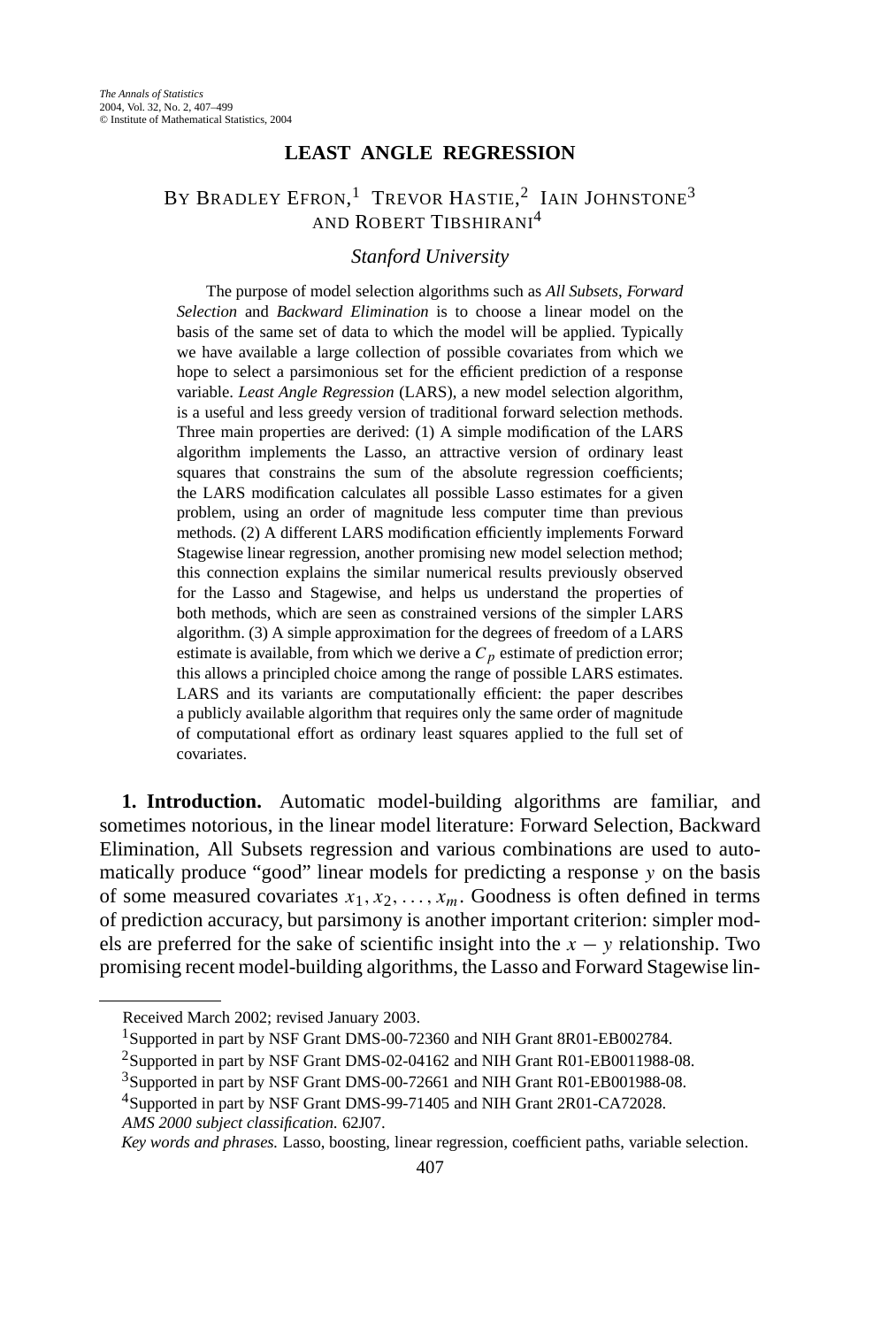ear regression, will be discussed here, and motivated in terms of a computationally simpler method called Least Angle Regression.

Least Angle Regression (LARS) relates to the classic model-selection method known as Forward Selection, or "forward stepwise regression," described in Weisberg [(1980), Section 8.5]: given a collection of possible predictors, we select the one having largest absolute correlation with the response *y*, say  $x_{i_1}$ , and perform simple linear regression of *y* on  $x_{j_1}$ . This leaves a residual vector orthogonal to  $x_{j_1}$ , now considered to be the response. We project the other predictors orthogonally to  $x_{j_1}$  and repeat the selection process. After  $k$  steps this results in a set of predictors  $x_{j_1}, x_{j_2}, \ldots, x_{j_k}$  that are then used in the usual way to construct a *k*-parameter linear model. Forward Selection is an aggressive fitting technique that can be overly greedy, perhaps eliminating at the second step useful predictors that happen to be correlated with  $x_{j_1}$ .

Forward Stagewise, as described below, is a much more cautious version of Forward Selection, which may take thousands of tiny steps as it moves toward a final model. It turns out, and this was the original motivation for the LARS algorithm, that a simple formula allows Forward Stagewise to be implemented using fairly large steps, though not as large as a classic Forward Selection, greatly reducing the computational burden. The geometry of the algorithm, described in Section 2, suggests the name "Least Angle Regression." It then happens that this same geometry applies to another, seemingly quite different, selection method called the Lasso [Tibshirani (1996)]. The LARS–Lasso–Stagewise connection is conceptually as well as computationally useful. The Lasso is described next, in terms of the main example used in this paper.

Table 1 shows a small part of the data for our main example.

Ten baseline variables, age, sex, body mass index, average blood pressure and six blood serum measurements, were obtained for each of  $n = 442$  diabetes

| <b>Patient</b> | AGE<br>$\mathbf{x}_1$ | <b>SEX</b><br>$\mathbf{x}_2$ | BMI<br>X3 | <b>BP</b><br>X4 | <b>Serum measurements</b> |       |       |                |     |          | <b>Response</b> |
|----------------|-----------------------|------------------------------|-----------|-----------------|---------------------------|-------|-------|----------------|-----|----------|-----------------|
|                |                       |                              |           |                 | $x_{5}$                   | Х6    | $x_7$ | X8             | X9  | $x_{10}$ | y               |
| 1<br>1         | 59                    | $\overline{c}$               | 32.1      | 101             | 157                       | 93.2  | 38    | 4              | 4.9 | 87       | 151             |
| 2              | 48                    |                              | 21.6      | 87              | 183                       | 103.2 | 70    | 3              | 3.9 | 69       | 75              |
| 3              | 72                    | $\overline{c}$               | 30.5      | 93              | 156                       | 93.6  | 41    | 4              | 4.7 | 85       | 141             |
| 4              | 24                    |                              | 25.3      | 84              | 198                       | 131.4 | 40    | 5              | 4.9 | 89       | 206             |
| 5              | 50                    |                              | 23.0      | 101             | 192                       | 125.4 | 52    | 4              | 4.3 | 80       | 135             |
| 6              | 23                    |                              | 22.6      | 89              | 139                       | 64.8  | 61    | $\overline{2}$ | 4.2 | 68       | 97              |
|                | ۰                     |                              | ٠<br>٠    | ٠               |                           |       |       | ٠              |     | ٠        |                 |
| 441            | 36                    |                              | 30.0      | 95              | 201                       | 125.2 | 42    | 5              | 5.1 | 85       | 220             |
| 442            | 36                    |                              | 19.6      | 71              | 250                       | 133.2 | 97    | 3              | 4.6 | 92       | 57              |

TABLE 1

*Diabetes study*: 442 *diabetes patients were measured on* 10 *baseline variables*; *a prediction model was desired for the response variable*, *a measure of disease progression one year after baseline*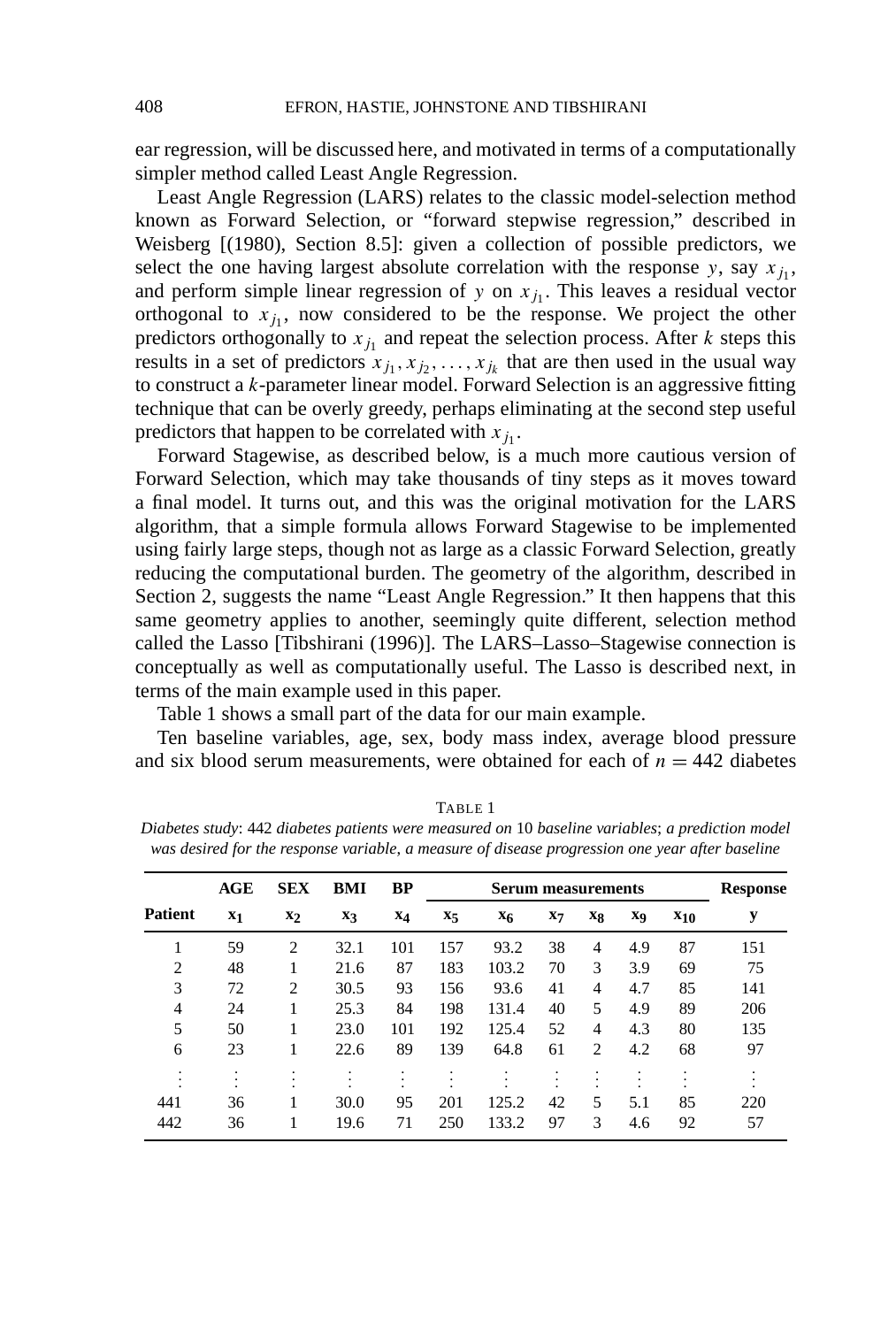patients, as well as the response of interest, a quantitative measure of disease progression one year after baseline. The statisticians were asked to construct a model that predicted response *y* from covariates  $x_1, x_2, \ldots, x_{10}$ . Two hopes were evident here, that the model would produce accurate baseline predictions of response for future patients and that the form of the model would suggest which covariates were important factors in disease progression.

The Lasso is a constrained version of ordinary least squares (OLS). Let **x**1*,* **x**2*,*  $\ldots$ ,  $\mathbf{x}_m$  be *n*-vectors representing the covariates,  $m = 10$  and  $n = 442$  in the diabetes study, and let **y** be the vector of responses for the *n* cases. By location and scale transformations we can always assume that the covariates have been standardized to have mean 0 and unit length, and that the response has mean 0,

$$
(1.1) \quad \sum_{i=1}^{n} y_i = 0, \qquad \sum_{i=1}^{n} x_{ij} = 0, \qquad \sum_{i=1}^{n} x_{ij}^2 = 1 \qquad \text{for } j = 1, 2, \dots, m.
$$

This is assumed to be the case in the theory which follows, except that numerical results are expressed in the original units of the diabetes example.

A candidate vector of regression coefficients  $\hat{\beta} = (\hat{\beta}_1, \hat{\beta}_2, ..., \hat{\beta}_m)'$  gives prediction vector  $\hat{\mu}$ ,

(1.2) 
$$
\widehat{\boldsymbol{\mu}} = \sum_{j=1}^{m} \mathbf{x}_{j} \widehat{\beta}_{j} = X \widehat{\boldsymbol{\beta}} \qquad [X_{n \times m} = (\mathbf{x}_{1}, \mathbf{x}_{2}, \dots, \mathbf{x}_{m})]
$$

with total squared error

(1.3) 
$$
S(\hat{\boldsymbol{\beta}}) = ||\mathbf{y} - \hat{\boldsymbol{\mu}}||^2 = \sum_{i=1}^n (y_i - \hat{\mu}_i)^2.
$$

Let  $T(\beta)$  be the absolute norm of  $\beta$ ,

(1.4) 
$$
T(\widehat{\boldsymbol{\beta}}) = \sum_{j=1}^{m} |\widehat{\beta}_j|.
$$

The Lasso chooses  $\beta$  by minimizing  $S(\beta)$  subject to a bound *t* on  $T(\beta)$ ,

(1.5) *Lasso*: minimize 
$$
S(\hat{\boldsymbol{\beta}})
$$
 subject to  $T(\hat{\boldsymbol{\beta}}) \leq t$ .

Quadratic programming techniques can be used to solve (1.5) though we will present an easier method here, closely related to the "homotopy method" of Osborne, Presnell and Turlach (2000a).

The left panel of Figure 1 shows all Lasso solutions  $\beta(t)$  for the diabetes study, as *t* increases from 0, where  $\hat{\beta} = 0$ , to  $t = 3460.00$ , where  $\hat{\beta}$  equals the OLS regression vector, the constraint in (1.5) no longer binding. We see that the Lasso tends to shrink the OLS coefficients toward 0, more so for small values of *t*. Shrinkage often improves prediction accuracy, trading off decreased variance for increased bias as discussed in Hastie, Tibshirani and Friedman (2001).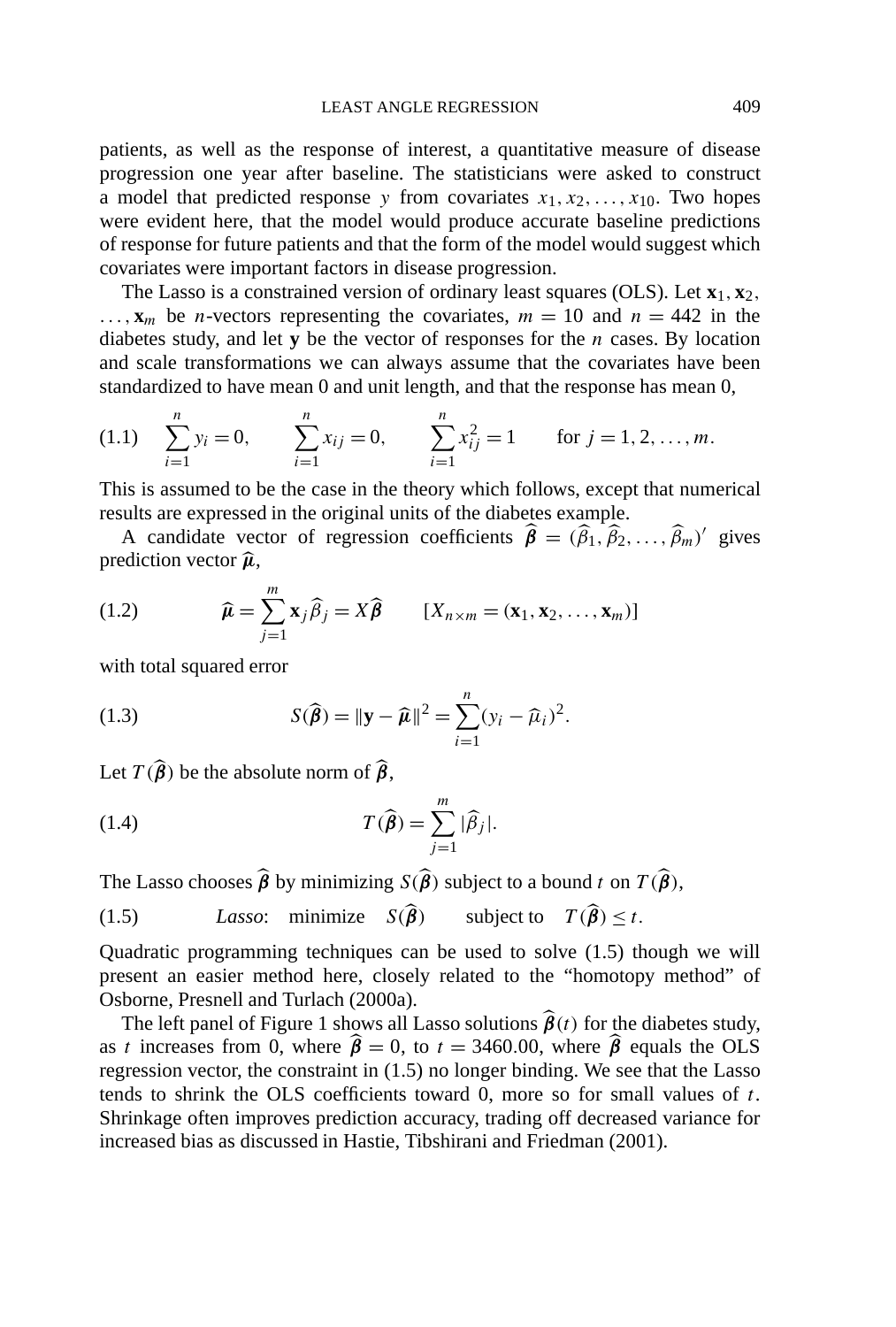

FIG. 1. *Estimates of regression coefficients*  $\hat{\beta}_j$ ,  $j = 1, 2, ..., 10$ , *for the diabetes study*. (Left panel) *Lasso estimates, as a function of*  $t = \sum_j |\hat{\beta}_j|$ . *The covariates enter the regression equation sequentially as t increases, in order*  $j = 3, 9, 4, 7, \ldots, 1$ . (Right panel) *The same plot for Forward Stagewise Linear Regression*. *The two plots are nearly identical*, *but differ slightly for large t as shown in the track of covariate* 8.

The Lasso also has a parsimony property: for any given constraint value *t*, only a subset of the covariates have nonzero values of  $\hat{\beta}_j$ . At  $t = 1000$ , for example, only variables 3, 9, 4 and 7 enter the Lasso regression model (1.2). If this model provides adequate predictions, a crucial question considered in Section 4, the statisticians could report these four variables as the important ones.

Forward Stagewise Linear Regression, henceforth called *Stagewise*, is an iterative technique that begins with  $\hat{\mu} = 0$  and builds up the regression function in successive small steps. If  $\hat{\mu}$  is the current Stagewise estimate, let  $c(\hat{\mu})$  be the vector of *current correlations*

(1.6) 
$$
\widehat{\mathbf{c}} = \mathbf{c}(\widehat{\boldsymbol{\mu}}) = X'(\mathbf{y} - \widehat{\boldsymbol{\mu}}),
$$

so that  $\hat{c}_j$  is proportional to the correlation between covariate  $x_j$  and the current residual vector. The next step of the Stagewise algorithm is taken in the direction of the greatest current correlation,

(1.7) 
$$
\hat{j} = \arg \max |\hat{c}_j|
$$
 and  $\hat{\boldsymbol{\mu}} \to \hat{\boldsymbol{\mu}} + \varepsilon \cdot \operatorname{sign}(\hat{c}_j) \cdot \mathbf{x}_j$ ,

with  $\varepsilon$  some small constant. "Small" is important here: the "big" choice  $\varepsilon = |\hat{c}_j|$ leads to the classic Forward Selection technique, which can be overly greedy, impulsively eliminating covariates which are correlated with  $x_j$ . The Stagewise procedure is related to boosting and also to Friedman's MART algorithm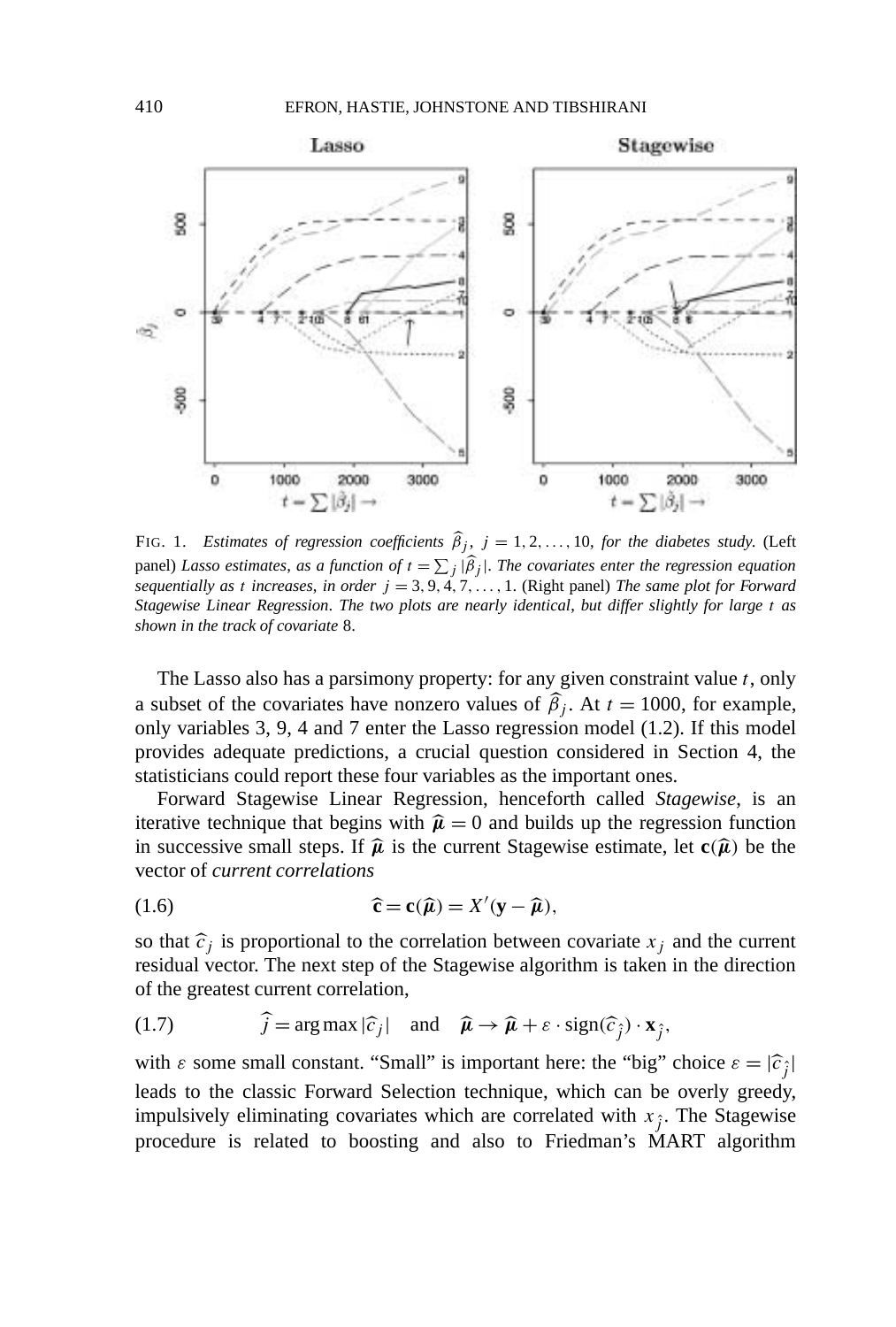[Friedman (2001)]; see Section 8, as well as Hastie, Tibshirani and Friedman [(2001), Chapter 10 and Algorithm 10.4].

The right panel of Figure 1 shows the coefficient plot for Stagewise applied to the diabetes data. The estimates were built up in 6000 Stagewise steps [making  $\varepsilon$  in (1.7) small enough to conceal the "Etch-a-Sketch" staircase seen in Figure 2, Section 2]. The striking fact is the similarity between the Lasso and Stagewise estimates. Although their definitions look completely different, the results are nearly, *but not exactly*, identical.

The main point of this paper is that both Lasso and Stagewise are variants of a basic procedure called Least Angle Regression, abbreviated LARS (the "S" suggesting "Lasso" and "Stagewise"). Section 2 describes the LARS algorithm while Section 3 discusses modifications that turn LARS into Lasso or Stagewise, reducing the computational burden by at least an order of magnitude for either one. Sections 5 and 6 verify the connections stated in Section 3.

Least Angle Regression is interesting in its own right, its simple structure lending itself to inferential analysis. Section 4 analyzes the "degrees of freedom" of a LARS regression estimate. This leads to a  $C_p$  type statistic that suggests which estimate we should prefer among a collection of possibilities like those in Figure 1. A particularly simple  $C_p$  approximation, requiring no additional computation beyond that for the  $\beta$  vectors, is available for LARS.

Section 7 briefly discusses computational questions. An efficient *S* program for all three methods, LARS, Lasso and Stagewise, is available. Section 8 elaborates on the connections with boosting.

**2. The LARS algorithm.** Least Angle Regression is a stylized version of the Stagewise procedure that uses a simple mathematical formula to accelerate the computations. Only *m* steps are required for the full set of solutions, where *m* is the number of covariates:  $m = 10$  in the diabetes example compared to the 6000 steps used in the right panel of Figure 1. This section describes the LARS algorithm. Modifications of LARS that produce Lasso and Stagewise solutions are discussed in Section 3, and verified in Sections 5 and 6. Section 4 uses the simple structure of LARS to help analyze its estimation properties.

The LARS procedure works roughly as follows. As with classic Forward Selection, we start with all coefficients equal to zero, and find the predictor most correlated with the response, say  $x_{j_1}$ . We take the largest step possible in the direction of this predictor until some other predictor, say  $x_j$ , has as much correlation with the current residual. At this point LARS parts company with Forward Selection. Instead of continuing along  $x_{j_1}$ , LARS proceeds in a direction equiangular between the two predictors until a third variable  $x_j$ <sup>3</sup> earns its way into the "most correlated" set. LARS then proceeds equiangularly between  $x_{j_1}, x_{j_2}$ and  $x_j$ <sub>3</sub>, that is, along the "least angle direction," until a fourth variable enters, and so on.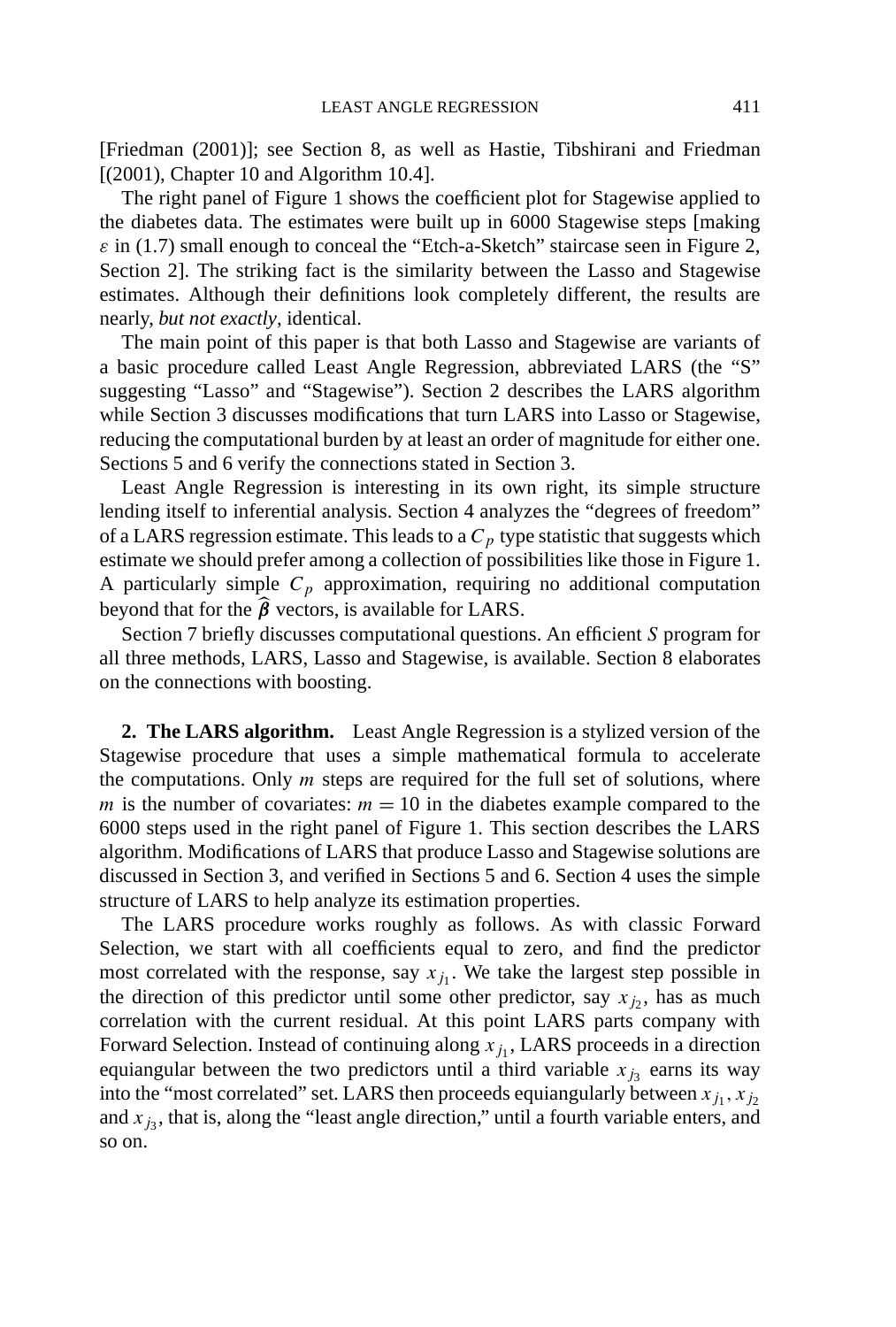The remainder of this section describes the algebra necessary to execute the equiangular strategy. As usual the algebraic details look more complicated than the simple underlying geometry, but they lead to the highly efficient computational algorithm described in Section 7.

LARS builds up estimates  $\hat{\mu} = X\hat{\beta}$ , (1.2), in successive steps, each step adding one covariate to the model, so that after *k* steps just *k* of the  $\beta_j$ 's are nonzero. Figure 2 illustrates the algorithm in the situation with  $m = 2$  covariates,  $X =$  $(\mathbf{x}_1, \mathbf{x}_2)$ . In this case the current correlations (1.6) depend only on the projection  $\bar{\mathbf{y}}_2$ of **y** into the linear space  $\mathcal{L}(X)$  spanned by  $\mathbf{x}_1$  and  $\mathbf{x}_2$ ,

(2.1) 
$$
\mathbf{c}(\widehat{\boldsymbol{\mu}}) = X'(\mathbf{y} - \widehat{\boldsymbol{\mu}}) = X'(\bar{\mathbf{y}}_2 - \widehat{\boldsymbol{\mu}}).
$$

The algorithm begins at  $\hat{\mu}_0 = 0$  [remembering that the response has had its mean subtracted off, as in (1.1)]. Figure 2 has  $\bar{y}_2 - \hat{\mu}_0$  making a smaller angle with **x**<sub>1</sub> than **x**<sub>2</sub>, that is,  $c_1(\hat{\boldsymbol{\mu}}_0) > c_2(\hat{\boldsymbol{\mu}}_0)$ . LARS then augments  $\hat{\boldsymbol{\mu}}_0$  in the direction of  $\mathbf{x}_1$ , to

$$
\widehat{\boldsymbol{\mu}}_1 = \widehat{\boldsymbol{\mu}}_0 + \widehat{\gamma}_1 \mathbf{x}_1.
$$

Stagewise would choose  $\hat{\gamma}_1$  equal to some small value  $\varepsilon$ , and then repeat the process many times. Classic Forward Selection would take  $\hat{\gamma}_1$  large enough to make  $\hat{\mu}_1$  equal  $\bar{\mathbf{y}}_1$ , the projection of **y** into  $\mathcal{L}(\mathbf{x}_1)$ . LARS uses an intermediate value of  $\hat{\gamma}_1$ , the value that makes  $\bar{\mathbf{y}}_2 - \hat{\boldsymbol{\mu}}$ , *equally* correlated with  $\mathbf{x}_1$  and  $\mathbf{x}_2$ ; that is,  $\bar{\mathbf{y}}_2 - \hat{\boldsymbol{\mu}}_1$  bisects the angle between  $\mathbf{x}_1$  and  $\mathbf{x}_2$ , so  $c_1(\hat{\boldsymbol{\mu}}_1) = c_2(\hat{\boldsymbol{\mu}}_1)$ .



FIG. 2. *The LARS algorithm in the case of*  $m = 2$  *covariates*;  $\bar{y}_2$  *is the projection of* **y** *into*  $\mathcal{L}(\mathbf{x}_1, \mathbf{x}_2)$ . Beginning at  $\hat{\boldsymbol{\mu}}_0 = \mathbf{0}$ , the residual vector  $\bar{\mathbf{y}}_2 - \hat{\boldsymbol{\mu}}_0$  has greater correlation with  $\mathbf{x}_1$  than  $\mathbf{x}_2$ ; *the next LARS estimate is*  $\hat{\mu}_1 = \hat{\mu}_0 + \hat{\gamma}_1 \mathbf{x}_1$ , *where*  $\hat{\gamma}_1$  *is chosen such that*  $\bar{\mathbf{y}}_2 - \hat{\mu}_1$  *bisects the angle between* **x**<sub>1</sub> and **x**<sub>2</sub>; *then*  $\hat{\mu}_2 = \hat{\mu}_1 + \hat{\gamma}_2 \mathbf{u}_2$ , *where*  $\mathbf{u}_2$  *is the unit bisector*;  $\hat{\mu}_2 = \bar{\mathbf{y}}_2$  *in the case*  $m = 2$ , *but not for the case m >* 2; *see Figure* 4. *The staircase indicates a typical Stagewise path*. *Here LARS gives the Stagewise track as*  $\varepsilon \rightarrow 0$ , *but a modification is necessary to guarantee agreement in higher dimensions*; *see Section* 3.2.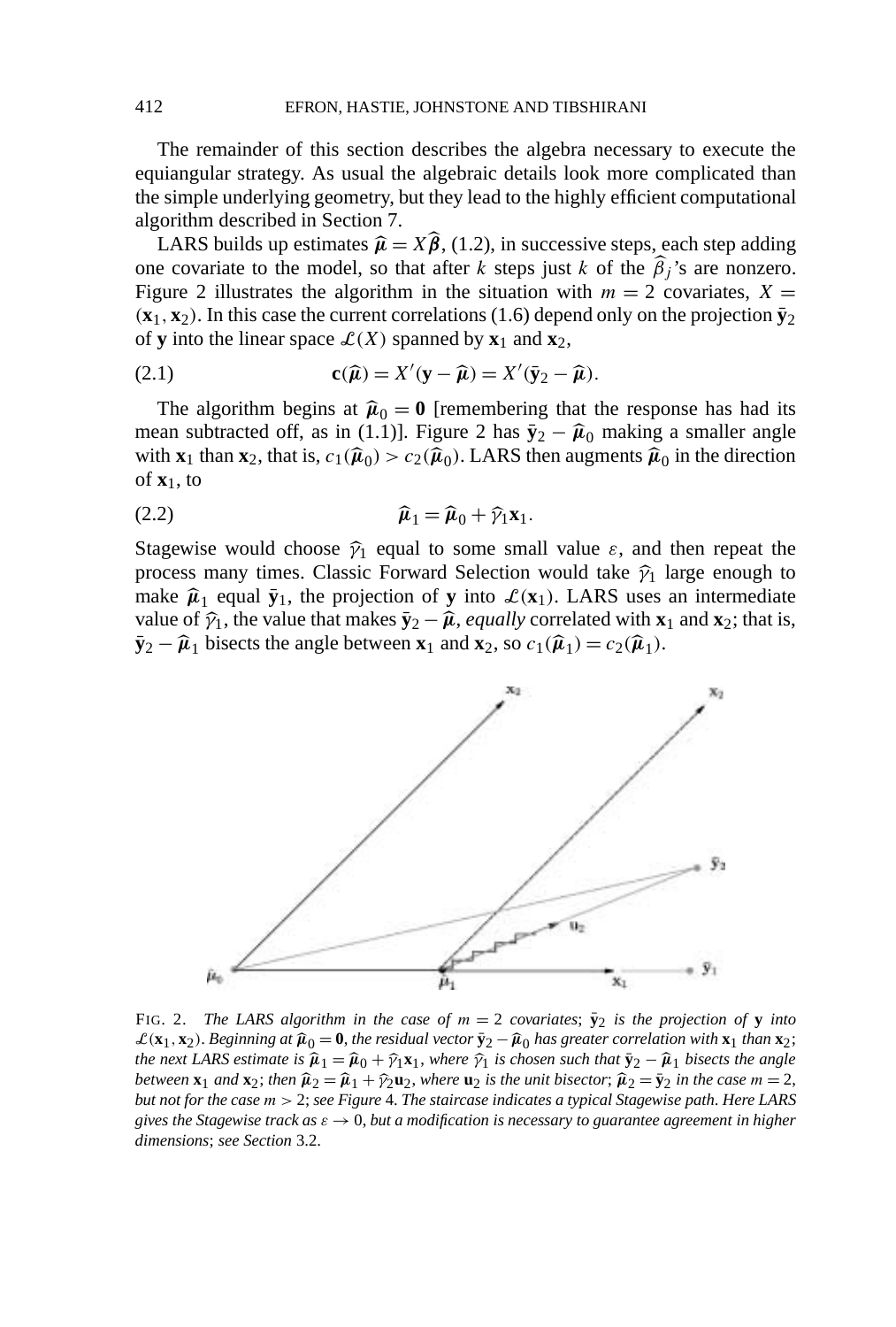Let  $\mathbf{u}_2$  be the unit vector lying along the bisector. The next LARS estimate is

$$
\widehat{\boldsymbol{\mu}}_2 = \widehat{\boldsymbol{\mu}}_1 + \widehat{\gamma}_2 \mathbf{u}_2,
$$

with  $\hat{\gamma}_2$  chosen to make  $\hat{\mu}_2 = \bar{y}_2$  in the case  $m = 2$ . With  $m > 2$  covariates, *γ*<sub>2</sub> would be smaller, leading to another change of direction, as illustrated in Figure 4. The "staircase" in Figure 2 indicates a typical Stagewise path. LARS is motivated by the fact that it is easy to calculate the step sizes  $\hat{\gamma}_1, \hat{\gamma}_2, \ldots$ theoretically, short-circuiting the small Stagewise steps.

Subsequent LARS steps, beyond two covariates, are taken along *equiangular vectors*, generalizing the bisector **u**<sup>2</sup> in Figure 2. *We assume that the covariate vectors*  $\mathbf{x}_1, \mathbf{x}_2, \ldots, \mathbf{x}_m$  *are linearly independent*. For A a subset of the indices  $\{1, 2, \ldots, m\}$ , define the matrix

$$
(2.4) \t\t X_{\mathcal{A}} = (\cdots s_j \mathbf{x}_j \cdots)_{j \in \mathcal{A}},
$$

where the signs  $s_i$  equal  $\pm 1$ . Let

(2.5) 
$$
\mathcal{G}_{A} = X'_{A} X_{A} \text{ and } A_{A} = (\mathbf{1}'_{A} \mathcal{G}_{A}^{-1} \mathbf{1}_{A})^{-1/2},
$$

 $\mathbf{1}_A$  being a vector of 1's of length equaling  $|\mathcal{A}|$ , the size of  $\mathcal{A}$ . The

 $P(A|B)$  *equiangular vector*  $\mathbf{u}_A = X_A w_A$  where  $w_A = A_A G_A^{-1} \mathbf{1}_A$ ,

is the unit vector making equal angles, less than  $90^\circ$ , with the columns of  $X_A$ ,

(2.7) 
$$
X'_{\mathcal{A}} \mathbf{u}_{\mathcal{A}} = A_{\mathcal{A}} \mathbf{1}_{\mathcal{A}} \text{ and } ||\mathbf{u}_{\mathcal{A}}||^2 = 1.
$$

We can now fully describe the LARS algorithm. As with the Stagewise procedure we begin at  $\hat{\mu}_0 = 0$  and build up  $\hat{\mu}$  by steps, larger steps in the LARS procedure we begin at  $\mu_0 = \mathbf{v}$  and build up  $\mu$  by steps, raige case. Suppose that  $\hat{\mu}_A$  is the current LARS estimate and that

$$
\hat{\mathbf{c}} = X'(\mathbf{y} - \hat{\boldsymbol{\mu}}_{\mathcal{A}})
$$

is the vector of current correlations (1.6). The *active set* A is the set of indices corresponding to covariates with the greatest absolute current correlations,

(2.9) 
$$
\widehat{C} = \max_{j} \{ |\widehat{c}_j| \} \text{ and } \mathcal{A} = \{ j : |\widehat{c}_j| = \widehat{C} \}.
$$

Letting

(2.10) 
$$
s_j = sign\{\widehat{c}_j\} \quad \text{for } j \in \mathcal{A},
$$

we compute  $X_A$ ,  $A_A$  and  $\mathbf{u}_A$  as in (2.4)–(2.6), and also the inner product vector

$$
\mathbf{a} \equiv X' \mathbf{u}_{\mathcal{A}}.
$$

Then the next step of the LARS algorithm updates  $\hat{\mu}_A$ , say to

$$
\widehat{\boldsymbol{\mu}}_{\mathcal{A}_+} = \widehat{\boldsymbol{\mu}}_{\mathcal{A}} + \widehat{\gamma} \mathbf{u}_{\mathcal{A}},
$$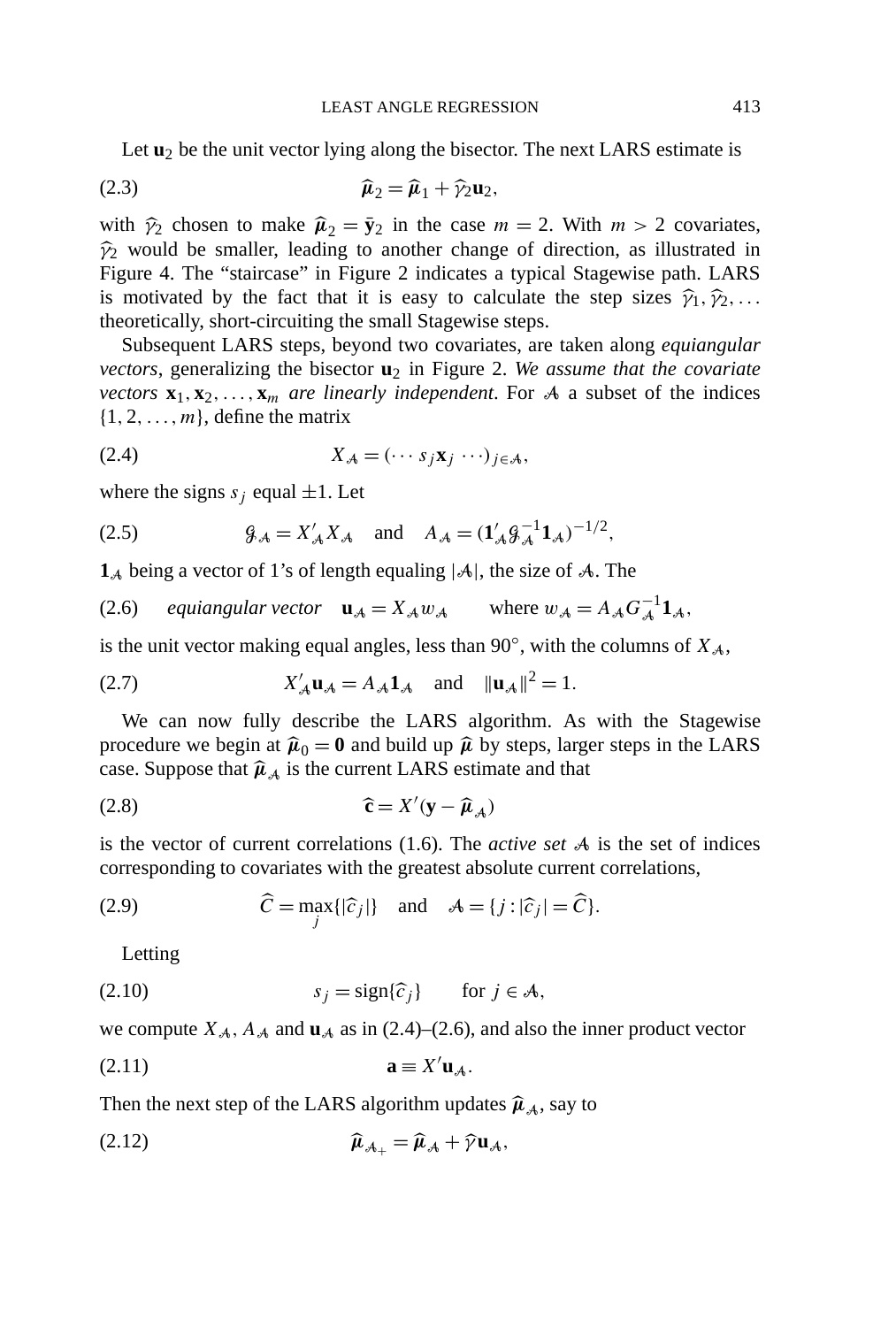where

(2.13) 
$$
\widehat{\gamma} = \min_{j \in A^c} \left\{ \frac{\widehat{C} - \widehat{c}_j}{A_{\mathcal{A}} - a_j}, \frac{\widehat{C} + \widehat{c}_j}{A_{\mathcal{A}} + a_j} \right\};
$$

"min<sup>+</sup>" indicates that the minimum is taken over only positive components within each choice of *j* in (2.13).

Formulas (2.12) and (2.13) have the following interpretation: define

$$
\mu(\gamma) = \widehat{\mu}_A + \gamma \mathbf{u}_A,
$$

for  $\gamma > 0$ , so that the current correlation

(2.15) 
$$
c_j(\gamma) = \mathbf{x}'_j(\mathbf{y} - \boldsymbol{\mu}(\gamma)) = \widehat{c}_j - \gamma a_j.
$$

For  $j \in A$ , (2.7)–(2.9) yield

$$
|c_j(\gamma)| = \widehat{C} - \gamma A_{\mathcal{A}},
$$

showing that all of the maximal absolute current correlations decline equally. For  $j \in A^c$ , equating (2.15) with (2.16) shows that  $c_j(\gamma)$  equals the maximal value at  $\gamma = (\hat{C} - \hat{c}_j)/(A_A - a_j)$ . Likewise  $-c_j(\gamma)$ , the current correlation for the reversed covariate  $-\mathbf{x}_j$ , achieves maximality at  $(\hat{C} + \hat{c}_j)/(A_A + a_j)$ . Therefore  $\hat{\gamma}$ *in* (2.13) *is the smallest positive value of γ such that some new index j* - *joins the active set*; *j* is the minimizing index in (2.13), and the new active set  $A_+$  is  $\mathcal{A} \cup {\hat{j}}$ ; the new maximum absolute correlation is  $\hat{C}_+ = \hat{C} - \hat{\gamma} A_A$ .

Figure 3 concerns the LARS analysis of the diabetes data. The complete algorithm required only  $m = 10$  steps of procedure (2.8)–(2.13), with the variables



FIG. 3. *LARS analysis of the diabetes study*: (left) *estimates of regression coefficients*  $β<sub>j</sub>$ ,  $j = 1, 2, ..., 10$ ; *plotted versus*  $\sum |\hat{\beta}_j|$ ; *plot is slightly different than either Lasso or Stagewise*, *Figure* 1; (right) *absolute current correlations as function of LARS step*; *variables enter active set* (2.9) *in order* 3, 9, 4, 7,  $\dots$ , 1; *heavy curve shows maximum current correlation*  $\ddot{C}_k$  *declining with k*.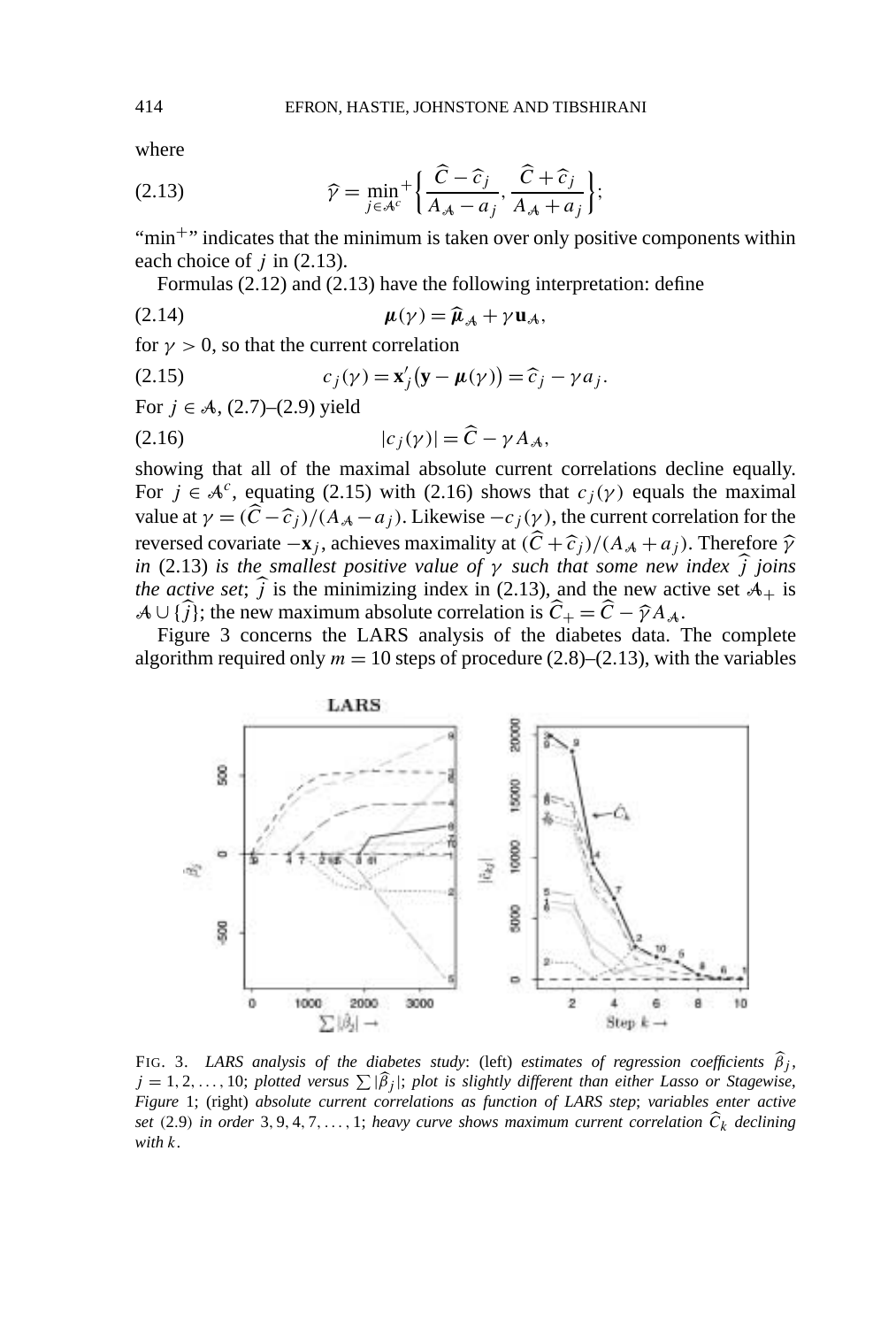joining the active set A in the same order as for the Lasso: 3*,* 9*,* 4*,* 7*,...,* 1. Tracks of the regression coefficients  $\hat{\beta}_j$  are nearly but not exactly the same as either the Lasso or Stagewise tracks of Figure 1.

The right panel shows the absolute current correlations

$$
(2.17) \qquad |\widehat{c}_{kj}| = |\mathbf{x}'_j(\mathbf{y} - \widehat{\boldsymbol{\mu}}_{k-1})|
$$

for variables  $j = 1, 2, ..., 10$ , as a function of the LARS step k. The maximum correlation

(2.18) 
$$
\widehat{C}_k = \max\{|\widehat{c}_{kj}|\} = \widehat{C}_{k-1} - \widehat{\gamma}_{k-1}A_{k-1}
$$

declines with *k*, as it must. At each step a new variable *j* joins the active set, henceforth having  $|\hat{c}_{kj}| = \hat{C}_k$ . The sign  $s_j$  of each  $\mathbf{x}_j$  in (2.4) stays constant as the active set increases.

Section 4 makes use of the relationship between Least Angle Regression and Ordinary Least Squares illustrated in Figure 4. Suppose LARS has just completed step  $k - 1$ , giving  $\hat{\mu}_{k-1}$ , and is embarking upon step *k*. The active set  $A_k$ , (2.9), will have *k* members, giving  $X_k$ ,  $\mathcal{G}_k$ ,  $A_k$  and  $\mathbf{u}_k$  as in (2.4)–(2.6) (here replacing subscript A with "k"). Let  $\bar{y}_k$  indicate the projection of **y** into  $\mathcal{L}(X_k)$ , which, since  $\widehat{\boldsymbol{\mu}}_{k-1} \in \mathcal{L}(X_{k-1}),$  is

$$
(2.19) \t\t \bar{\mathbf{y}}_k = \widehat{\boldsymbol{\mu}}_{k-1} + X_k \boldsymbol{\mathcal{G}}_k^{-1} X'_k (\mathbf{y} - \widehat{\boldsymbol{\mu}}_{k-1}) = \widehat{\boldsymbol{\mu}}_{k-1} + \frac{\widehat{C}_k}{A_k} \mathbf{u}_k,
$$

the last equality following from (2.6) and the fact that the signed current correlations in  $A_k$  all equal  $C_k$ ,

$$
(2.20) \t\t X'_k(\mathbf{y} - \widehat{\boldsymbol{\mu}}_{k-1}) = \widehat{C}_k \mathbf{1}_{\mathcal{A}}.
$$

Since **u**<sub>*k*</sub> is a unit vector, (2.19) says that  $\bar{\mathbf{y}}_k - \hat{\boldsymbol{\mu}}_{k-1}$  has length

$$
\bar{\gamma}_k \equiv \frac{\bar{C}_k}{A_k}.
$$

Comparison with (2.12) shows that the LARS estimate  $\hat{\mu}_k$  lies on the line



FIG. 4. *At each stage the LARS estimate <sup>µ</sup>*-*k approaches*, *but does not reach*, *the corresponding OLS estimate*  $\bar{\mathbf{y}}_k$ .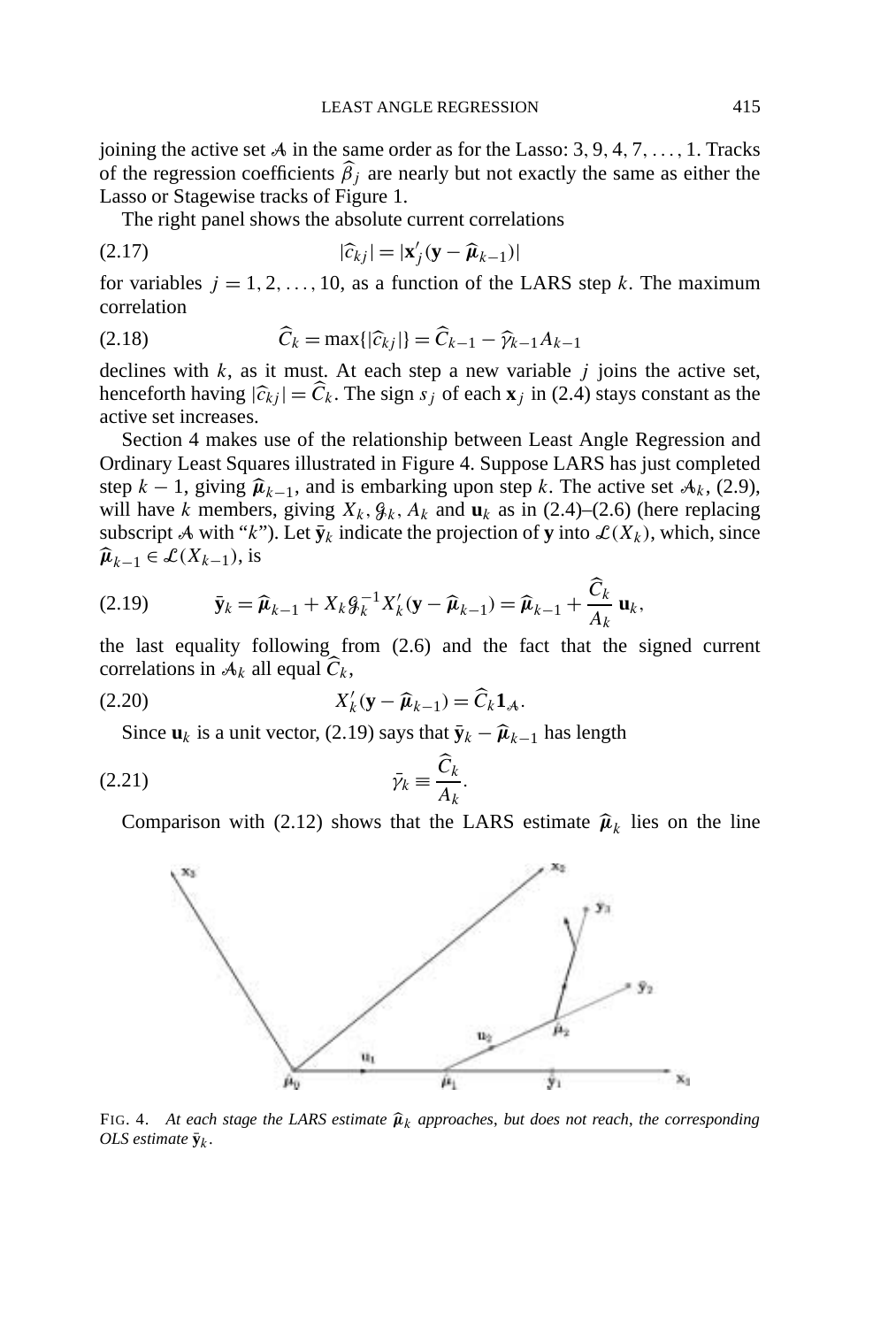from  $\widehat{\boldsymbol{\mu}}_{k-1}$  to  $\bar{\mathbf{y}}_k$ ,

(2.22) 
$$
\widehat{\boldsymbol{\mu}}_k - \widehat{\boldsymbol{\mu}}_{k-1} = \frac{\widehat{\gamma}_k}{\overline{\gamma}_k} (\bar{\mathbf{y}}_k - \widehat{\boldsymbol{\mu}}_{k-1}).
$$

It is easy to see that  $\hat{\gamma}_k$ , (2.12), is always less than  $\bar{\gamma}_k$ , so that  $\hat{\mu}_k$  lies closer than  $\bar{\mathbf{y}}_k$ to  $\hat{\boldsymbol{\mu}}_{k-1}$ . Figure 4 shows the successive LARS estimates  $\hat{\boldsymbol{\mu}}_k$  always approaching but never reaching the OLS estimates  $\bar{y}_k$ .

The exception is at the last stage: since  $A_m$  contains all covariates, (2.13) is not defined. By convention the algorithm takes  $\hat{\gamma}_m = \bar{\gamma}_m = \hat{C}_m / A_m$ , making  $\hat{\mu}_m = \bar{\mathbf{y}}_m$ and  $\beta_m$  equal the OLS estimate for the full set of *m* covariates.

The LARS algorithm is computationally thrifty. Organizing the calculations correctly, the computational cost for the entire *m* steps is of the same order as that required for the usual Least Squares solution for the full set of *m* covariates. Section 7 describes an efficient LARS program available from the authors. With the modifications described in the next section, this program also provides economical Lasso and Stagewise solutions.

**3. Modified versions of Least Angle Regression.** Figures 1 and 3 show Lasso, Stagewise and LARS yielding remarkably similar estimates for the diabetes data. The similarity is no coincidence. This section describes simple modifications of the LARS algorithm that produce Lasso or Stagewise estimates. Besides improved computational efficiency, these relationships elucidate the methods' rationale: all three algorithms can be viewed as moderately greedy forward stepwise procedures whose forward progress is determined by compromise among the currently most correlated covariates. LARS moves along the most obvious compromise direction, the equiangular vector (2.6), while Lasso and Stagewise put some restrictions on the equiangular strategy.

3.1. *The LARS–Lasso relationship.* The full set of Lasso solutions, as shown for the diabetes study in Figure 1, can be generated by a minor modification of the LARS algorithm (2.8)–(2.13). Our main result is described here and verified in Section 5. It closely parallels the homotopy method in the papers by Osborne, Presnell and Turlach (2000a, b), though the LARS approach is somewhat more direct.

Let  $\hat{\beta}$  be a Lasso solution (1.5), with  $\hat{\mu} = X\hat{\beta}$ . Then it is easy to show that Let *p* be a Lasso solution (1.5), while  $\mu = \lambda p$ . Then it is easy to show that the sign of any nonzero coordinate  $\beta_j$  must agree with the sign *s<sub>j</sub>* of the current correlation  $\hat{c}_j = \mathbf{x}'_j (\mathbf{y} - \hat{\boldsymbol{\mu}}),$ 

(3.1) 
$$
\text{sign}(\widehat{\beta}_j) = \text{sign}(\widehat{c}_j) = s_j;
$$

see Lemma 8 of Section 5. The LARS algorithm does not enforce restriction (3.1), but it can easily be modified to do so.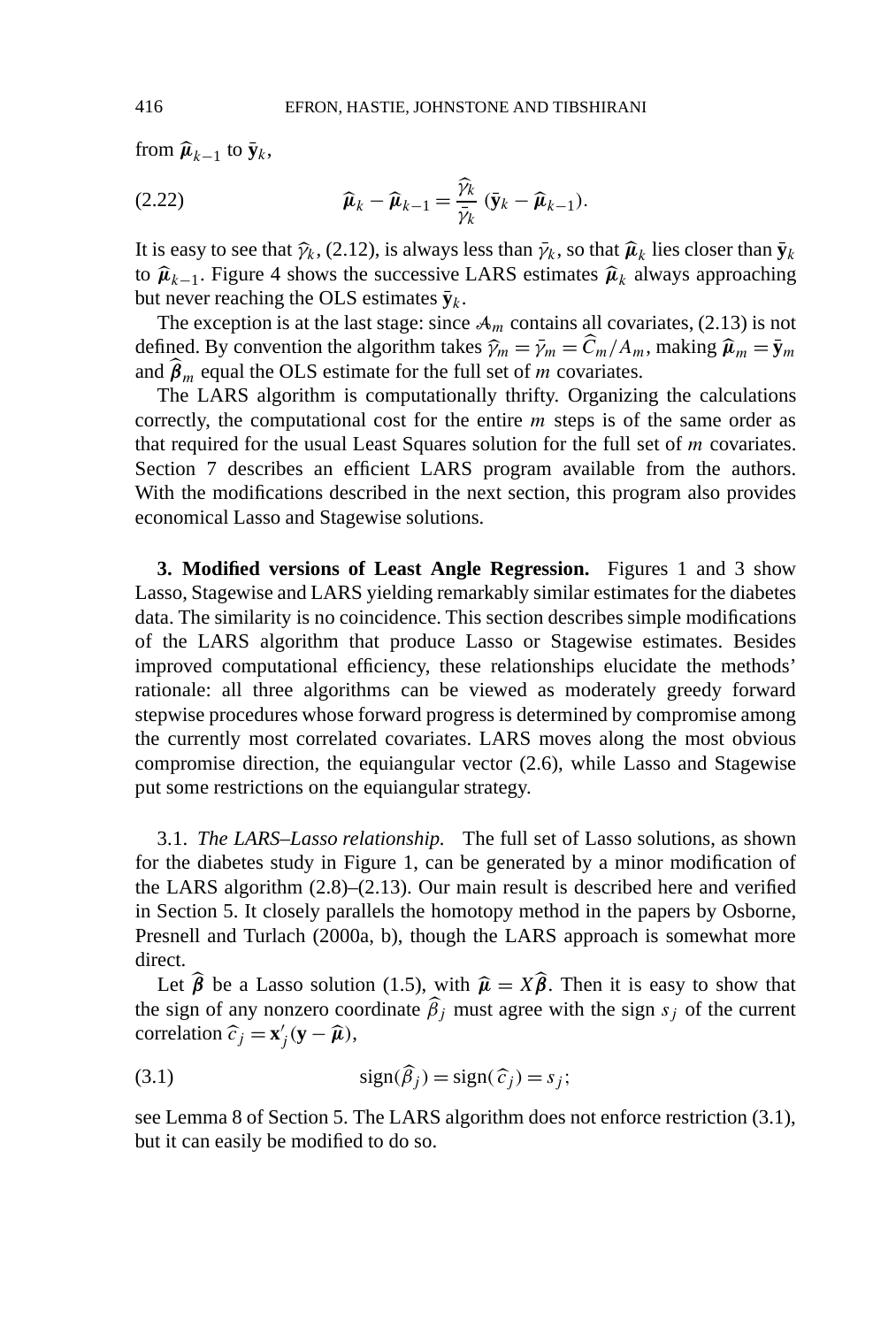Suppose we have just completed a LARS step, giving a new active set A as in (2.9), and that the corresponding LARS estimate  $\hat{\mu}_A$  corresponds to a Lasso solution  $\hat{\mu} = X\hat{\beta}$ . Let

$$
(3.2) \t\t w_{\mathcal{A}} = A_{\mathcal{A}} \mathcal{G}_{\mathcal{A}}^{-1} \mathbf{1}_{\mathcal{A}},
$$

a vector of length the size of A, and (somewhat abusing subscript notation) define  $\hat{\mathbf{d}}$  to be the *m*-vector equaling  $s_jw_{\mathcal{A}j}$  for  $j \in \mathcal{A}$  and zero elsewhere. Moving in the positive  $\gamma$  direction along the LARS line (2.14), we see that

(3.3) 
$$
\mu(\gamma) = X\beta(\gamma), \quad \text{where } \beta_j(\gamma) = \widehat{\beta}_j + \gamma \widehat{d}_j
$$

for  $j \in A$ . Therefore  $\beta_j(\gamma)$  will change sign at

$$
\gamma_j = -\widehat{\beta}_j / \widehat{d}_j,
$$

the first such change occurring at

(3.5) 
$$
\widetilde{\gamma} = \min_{\gamma_j > 0} {\gamma_j},
$$

say for covariate  $x_{\tilde{j}}$ ;  $\tilde{\gamma}$  equals infinity by definition if there is no  $\gamma_j > 0$ .

If  $\tilde{\gamma}$  is less than  $\hat{\gamma}$ , (2.13), then  $\beta_j(\gamma)$  cannot be a Lasso solution for  $\gamma > \tilde{\gamma}$  since the sign restriction (3.1) must be violated:  $\beta_{\tilde{j}}(\gamma)$  has changed sign while  $c_{\tilde{j}}(\gamma)$  has not. [The continuous function  $c_j(\gamma)$  cannot change sign within a single LARS step  $\text{since } |c_{\tilde{j}}(\gamma)| = \hat{C} - \gamma A_{\mathcal{A}} > 0, (2.16).]$ 

LASSO MODIFICATION. If  $\tilde{\gamma} < \hat{\gamma}$ , stop the ongoing LARS step at  $\gamma = \tilde{\gamma}$  and remove *j* from the calculation of the next equiangular direction. That is,

 $(3.6)$  $\widehat{\boldsymbol{\mu}}_{\mathcal{A}_+} = \widehat{\boldsymbol{\mu}}_{\mathcal{A}} + \widetilde{\gamma} \mathbf{u}_{\mathcal{A}} \quad \text{and} \quad \mathcal{A}_+ = \mathcal{A} - {\widetilde{\boldsymbol{j}}}$ 

rather than  $(2.12)$ .

THEOREM 1. *Under the Lasso modification*, *and assuming the* "*one at a time*" *condition discussed below*, *the LARS algorithm yields all Lasso solutions*.

The active sets A grow monotonically larger as the original LARS algorithm progresses, but the Lasso modification allows A to decrease. "One at a time" means that the increases and decreases never involve more than a single index *j* . This is the usual case for quantitative data and can always be realized by adding a little jitter to the *y* values. Section 5 discusses tied situations.

The Lasso diagram in Figure 1 was actually calculated using the modified LARS algorithm. Modification (3.6) came into play only once, at the arrowed point in the left panel. There A contained all 10 indices while  $A_+ = A - \{7\}$ . Variable 7 was restored to the active set one LARS step later, the next and last step then taking  $\beta$  all the way to the full OLS solution. The brief absence of variable 7 had an effect on the tracks of the others, noticeably  $\beta_8$ . The price of using Lasso instead of unmodified LARS comes in the form of added steps, 12 instead of 10 in this example. For the more complicated "quadratic model" of Section 4, the comparison was 103 Lasso steps versus 64 for LARS.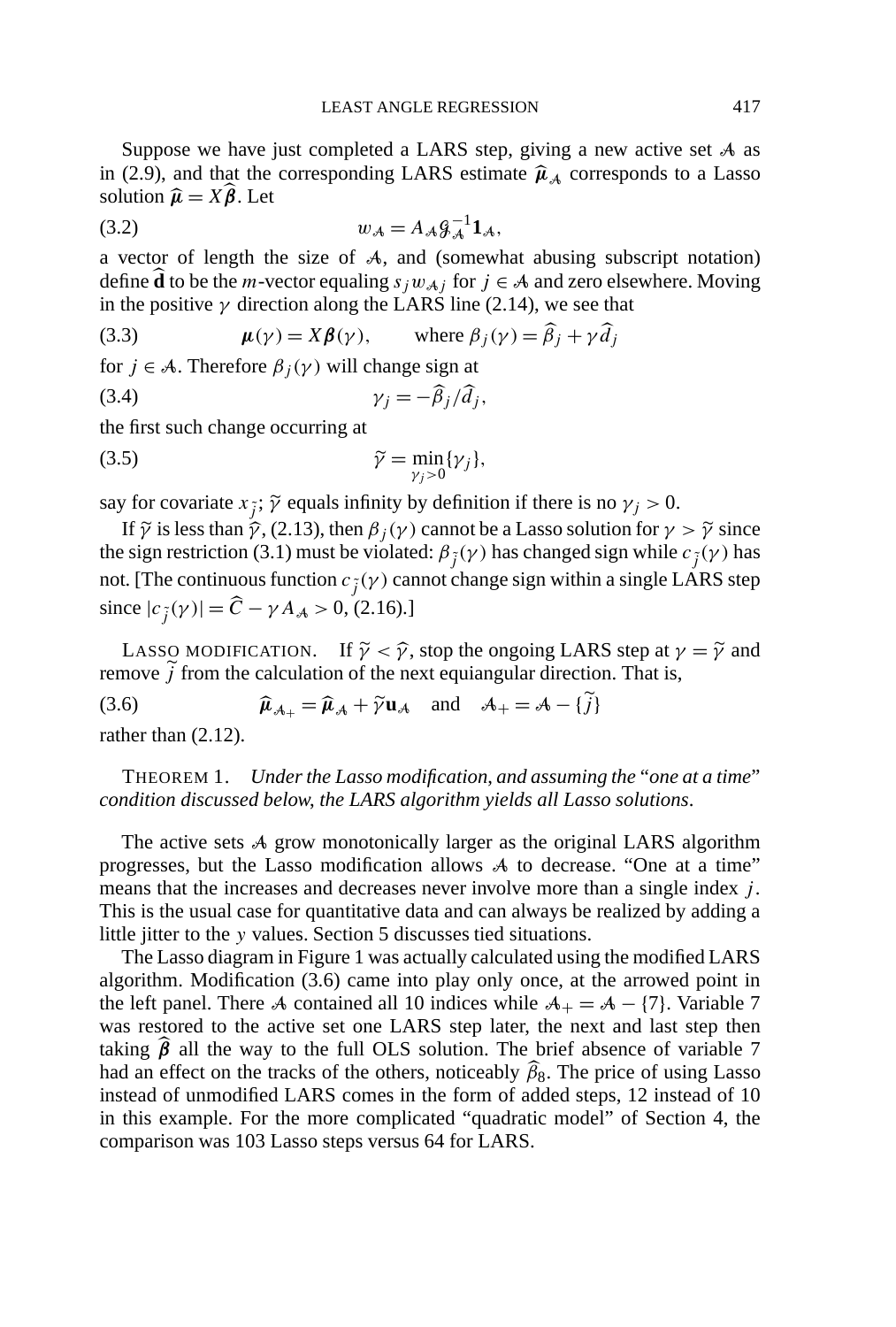3.2. *The LARS–Stagewise relationship.* The staircase in Figure 2 indicates how the Stagewise algorithm might proceed forward from  $\hat{\mu}_1$ , a point of equal current correlations  $\hat{c}_1 = \hat{c}_2$ , (2.8). The first small step has (randomly) selected index  $j = 1$ , taking us to  $\hat{\boldsymbol{\mu}}_1 + \varepsilon \mathbf{x}_1$ . Now variable 2 is more correlated,

(3.7) 
$$
\mathbf{x}_2'(\mathbf{y}-\widehat{\boldsymbol{\mu}}_1-\varepsilon\mathbf{x}_1) > \mathbf{x}_1'(\mathbf{y}-\widehat{\boldsymbol{\mu}}_1-\varepsilon\mathbf{x}_1),
$$

forcing  $j = 2$  to be the next Stagewise choice and so on.

*We will consider an idealized Stagewise procedure in which the step size ε goes to zero.* This collapses the staircase along the direction of the bisector  $\mathbf{u}_2$  in Figure 2, making the Stagewise and LARS estimates agree. They always agree for  $m = 2$  covariates, but another modification is necessary for LARS to produce Stagewise estimates in general. Section 6 verifies the main result described next.

Suppose that the Stagewise procedure has taken *N* steps of infinitesimal size  $\varepsilon$  from some previous estimate  $\hat{\boldsymbol{\mu}}$ , with

(3.8) 
$$
N_j \equiv #
$$
{steps with selected index j},  $j = 1, 2, ..., m$ .

It is easy to show, as in Lemma 11 of Section 6, that  $N_j = 0$  for *j* not in the active set A defined by the current correlations  $\mathbf{x}'_j(\mathbf{y} - \hat{\boldsymbol{\mu}})$ , (2.9). Letting

$$
(3.9) \t\t\t P \equiv (N_1, N_2, \ldots, N_m)/N,
$$

with  $P_A$  indicating the coordinates of *P* for  $j \in A$ , the new estimate is

$$
\mu = \widehat{\mu} + N \varepsilon X_A P_A \qquad [(2.4)].
$$

(Notice that the Stagewise steps are taken along the directions  $s_j$ **x**<sub>*i*</sub>.)

The LARS algorithm (2.14) progresses along

(3.11) 
$$
\mu_A + \gamma X_A w_A
$$
, where  $w_A = A_A \mathcal{G}_A^{-1} \mathbf{1}_A$  [(2.6)–(3.2)].

Comparing (3.10) with (3.11) shows that LARS cannot agree with Stagewise if  $w_A$  has negative components, since  $P_A$  is nonnegative. To put it another way, the direction of Stagewise progress  $X_A P_A$  must lie in the convex cone generated by the columns of  $X_{\mathcal{A}}$ ,

(3.12) 
$$
\mathcal{C}_{\mathcal{A}} = \left\{ \mathbf{v} = \sum_{j \in \mathcal{A}} s_j \mathbf{x}_j P_j, \ P_j \ge 0 \right\}.
$$

If  $\mathbf{u}_A \in \mathcal{C}_A$  then there is no contradiction between (3.12) and (3.13). If not it seems natural to replace  $\mathbf{u}_{\mathcal{A}}$  with its projection into  $\mathcal{C}_{\mathcal{A}}$ , that is, the nearest point in the convex cone.

STAGEWISE MODIFICATION. Proceed as in  $(2.8)$ – $(2.13)$ , except with  $\mathbf{u}_A$ replaced by  $\mathbf{u}_{\hat{\theta}}$ , the unit vector lying along the projection of  $\mathbf{u}_{\mathcal{A}}$  into  $\mathcal{C}_{\mathcal{A}}$ . (See Figure 9 in Section 6.)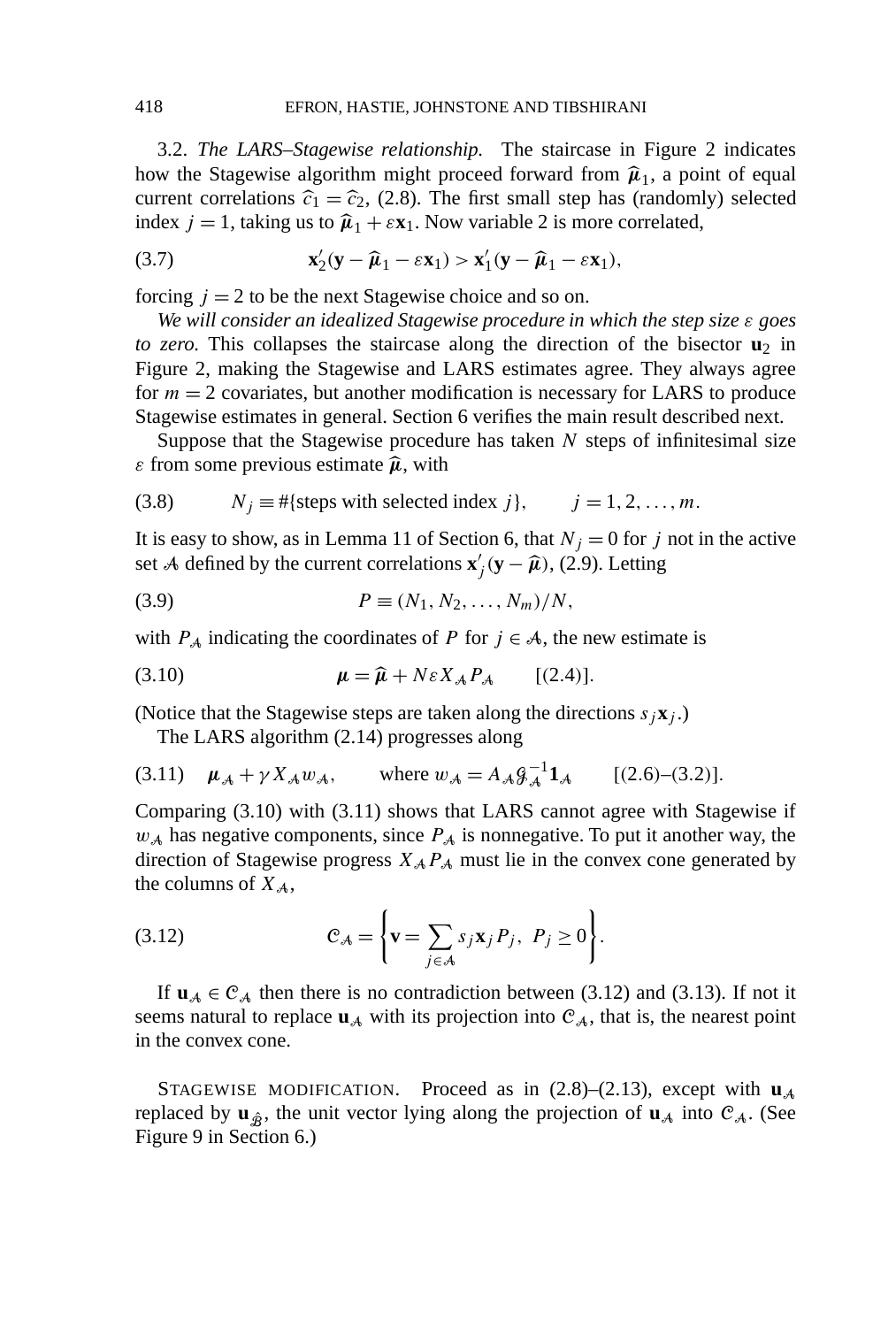THEOREM 2. *Under the Stagewise modification*, *the LARS algorithm yields all Stagewise solutions*.

The vector  $\mathbf{u}_{\hat{\mathcal{B}}}$  in the Stagewise modification is the equiangular vector (2.6) for the subset  $\mathcal{B} \subseteq \mathcal{A}$  corresponding to the face of  $\mathcal{C}_{\mathcal{A}}$  into which the projection falls. Stagewise is a LARS type algorithm that allows the active set to decrease by one or more indices. This happened at the arrowed point in the right panel of Figure 1: there the set  $A = \{3, 9, 4, 7, 2, 10, 5, 8\}$  was decreased to  $\mathcal{B} = A - \{3, 7\}$ . It took a total of 13 modified LARS steps to reach the full OLS solution  $\bar{\beta}_m = (X'X)^{-1}X'y$ . The three methods, LARS, Lasso and Stagewise, always reach OLS eventually, but LARS does so in only *m* steps while Lasso and, especially, Stagewise can take longer. For the  $m = 64$  quadratic model of Section 4, Stagewise took 255 steps.

According to Theorem 2 the difference between successive Stagewise–modified LARS estimates is

(3.13) 
$$
\widehat{\boldsymbol{\mu}}_{\mathcal{A}_+} - \widehat{\boldsymbol{\mu}}_{\mathcal{A}} = \widehat{\gamma} \mathbf{u}_{\hat{\mathcal{B}}} = \widehat{\gamma} X_{\hat{\mathcal{B}}} w_{\hat{\mathcal{B}}},
$$

as in (3.13). Since  $\mathbf{u}_{\hat{\mathcal{B}}}$  exists in the convex cone  $\mathcal{C}_{\mathcal{A}}$ ,  $w_{\hat{\mathcal{B}}}$  must have nonnegative components. This says that the difference of successive coefficient estimates for coordinate  $j \in \widehat{B}$  satisfies

$$
\text{(3.14)} \quad \text{sign}(\widehat{\beta}_{+j} - \widehat{\beta}_j) = s_j,
$$

where  $s_j = \text{sign}\{\mathbf{x}'_j(\mathbf{y} - \hat{\boldsymbol{\mu}})\}.$ 

We can now make a useful comparison of the three methods:

- 1. *Stagewise*—successive differences of  $\hat{\beta}_j$  agree in sign with the current correlation  $\hat{c}_j = \mathbf{x}'_j (\mathbf{y} - \hat{\boldsymbol{\mu}});$
- 2. *Lasso*— $\beta_j$  agrees in sign with  $\hat{c}_j$ ;
- 3. *LARS*—no sign restrictions (but see Lemma 4 of Section 5).

From this point of view, Lasso is intermediate between the LARS and Stagewise methods.

The successive difference property (3.14) makes the Stagewise  $\beta_j$  estimates move monotonically away from 0. Reversals are possible only if  $\hat{c}_j$  changes sign while  $\beta_j$  is "resting" between two periods of change. This happened to variable 7 in Figure 1 between the 8th and 10th Stagewise-modified LARS steps.

3.3. *Simulation study.* A small simulation study was carried out comparing the LARS, Lasso and Stagewise algorithms. The *X* matrix for the simulation was based on the diabetes example of Table 1, but now using a "Quadratic Model" having  $m = 64$  predictors, including interactions and squares of the 10 original covariates:

(3.15) *Quadratic Model* 10 main effects*,* 45 interactions*,* 9 squares*,*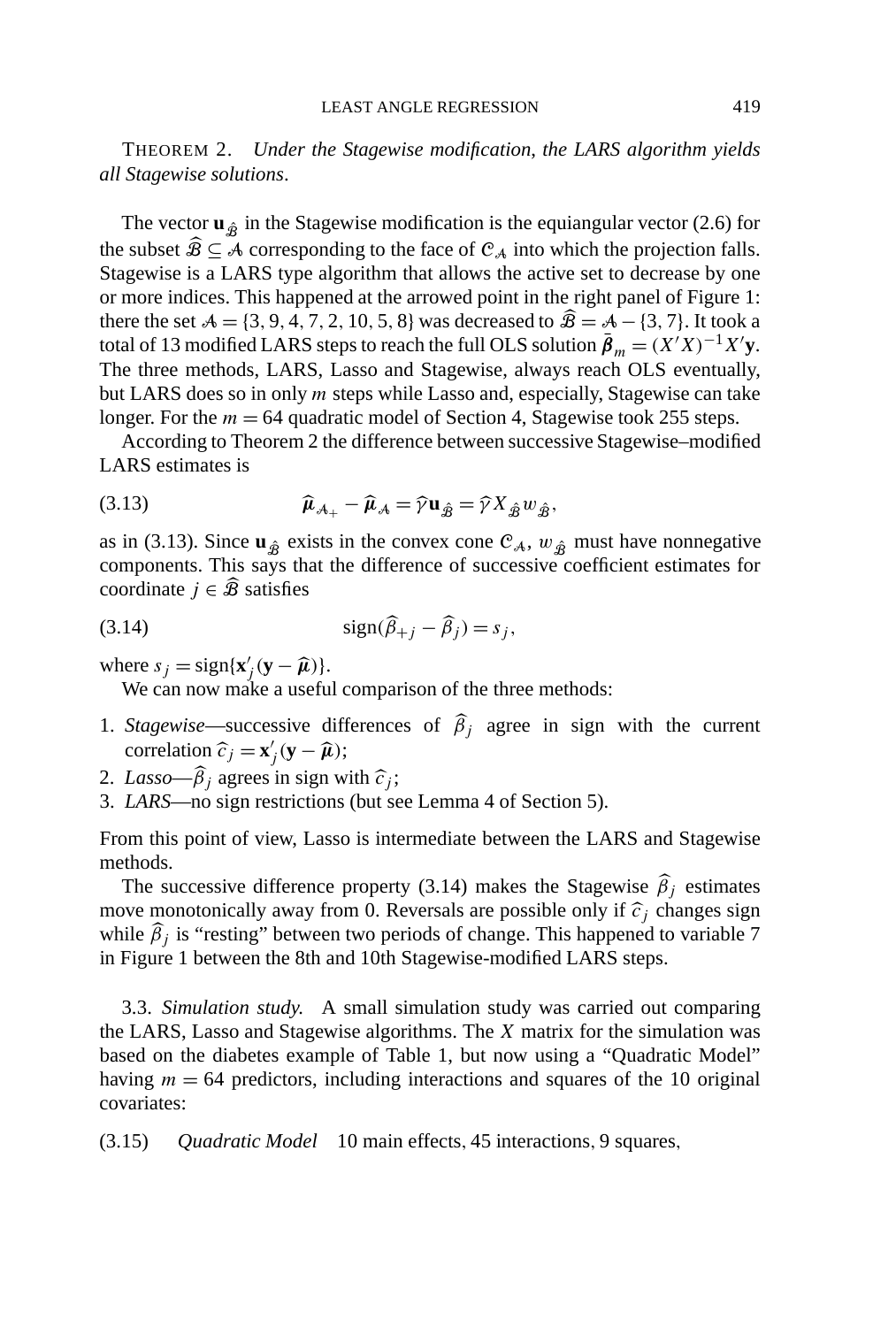the last being the squares of each  $\mathbf{x}_i$  except the dichotomous variable  $\mathbf{x}_2$ . The true mean vector  $\mu$  for the simulation was  $\mu = X\beta$ , where  $\beta$  was obtained by running LARS for 10 steps on the original  $(X, y)$  diabetes data (agreeing in this case with the 10-step Lasso or Stagewise analysis). Subtracting  $\mu$  from a centered version of the original **y** vector of Table 1 gave a vector  $\epsilon = y - \mu$  of  $n = 442$  residuals. The "true  $R^{2n}$  for this model,  $\|\mu\|^2 / (\|\mu\|^2 + \|\varepsilon\|^2)$ , equaled 0.416.

100 simulated response vectors **y**<sup>∗</sup> were generated from the model

$$
y^* = \mu + \varepsilon^*,
$$

with  $\boldsymbol{\varepsilon}^* = (\varepsilon_1^*, \varepsilon_2^*, \dots, \varepsilon_n^*)$  a random sample, with replacement, from the components of  $\varepsilon$ . The LARS algorithm with  $K = 40$  steps was run for each simulated data set  $(X, \mathbf{y}^*)$ , yielding a sequence of estimates  $\hat{\boldsymbol{\mu}}^{(k)*}$ ,  $k = 1, 2, ..., 40$ , and likewise using the Lasso and Stagewise algorithms.

Figure 5 compares the LARS, Lasso and Stagewise estimates. For a given estimate  $\hat{\mu}$  define the *proportion explained*  $pe(\hat{\mu})$  to be

(3.17) 
$$
\text{pe}(\hat{\mu}) = 1 - ||\hat{\mu} - \mu||^2 / ||\mu||^2,
$$

so  $pe(0) = 0$  and  $pe(\mu) = 1$ . The solid curve graphs the average of  $pe(\hat{\mu}^{(k)*})$ so  $p(x) = 0$  and  $p(x) = 1$ . The sond curve graphs the average of  $p(x)$ ,  $y(x) = 0$  and  $p(x) = 1$ . The sond curve graphs the average of  $p(x)$ ,  $y(x) = 0$ The corresponding curves are graphed for Lasso and Stagewise, except that the horizontal axis is now the average number of nonzero  $\widehat{\beta}_j^*$  terms composing  $\widehat{\mu}^{(k)*}$ . For example,  $\hat{\mu}^{(40)*}$  averaged 33.23 nonzero terms with Stagewise, compared to For example,  $\mu$  averaged 33.<br>35.83 for Lasso and 40 for LARS.

Figure 5's most striking message is that the three algorithms performed almost identically, and rather well. The average proportion explained rises quickly,



FIG. 5. *Simulation study comparing LARS*, *Lasso and Stagewise algorithms*; 100 *replications of model* (3.15)*–*(3.16). *Solid curve shows average proportion explained*, (3.17), *for LARS estimates as function of number of steps*  $k = 1, 2, \ldots, 40$ ; *Lasso and Stagewise give nearly identical results*; *small dots indicate plus or minus one standard deviation over the* 100 *simulations*. *Classic Forward Selection* (*heavy dashed curve*) *rises and falls more abruptly*.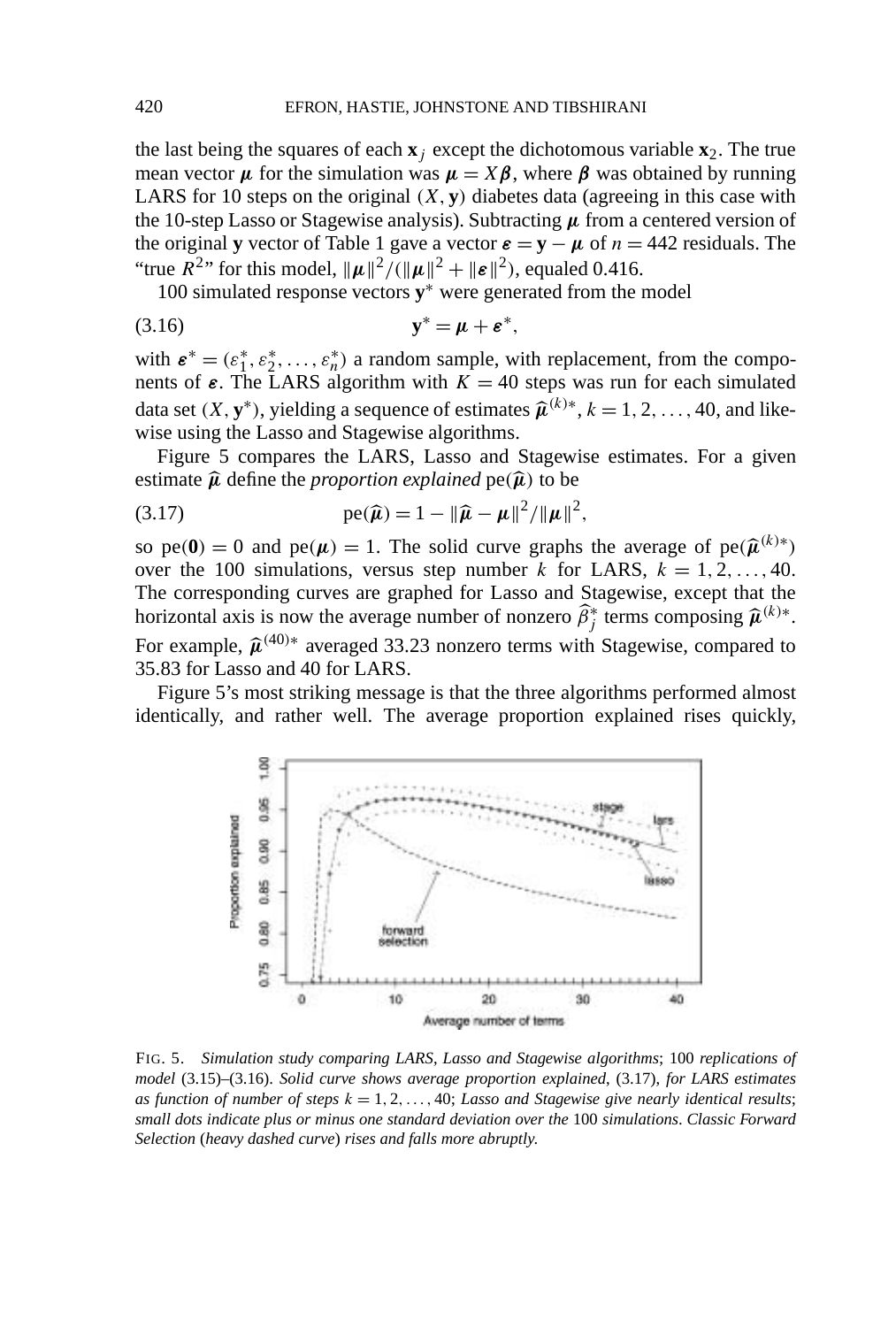reaching a maximum of 0.963 at  $k = 10$ , and then declines slowly as  $k$  grows to 40. The light dots display the small standard deviation of  $pe(\hat{\boldsymbol{\mu}}^{(k)*})$  over the 100  $\frac{1}{20}$  +0. The right dots display the small standard deviation of  $p c(\mu)$  over the 100<br>simulations, roughly  $\pm 0.02$ . Stopping at any point between  $k = 5$  and 25 typically gave a  $\hat{\mu}^{(k)*}$  with true predictive  $\mathbb{R}^2$  about 0.40, compared to the ideal value 0.416 for *µ*.

The dashed curve in Figure 5 tracks the average proportion explained by classic Forward Selection. It rises very quickly, to a maximum of 0.950 after  $k = 3$  steps, and then falls back more abruptly than the LARS–Lasso–Stagewise curves. This behavior agrees with the characterization of Forward Selection as a dangerously greedy algorithm.

3.4. *Other LARS modifications.* Here are a few more examples of LARS type model-building algorithms.

POSITIVE LASSO. Constraint (1.5) can be strengthened to (3.18) minimize  $S(\hat{\boldsymbol{\beta}})$  subject to  $T(\hat{\boldsymbol{\beta}}) \le t$  and all  $\hat{\beta}_j \ge 0$ .

This would be appropriate if the statisticians or scientists believed that the variables  $x_j$  *must* enter the prediction equation in their defined directions. Situation (3.18) is a more difficult quadratic programming problem than (1.5), but it can be solved by a further modification of the Lasso-modified LARS algorithm: change  $|\hat{c}_j|$  to  $\hat{c}_j$  at both places in (2.9), set  $s_j = 1$  instead of (2.10) and change (2.13) to

(3.19) 
$$
\widehat{\gamma} = \min_{j \in \mathcal{A}^c} \left\{ \frac{\widehat{C} - \widehat{c}_j}{A_{\mathcal{A}} - a_j} \right\}.
$$

The positive Lasso usually does *not* converge to the full OLS solution  $\bar{\beta}_m$ , even for very large choices of *t*.

The changes above amount to considering the  $\mathbf{x}_i$  as generating half-lines rather than full one-dimensional spaces. A positive Stagewise version can be developed in the same way, and has the property that the  $\beta_j$  tracks are always monotone.

*LARS–OLS hybrid.* After *k* steps the LARS algorithm has identified a set  $A_k$ of covariates, for example,  $A_4 = \{3, 9, 4, 7\}$  in the diabetes study. Instead of  $\hat{\boldsymbol{\beta}}_k$  we might prefer  $\bar{\beta}_k$ , the OLS coefficients based on the linear model with covariates in A*k*—using LARS to find the model but not to estimate the coefficients. Besides looking more familiar, this will always increase the usual empirical *R*<sup>2</sup> measure of fit (though not necessarily the true fitting accuracy),

(3.20) 
$$
R^2(\bar{\beta}_k) - R^2(\hat{\beta}_k) = \frac{1 - \rho_k^2}{\rho_k(2 - \rho_k)} [R^2(\hat{\beta}_k) - R^2(\hat{\beta}_{k-1})],
$$

where  $\rho_k = \hat{\gamma}_k / \bar{\gamma}_k$  as in (2.22).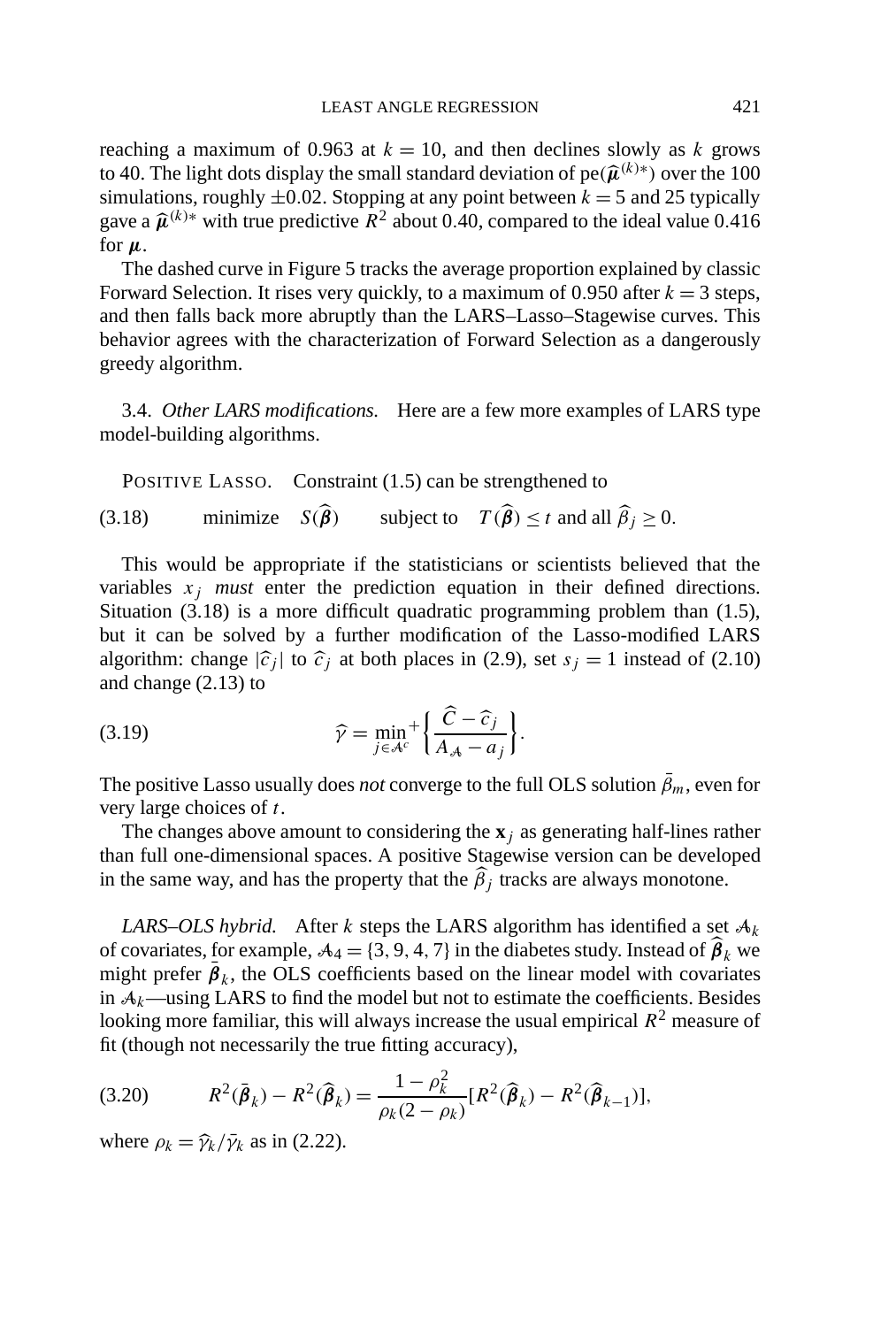The increases in  $R^2$  were small in the diabetes example, on the order of 0.01 for  $k > 4$  compared with  $R^2 \doteq 0.50$ , which is expected from (3.20) since we would usually continue LARS until  $R^2(\hat{\beta}_k) - R^2(\hat{\beta}_{k-1})$  was small. For the same reason  $\bar{\beta}_k$  and  $\hat{\beta}_k$  are likely to lie near each other as they did in the diabetes example.

*Main effects first.* It is straightforward to restrict the order in which variables are allowed to enter the LARS algorithm. For example, having obtained  $A_4 =$ {3*,* 9*,* 4*,* 7} for the diabetes study, we might *then* wish to check for interactions. To do this we begin LARS again, replacing **y** with **y** −  $\hat{\mu}_4$  and **x** with the *n* × 6 matrix whose columns represent the interactions **x**3:9*,* **x**3:4*,...,* **x**4:7.

*Backward Lasso.* The Lasso–modified LARS algorithm can be run backward, starting from the full OLS solution  $\vec{\beta}_m$ . Assuming that all the coordinates of  $\vec{\beta}_m$ are nonzero, their signs must agree with the signs  $s_j$  that the current correlations had during the final LARS step. This allows us to calculate the last equiangular direction **u**<sub>A</sub>, (2.4)–(2.6). Moving backward from  $\hat{\mu}_m = X \bar{\beta}_m$  along the line  $\mu(\gamma) = \hat{\mu}_m - \gamma \mathbf{u}_A$ , we eliminate from the active set the index of the first  $\hat{\beta}_j$ that becomes zero. Continuing backward, we keep track of all coefficients  $\beta_j$  and current correlations  $\hat{c}_j$ , following essentially the same rules for changing A as in Section 3.1. As in (2.3), (3.5) the calculation of  $\tilde{\gamma}$  and  $\hat{\gamma}$  is easy.

The crucial property of the Lasso that makes backward navigation possible is (3.1), which permits calculation of the correct equiangular direction  $\mathbf{u}_{\mathcal{A}}$  at each step. In this sense Lasso can be just as well thought of as a backward-moving algorithm. This is not the case for LARS or Stagewise, both of which are inherently forward-moving algorithms.

**4. Degrees of freedom and**  $C_p$  **estimates.** Figures 1 and 3 show all possible Lasso, Stagewise or LARS estimates of the vector *β* for the diabetes data. The scientists want just a single  $\beta$  of course, so we need some rule for selecting among the possibilities. This section concerns a  $C_p$ -type selection criterion, especially as it applies to the choice of LARS estimate.

Let  $\hat{\mu} = g(\mathbf{y})$  represent a formula for estimating  $\mu$  from the data vector **y**. Here, as usual in regression situations, we are considering the covariate vectors  $\mathbf{x}_1, \mathbf{x}_2, \ldots, \mathbf{x}_m$  fixed at their observed values. We assume that given the **x**'s, **y** is generated according to an homoskedastic model

$$
y \sim (\mu, \sigma^2 I),
$$

meaning that the components  $y_i$  are uncorrelated, with mean  $\mu_i$  and variance  $\sigma^2$ . Taking expectations in the identity

(4.2) 
$$
(\widehat{\mu}_i - \mu_i)^2 = (y_i - \widehat{\mu}_i)^2 - (y_i - \mu_i)^2 + 2(\widehat{\mu}_i - \mu_i)(y_i - \mu_i),
$$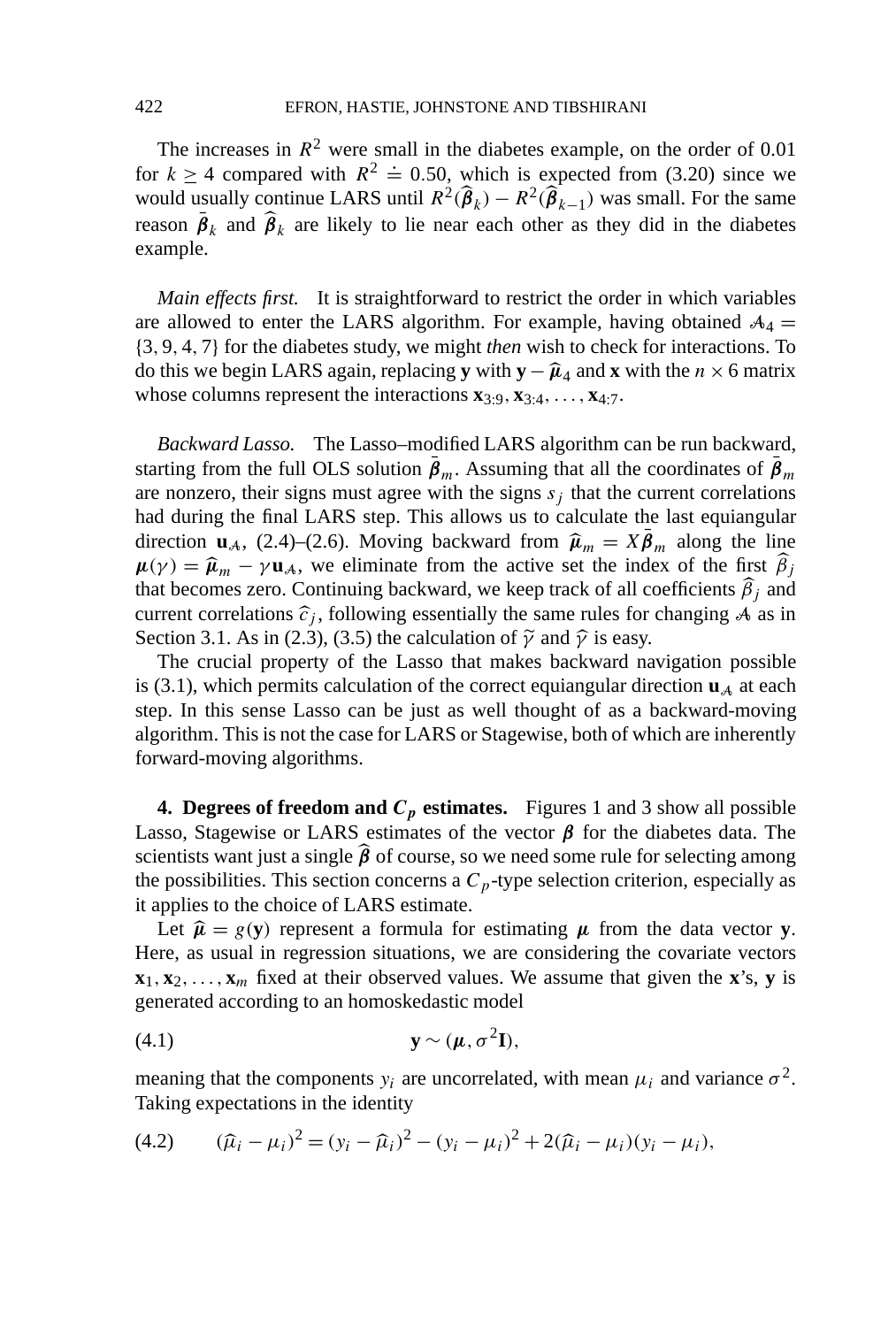and summing over *i*, yields

(4.3) 
$$
E\left\{\frac{\|\widehat{\boldsymbol{\mu}}-\boldsymbol{\mu}\|^2}{\sigma^2}\right\} = E\left\{\frac{\|\mathbf{y}-\widehat{\boldsymbol{\mu}}\|^2}{\sigma^2}-n\right\} + 2\sum_{i=1}^n \frac{\mathrm{cov}(\widehat{\mu}_i, y_i)}{\sigma^2}.
$$

The last term of (4.3) leads to a convenient definition of the *degrees of freedom* for an estimator  $\hat{\boldsymbol{\mu}} = g(\mathbf{y}),$ 

(4.4) 
$$
df_{\mu,\sigma^2} = \sum_{i=1}^n \text{cov}(\widehat{\mu}_i, y_i)/\sigma^2,
$$

and a *Cp*-type risk estimation formula,

(4.5) 
$$
C_p(\widehat{\boldsymbol{\mu}}) = \frac{\|\mathbf{y} - \widehat{\boldsymbol{\mu}}\|^2}{\sigma^2} - n + 2df_{\mu,\sigma^2}.
$$

If  $\sigma^2$  and  $df_{\mu,\sigma^2}$  are known,  $C_p(\hat{\mu})$  is an unbiased estimator of the true risk  $E\{\|\hat{\boldsymbol{\mu}} - \boldsymbol{\mu}\|^2/\sigma^2\}$ . For linear estimators  $\hat{\boldsymbol{\mu}} = M\mathbf{y}$ , model (4.1) makes  $d f_{\mu,\sigma^2} =$ trace $(M)$ , equaling the usual definition of degrees of freedom for OLS, and coinciding with the proposal of Mallows (1973). Section 6 of Efron and Tibshirani (1997) and Section 7 of Efron (1986) discuss formulas (4.4) and (4.5) and their role in  $C_p$ , Akaike information criterion (AIC) and Stein's unbiased risk estimated (SURE) estimation theory, a more recent reference being Ye (1998).

Practical use of  $C_p$  formula (4.5) requires preliminary estimates of  $\mu$ ,  $\sigma^2$  and  $df_{\mu,\sigma^2}$ . In the numerical results below, the usual OLS estimates  $\bar{\mu}$  and  $\bar{\sigma}^2$  from the full OLS model were used to calculate bootstrap estimates of  $df_{\mu,\sigma^2}$ ; bootstrap samples  $y^*$  and replications  $\hat{\mu}^*$  were then generated according to

(4.6) 
$$
\mathbf{y}^* \sim N(\bar{\boldsymbol{\mu}}, \bar{\sigma}^2) \text{ and } \hat{\boldsymbol{\mu}}^* = g(\mathbf{y}^*).
$$

Independently repeating (4.6) say *B* times gives straightforward estimates for the covariances in (4.4),

(4.7) 
$$
\widehat{\text{cov}}_i = \frac{\sum_{b=1}^B \widehat{\mu}_i^*(b) [\mathbf{y}_i^*(b) - \mathbf{y}_i^*(\cdot)]}{B - 1}, \quad \text{where } \mathbf{y}^*(\cdot) = \frac{\sum_{b=1}^B \mathbf{y}^*(b)}{B},
$$

and then

(4.8) 
$$
\widehat{df} = \sum_{i=1}^{n} \widehat{\text{cov}}_i / \bar{\sigma}^2.
$$

Normality is not crucial in (4.6). Nearly the same results were obtained using  $y^* = \bar{\mu}^* + e^*$ , where the components of  $e^*$  were resampled from  $e = y - \bar{\mu}$ .

The left panel of Figure 6 shows  $\widehat{df}_k$  for the diabetes data LARS estimates  $\hat{\mu}_k$ ,  $k = 1, 2, ..., m = 10$ . It portrays a startlingly simple situation that we will call the "simple approximation,"

$$
(4.9) \t df(\widehat{\boldsymbol{\mu}}_k) \doteq k.
$$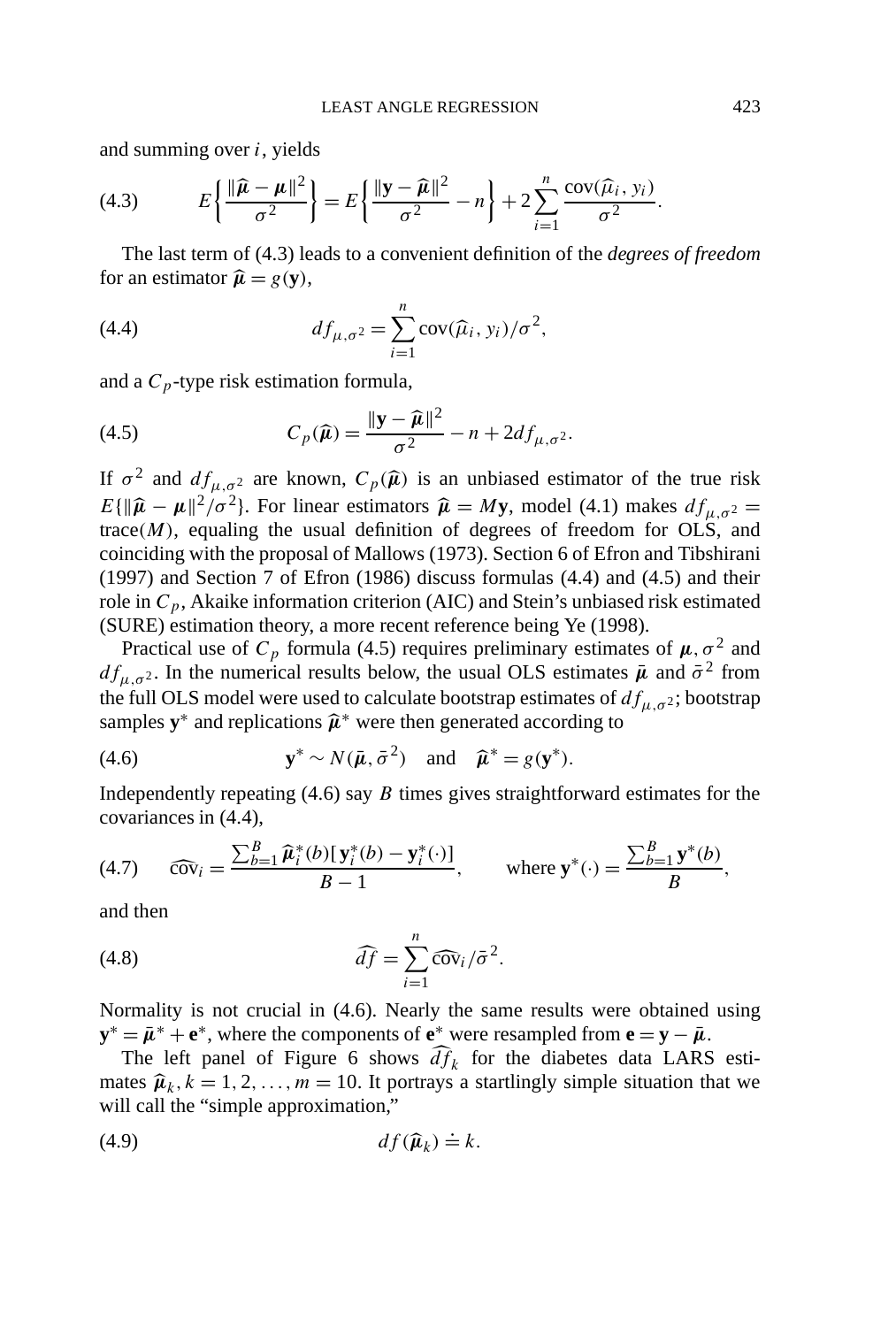

FIG. 6. *Degrees of freedom for LARS estimates*  $\hat{\mu}_k$ : (left) *diabetes study*, *Table* 1,  $k = 1$ ,  $2, \ldots, m = 10$ ; (right) *quadratic model* (3.15) *for the diabetes data*,  $m = 64$ . *Solid line is simple approximation*  $df_k = k$ . Dashed lines are approximate 95% confidence intervals for the bootstrap *estimates*. *Each panel based on B* = 500 *bootstrap replications*.

The right panel also applies to the diabetes data, but this time with the quadratic model (3.15), having  $m = 64$  predictors. We see that the simple approximation (4.9) is again accurate within the limits of the bootstrap computation (4.8), where  $B = 500$  replications were divided into 10 groups of 50 each in order to calculate Student-*t* confidence intervals.

If (4.9) can be believed, and we will offer some evidence in its behalf, we can estimate the risk of a *k*-step LARS estimator  $\hat{\boldsymbol{\mu}}_k$  by

(4.10) 
$$
C_p(\widehat{\boldsymbol{\mu}}_k) \doteq ||\mathbf{y} - \widehat{\boldsymbol{\mu}}_k||^2/\bar{\sigma}^2 - n + 2k.
$$

The formula, which is the same as the  $C_p$  estimate of risk for an OLS estimator based on a subset of *k* preselected predictor vectors, has the great advantage of not requiring any further calculations beyond those for the original LARS estimates. The formula applies only to LARS, and not to Lasso or Stagewise.

Figure 7 displays  $C_p(\hat{\boldsymbol{\mu}}_k)$  as a function of *k* for the two situations of Figure 6. Minimum  $C_p$  was achieved at steps  $k = 7$  and  $k = 16$ , respectively. Both of the minimum  $C_p$  models looked sensible, their first several selections of "important" covariates agreeing with an earlier model based on a detailed inspection of the data assisted by medical expertise.

The simple approximation becomes a theorem in two cases.

THEOREM 3. If the covariate vectors  $\mathbf{x}_1, \mathbf{x}_2, \ldots, \mathbf{x}_m$  are mutually orthogonal, *then the k-step LARS estimate*  $\hat{\mu}_k$  *has*  $df(\hat{\mu}_k) = k$ .

To state the second more general setting we introduce the following condition.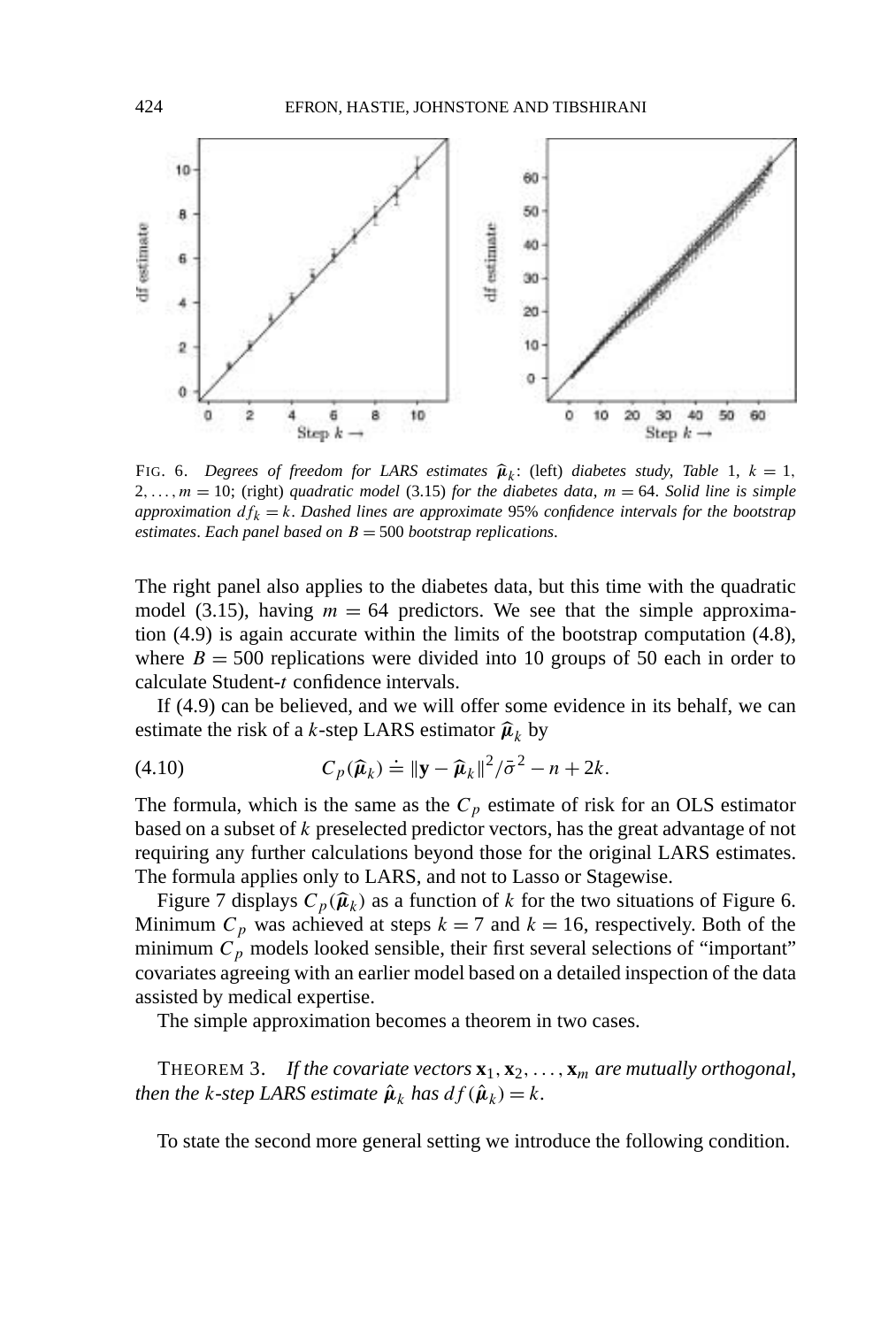

FIG. 7. *Cp estimates of risk* (4.10) *for the two situations of Figure* 6: (left) *m* = 10 *model has smallest*  $C_p$  *at*  $k = 7$ ; (right)  $m = 64$  *model has smallest*  $C_p$  *at*  $k = 16$ .

POSITIVE CONE CONDITION. For all possible subsets  $X_A$  of the full design matrix *X*,

(4.11) 
$$
G_{\mathcal{A}}^{-1} \mathbf{1}_{\mathcal{A}} > 0,
$$

where the inequality is taken element-wise.

The positive cone condition holds if *X* is orthogonal. It is strictly more general than orthogonality, but counterexamples (such as the diabetes data) show that not all design matrices *X* satisfy it.

It is also easy to show that LARS, Lasso and Stagewise all coincide under the positive cone condition, so the degrees-of-freedom formula applies to them too in this case.

THEOREM 4. *Under the positive cone condition,*  $df(\hat{\boldsymbol{\mu}}_k) = k$ *.* 

The proof, which appears later in this section, is an application of Stein's unbiased risk estimate (SURE) [Stein (1981)]. Suppose that  $g : \mathbb{R}^n \to \mathbb{R}^n$  is almost differentiable (see Remark A.1 in the Appendix) and set  $\nabla \cdot g = \sum_{i=1}^{n} \frac{\partial g_i}{\partial x_i}$ . If  $y \sim N_n(\mu, \sigma^2 I)$ , then Stein's formula states that

(4.12) 
$$
\sum_{i=1}^{n} cov(g_i, y_i)/\sigma^2 = E[\nabla \cdot g(\mathbf{y})].
$$

The left-hand side is  $df(g)$  for the general estimator  $g(y)$ . Focusing specifically on LARS, it will turn out that  $\nabla \cdot \hat{\boldsymbol{\mu}}_k(\mathbf{y}) = k$  in *all* situations with probability 1, but that the continuity assumptions underlying (4.12) and SURE can fail in certain nonorthogonal cases where the positive cone condition does not hold.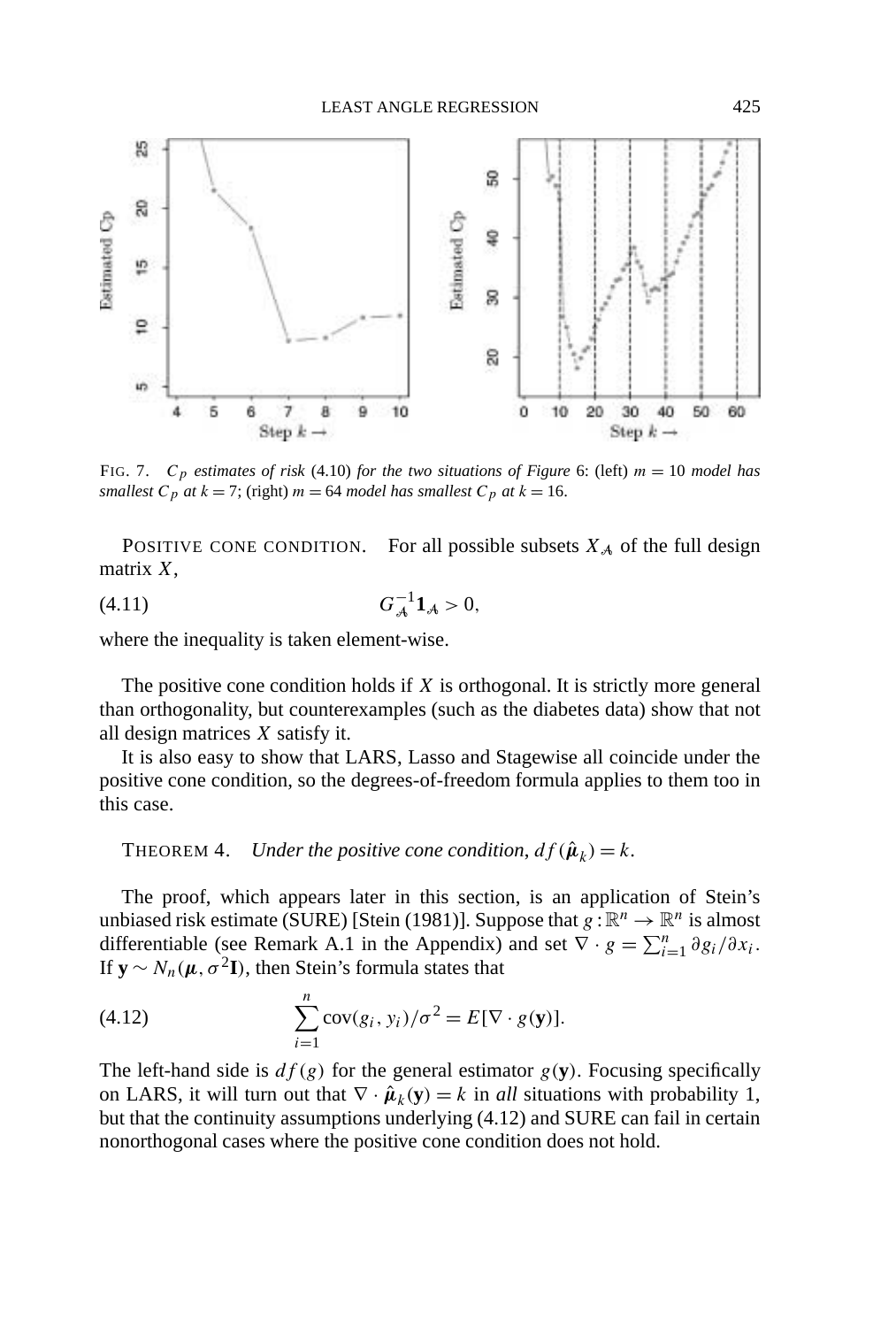A range of simulations suggested that the simple approximation is quite accurate even when the  $\mathbf{x}_i$ 's are highly correlated and that it requires concerted effort at pathology to make  $df(\hat{\boldsymbol{\mu}}_k)$  much different than *k*.

Stein's formula assumes normality,  $\mathbf{y} \sim N(\mu, \sigma^2 \mathbf{I})$ . A cruder "delta method" rationale for the simple approximation requires only homoskedasticity, (4.1). The geometry of Figure 4 implies

(4.13) 
$$
\widehat{\boldsymbol{\mu}}_k = \bar{\mathbf{y}}_k - \cot_k \cdot \|\bar{\mathbf{y}}_{k+1} - \bar{\mathbf{y}}_k\|,
$$

where  $\cot_k$  is the cotangent of the angle between  $\mathbf{u}_k$  and  $\mathbf{u}_{k+1}$ ,

(4.14) 
$$
\cot_k = \frac{\mathbf{u}_k' \mathbf{u}_{k+1}}{[1 - (\mathbf{u}_k' \mathbf{u}_{k+1})^2]^{1/2}}.
$$

Let  $\mathbf{v}_k$  be the unit vector orthogonal to  $\mathcal{L}(X_b)$ , the linear space spanned by the first *k* covariates selected by LARS, and pointing into  $\mathcal{L}(X_{k+1})$  along the direction of  $\bar{\mathbf{y}}_{k+1} - \bar{\mathbf{y}}_k$ . For  $\mathbf{y}^*$  near  $\mathbf{y}$  we can reexpress (4.13) as a locally linear transformation,

(4.15) 
$$
\widehat{\mu}_k^* = \widehat{\mu}_k + M_k(\mathbf{y}^* - \mathbf{y}) \quad \text{with } M_k = P_k - \cot_k \cdot \mathbf{u}_k \mathbf{v}'_k,
$$

 $P_k$  being the usual projection matrix from  $\mathbb{R}^n$  into  $\mathcal{L}(X_k)$ ; (4.15) holds within a neighborhood of **y** such that the LARS choices  $\mathcal{L}(X_k)$  and  $\mathbf{v}_k$  remain the same.

The matrix  $M_k$  has trace $(M_k) = k$ . Since the trace equals the degrees of freedom for linear estimators, the simple approximation (4.9) is seen to be a delta method approximation to the bootstrap estimates (4.6) and (4.7).

It is clear that (4.9)  $df(\hat{\boldsymbol{\mu}}_k) \doteq k$  cannot hold for the Lasso, since the degrees of Freedom is *m* for the full model but the total number of steps taken can exceed *m*. However, we have found empirically that an intuitively plausible result holds: the degrees of freedom is well approximated by the number of nonzero predictors in the model. Specifically, starting at step 0, let  $\ell(k)$  be the index of the last model in the Lasso sequence containing *k* predictors. Then  $df(\hat{\boldsymbol{\mu}}_{\ell(k)}) \doteq k$ . We do not yet have any mathematical support for this claim.

4.1. *Orthogonal designs*. In the orthogonal case, we assume that  $\mathbf{x}_i = \mathbf{e}_i$ for  $j = 1, \ldots, m$ . The LARS algorithm then has a particularly simple form, reducing to soft thresholding at the order statistics of the data.

To be specific, define the soft thresholding operation on a scalar  $y_1$  at threshold  $t$ by

$$
\eta(y_1; t) = \begin{cases} y_1 - t, & \text{if } y_1 > t, \\ 0, & \text{if } |y_1| \le t, \\ y_1 + t, & \text{if } y_1 < -t. \end{cases}
$$

The order statistics of the absolute values of the data are denoted by

$$
(4.16) \t\t |y|_{(1)} \ge |y|_{(2)} \ge \cdots \ge |y|_{(n)} \ge |y|_{(n+1)} := 0.
$$

We note that  $y_{m+1},...,y_n$  do not enter into the estimation procedure, and so we may as well assume that  $m = n$ .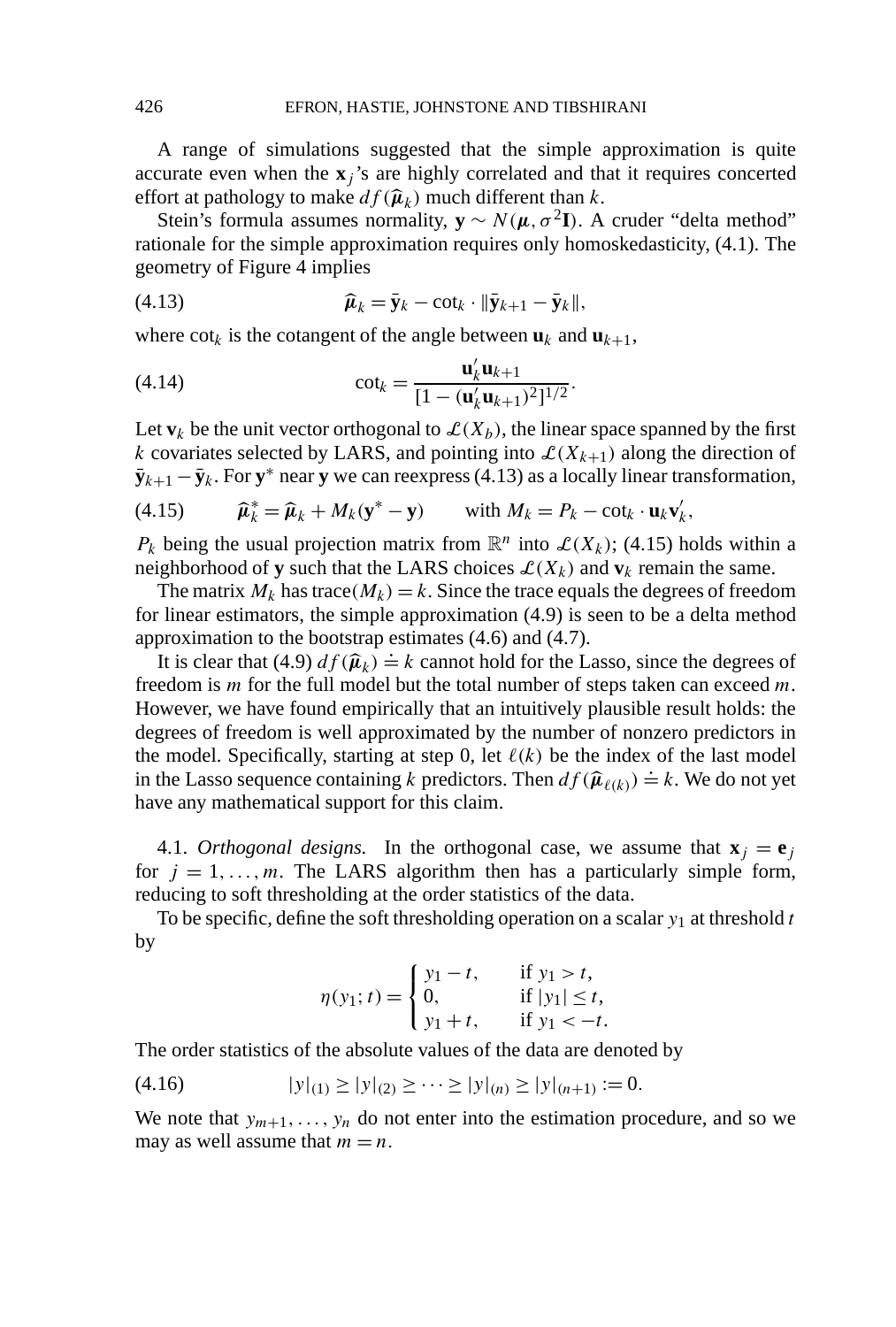LEMMA 1. *For an orthogonal design with*  $\mathbf{x}_i = \mathbf{e}_i$ ,  $j = 1, \ldots, n$ , the kth LARS *estimate*  $(0 \leq k \leq n)$  *is given by* 

(4.17) 
$$
\hat{\mu}_{k,i}(\mathbf{y}) = \begin{cases} y_i - |y|_{(k+1)}, & \text{if } y_i > |y|_{(k+1)}, \\ 0, & \text{if } |y_i| \le |y|_{(k+1)}, \\ y_i + |y|_{(k+1)}, & \text{if } y_i < -|y|_{(k+1)}, \end{cases}
$$

$$
(4.18) \t\t\t = \eta(y_i; |y|_{(k+1)}).
$$

PROOF. The proof is by induction, stepping through the LARS sequence. First note that the LARS parameters take a simple form in the orthogonal setting:

$$
G_{\mathcal{A}} = I_{\mathcal{A}}, \qquad A_{\mathcal{A}} = |\mathcal{A}|^{-1/2}, \qquad \mathbf{u}_{\mathcal{A}} = |\mathcal{A}|^{-1/2} \mathbf{1}_{\mathcal{A}}, \qquad a_{k,j} = 0, \qquad j \notin \mathcal{A}_{k}.
$$

We assume for the moment that there are no ties in the order statistics  $(4.16)$ , so that the variables enter one at a time. Let  $j(l)$  be the index corresponding to the *l*th order statistic,  $|y|_{(l)} = s_l y_{i(l)}$ : we will see that  $A_k = \{j(1), \ldots, j(k)\}$ .

We have  $\mathbf{x}'_j \mathbf{y} = y_j$ , and so at the first step LARS picks variable  $j(1)$  and sets  $\hat{C}_1 = |y|_{(1)}$ . It is easily seen that

$$
\hat{\gamma}_1 = \min_{j \neq j(1)} \{|y|_{(1)} - |y_j|\} = |y|_{(1)} - |y|_{(2)}
$$

and so

$$
\hat{\mu}_1 = [|y|_{(1)} - |y|_{(2)}] \mathbf{e}_{j(1)},
$$

which is precisely  $(4.17)$  for  $k = 1$ .

Suppose now that step  $k - 1$  has been completed, so that  $A_k = \{j(1), \ldots, j(k)\}$ and (4.17) holds for  $\hat{\mu}_{k-1}$ . The current correlations  $\hat{C}_k = |y|_{(k)}$  and  $\hat{c}_{k,j} = y_j$ for  $j \notin A_k$ . Since  $A_k - a_{k,j} = k^{-1/2}$ , we have

$$
\hat{\gamma}_k = \min_{j \notin \mathcal{A}_k} k^{1/2} \{ |y|_{(k)} - |y_j| \}
$$

and

$$
\hat{\gamma}_k \mathbf{u}_k = [|y|_{(k)} - |y|_{(k+1)}] \mathbf{1} \{ j \in \mathcal{A}_k \}.
$$

Adding this term to  $\hat{\mu}_{k-1}$  yields (4.17) for step *k*.

The argument clearly extends to the case in which there are ties in the order statistics (4.16): if  $|y|_{(k+1)} = \cdots = |y|_{(k+r)}$ , then  $A_k(y)$  expands by *r* variables at step  $k + 1$  and  $\hat{\mu}_{k+v}(\mathbf{y}), v = 1, \ldots, r$ , are all determined at the same time and are equal to  $\hat{\boldsymbol{\mu}}_{k+1}(\mathbf{y})$ .  $\square$ 

PROOF OF THEOREM 4 (Orthogonal case). The argument is particularly simple in this setting, and so worth giving separately. First we note from (4.17) that  $\hat{\mu}_k$  is continuous and Lipschitz(1) and so certainly almost differentiable.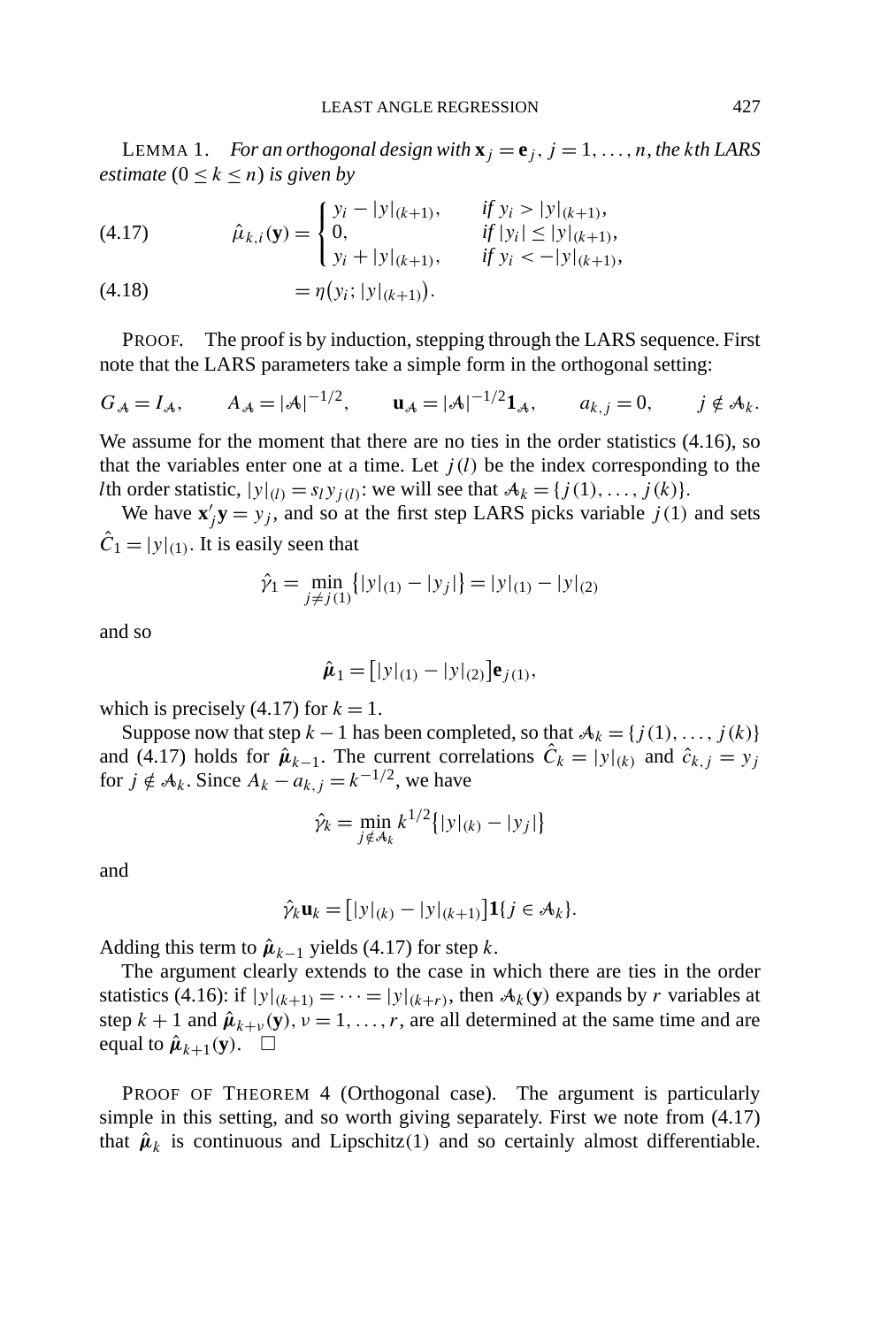Hence (4.12) shows that we simply have to calculate  $\nabla \cdot \hat{\boldsymbol{\mu}}_k$ . Inspection of (4.17) shows that

$$
\nabla \cdot \hat{\boldsymbol{\mu}}_k = \sum_i \frac{\partial \hat{\mu}_{k,i}}{\partial y_i}(\mathbf{y})
$$
  
= 
$$
\sum_i I\{|y_i| > |y|_{(k+1)}\} = k
$$

almost surely, that is, except for ties. This completes the proof.  $\Box$ 

4.2. *The divergence formula.* While for the most general design matrices *X*, it can happen that  $\hat{\mu}_k$  fails to be almost differentiable, we will see that the divergence formula

$$
(4.19) \t\t \nabla \cdot \hat{\boldsymbol{\mu}}_k(\mathbf{y}) = k
$$

does hold almost everywhere. Indeed, certain authors [e.g., Meyer and Woodroofe (2000)] have argued that the divergence  $\nabla \cdot \hat{\boldsymbol{\mu}}$  of an estimator provides itself a useful measure of the effective dimension of a model.

Turning to LARS, we shall say that  $\hat{\mu}(y)$  is locally linear at a data point  $y_0$ if there is some small open neighborhood of  $y_0$  on which  $\hat{\mu}(y) = My$  is exactly linear. Of course, the matrix  $M = M(y_0)$  can depend on  $y_0$ —in the case of LARS, it will be seen to be constant on the interior of polygonal regions, with jumps across the boundaries. We say that a set *G* has full measure if its complement has Lebesgue measure zero.

LEMMA 2. *There is an open set*  $G_k$  *of full measure such that, at all*  $y \in G_k$ ,  $\hat{\boldsymbol{\mu}}_k(\mathbf{y})$  *is locally linear and*  $\nabla \cdot \hat{\boldsymbol{\mu}}_k(\mathbf{y}) = k$ .

PROOF. We give here only the part of the proof that relates to actual calculation of the divergence in (4.19). The arguments establishing continuity and local linearity are delayed to the Appendix.

So, let us fix a point **y** in the interior of  $G_k$ . From Lemma 13 in the Appendix, this means that near **y** the active set  $A_k(y)$  is locally constant, that a single variable enters at the next step, this variable being the same near **y**. In addition,  $\hat{\mu}_k(y)$  is locally linear, and hence in particular differentiable. Since  $G_k \subset G_l$  for  $l \lt k$ , the same story applies at all previous steps and we have

(4.20) 
$$
\hat{\boldsymbol{\mu}}_k(\mathbf{y}) = \sum_{l=1}^k \gamma_l(\mathbf{y}) \mathbf{u}_l.
$$

Differentiating the *j* th component of vector  $\hat{\mu}_k(y)$  yields

$$
\frac{\partial \hat{\mu}_{k,j}}{\partial y_i}(\mathbf{y}) = \sum_{l=1}^k \frac{\partial \gamma_l(\mathbf{y})}{\partial y_i} u_{l,j}.
$$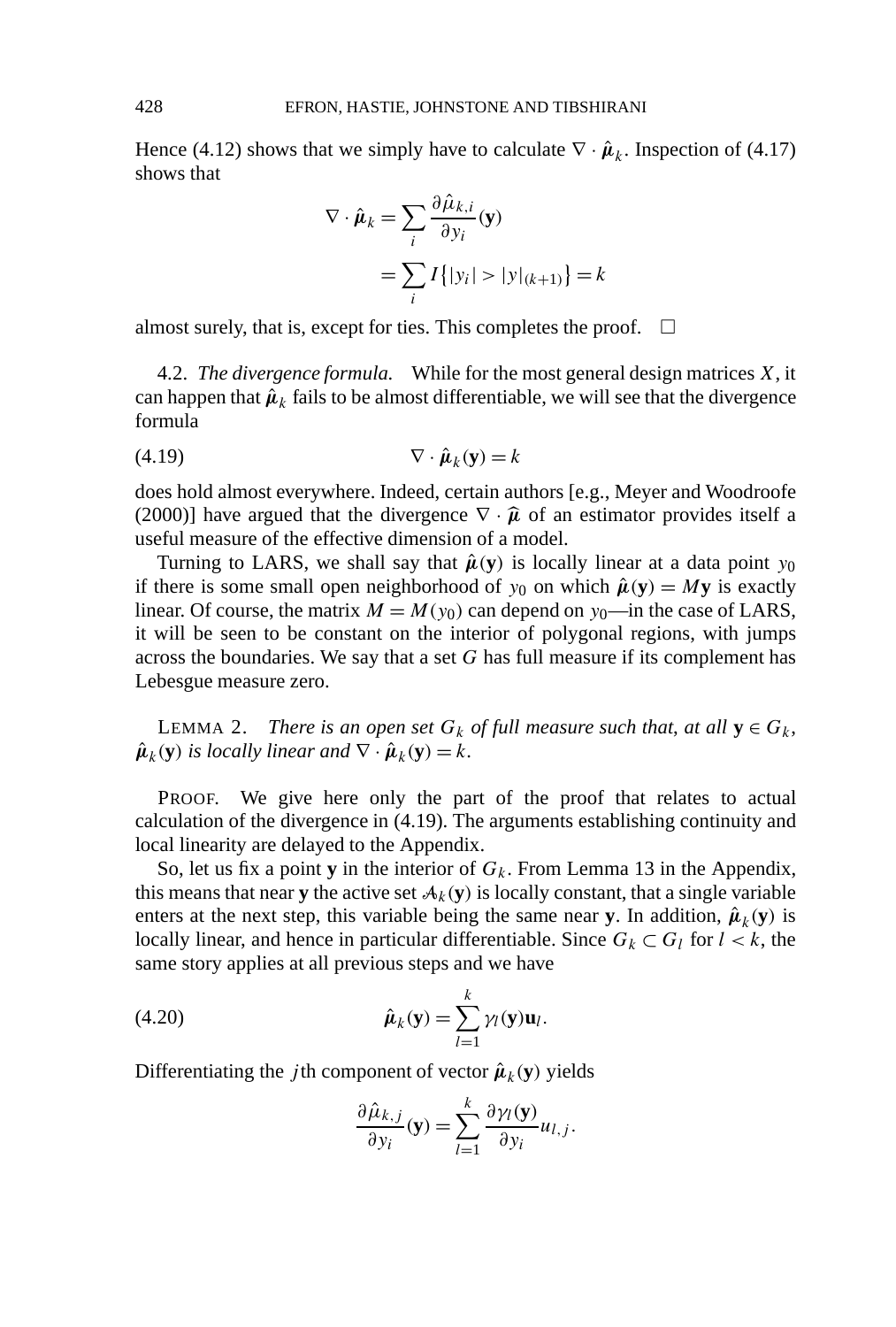In particular, for the divergence

(4.21) 
$$
\nabla \cdot \hat{\boldsymbol{\mu}}_k(\mathbf{y}) = \sum_{i=1}^n \frac{\partial \hat{\mu}_{k,i}}{\partial y_i} = \sum_{l=1}^k \langle \nabla \gamma_l, \mathbf{u}_l \rangle,
$$

the brackets indicating inner product.

The active set is  $A_k = \{1, 2, ..., k\}$  and  $\mathbf{x}_{k+1}$  is the variable to enter next. For  $k \geq 2$ , write  $\delta_k = \mathbf{x}_l - \mathbf{x}_k$  for any choice  $l \leq k$ —as remarked in the Conventions in the Appendix, the choice of *l* is immaterial (e.g.,  $l = 1$  for definiteness). Let  $b_{k+1} = \langle \delta_{k+1}, \mathbf{u}_k \rangle$ , which is nonzero, as argued in the proof of Lemma 13. As shown in (A.4) in the Appendix, (2.13) can be rewritten

(4.22) 
$$
\gamma_k(\mathbf{y}) = b_{k+1}^{-1} \langle \mathbf{\delta}_{k+1}, \mathbf{y} - \hat{\boldsymbol{\mu}}_{k-1} \rangle.
$$

For  $k \geq 2$ , define the linear space of vectors equiangular with the active set

$$
\mathcal{L}_k = \mathcal{L}_k(\mathbf{y}) = {\mathbf{u} : \langle \mathbf{x}_1, \mathbf{u} \rangle = \dots = \langle \mathbf{x}_k, \mathbf{u} \rangle \text{ for } \mathbf{x}_l \text{ with } l \in \mathcal{A}_k(\mathbf{y})}.
$$

[We may drop the dependence on **y** since  $A_k$ (**y**) is locally fixed.] Clearly dim  $\mathcal{L}_k$  =  $n - k + 1$  and

$$
(4.23) \t\t \t\t \t\t \t\t \mathbf{u}_k \in \mathcal{L}_k, \t \t\t \mathcal{L}_{k+1} \subset \mathcal{L}_k.
$$

We shall now verify that, for each  $k \geq 1$ ,

(4.24) 
$$
\langle \nabla \gamma_k, \mathbf{u}_k \rangle = 1
$$
 and  $\langle \nabla \gamma_k, \mathbf{u} \rangle = 0$  for  $\mathbf{u} \in \mathcal{L}_{k+1}$ .

Formula (4.21) shows that this suffices to prove Lemma 2.

First, for  $k = 1$  we have  $\gamma_1(\mathbf{y}) = b_2^{-1} \langle \delta_2, \mathbf{y} \rangle$  and  $\langle \nabla \gamma_1, \mathbf{u} \rangle = b_2^{-1} \langle \delta_2, \mathbf{u} \rangle$ , and that

$$
\langle \delta_2, \mathbf{u} \rangle = \langle \mathbf{x}_1 - \mathbf{x}_2, \mathbf{u} \rangle = \begin{cases} b_2, & \text{if } \mathbf{u} = \mathbf{u}_1, \\ 0, & \text{if } \mathbf{u} \in \mathcal{L}_2. \end{cases}
$$

Now, for general  $k$ , combine (4.22) and (4.20):

$$
b_{k+1}\gamma_k(\mathbf{y}) = \langle \boldsymbol{\delta}_{k+1}, \mathbf{y} \rangle - \sum_{l=1}^{k-1} \langle \boldsymbol{\delta}_{k+1}, \mathbf{u}_l \rangle \gamma_l(\mathbf{y}),
$$

and hence

$$
b_{k+1}\langle \nabla \gamma_k, \mathbf{u}\rangle = \langle \boldsymbol{\delta}_{k+1}, \mathbf{u}\rangle - \sum_{l=1}^{k-1} \langle \boldsymbol{\delta}_{k+1}, \mathbf{u}_l\rangle \langle \nabla \gamma_l, \mathbf{u}\rangle.
$$

From the definitions of  $b_{k+1}$  and  $\mathcal{L}_{k+1}$  we have

$$
\langle \delta_{k+1}, \mathbf{u} \rangle = \langle \mathbf{x}_l - \mathbf{x}_{k+1} \rangle = \begin{cases} b_{k+1}, & \text{if } \mathbf{u} = \mathbf{u}_k, \\ 0, & \text{if } \mathbf{u} \in \mathcal{L}_{k+1}. \end{cases}
$$

Hence the truth of (4.24) for step *k* follows from its truth at step  $k - 1$  because of the containment properties  $(4.23)$ .  $\Box$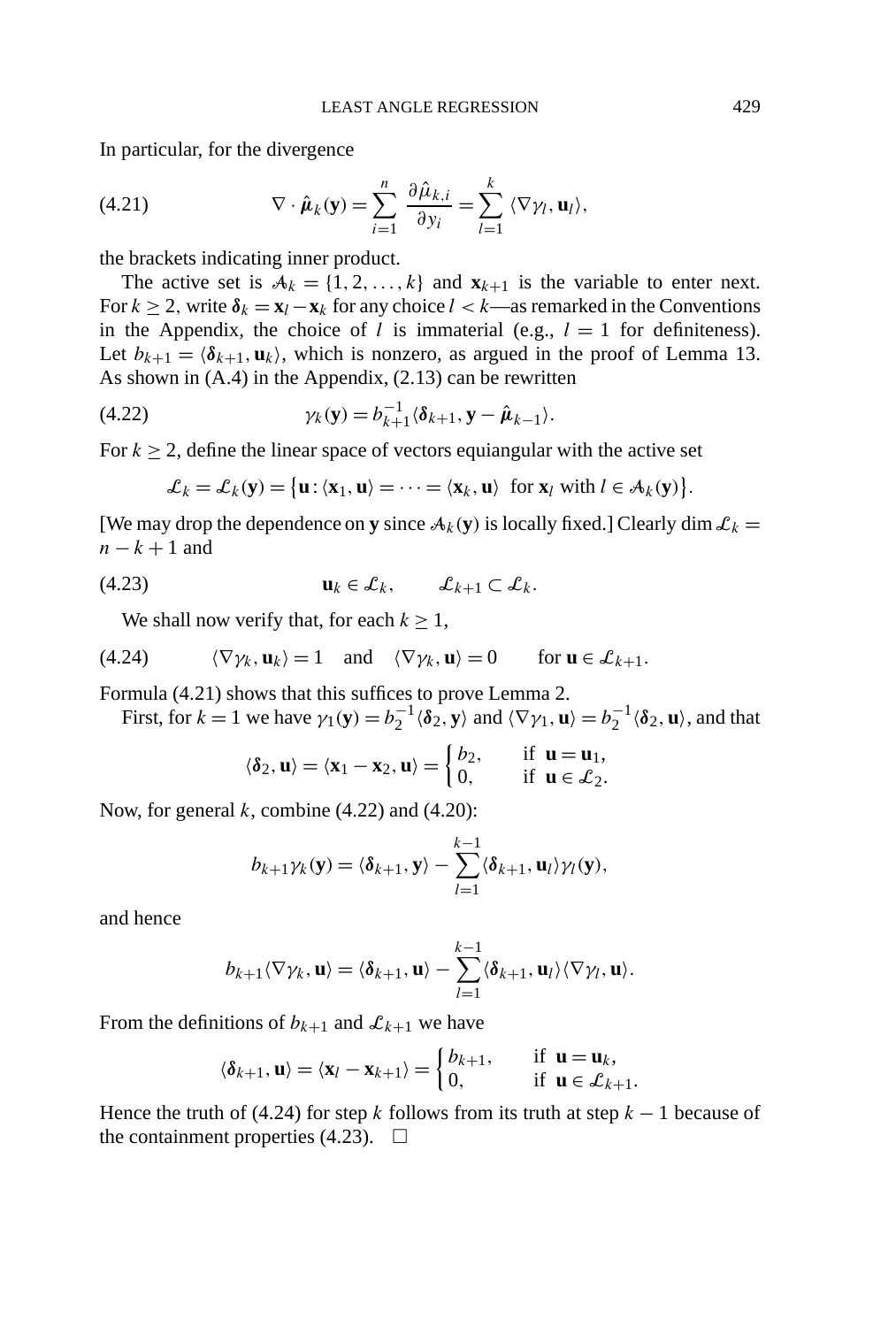4.3. *Proof of Theorem* 4*.* To complete the proof of Theorem 4, we state the following regularity result, proved in the Appendix.

LEMMA 3. *Under the positive cone condition,*  $\hat{\mu}_k(y)$  *is continuous and almost differentiable*.

This guarantees that Stein's formula (4.12) is valid for  $\hat{\mu}_k$  under the positive cone condition, so the divergence formula of Lemma 2 then immediately yields Theorem 4.

**5. LARS and Lasso properties.** The LARS and Lasso algorithms are described more carefully in this section, with an eye toward fully understanding their relationship. Theorem 1 of Section 3 will be verified. The latter material overlaps results in Osborne, Presnell and Turlach (2000a), particularly in their Section 4. Our point of view here allows the Lasso to be described as a quite simple modification of LARS, itself a variation of traditional Forward Selection methodology, and in this sense should be more accessible to statistical audiences. In any case we will stick to the language of regression and correlation rather than convex optimization, though some of the techniques are familiar from the optimization literature.

The results will be developed in a series of lemmas, eventually lending to a proof of Theorem 1 and its generalizations. The first three lemmas refer to attributes of the LARS procedure that are not specific to its Lasso modification.

Using notation as in  $(2.17)$ – $(2.20)$ , suppose LARS has completed step  $k - 1$ , giving estimate  $\hat{\mu}_{k-1}$  and active set  $A_k$  for step *k*, with covariate  $\mathbf{x}_k$  the newest addition to the active set.

LEMMA 4. If  $\mathbf{x}_k$  *is the only addition to the active set at the end of step*  $k - 1$ , *then the coefficient vector*  $w_k = A_k \mathcal{G}_k^{-1} \mathbf{1}_k$  *for the equiangular vector*  $\mathbf{u}_k = X_k w_k$ , (2.6), has its kth component  $w_{kk}$  *agreeing in sign with the current*  $\iota$ *correlation*  $c_{kk} = \mathbf{x}'_k (\mathbf{y} - \widehat{\boldsymbol{\mu}}_{k-1})$ . *Moreover, the regression vector*  $\widehat{\boldsymbol{\beta}}_k$  *for*  $\widehat{\boldsymbol{\mu}}_k = X \widehat{\boldsymbol{\beta}}_k$ *has its kth component*  $\hat{\beta}_{kk}$  *agreeing in sign with*  $c_{kk}$ *.* 

Lemma 4 says that new variables *enter* the LARS active set in the "correct" direction, a weakened version of the Lasso requirement (3.1). This will turn out to be a crucial connection for the LARS–Lasso relationship.

PROOF OF LEMMA 4. The case  $k = 1$  is apparent. Note that since

$$
X'_{k}(\mathbf{y}-\widehat{\boldsymbol{\mu}}_{k-1})=\widehat{C}_{k}\mathbf{1}_{k},
$$

(2.20), from (2.6) we have

(5.1) 
$$
w_k = A_k \widehat{C}_k^{-1} [(X'_k X_k)^{-1} X'_k (\mathbf{y} - \widehat{\boldsymbol{\mu}}_{k-1})] := A_k \widehat{C}_k^{-1} w_k^*.
$$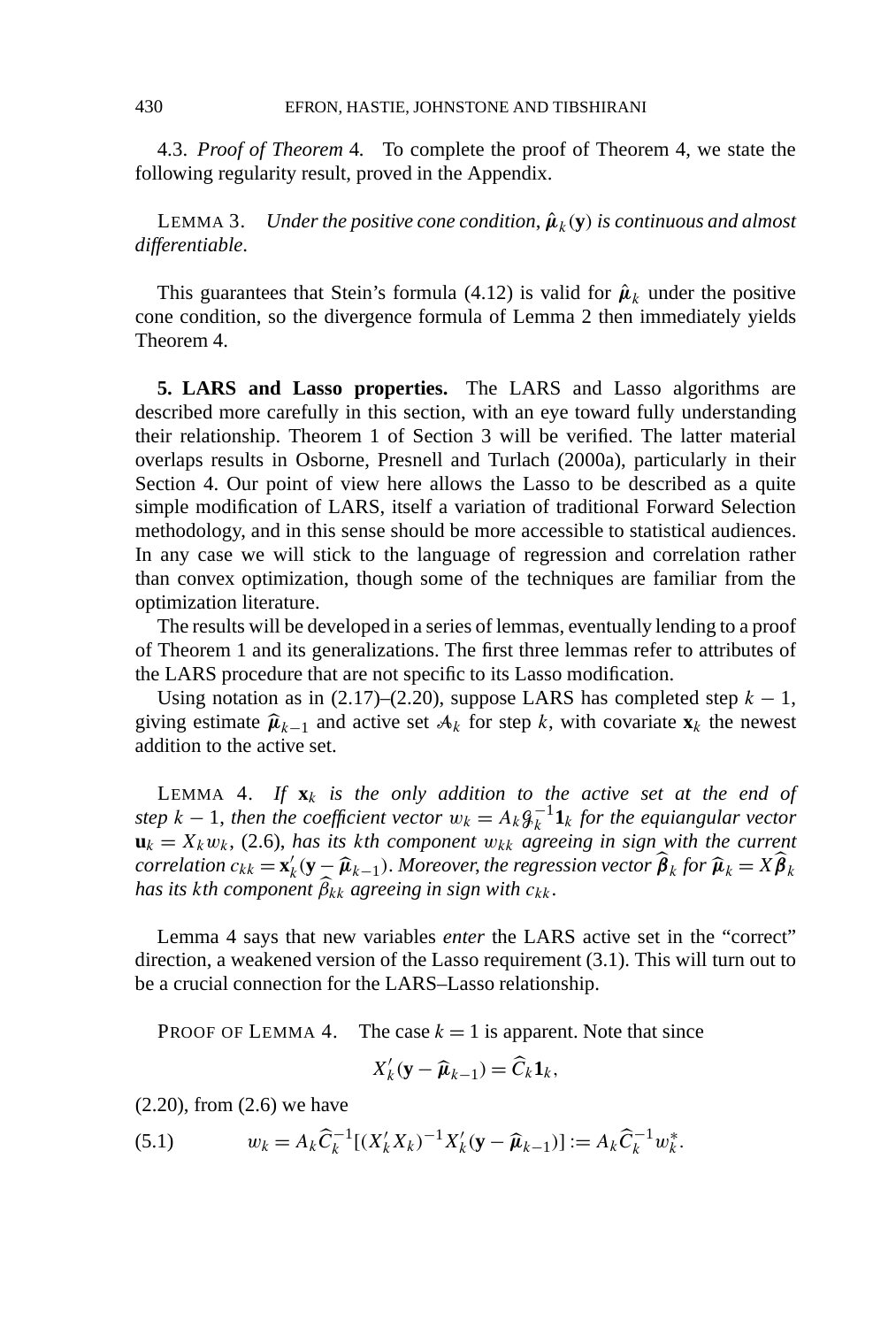The term in square braces is the least squares coefficient vector in the regression of the current residual on  $X_k$ , and the term preceding it is positive.

Note also that

(5.2) 
$$
X'_{k}(\mathbf{y}-\bar{\mathbf{y}}_{k-1})=(\mathbf{0},\delta)' \text{ with } \delta>0,
$$

since  $X'_{k-1}(\mathbf{y} - \bar{\mathbf{y}}_{k-1}) = \mathbf{0}$  by definition (this  $\mathbf{0}$  has  $k-1$  elements), and  $c_k(\gamma) =$  $\mathbf{x}'_k(\mathbf{y} - \gamma \mathbf{u}_{k-1})$  decreases more slowly in  $\gamma$  than  $c_j(\gamma)$  for  $j \in \mathcal{A}_{k-1}$ :

(5.3) 
$$
c_k(\gamma) \begin{cases} < c_j(\gamma), \\ = c_j(\gamma) = \widehat{C}_k, \\ > c_j(\gamma), \end{cases} \quad \text{for } \gamma \le \widehat{\gamma}_{k-1}, \\ \text{for } \widehat{\gamma}_{k-1} < \gamma < \overline{\gamma}_{k-1}. \end{cases}
$$

Thus

(5.4) 
$$
\widehat{w}_k^* = (X_k' X_k)^{-1} X_k' (\mathbf{y} - \bar{\mathbf{y}}_{k-1} + \bar{\mathbf{y}}_{k-1} - \widehat{\boldsymbol{\mu}}_{k-1})
$$

(5.5) 
$$
= (X'_k X_k)^{-1} \begin{pmatrix} \mathbf{0} \\ \delta \end{pmatrix} + (X'_k X_k)^{-1} X'_k [(\bar{\gamma}_{k-1} - \widehat{\gamma}_{k-1}) \mathbf{u}_{k-1}].
$$

The *k*th element of  $\hat{w}_k^*$  is positive, because it is in the first term in (5.5)  $[(X'_k X_k)$  is positive definite], and in the second term it is 0 since  $\mathbf{u}_{k-1} \in \mathcal{L}(X_{k-1})$ .

This proves the first statement in Lemma 4. The second follows from

(5.6) 
$$
\widehat{\beta}_{kk} = \widehat{\beta}_{k-1,k} + \widehat{\gamma}_k w_{kk},
$$

and  $\widehat{\beta}_{k-1,k} = 0$ ,  $\mathbf{x}_k$  not being active before step  $k$ .  $\Box$ 

Our second lemma interprets the quantity  $A_A = (\mathbf{1}' \mathcal{G}_A^{-1} \mathbf{1})^{-1/2}$ , (2.4) and (2.5). Let  $\mathcal{S}_A$  indicate the extended simplex generated by the columns of  $X_A$ ,

(5.7) 
$$
\mathcal{S}_{\mathcal{A}} = \left\{ \mathbf{v} = \sum_{j \in \mathcal{A}} s_j \mathbf{x}_j P_j : \sum_{j \in \mathcal{A}} P_j = 1 \right\},\
$$

"extended" meaning that the coefficients  $P_j$  are allowed to be negative.

LEMMA 5. *The point in*  $\mathcal{S}_A$  *nearest the origin is* 

(5.8)  $\mathbf{v}_{A} = A_{A} \mathbf{u}_{A} = A_{A} X_{A} w_{A}$  where  $w_{A} = A_{A} \mathbf{\mathcal{G}}_{A}^{-1} \mathbf{1}_{A}$ ,

*with length*  $\|\mathbf{v}_A\| = A_A$ . If  $A \subseteq \mathcal{B}$ , then  $A_A \geq A_{\mathcal{B}}$ , the largest possible value *being*  $A_A = 1$  *for*  $A$  *a singleton*.

PROOF. For any  $\mathbf{v} \in \mathcal{S}_{A}$ , the squared distance to the origin is  $||X_A P||^2 =$  $P' \mathcal{G}_A P$ . Introducing a Lagrange multiplier to enforce the summation constraint, we differentiate

(5.9) 
$$
P' \mathcal{G}_A P - \lambda (\mathbf{1}_A' P - 1),
$$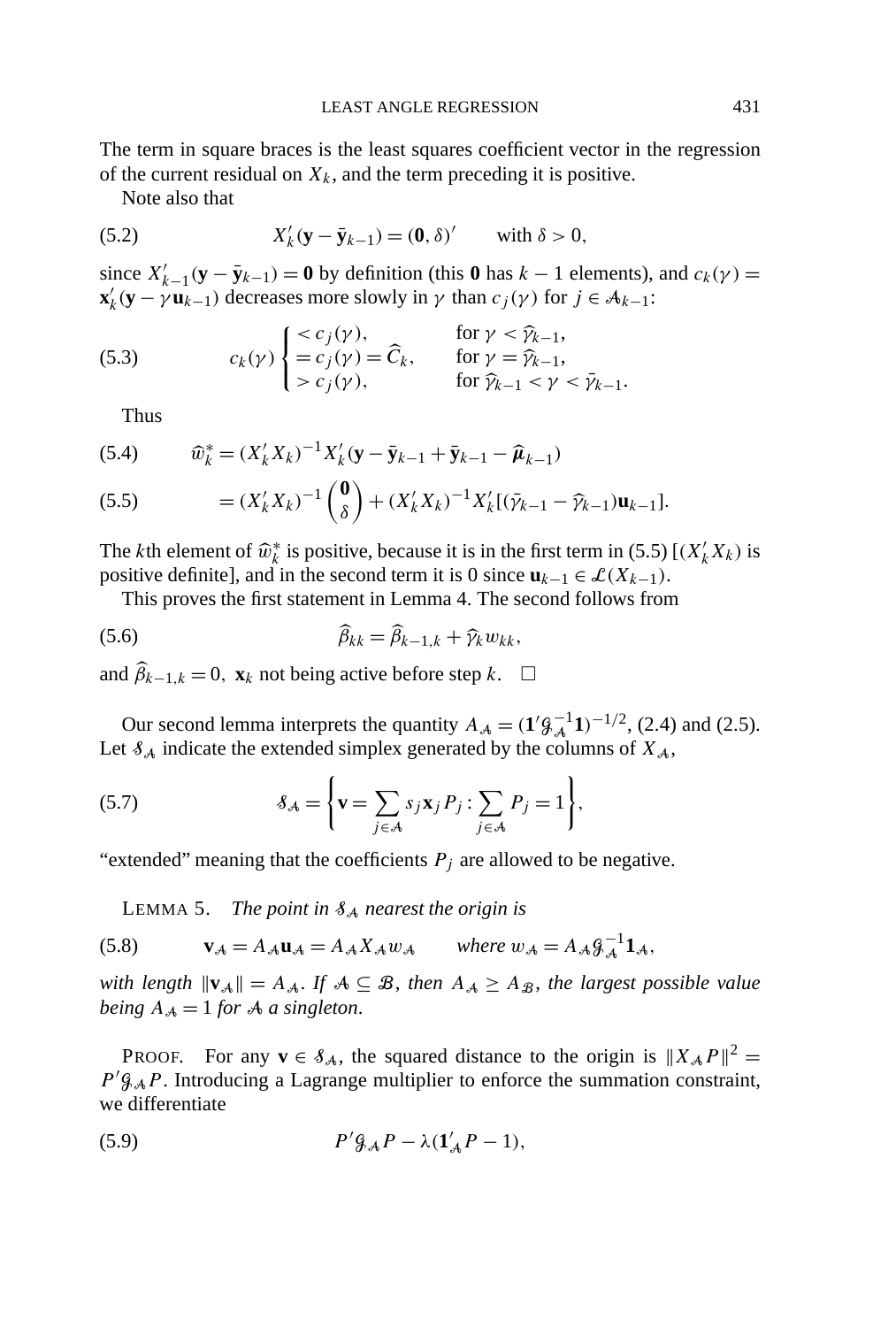and find that the minimizing  $P_A = \lambda \mathcal{G}_A^{-1} \mathbf{1}_A$ . Summing, we get  $\lambda \mathbf{1}_A' \mathcal{G}_A^{-1} \mathbf{1}_A = 1$ , and hence

(5.10) 
$$
P_{A} = A_{A}^{2} \mathcal{G}_{A}^{-1} \mathbf{1}_{A} = A_{A} w_{A}.
$$

Hence  $\mathbf{v}_A = X_A P_A \in \mathcal{S}_A$  and

(5.11) 
$$
\|\mathbf{v}_{\mathcal{A}}\|^2 = P_{\mathcal{A}}' \mathcal{G}_{\mathcal{A}}^{-1} P_{\mathcal{A}} = A_{\mathcal{A}}^4 \mathbf{1}_{\mathcal{A}}' \mathcal{G}_{\mathcal{A}}^{-1} \mathbf{1}_{\mathcal{A}} = A_{\mathcal{A}}^2,
$$

verifying (5.8). If  $A \subseteq B$ , then  $\mathcal{S}_A \subseteq \mathcal{S}_B$ , so the nearest distance  $A_B$  must be equal to or less than the nearest distance  $A_A$ .  $A_A$  obviously equals 1 if and only if A has only one member.  $\square$ 

The LARS algorithm and its various modifications proceed in piecewise linear steps. For *m*-vectors  $\beta$  and **d**, let

(5.12) 
$$
\boldsymbol{\beta}(\gamma) = \widehat{\boldsymbol{\beta}} + \gamma \mathbf{d} \text{ and } S(\gamma) = ||\mathbf{y} - X\boldsymbol{\beta}(\gamma)||^2.
$$

LEMMA 6. Letting  $\hat{\mathbf{c}} = X'(\mathbf{y} - X\hat{\boldsymbol{\beta}})$  be the current correlation vector  $at \hat{\mu} = X\hat{\beta},$ 

(5.13) 
$$
S(\gamma) - S(0) = -2\hat{\mathbf{c}}' \mathbf{d}\gamma + \mathbf{d}' X' X \mathbf{d}\gamma^2.
$$

PROOF.  $\delta(\gamma)$  is a quadratic function of  $\gamma$ , with first two derivatives at  $\gamma = 0$ ,

(5.14) 
$$
\dot{S}(0) = -2\hat{\mathbf{c}}' \mathbf{d} \text{ and } \ddot{S}(0) = 2\mathbf{d}'X'X\mathbf{d}.\square
$$

The remainder of this section concerns the LARS–Lasso relationship. Now  $\hat{\beta} = \hat{\beta}(t)$  will indicate a Lasso solution (1.5), and likewise  $\hat{\mu} = \hat{\mu}(t) = X\hat{\beta}(t)$ .  $\mathbf{p} = \mathbf{p}(t)$  with indicate a Easso solution (1.9), and incewise  $\mathbf{p} = \mathbf{p}(t) = \mathbf{A}\mathbf{p}(t)$ .<br>Because  $S(\hat{\beta})$  and  $T(\hat{\beta})$  are both convex functions of  $\hat{\beta}$ , with *S* strictly convex, standard results show that  $\beta(t)$  and  $\widehat{\mu}(t)$  are unique and continuous functions of *t*.

For a given value of *t* let

A = {*j* :*β* -(5.15) *<sup>j</sup> (t)* = 0}*.*

We will show later that  $\mathcal A$  is also the active set that determines the equiangular direction  $\mathbf{u}_{\mathcal{A}}$ , (2.6), for the LARS–Lasso computations.

We wish to characterize the track of the Lasso solutions  $\beta(t)$  or equivalently of  $\hat{\boldsymbol{\mu}}(t)$  as *t* increases from 0 to its maximum effective value. Let  $\mathcal T$  be an open interval of the *t* axis, with infimum  $t_0$ , within which the set A of nonzero Lasso coefficients  $\beta_j(t)$  remains constant.

LEMMA 7. *The Lasso estimates*  $\widehat{\mu}(t)$  *satisfy* 

(5.16) 
$$
\widehat{\boldsymbol{\mu}}(t) = \widehat{\boldsymbol{\mu}}(t_0) + A_{\mathcal{A}}(t - t_0) \mathbf{u}_{\mathcal{A}}
$$

*for*  $t \in \mathcal{T}$ , *where*  $\mathbf{u}_{\mathcal{A}}$  *is the equiangular vector*  $X_{\mathcal{A}} w_{\mathcal{A}}$ ,  $w_{\mathcal{A}} = A_{\mathcal{A}} \mathcal{G}_{\mathcal{A}}^{-1} \mathbf{1}_{\mathcal{A}}$ , (2.7).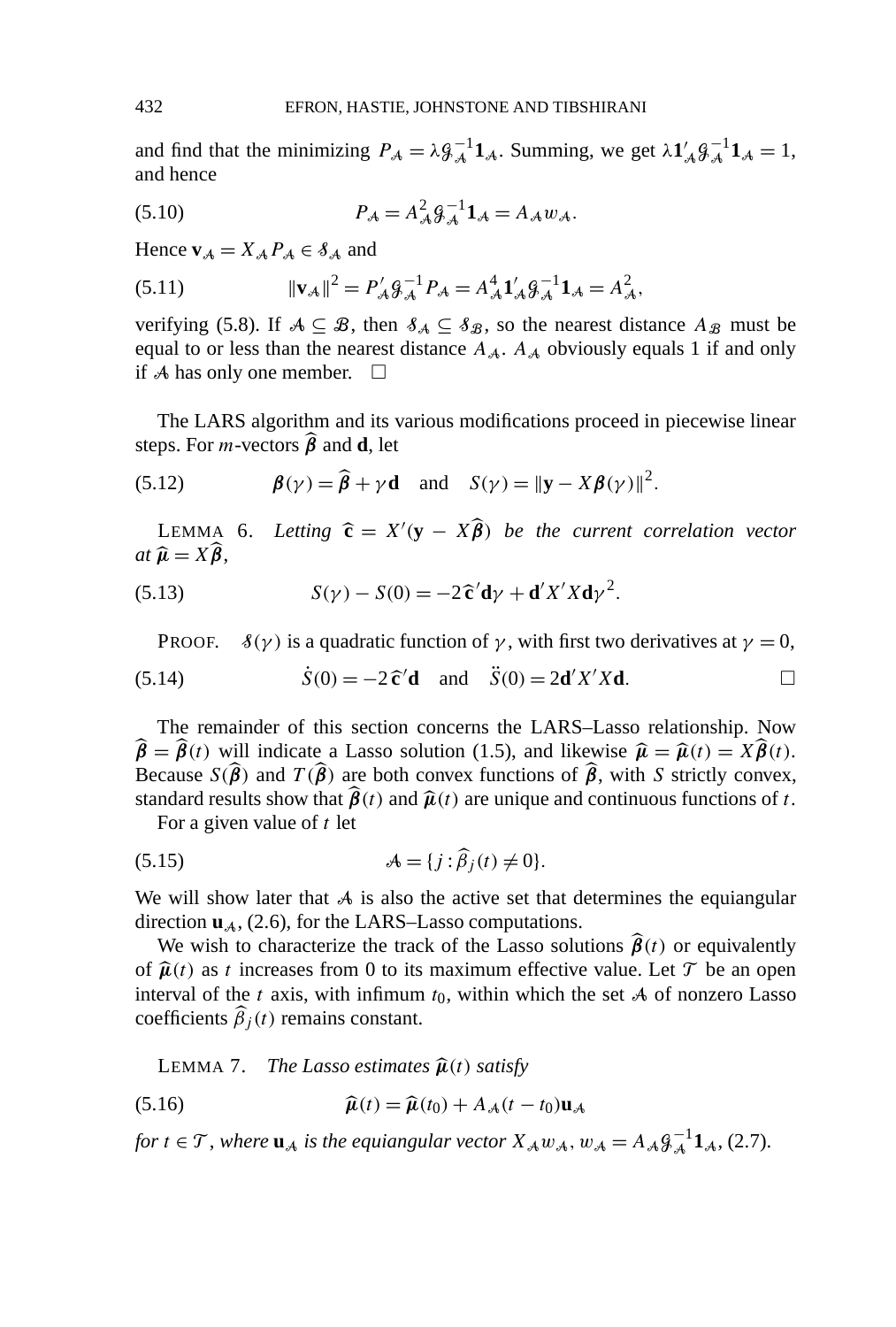PROOF. The lemma says that, for *t* in  $\mathcal{T}$ ,  $\hat{\boldsymbol{\mu}}(t)$  moves linearly along the equiangular vector  $\mathbf{u}_A$  determined by  $A$ . We can also state this in terms of the nonzero regression coefficients  $\beta_{\mathcal{A}}(t)$ ,

(5.17) 
$$
\widehat{\beta}_{A}(t) = \widehat{\beta}_{A}(t_0) + S_{A}A_{A}(t-t_0)w_{A},
$$

where  $S_A$  is the diagonal matrix with diagonal elements  $s_j$ ,  $j \in A$ . [ $S_A$  is needed in (5.17) because definitions (2.4), (2.10) require  $\hat{\mu}(t) = X\hat{\beta}(t) = X_A S_A \hat{\beta}_A(t)$ .]

Since  $\beta(t)$  satisfies (1.5) and has nonzero set A, it also minimizes

(5.18) 
$$
S(\widehat{\beta}_{A}) = ||\mathbf{y} - X_{A} S_{A} \widehat{\beta}_{A}||^{2}
$$

subject to

(5.19) 
$$
\sum_{\mathcal{A}} s_j \widehat{\beta}_j = t \text{ and } \text{sign}(\widehat{\beta}_j) = s_j \text{ for } j \in \mathcal{A}.
$$

[The inequality in (1.5) can be replaced by  $T(\hat{\beta}) = t$  as long as *t* is less than  $\sum |\bar{\beta}_j|$  for the full *m*-variable OLS solution  $\bar{\beta}_m$ .] Moreover, the fact that the minimizing point  $\hat{\beta}_{A}(t)$  occurs strictly *inside* the simplex (5.19), combined with the strict convexity of  $S(\hat{\beta}_A)$ , implies we can drop the second condition in (5.19) so that  $\beta_{\mathcal{A}}(t)$  solves

(5.20) minimize 
$$
\{S(\hat{\beta}_A)\}\
$$
 subject to  $\sum_{A} s_j \hat{\beta}_j = t$ .

Introducing a Lagrange multiplier, (5.20) becomes

(5.21) minimize 
$$
\frac{1}{2} ||\mathbf{y} - X_{\mathcal{A}} S_{\mathcal{A}} \widehat{\beta}_{\mathcal{A}}||^2 + \lambda \sum_{\mathcal{A}} s_j \widehat{\beta}_j
$$
.

Differentiating we get

(5.22) 
$$
-S_{\mathcal{A}}X'_{\mathcal{A}}(\mathbf{y}-X_{\mathcal{A}}S_{\mathcal{A}}\widehat{\beta}_{\mathcal{A}})+\lambda S_{\mathcal{A}}\mathbf{1}_{\mathcal{A}}=0.
$$

Consider two values  $t_1$  and  $t_2$  in T with  $t_0 < t_1 < t_2$ . Corresponding to each of these are values for the Lagrange multiplier  $\lambda$  such that  $\lambda_1 > \lambda_2$ , and solutions  $\beta_{A}(t_1)$  and  $\beta_{A}(t_2)$ . Inserting these into (5.22), differencing and premultiplying by *S*<sup>A</sup> we get

(5.23) 
$$
X'_{\mathcal{A}} X_{\mathcal{A}} S_{\mathcal{A}} (\widehat{\beta}_{\mathcal{A}}(t_2) - \widehat{\beta}_{\mathcal{A}}(t_1)) = (\lambda_1 - \lambda_2) \mathbf{1}_{\mathcal{A}}.
$$

Hence

(5.24) 
$$
\widehat{\beta}_{\mathcal{A}}(t_2) - \widehat{\beta}_{\mathcal{A}}(t_1) = (\lambda_1 - \lambda_2) S_{\mathcal{A}} \mathcal{G}_{\mathcal{A}}^{-1} \mathbf{1}_{\mathcal{A}}.
$$

However,  $s'_{A}[(\hat{\beta}_{A}(t_2) - \hat{\beta}_{A}(t_1)] = t_2 - t_1$  according to the Lasso definition, so

(5.25) 
$$
t_2 - t_1 = (\lambda_1 - \lambda_2) s'_{\mathcal{A}} S_{\mathcal{A}} \mathcal{G}_{\mathcal{A}}^{-1} \mathbf{1}_{\mathcal{A}} = (\lambda_1 - \lambda_2) \mathbf{1}'_{\mathcal{A}} \mathcal{G}_{\mathcal{A}}^{-1} \mathbf{1}_{\mathcal{A}} = (\lambda_1 - \lambda_2) A_{\mathcal{A}}^{-2}
$$

and

$$
(5.26) \quad \widehat{\beta}_{\mathcal{A}}(t_2) - \widehat{\beta}_{\mathcal{A}}(t_1) = S_{\mathcal{A}} A_{\mathcal{A}}^2 (t_2 - t_1) \widehat{\beta}_{\mathcal{A}}^{-1} \mathbf{1}_{\mathcal{A}} = S_{\mathcal{A}} A_{\mathcal{A}} (t - t_1) w_{\mathcal{A}}.
$$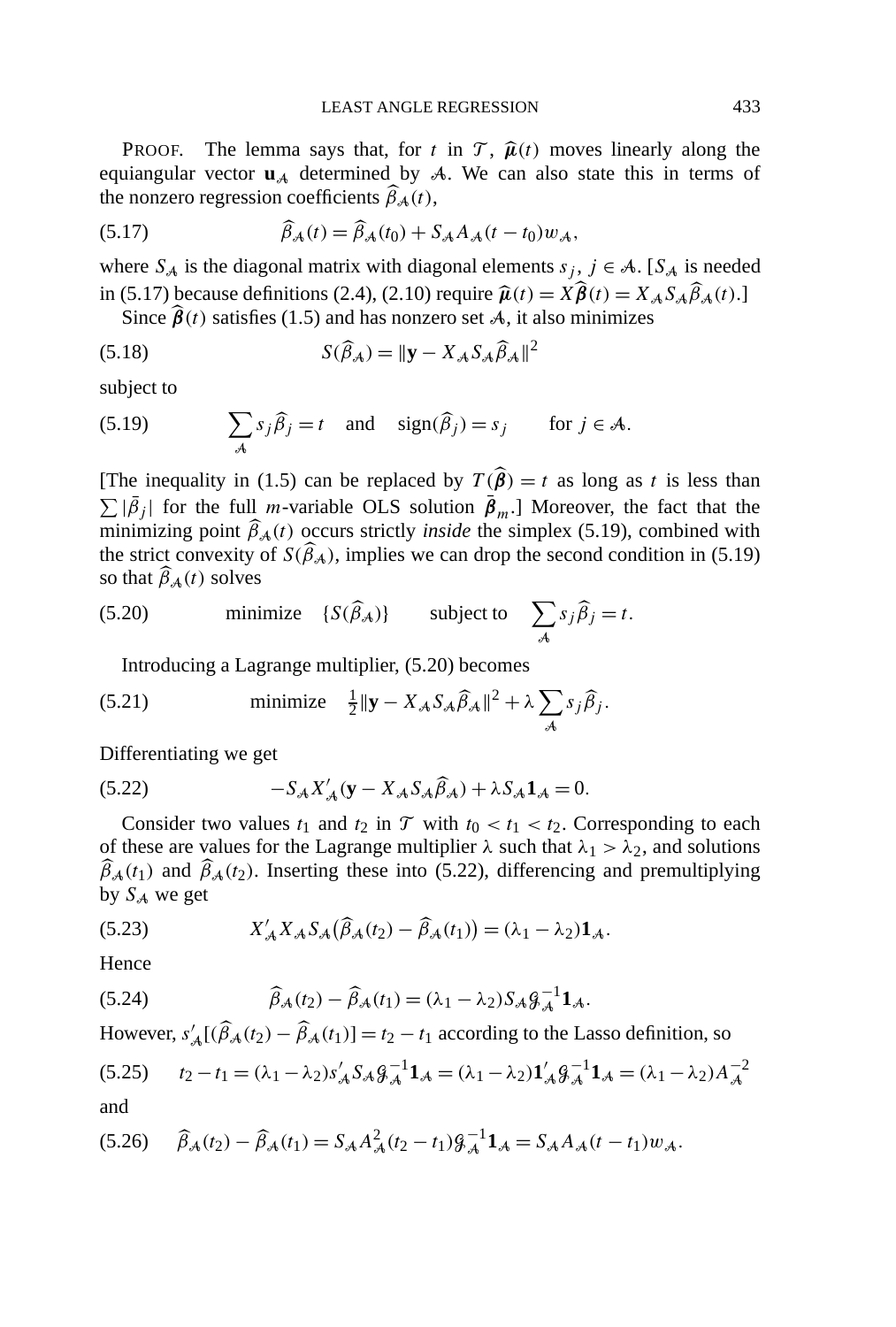Letting  $t_2 = t$  and  $t_1 \rightarrow t_0$  gives (5.17) by the continuity of  $\beta(t)$ , and finally (5.16). Note that (5.16) implies that the maximum absolute correlation  $C(t)$ equals  $\widehat{C}(t_0) - A^2_{A}(t - t_0)$ , so that  $\widehat{C}(t)$  is a piecewise linear decreasing function of the Lasso parameter  $t$ .  $\Box$ 

The Lasso solution  $\beta(t)$  occurs on the surface of the diamond-shaped convex polytope

(5.27) 
$$
\mathcal{D}(t) = \left\{ \boldsymbol{\beta} : \sum |\beta_j| \leq t \right\},\
$$

 $\mathcal{D}(t)$  increasing with *t*. Lemma 7 says that, for  $t \in \mathcal{T}$ ,  $\hat{\beta}(t)$  moves linearly along edge A of the polytope, the edge having  $\beta_j = 0$  for  $j \notin A$ . Moreover the regression estimates  $\hat{\boldsymbol{\mu}}(t)$  move in the LARS equiangular direction  $\mathbf{u}_{\mathcal{A}}$ , (2.6). It remains to show that "A" changes according to the rules of Theorem 1, which is the purpose of the next three lemmas.

LEMMA 8. *A Lasso solution* 
$$
\hat{\beta}
$$
 has  
(5.28)  $\hat{c}_j = \hat{C} \cdot sign(\hat{\beta}_j)$  for  $j \in \mathcal{A}$ ,

*where*  $\hat{c}_j$  *equals the current correlation*  $\mathbf{x}'_j(\mathbf{y} - \hat{\boldsymbol{\mu}}) = \mathbf{x}'_j(\mathbf{y} - X\hat{\boldsymbol{\beta}})$ . In particular, *this implies that*

(5.29) 
$$
\text{sign}(\widehat{\beta}_j) = \text{sign}(\widehat{c}_j) \quad \text{for } j \in \mathcal{A}.
$$

PROOF. This follows immediately from (5.22) by noting that the *j* th element of the left-hand side is  $\hat{c}_j$ , and the right-hand side is  $\lambda \cdot \text{sign}(\hat{\beta}_j)$  for  $j \in \mathcal{A}$ . Likewise  $\lambda = |\hat{c}_j| = \hat{C}$ .  $\Box$ 

LEMMA 9. *Within an interval*  $\mathcal T$  *of constant nonzero set*  $\mathcal A$ *, and also at*  $t_0 =$  $\inf(\mathcal{T})$ , *the Lasso current correlations*  $c_j(t) = \mathbf{x}'_j(\mathbf{y} - \hat{\boldsymbol{\mu}}(t))$  *satisfy* 

$$
|c_j(t)| = \widehat{C}(t) \equiv \max\{|c_\ell(t)|\} \quad \text{for } j \in \mathcal{A}
$$

*and*

(5.30) 
$$
|c_j(t)| \leq \widehat{C}(t) \quad \text{for } j \notin \mathcal{A}.
$$

PROOF. Equation (5.28) says that the  $|c_j(t)|$  have identical values, say  $\tilde{C}_t$ , for  $j \in A$ . It remains to show that  $\widehat{C}_t$  has the extremum properties indicated in (5.30). For an *m*-vector **d** we define  $\beta(\gamma) = \hat{\beta}(t) + \gamma \mathbf{d}$  and  $S(\gamma)$  as in (5.12), likewise  $T(\gamma) = \sum |\beta_i(\gamma)|$ , and

(5.31) 
$$
R_t(d) = -\dot{S}(0)/\dot{T}(0).
$$

Again assuming  $\hat{\beta}_j > 0$  for  $j \in \mathcal{A}$ , by redefinition of  $\mathbf{x}_j$  if necessary, (5.14) and (5.28) yield

(5.32) 
$$
R_t(\mathbf{d}) = 2 \left[ \widehat{C}_t \sum_{\mathcal{A}} d_j + \sum_{\mathcal{A}^c} c_j(t) d_j \right] / \left[ \sum_{\mathcal{A}} d_j + \sum_{\mathcal{A}^c} |d_j| \right].
$$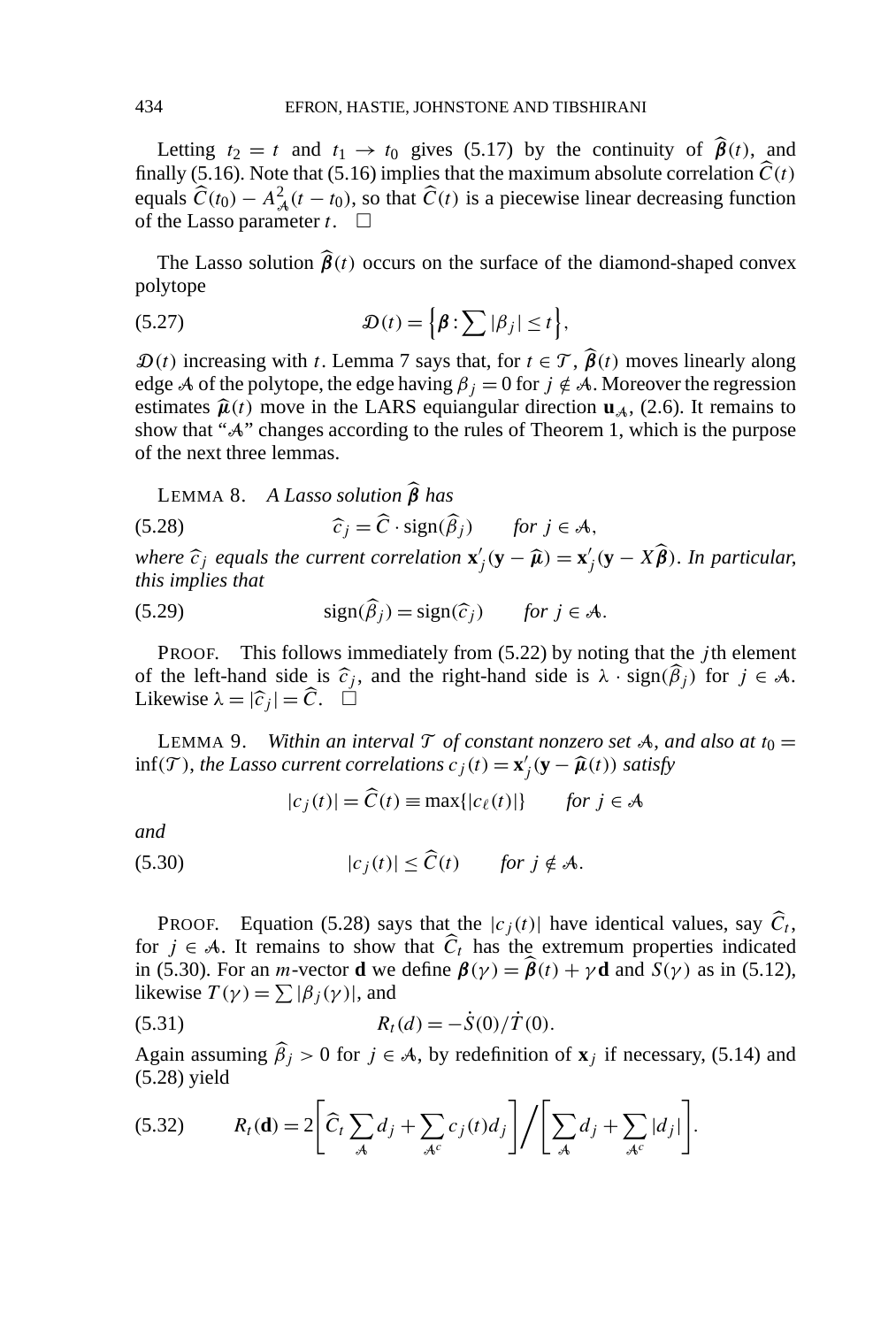If 
$$
d_j = 0
$$
 for  $j \notin A$ , and  $\sum d_j \neq 0$ ,  
(5.33)  $R_t(\mathbf{d}) = 2\widehat{C}_t$ ,

while if **d** has only component *j* nonzero we can make

(5.34) 
$$
R_t(\mathbf{d}) = 2|c_j(t)|.
$$

According to Lemma 7 the Lasso solutions for  $t \in \mathcal{T}$  use  $d_A$  proportional to  $w_A$ with  $d_j = 0$  for  $j \notin A$ , so

$$
(5.35) \t\t R_t \equiv R_t(w_A)
$$

is the downward slope of the curve  $(T, S(T))$  at  $T = t$ , and by the definition of the Lasso must maximize  $R_t(\mathbf{d})$ . This shows that  $\hat{C}_t = \hat{C}(t)$ , and verifies (5.30), which also holds at  $t_0 = \inf(\mathcal{T})$  by the continuity of the current correlations.  $\Box$ 

We note that Lemmas 7–9 follow relatively easily from the Karush–Kuhn– Tucker conditions for optimality for the quadratic programming Lasso problem [Osborne, Presnell and Turlach (2000a)]; we have chosen a more geometrical argument here to demonstrate the nature of the Lasso path.

Figure 8 shows the  $(T, S)$  curve corresponding to the Lasso estimates in Figure 1. The arrow indicates the tangent to the curve at  $t = 1000$ , which has



FIG. 8. *Plot of S versus T for Lasso applied to diabetes data*; *points indicate the* 12 *modified LARS steps of Figure* 1; *triangle is*  $(T, S)$  *boundary point at*  $t = 1000$ ; *dashed arrow is tangent at*  $t = 1000$ , *negative slope Rt* , (5.31). *The (T , S) curve is a decreasing*, *convex*, *quadratic spline*.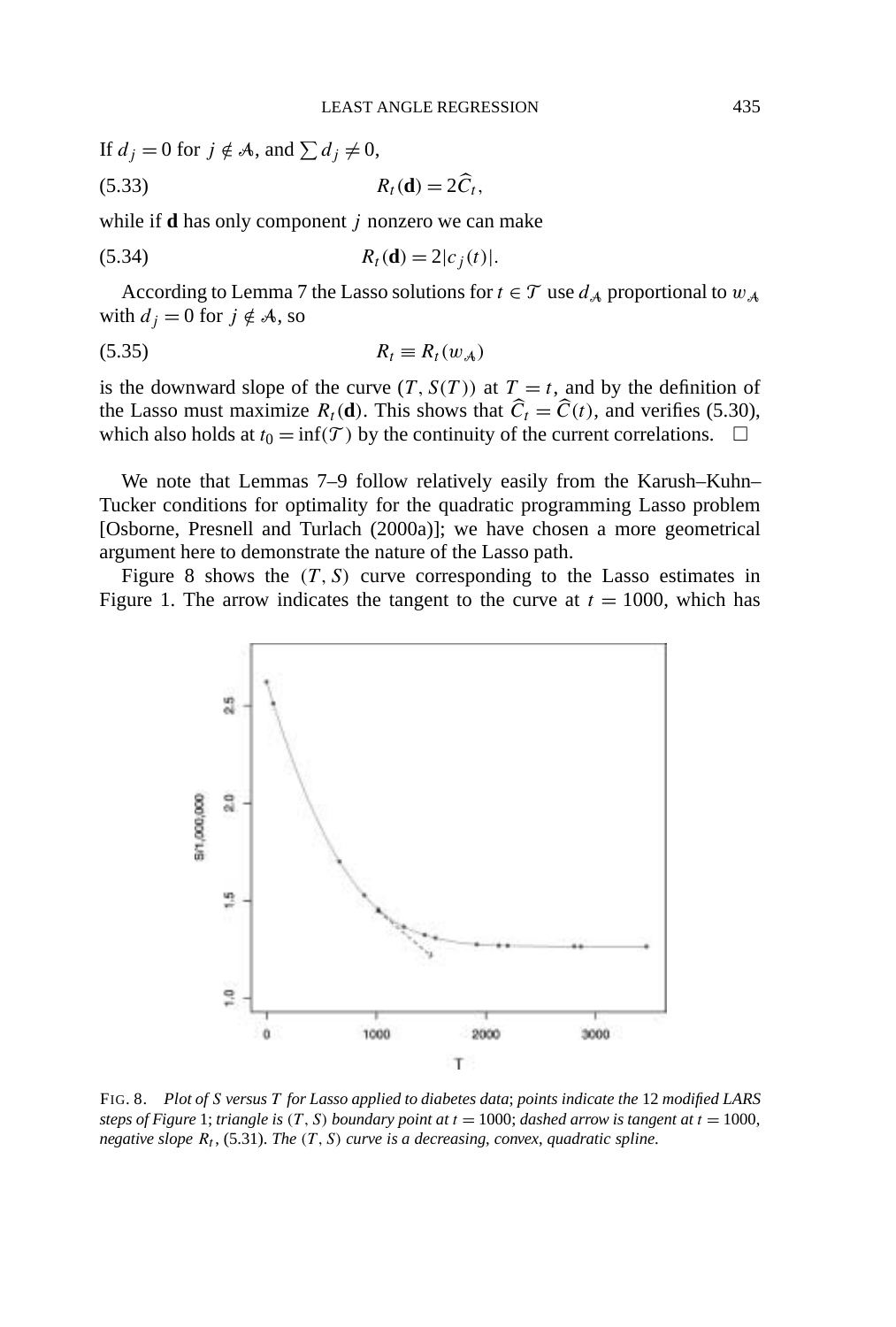downward slope  $R_{1000}$ . The argument above relies on the fact that  $R_t$ (**d**) cannot be greater than  $R_t$ , or else there would be  $(T, S)$  values lying below the optimal curve. Using Lemmas 3 and 4 it can be shown that the  $(T, S)$  curve is always convex, as in Figure 8, being a quadratic spline with  $\dot{S}(T) = -2\hat{C}(T)$  and  $\ddot{S}(T) = 2A_{\mathcal{A}}^2$ .

We now consider in detail the choice of active set at a breakpoint of the piecewise linear Lasso path. Let  $t = t_0$  indicate such a point,  $t_0 = \inf(\mathcal{T})$  as in Lemma 9, with Lasso regression vector  $\beta$ , prediction estimate  $\hat{\mu} = X\hat{\beta}$ , current Correlations  $\hat{\mathbf{c}} = X'(\mathbf{y} - \hat{\boldsymbol{\mu}})$ ,  $s_j = \text{sign}(\hat{c}_j)$  and maximum absolute correlation  $\hat{C}$ . Define

(5.36) 
$$
\mathcal{A}_1 = \{j : \widehat{\beta}_j \neq 0\}, \qquad \mathcal{A}_0 = \{j : \widehat{\beta}_j = 0 \text{ and } |\widehat{c}_j| = \widehat{C}\},
$$

 $A_{10} = A_1 \cup A_0$  and  $A_2 = A_{10}^c$ , and take  $\beta(\gamma) = \hat{\beta} + \gamma \mathbf{d}$  for some *m*-vector **d**; also  $S(\gamma) = ||\mathbf{y} - X\boldsymbol{\beta}(\gamma)||^2$  and  $T(\gamma) = \sum |\beta_j(\gamma)|$ .

LEMMA 10. *The negative slope* (5.31) *at*  $t_0$  *is bounded by*  $2\tilde{C}$ ,

(5.37) 
$$
R(\mathbf{d}) = -\dot{S}(0)/\dot{T}(0) \le 2\hat{C},
$$

*with equality only if*  $d_j = 0$  *for*  $j \in A_2$ . *If so, the differences*  $\Delta S = S(\gamma) - S(0)$ *and*  $\Delta T = T(\gamma) - T(0)$  *satisfy* 

(5.38) 
$$
\Delta S = -2\widehat{C}\Delta T + L(\mathbf{d})^2 \cdot (\Delta T)^2,
$$

*where*

(5.39) 
$$
L(\mathbf{d}) = \|X\mathbf{d}/d_+\|.
$$

PROOF. We can assume  $\hat{c}_j \ge 0$  for all *j*, by redefinition if necessary, so  $\hat{\beta}_j \ge 0$ according to Lemma 8. Proceeding as in (5.32),

$$
(5.40) \qquad R(\mathbf{d}) = 2\widehat{C} \bigg[ \sum_{\mathcal{A}_{10}} d_j + \sum_{\mathcal{A}_2} (\widehat{c}_j / \widehat{C}) d_j \bigg] / \bigg[ \sum_{\mathcal{A}_1} d_j + \sum_{\mathcal{A}_0 \cup \mathcal{A}_2} |d_j| \bigg].
$$

We need  $d_i \ge 0$  for  $j \in A_0 \cup A_2$  in order to maximize (5.40), in which case

(5.41) 
$$
R(\mathbf{d}) = 2\widehat{C} \bigg[ \sum_{\mathcal{A}_{10}} d_j + \sum_{\mathcal{A}_2} (\widehat{c}_j / \widehat{C}) d_j \bigg] / \bigg[ \sum_{\mathcal{A}_{10}} d_j + \sum_{\mathcal{A}_2} d_j \bigg].
$$

This is  $\langle 2\hat{C}$  unless  $d_j = 0$  for  $j \in \mathcal{A}_2$ , verifying (5.37), and also implying

(5.42) 
$$
T(\gamma) = T(0) + \gamma \sum_{\mathcal{A}_{10}} d_j.
$$

The first term on the right-hand side of (5.13) is then  $-2\hat{C}(\Delta T)$ , while the second term equals  $(\mathbf{d}/d_+)$ <sup>'</sup>  $X'X(\mathbf{d}/d_+)(\Delta T)^2 = L(\mathbf{d})^2$ .  $\Box$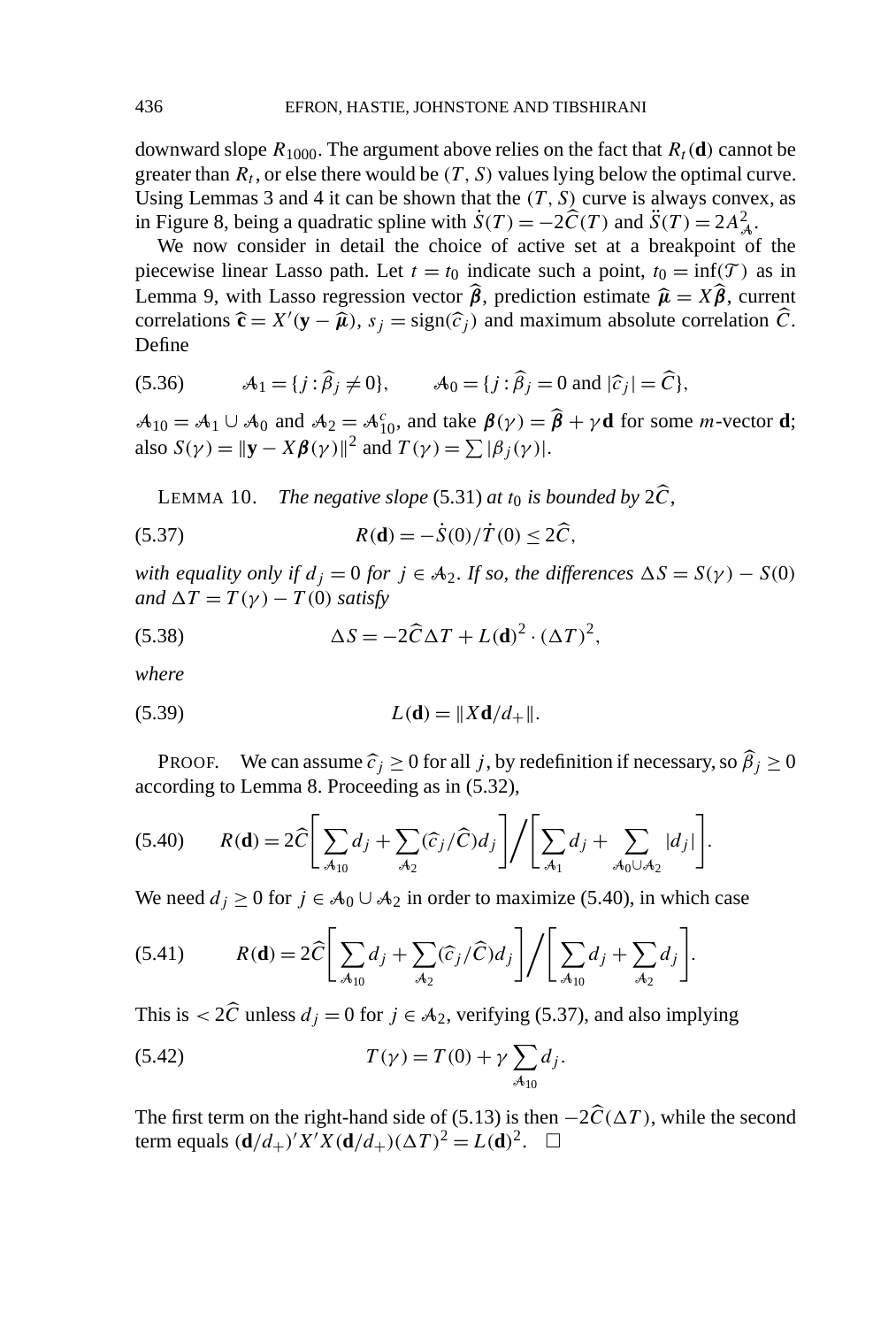Lemma 10 has an important consequence. Suppose that A is the current active set for the Lasso, as in (5.17), and that  $A \subseteq A_{10}$ . Then Lemma 5 says that  $L(\mathbf{d})$ is  $\geq A_{A}$ , and (5.38) gives

(5.43) 
$$
\Delta S \ge -2\widehat{C} \cdot \Delta T + A_{\mathcal{A}}^2 \cdot (\Delta T)^2,
$$

with equality if **d** is chosen to give the equiangular vector  $\mathbf{u}_{\mathcal{A}}$ ,  $d_{\mathcal{A}} = S_{\mathcal{A}} w_{\mathcal{A}}$ ,  $d_{\mathcal{A}^c} = 0$ . The Lasso operates to minimize  $S(T)$  so we want  $\Delta S$  to be as negative as possible. Lemma 10 says that if the support of **d** is not confined to  $A_{10}$ , then  $\dot{S}(0)$  exceeds the optimum value  $-2\hat{C}$ ; if it is confined, then  $\dot{S}(0) = -2\hat{C}$  but  $\ddot{S}(0)$ exceeds the minimum value  $2A_A$  unless  $d_A$  is proportional to  $S_A w_A$  as in (5.17).

Suppose that  $\beta$ , a Lasso solution, exactly equals a  $\beta$  obtained from the Lassomodified LARS algorithm, henceforth called LARS–Lasso, as at  $t = 1000$  in Figures 1 and 3. We know from Lemma 7 that subsequent Lasso estimates will follow a linear track determined by some subset A,  $\mu(\gamma) = \hat{\mu} + \gamma \mathbf{u}_A$ , and so will the LARS–Lasso estimates, but to verify Theorem 1 we need to show that "A" is the same set in both cases.

Lemmas 4–7 put four constraints on the Lasso choice of A. Define  $A_1$ ,  $A_0$  and  $A_{10}$  as at (5.36).

CONSTRAINT 1.  $A_1 \subseteq A$ . This follows from Lemma 7 since for sufficiently small  $\gamma$  the subsequent Lasso coefficients (5.17),

(5.44)  $\widehat{\beta}_{A}(\gamma) = \widehat{\beta}_{A} + \gamma S_{A} w_{A},$ 

will have  $\widehat{\beta}_j(\gamma) \neq 0, j \in \mathcal{A}_1$ .

CONSTRAINT 2.  $A \subseteq A_{10}$ . Lemma 10, (5.37) shows that the Lasso choice  $\hat{\mathbf{d}}$ in  $\beta(\gamma) = \beta + \gamma \hat{\mathbf{d}}$  must have its nonzero support in  $\mathcal{A}_{10}$ , or equivalently that  $\hat{\mu}(\gamma) = \hat{\mu} + \gamma \mathbf{u}_A$  must have  $\mathbf{u}_A \in \mathcal{L}(X_{A_{10}})$ . (It is possible that  $\mathbf{u}_A$  happens to equal  $\mathbf{u}_{\mathcal{B}}$  for some  $\mathcal{B} \supset \mathcal{A}_{10}$ , but that does not affect the argument below.)

CONSTRAINT 3.  $w_A = A_A \mathcal{G}_A^{-1} \mathbf{1}_A$  cannot have  $sign(w_j) \neq sign(\hat{c}_j)$  for any coordinate  $j \in A_0$ . If it does, then  $sign(\widehat{\beta}_j(\gamma)) \neq sign(\widehat{c}_j(\gamma))$  for sufficiently small *γ* , violating Lemma 8.

CONSTRAINT 4. Subject to Constraints 1–3, A must minimize  $A_{\mathcal{A}}$ . This follows from Lemma 10 as in (5.43), and the requirement that the Lasso curve  $S(T)$  declines at the fastest possible rate.

Theorem 1 follows by induction: beginning at  $\hat{\beta}_0 = 0$ , we follow the LARS– Lasso algorithm and show that at every succeeding step it must continue to agree with the Lasso definition (1.5). First of all, suppose that **β**, our hypothesized Lasso and LARS–Lasso solution, has occurred strictly *within* a LARS–Lasso step. Then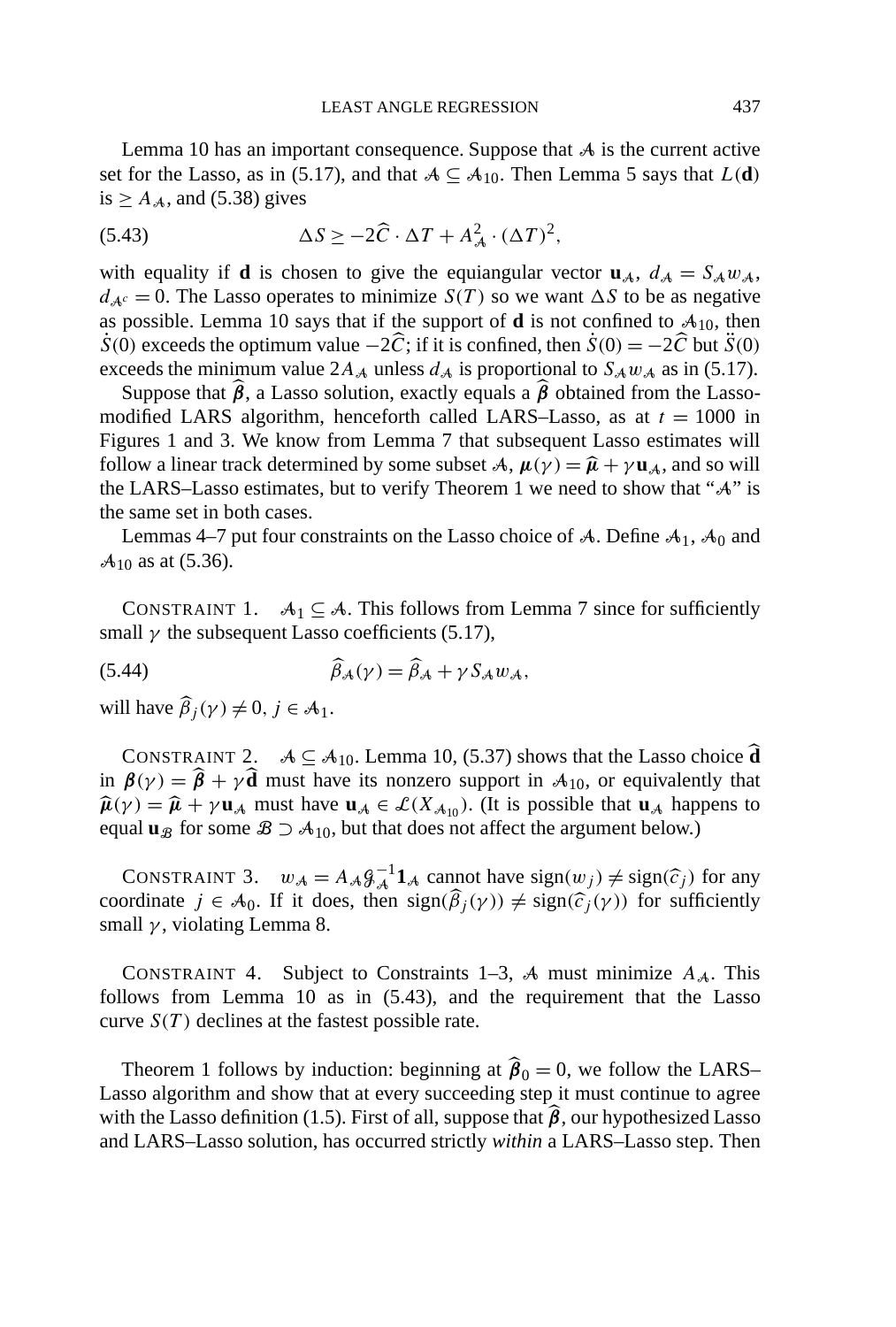$\mathcal{A}_0$  is empty so that Constraints 1 and 2 imply that A cannot change its current value: the equivalence between Lasso and LARS–Lasso must continue at least to the end of the step.

The one-at-a-time assumption of Theorem 1 says that at a LARS–Lasso breakpoint,  $A_0$  has exactly one member, say  $j_0$ , so A must equal  $A_1$  or  $A_{10}$ . There are two cases: if *j*<sub>0</sub> has just been *added* to the set  $\{|\hat{c}_j| = \hat{c}\}$ , then Lemma 4 says that  $sign(w_{j_0}) = sign(\hat{c}_{j_0})$ , so that Constraint 3 is not violated; the other three constraints and Lemma 5 imply that the Lasso choice  $A = A_{10}$  agrees with the LARS–Lasso algorithm. The other case has *j*<sup>0</sup> *deleted* from the active set as in (3.6). Now the choice  $A = A_{10}$  is ruled out by Constraint 3: it would keep  $w_A$ the same as in the previous LARS–Lasso step, and we know that that was stopped in (3.6) to prevent a sign contradiction at coordinate  $j_0$ . In other words,  $A = A_1$ , in accordance with the Lasso modification of LARS. This completes the proof of Theorem 1.

A LARS–Lasso algorithm is available even if the one-at-a-time condition does not hold, but at the expense of additional computation. Suppose, for example, *two* new members  $j_1$  and  $j_2$  are added to the set  $\{|\hat{c}_j| = \hat{c}\}$ , so  $A_0 = \{j_1, j_2\}$ . It is possible but not certain that  $A_{10}$  does not violate Constraint 3, in which case  $A = A_{10}$ . However, if it does violate Constraint 3, then both possibilities  $A = A_1 \cup \{j_1\}$  and  $A = A_1 \cup \{j_2\}$  must be examined to see which one gives the smaller value of  $A_{\mathcal{A}}$ . Since one-at-a-time computations, perhaps with some added **y** jitter, apply to all practical situations, the LARS algorithm described in Section 7 is not equipped to handle many-at-a-time problems.

**6. Stagewise properties.** The main goal of this section is to verify Theorem 2. Doing so also gives us a chance to make a more detailed comparison of the LARS and Stagewise procedures. Assume that  $\beta$  is a Stagewise estimate of the regression coefficients, for example, as indicated at  $\sum |\hat{\beta}_j| = 2000$  in the right panel of Figure 1, with prediction vector  $\hat{\mu} = X\hat{\beta}$ , current correlations  $\hat{\mathbf{c}} = X'(\mathbf{y} - \hat{\mu})$ ,  $\hat{C} = \max\{|\hat{c}_j|\}$  and maximal set  $\mathcal{A} = \{j : |\hat{c}_j| = \hat{C}\}$ . We must show that successive Stagewise estimates of *β* develop according to the modified LARS algorithm of Theorem 2, henceforth called LARS–Stagewise. For convenience we can assume, by redefinition of  $\mathbf{x}_j$  as  $-\mathbf{x}_j$ , if necessary, that the signs  $s_j = \text{sign}(\hat{c}_j)$  are all nonnegative.

As in (3.8)–(3.10) we suppose that the Stagewise procedure (1.7) has taken *N* additional *ε*-steps forward from  $\hat{\mu} = X\hat{\beta}$ , giving new prediction vector  $\hat{\mu}(N)$ .

LEMMA 11. *For sufficiently small*  $ε$ , *only*  $j ∈ A$  *can have*  $P_j = N_j / N > 0$ .

PROOF. Letting  $N\varepsilon \equiv \gamma$ ,  $\|\hat{\mu}(N) - \hat{\mu}\| \leq \gamma$  so that  $\hat{\mathbf{c}}(N) = X'(\mathbf{y} - \hat{\mu}(N))$ satisfies

(6.1) 
$$
|\widehat{c}_j(N)-\widehat{c}_j|=|\mathbf{x}'_j(\widehat{\boldsymbol{\mu}}(N)-\widehat{\boldsymbol{\mu}})|\leq \|\mathbf{x}_j\|\cdot\|\widehat{\boldsymbol{\mu}}(N)-\widehat{\boldsymbol{\mu}}\|\leq \gamma.
$$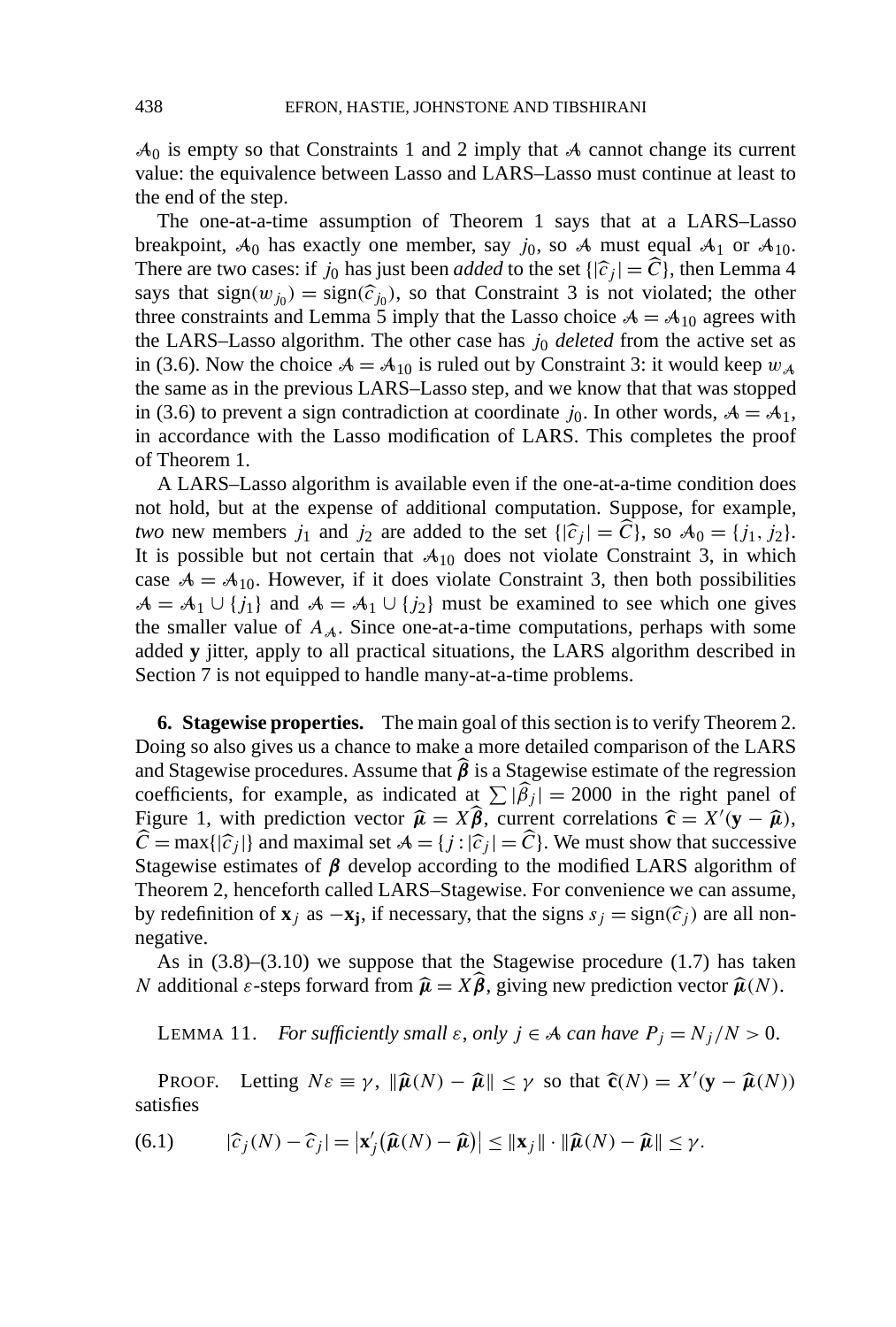For  $\gamma < \frac{1}{2} [\widehat{C} - \max_{\mathcal{A}^c} {\{\widehat{C}_j\}}]$ , *j* in  $\mathcal{A}^c$  cannot have maximal current correlation and can never be involved in the *N* steps.  $\Box$ 

Lemma 11 says that we can write the developing Stagewise prediction vector as

(6.2) 
$$
\widehat{\boldsymbol{\mu}}(\gamma) = \widehat{\boldsymbol{\mu}} + \gamma \mathbf{v}, \qquad \text{where } \mathbf{v} = X_A P_A,
$$

*P<sub>A</sub>* a vector of length  $|A|$ , with components *N<sub>j</sub> /N* for *j* ∈ *A*. The nature of the Stagewise procedure puts three constraints on **v**, the most obvious of which is the following.

CONSTRAINT I. The vector **v**  $\in \mathcal{S}_{\mathcal{A}}^{+}$ , the nonnegative simplex

(6.3) 
$$
\mathcal{S}_{\mathcal{A}}^+ = \left\{ \mathbf{v} : \mathbf{v} = \sum_{j \in \mathcal{A}} \mathbf{x}_j P_j, P_j \ge 0, \sum_{j \in \mathcal{A}} P_j = 1 \right\}.
$$

Equivalently,  $\gamma \mathbf{v} \in \mathcal{C}_A$ , the convex cone (3.12).

The Stagewise procedure, unlike LARS, is not required to use all of the maximal set A as the active set, and can instead restrict the nonzero coordinates  $P_i$  to a subset  $\mathcal{B} \subseteq \mathcal{A}$ . Then  $\mathbf{v} \in \mathcal{L}(X_{\mathcal{B}})$ , the linear space spanned by the columns of  $X_{\mathcal{B}}$ , but not all such vectors **v** are allowable Stagewise forward directions.

CONSTRAINT II. The vector **v** must be proportional to the equiangular vector  $\mathbf{u}_{\mathcal{B}}$ , (2.6), that is,  $\mathbf{v} = \mathbf{v}_{\mathcal{B}}$ , (5.8),

(6.4) 
$$
\mathbf{v}_{\mathcal{B}} = A_{\mathcal{B}}^2 X_{\mathcal{B}} \mathcal{G}_{\mathcal{B}}^{-1} \mathbf{1}_{\mathcal{B}} = A_{\mathcal{B}} \mathbf{u}_{\mathcal{B}}.
$$

Constraint II amounts to requiring that the current correlations in B decline at an equal rate: since

(6.5) 
$$
\widehat{c}_j(\gamma) = \mathbf{x}'_j(\mathbf{y} - \widehat{\boldsymbol{\mu}} - \gamma \mathbf{v}) = \widehat{c}_j - \gamma \mathbf{x}'_j \mathbf{v},
$$

we need  $X'_{\mathcal{B}}\mathbf{v} = \lambda \mathbf{1}_{\mathcal{B}}$  for some  $\lambda > 0$ , implying  $\mathbf{v} = \lambda \mathcal{G}_{\mathcal{B}}^{-1} \mathbf{1}_{\mathcal{B}}$ ; choosing  $\lambda = A_{\mathcal{B}}^2$ satisfies Constraint II. Violating Constraint II makes the current correlations  $\hat{c}_j(\gamma)$ unequal so that the Stagewise algorithm as defined at (1.7) could not proceed in direction **v**.

Equation (6.4) gives  $X'_{\mathcal{B}} \mathbf{v}_{\mathcal{B}} = A_{\mathcal{B}}^2 \mathbf{1}_{\mathcal{B}}$ , or

(6.6) 
$$
\mathbf{x}'_j \mathbf{v}_\mathcal{B} = A_\mathcal{B}^2 \quad \text{for } j \in \mathcal{B}.
$$

CONSTRAINT III. The vector  $\mathbf{v} = \mathbf{v}_{\mathcal{B}}$  must satisfy

(6.7) 
$$
\mathbf{x}'_j \mathbf{v}_\mathcal{B} \ge A_\mathcal{B}^2 \quad \text{for } j \in \mathcal{A} - \mathcal{B}.
$$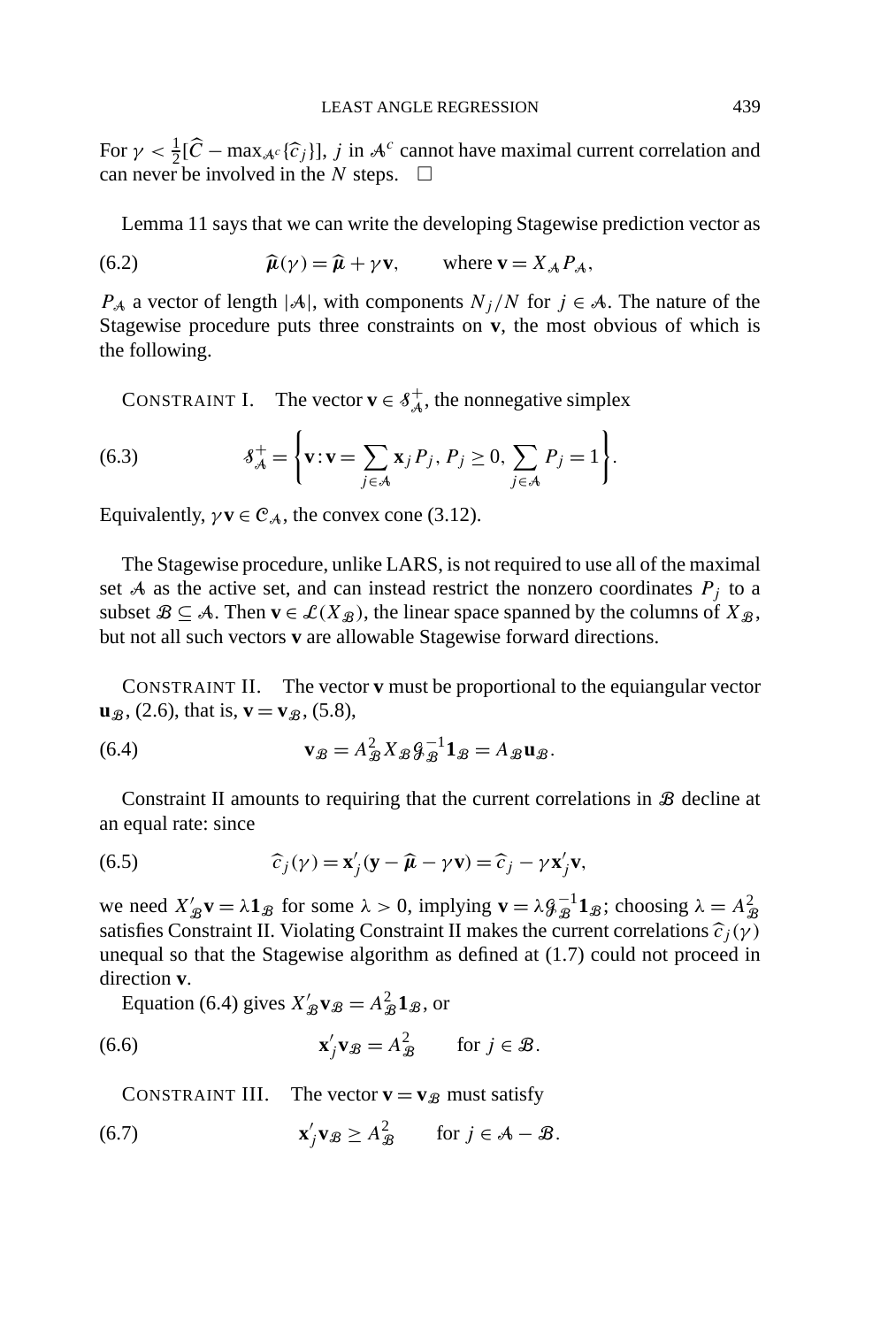Constraint III follows from (6.5). It says that the current correlations for members of  $A = \{j : |\hat{c}_j| = \hat{C}\}$  *not* in B must decline at least as quickly as those in  $\mathcal{B}$ . If this were not true, then  $\mathbf{v}_{\mathcal{B}}$  would not be an allowable direction for Stagewise development since variables in  $A - B$  would immediately reenter (1.7).

To obtain strict inequality in (6.7), let  $\mathcal{B}_0 \subset \mathcal{A} - \mathcal{B}$  be the set of indices for which  $\mathbf{x}'_j \mathbf{v}_B = A_B^2$ . It is easy to show that  $\mathbf{v}_{B \cup B_0} = \mathbf{v}_B$ . In other words, if we take  $\mathcal{B}$  to be the *largest* set having a given  $\mathbf{v}_{\mathcal{B}}$  proportional to its equiangular vector, then  $\mathbf{x}'_j \mathbf{v}_{\mathcal{B}} > \tilde{A}_{\mathcal{B}}^2$  for  $j \in \mathcal{A} - \mathcal{B}$ .

Writing  $\hat{\boldsymbol{\mu}}(\gamma) = \hat{\boldsymbol{\mu}} + \gamma \mathbf{v}$  as in (6.2) presupposes that the Stagewise solutions follow a piecewise linear track. However, the presupposition can be reduced to one of piecewise differentiability by taking *γ* infinitesimally small. We can always express the family of Stagewise solutions as  $\beta(z)$ , where the real-valued parameter *Z* plays the role of *T* for the Lasso, increasing from 0 to some maximum value as  $\hat{\boldsymbol{\beta}}(z)$  goes from **0** to the full OLS estimate. [The choice  $Z = T$  used in Figure 1 may not necessarily yield a one-to-one mapping;  $Z = S(0) - S(\hat{\beta})$ , the reduction in residual squared error, always does.] We suppose that the Stagewise estimate  $\beta(z)$  is everywhere right differentiable with respect to *z*. Then the right derivative

$$
\widehat{\mathbf{v}} = d\widehat{\boldsymbol{\beta}}(z)/dz
$$

must obey the three constraints.

The definition of the idealized Stagewise procedure in Section 3.2, in which  $\varepsilon \to 0$  in rule (1.7), is somewhat vague but the three constraints apply to any reasonable interpretation. It turns out that the LARS–Stagewise algorithm satisfies the constraints and is unique in doing so. This is the meaning of Theorem 2. [Of course the LARS–Stagewise algorithm is also supported by direct numerical comparisons with (1.7), as in Figure 1's right panel.]

If  $u_A \in C_A$ , then  $v = v_A$  obviously satisfies the three constraints. The interesting situation for Theorem 2 is  $\mathbf{u}_{\mathcal{A}} \notin \mathcal{C}_{\mathcal{A}}$ , which we now assume to be the case. Any subset  $\mathcal{B} \subset \mathcal{A}$  determines a face of the convex cone of dimension  $|\mathcal{B}|$ , the face having  $P_j > 0$  in (3.12) for  $j \in \mathcal{B}$  and  $P_j = 0$  for  $j \in \mathcal{A} - \mathcal{B}$ . The orthogonal projection of  $\mathbf{u}_\mathcal{A}$  into the linear subspace  $\mathcal{L}(X_\mathcal{B})$ , say Proj<sub> $\mathcal{B}(\mathbf{u}_\mathcal{A})$ , is</sub> proportional to  $\mathcal{B}$ 's equiangular vector  $\mathbf{u}_{\mathcal{B}}$ : using (2.7),

(6.9) 
$$
\operatorname{Proj}_{\mathcal{B}}(\mathbf{u}_{\mathcal{A}}) = X_{\mathcal{B}}\mathcal{G}_{\mathcal{B}}^{-1}X_{\mathcal{B}}'\mathbf{u}_{\mathcal{A}} = X_{\mathcal{B}}\mathcal{G}_{\mathcal{B}}^{-1}A_{\mathcal{A}}\mathbf{1}_{\mathcal{B}} = (A_{\mathcal{A}}/A_{\mathcal{B}})\cdot\mathbf{u}_{\mathcal{B}},
$$

or equivalently

(6.10) 
$$
\operatorname{Proj}_{\mathcal{B}}(\mathbf{v}_{\mathcal{A}}) = (A_{\mathcal{A}}/A_{\mathcal{B}})^2 \mathbf{v}_{\mathcal{B}}.
$$

The nearest point to  $\mathbf{u}_{\mathcal{A}}$  in  $\mathcal{C}_{\mathcal{A}}$ , say  $\widehat{\mathbf{u}}_{\mathcal{A}}$ , is of the form  $\sum_{\mathcal{A}} \mathbf{x}_{j} P_{j}$  with  $P_{j} \geq 0$ . Therefore  $\widehat{\mathbf{u}}_{\mathcal{A}}$  exists strictly within face  $\widehat{\mathcal{B}}$ , where  $\widehat{\mathcal{B}} = \{j : \widehat{P}_j > 0\}$ , and must equal Proj<sub> $\hat{\mathcal{B}}(\mathbf{u}_\mathcal{A})$ . According to (6.9),  $\hat{\mathbf{u}}_A$  is proportional to  $\hat{\mathcal{B}}$ 's equiangular vector  $\mathbf{u}_{\hat{\mathcal{B}}}$ ,</sub> and also to  $\mathbf{v}_{\hat{\mathcal{B}}} = A_{\mathcal{B}} \mathbf{u}_{\mathcal{B}}$ . In other words  $\mathbf{v}_{\hat{\mathcal{B}}}$  satisfies Constraint II, and it obviously also satisfies Constraint I. Figure 9 schematically illustrates the geometry.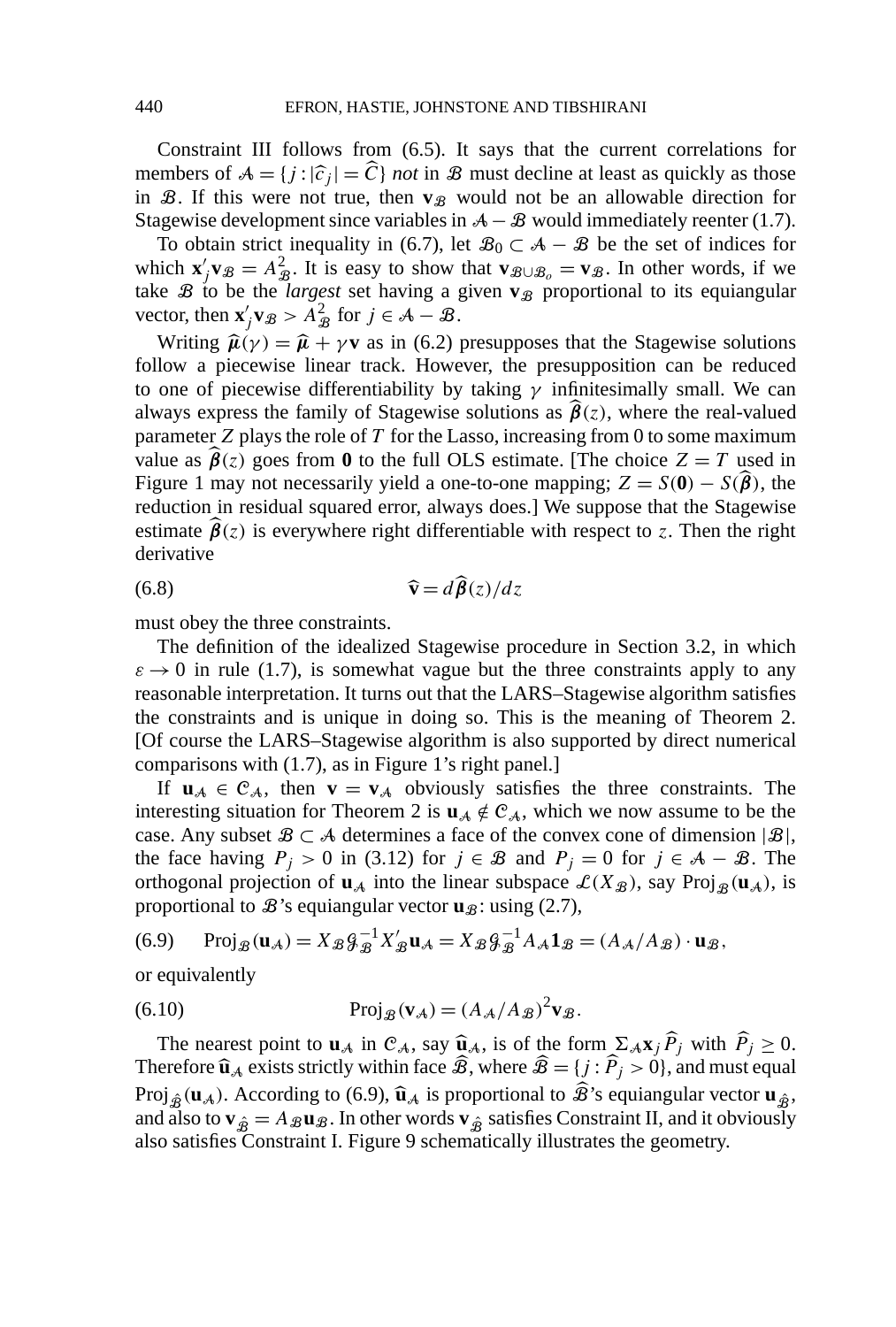

FIG. 9. *The geometry of the LARS–Stagewise modification*.

LEMMA 12. *The vector*  $\mathbf{v}_{\hat{\mathbf{B}}}$  *satisfies Constraints* I–III, *and conversely if*  $\mathbf{v}$ *satisfies the three constraints, then*  $\mathbf{v} = \mathbf{v}_{\hat{\mathbf{r}}}$ .

PROOF. Let  $\cos \equiv A_A/A_B$  and  $\sin = [1 - \cos^2]^{1/2}$ , the latter being greater than zero by Lemma 5. For any face  $\mathcal{B} \subset \mathcal{A}$ , (6.9) implies

(6.11) 
$$
\mathbf{u}_{A} = \cos \cdot \mathbf{u}_{B} + \sin \cdot \mathbf{z}_{B},
$$

where  $z_{\mathcal{B}}$  is a unit vector orthogonal to  $\mathcal{L}(X_{\mathcal{B}})$ , pointing away from  $\mathcal{C}_{\mathcal{A}}$ . By an *n*-dimensional coordinate rotation we can make  $\mathcal{L}(X_{\mathcal{B}}) = \mathcal{L}(\mathbf{c}_1, \mathbf{c}_2, \dots, \mathbf{c}_J)$ ,  $J = |\mathcal{B}|$ , the space of *n*-vectors with last  $n - J$  coordinates zero, and also

(6.12) 
$$
\mathbf{u}_{\mathcal{B}} = (1, 0, 0, 0), \qquad \mathbf{u}_{\mathcal{A}} = (\cos, 0, \sin, 0),
$$

the first  $\bf{0}$  having length  $J - 1$ , the second  $\bf{0}$  length  $n - J - 1$ . Then we can write

(6.13) 
$$
\mathbf{x}_j = (A_{\mathcal{B}}, \mathbf{x}_{j_2}, 0, \mathbf{0}) \quad \text{for } j \in \mathcal{B},
$$

the first coordinate  $A_{\mathcal{B}}$  being required since  $\mathbf{x}'_j \mathbf{u}_{\mathcal{B}} = A_{\mathcal{B}}$ , (2.7). Notice that  $\mathbf{x}'_j \mathbf{u}_A = \cos \cdot A_B = A_A$ , as also required by (2.7). For  $\ell \in \mathcal{A} - \mathcal{B}$  denote  $\mathbf{x}_{\ell}$  as

(6.14) 
$$
\mathbf{x}_{\ell} = (x_{\ell_1}, \mathbf{x}_{\ell_2}, x_{\ell_3}, \mathbf{x}_{\ell_4}),
$$

so (2.7) yields

(6.15) 
$$
A_{\mathcal{A}} = \mathbf{x}_{\ell}' \mathbf{u}_{\mathcal{A}} = \cos \cdot x_{\ell_1} + \sin \cdot x_{\ell_3}.
$$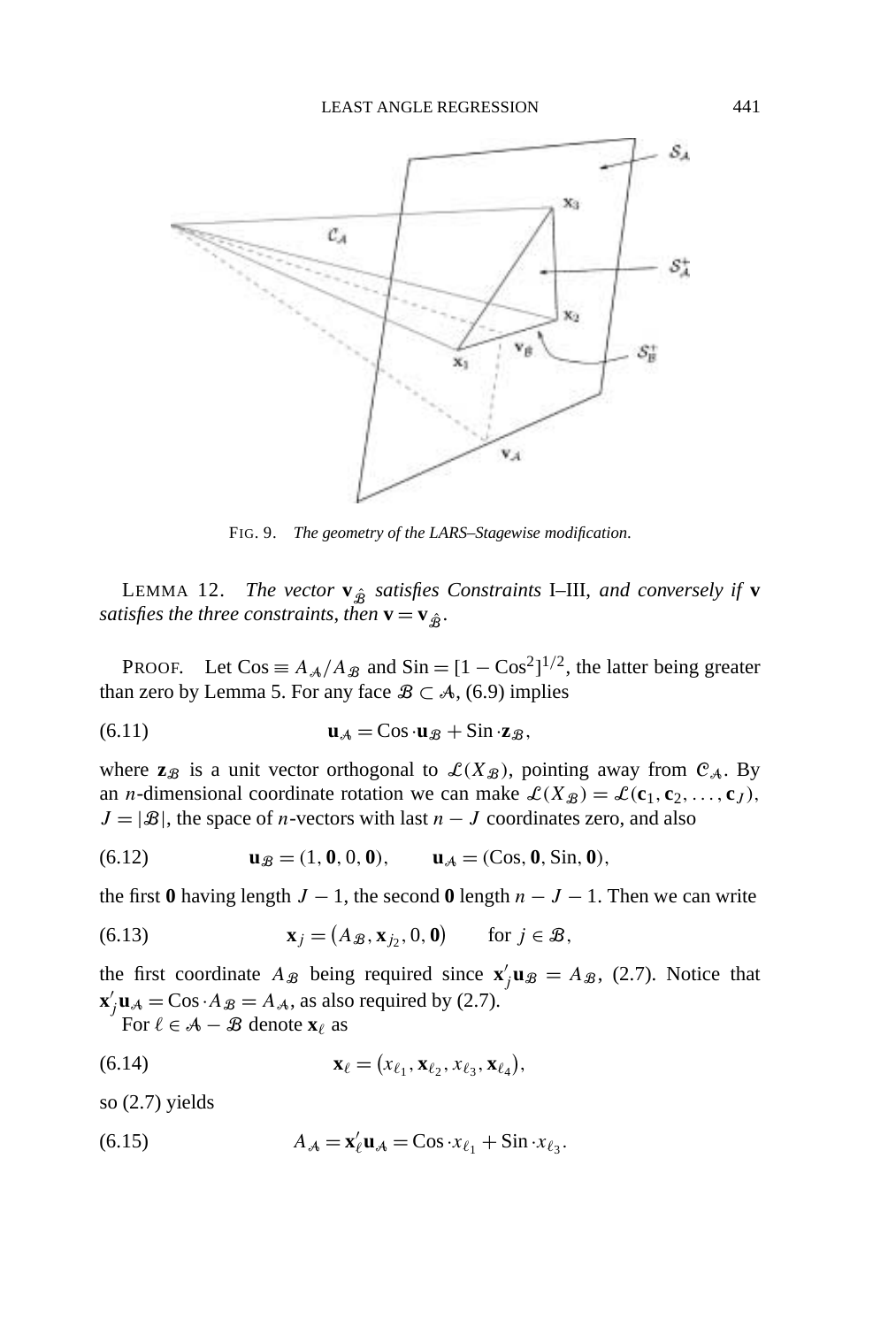Now assume  $\mathcal{B} = \widehat{\mathcal{B}}$ . In this case a separating hyperplane  $\mathcal{H}$  orthogonal to  $\mathbf{z}_{\hat{\mathcal{B}}}$  in (6.11) passes between the convex cone  $\mathcal{C}_A$  and  $\mathbf{u}_A$ , through  $\hat{\mathbf{u}}_A = \cos \cdot \mathbf{u}_{\hat{\mathcal{B}}}$ , implying  $x_{\ell_3} \leq 0$  [i.e.,  $\mathbf{x}_{\ell}$  and  $\mathbf{u}_{\ell_4}$  are on opposite sides of  $\mathcal{H}$ ,  $x_{\ell_3}$  being negative since the corresponding coordinate of  $\mathbf{u}_{\mathcal{A}}$ , "Sin" in (6.12), is positive]. Equation (6.15) gives  $\cos x_{\ell_1} \geq A_A = \cos A_{\hat{B}}$  or

(6.16) 
$$
\mathbf{x}_{\ell}' \mathbf{v}_{\hat{\mathcal{B}}} = x_{\ell}' (A_{\hat{\mathcal{B}}} \mathbf{u}_{\hat{\mathcal{B}}}) = A_{\hat{\mathcal{B}}} x_{\ell 1} \ge A_{\hat{\mathcal{B}}}^2,
$$

verifying that Constraint III is satisfied.

Conversely suppose that **v** satisfies Constraints I–III so that **v**  $\in \mathcal{S}_{\mathcal{A}}^{+}$  and **v** = **v**<sub>B</sub> for the nonzero coefficient set  $\mathcal{B}: \mathbf{v}_{\mathcal{B}} = \Sigma_{\mathcal{B}} \mathbf{x}_j P_j$ ,  $P_j > 0$ . Let  $\mathcal{H}$  be the hyperplane passing through Cos  $\cdot$  **u**<sub>B</sub> orthogonally to **z**<sub>B</sub>, (6.9), (6.11). If  $\mathbf{v}_{\mathcal{B}} \neq \mathbf{v}_{\hat{\phi}}$ , then at least one of the vectors  $\mathbf{x}_{\ell}, \ell \in \mathcal{A} - \mathcal{B}$ , must lie on the same side of  $\mathcal{H}$  as  $\mathbf{u}_{\mathcal{A}}$ , so that  $x_{\ell_3} > 0$  (or else H would be a separating hyperplane between  $\mathbf{u}_A$  and  $\mathcal{C}_A$ , and  $\mathbf{v}_{\mathcal{B}}$  would be proportional to  $\hat{\mathbf{u}}_{\mathcal{A}}$ , the nearest point to  $\mathbf{u}_{\mathcal{A}}$  in  $\mathcal{C}_{\mathcal{A}}$ , implying  $\mathbf{v}_{\mathcal{B}} = \mathbf{v}_{\hat{\mathcal{B}}}$ ). Now (6.15) gives  $\cos \cdot x_{\ell_1} < A_{\mathcal{A}} = \cos \cdot A_{\mathcal{B}}$ , or

(6.17) 
$$
\mathbf{x}_{\ell}' \mathbf{v}_{\mathcal{B}} = \mathbf{x}_{\ell}' (A_{\mathcal{B}} \mathbf{u}_{\mathcal{B}}) = A_{\mathcal{B}} x_{\ell_1} < A_{\mathcal{B}}^2.
$$

This violates Constraint III, showing that **v** must equal  $\mathbf{v}_{\hat{\mathcal{B}}}$ .  $\Box$ 

Notice that the direction of advance  $\hat{\mathbf{v}} = \mathbf{v}_{\hat{\mathcal{B}}}$  of the idealized Stagewise procedure is a function only of the current maximal set  $\widehat{A} = \{j : |\widehat{c}_j| = \widehat{C}\},\$ say  $\hat{\mathbf{v}} = \phi(\hat{\mathcal{A}})$ . In the language of (6.7),

(6.18) 
$$
\frac{d\vec{\beta}(z)}{dz} = \phi(\widehat{\mathcal{A}}).
$$

The LARS–Stagewise algorithm of Theorem 2 produces an evolving family of estimates  $\beta$  that everywhere satisfies (6.18). This is true at every LARS–Stagewise breakpoint by the definition of the Stagewise modification. It is also true between breakpoints. Let  $\widehat{A}$  be the maximal set at the breakpoint, giving  $\widehat{\mathbf{v}} = \mathbf{v}_{\widehat{\mathcal{B}}} = \phi(\widehat{A})$ . In the succeeding LARS–Stagewise interval  $\hat{\mu}(\gamma) = \hat{\mu} + \gamma \mathbf{v}_{\hat{B}}$ , the maximal set is immediately reduced to  $\hat{B}$ , according to properties (6.6), (6.7) of  $\mathbf{v}_{\hat{B}}$ , at which it stays during the entire interval. However,  $\phi(\hat{B}) = \phi(\hat{A}) = \mathbf{v}_{\hat{B}}$  since  $\mathbf{v}_{\hat{B}} \in \mathcal{C}_{\hat{B}}$ , so the LARS–Stagewise procedure, which continues in the direction  $\hat{v}$  until a new member is added to the active set, continues to obey the idealized Stagewise equation (6.18).

All of this shows that the LARS–Stagewise algorithm produces a legitimate version of the idealized Stagewise track. The converse of Lemma 12 says that there are no other versions, verifying Theorem 2.

The Stagewise procedure has its potential generality as an advantage over LARS and Lasso: it is easy to define forward Stagewise methods for a wide variety of nonlinear fitting problems, as in Hastie, Tibshirani and Friedman [(2001), Chapter 10, which begins with a Stagewise analysis of "boosting"]. Comparisons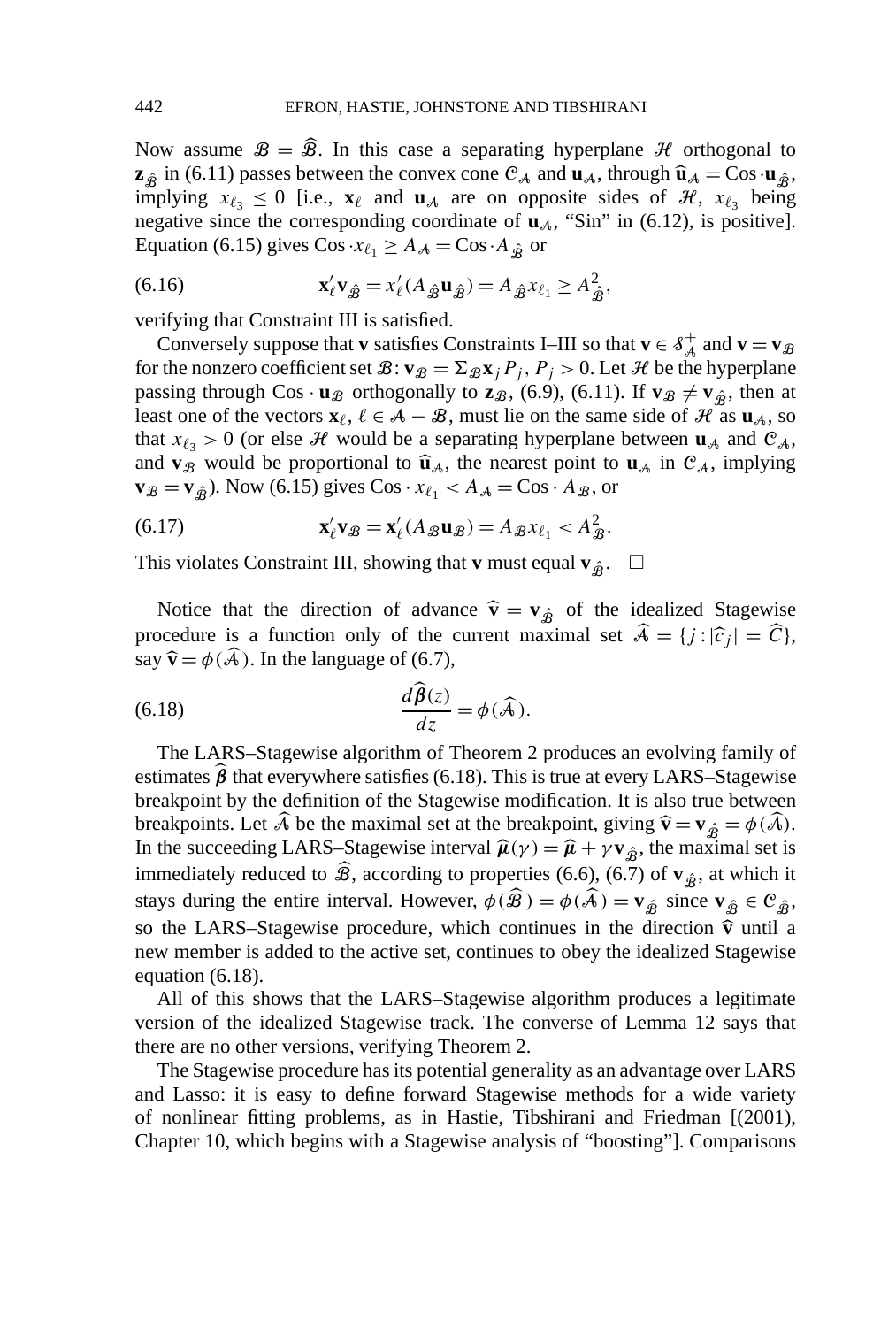with LARS and Lasso within the linear model framework, as at the end of Section 3.2, help us better understand Stagewise methodology. This section's results permit further comparisons.

Consider proceeding forward from  $\hat{\mu}$  along unit vector **u**,  $\hat{\mu}(\gamma) = \hat{\mu} + \gamma \mathbf{u}$ , two Exercisely proceeding forward from  $\mu$  along that vector **u**,  $\mu(\gamma) = \mu + \gamma \mathbf{u}$ , two interesting choices being the LARS direction  $\mathbf{u}_{\hat{\mathcal{A}}}$  and the Stagewise direction  $\hat{\mathbf{u}}_{\hat{\mathcal{B}}}$ . For  $\mathbf{u} \in \mathcal{L}(X_{\hat{\mathcal{A}}})$ , the rate of change of  $S(\gamma) = ||\mathbf{y} - \hat{\boldsymbol{\mu}}(\gamma)||^2$  is

(6.19) 
$$
-\frac{\partial S(\gamma)}{\partial \gamma}\Big|_{0} = 2\widehat{C} \cdot \frac{\mathbf{u}'_{A} \cdot \mathbf{u}}{A_{\widehat{A}}},
$$

(6.19) following quickly from (5.14). This shows that the LARS direction  $\mathbf{u}_{\hat{\mathcal{A}}}$ maximizes the instantaneous decrease in *S*. The ratio

(6.20) 
$$
\frac{\partial S_{\text{Stage}}(\gamma)}{\partial \gamma}\bigg|_0 / \frac{\partial S_{\text{LARS}}(\gamma)}{\partial \gamma}\bigg|_0 = \frac{A_{\hat{\mathcal{A}}}}{A_{\hat{\mathcal{B}}}},
$$

equaling the quantity "Cos" in (6.15).

The comparison goes the other way for the maximum absolute correlation  $C(\gamma)$ . Proceeding as in (2.15),

(6.21) 
$$
-\frac{\partial \widehat{C}(\gamma)}{\partial \gamma}\Big|_{0} = \min_{\hat{\mathcal{A}}} \{|x'_{j}\mathbf{u}|\}.
$$

The argument for Lemma 12, using Constraints II and III, shows that  $\mathbf{u}_{\hat{\mathcal{B}}}$  maximizes (6.21) at  $A_{\hat{\mathbf{\alpha}}}$ , and that

(6.22) 
$$
\frac{\partial \widehat{C}_{\text{LARS}}(\gamma)}{\partial \gamma}\bigg|_0 / \frac{\partial \widehat{C}_{\text{Stage}}(\gamma)}{\partial \gamma}\bigg|_0 = \frac{A_{\hat{\mathcal{A}}}}{A_{\hat{\mathcal{B}}}}.
$$

The original motivation for the Stagewise procedure was to minimize residual squared error within a framework of parsimonious forward search. However, (6.20) shows that Stagewise is less greedy than LARS in this regard, it being more accurate to describe Stagewise as striving to minimize the maximum absolute residual correlation.

**7. Computations.** The entire sequence of steps in the LARS algorithm with  $m < n$  variables requires  $O(m^3 + nm^2)$  computations—the cost of a least squares fit on *m* variables.

In detail, at the *k*th of *m* steps, we compute  $m - k$  inner products  $c_{ik}$  of the nonactive  $\mathbf{x}_j$  with the current residuals to identify the next active variable, and then invert the  $k \times k$  matrix  $\mathcal{G}_k = X_k' X_k$  to find the next LARS direction. We do this by updating the Cholesky factorization  $R_{k-1}$  of  $\mathcal{G}_{k-1}$  found at the previous step [Golub and Van Loan (1983)]. At the final step *m*, we have computed the Cholesky  $R = R<sub>m</sub>$  for the full cross-product matrix, which is the dominant calculation for a least squares fit. Hence the LARS sequence can be seen as a Cholesky factorization with a guided ordering of the variables.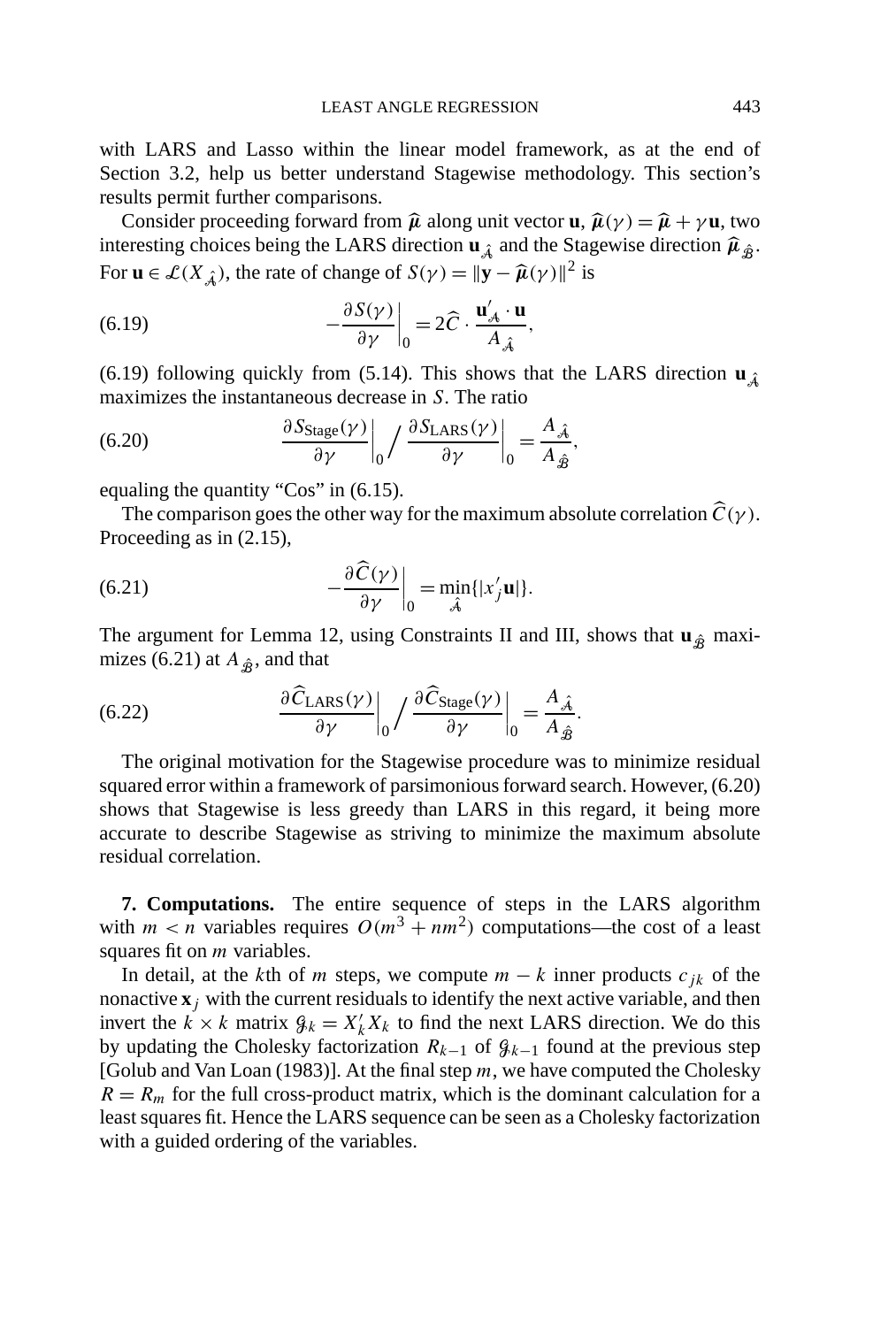The computations can be reduced further by recognizing that the inner products above can be updated at each iteration using the cross-product matrix *X X* and the current directions. For  $m \gg n$ , this strategy is counterproductive and is not used.

For the *lasso* modification, the computations are similar, except that occasionally one has to drop a variable, and hence *downdate*  $R_k$  [costing at most  $O(m^2)$ ] operations per downdate]. For the *stagewise* modification of LARS, we need to check at each iteration that the components of *w* are all positive. If not, one or more variables are dropped [using the *inner loop* of the NNLS algorithm described in Lawson and Hanson (1974)], again requiring downdating of  $R_k$ . With many correlated variables, the stagewise version can take many more steps than LARS because of frequent dropping and adding of variables, increasing the computations by a factor up to 5 or more in extreme cases.

The LARS algorithm (in any of the three states above) works gracefully for the case where there are many more variables than observations:  $m \gg n$ . In this case LARS terminates at the saturated least squares fit after *n*−1 variables have entered the active set [at a cost of  $O(n^3)$  operations]. (This number is  $n-1$  rather than *n*, because the columns of *X* have been mean centered, and hence it has row-rank *n* − 1.) We make a few more remarks about the  $m \gg n$  case in the *lasso* state:

- 1. The LARS algorithm continues to provide Lasso solutions along the way, and the final solution highlights the fact that a Lasso fit can have no more than *n*−1 (mean centered) variables with nonzero coefficients.
- 2. Although the model involves no more than  $n 1$  variables at any time, the number of *different* variables ever to have entered the model during the entire sequence can be—and typically is—greater than  $n - 1$ .
- 3. The model sequence, particularly near the saturated end, tends to be quite variable with respect to small changes in **y**.
- 4. The estimation of  $\sigma^2$  may have to depend on an auxiliary method such as nearest neighbors (since the final model is saturated). We have not investigated the accuracy of the simple approximation formula (4.12) for the case  $m > n$ .

Documented S-PLUS implementations of LARS and associated functions are available from www-stat.stanford.edu/∼hastie/Papers/; the diabetes data also appears there.

**8. Boosting procedures.** One motivation for studying the Forward Stagewise algorithm is its usefulness in adaptive fitting for data mining. In particular, Forward Stagewise ideas are used in "boosting," an important class of fitting methods for data mining introduced by Freund and Schapire (1997). These methods are one of the hottest topics in the area of machine learning, and one of the most effective prediction methods in current use. Boosting can use any adaptive fitting procedure as its "base learner" (model fitter): trees are a popular choice, as implemented in CART [Breiman, Friedman, Olshen and Stone (1984)].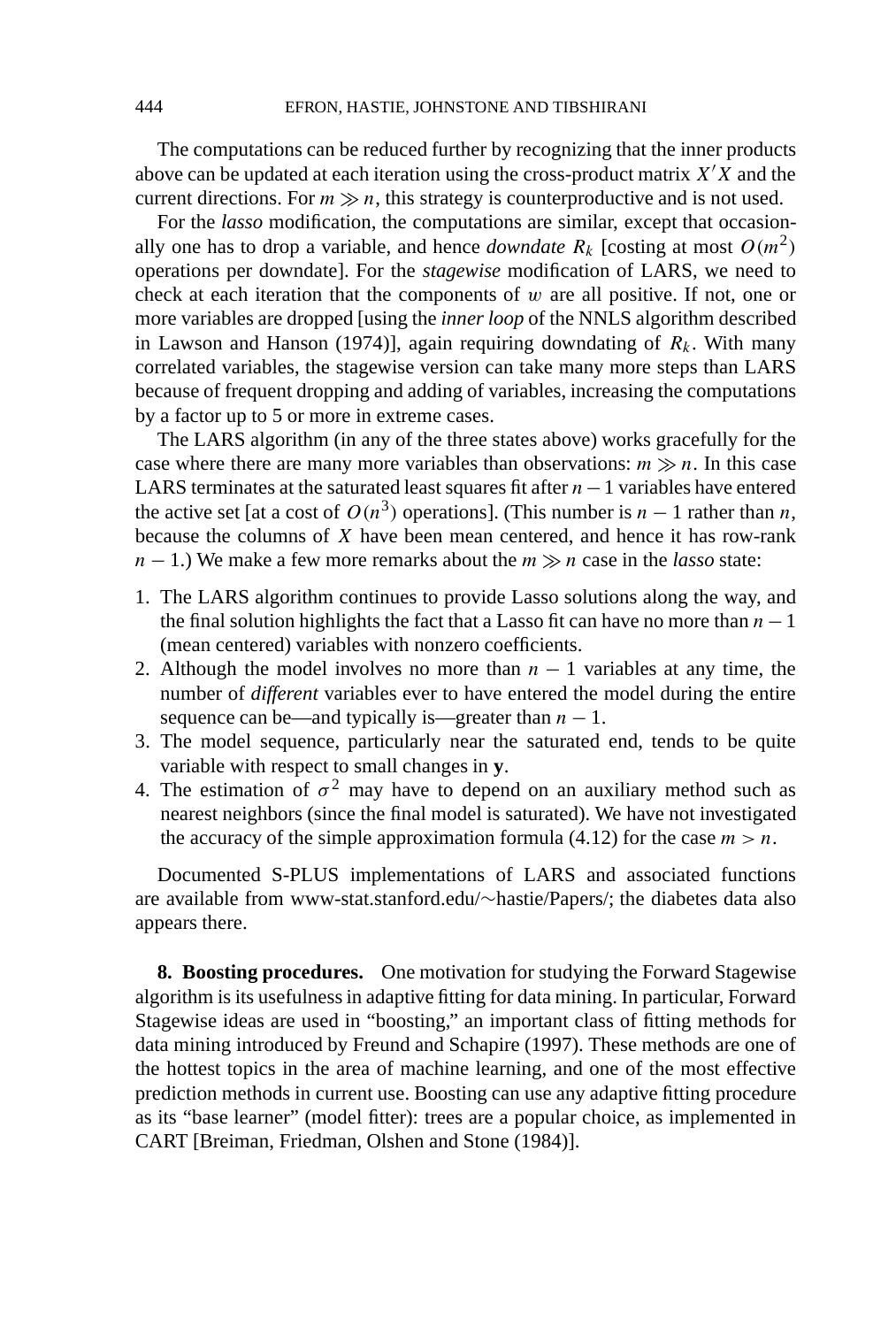Friedman, Hastie and Tibshirani (2000) and Friedman (2001) studied boosting and proposed a number of procedures, the most relevant to this discussion being *least squares boosting*. This procedure works by successive fitting of regression trees to the current residuals. Specifically we start with the residual  $\mathbf{r} = \mathbf{y}$  and the fit  $\hat{y} = 0$ . We fit a tree in  $x_1, x_2, \ldots, x_m$  to the response y giving a fitted tree  $t_1$ (an *n*-vector of fitted values). Then we update  $\hat{y}$  to  $\hat{y} + \varepsilon \cdot t_1$ , **r** to  $y - \hat{y}$  and continue for many iterations. Here  $\varepsilon$  is a small positive constant. Empirical studies show that small values of  $\varepsilon$  work better than  $\varepsilon = 1$ : in fact, for prediction accuracy "the smaller the better." The only drawback in taking very small values of  $\varepsilon$  is computational slowness.

A major research question has been why boosting works so well, and specifically why is *ε*-shrinkage so important? To understand boosted trees in the present context, we think of our predictors not as our original variables  $\mathbf{x}_1, \mathbf{x}_2, \ldots, \mathbf{x}_m$ , but instead as the set of all trees  $\mathbf{t}_k$  that could be fitted to our data. There is a strong similarity between least squares boosting and Forward Stagewise regression as defined earlier. Fitting a tree to the current residual is a numerical way of finding the "predictor" most correlated with the residual. Note, however, that the greedy algorithms used in CART do not search among all possible trees, but only a subset of them. In addition the set of all trees, including a parametrization for the predicted values in the terminal nodes, is infinite. Nevertheless one can define idealized versions of least-squares boosting that look much like Forward Stagewise regression.

Hastie, Tibshirani and Friedman (2001) noted the the striking similarity between Forward Stagewise regression and the Lasso, and conjectured that this may help explain the success of the Forward Stagewise process used in least squares boosting. That is, in some sense least squares boosting may be carrying out a Lasso fit on the infinite set of tree predictors. Note that direct computation of the Lasso via the LARS procedure would not be feasible in this setting because the number of trees is infinite and one could not compute the optimal step length. However, Forward Stagewise regression is feasible because it only need find the the most correlated predictor among the infinite set, where it approximates by numerical search.

In this paper we have established the connection between the Lasso and Forward Stagewise regression. We are now thinking about how these results can help to understand and improve boosting procedures. One such idea is a modified form of Forward Stagewise: we find the best tree as usual, but rather than taking a small step in only that tree, we take a small least squares step in all trees currently in our model. One can show that for small step sizes this procedure approximates LARS; its advantage is that it can be carried out on an infinite set of predictors such as trees.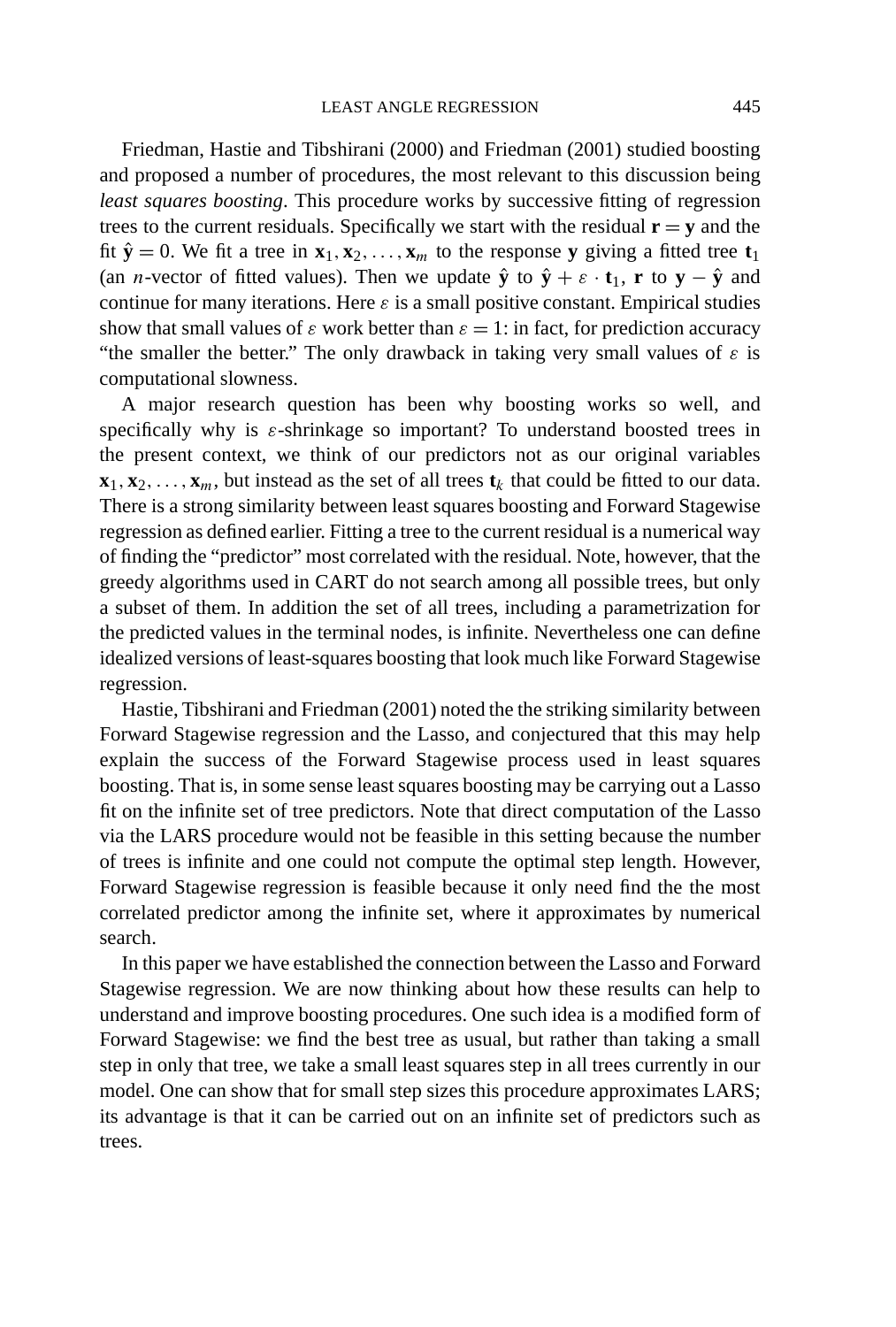### APPENDIX

### **A.1. Local linearity and Lemma 2.**

CONVENTIONS. We write  $\mathbf{x}_l$  with subscript *l* for members of the active set  $A_k$ . Thus  $\mathbf{x}_l$  denotes the *l*th variable to enter, being an abuse of notation for  $s_l \mathbf{x}_{j(l)} = \text{sgn}(\hat{c}_{j(l)}) \mathbf{x}_{j(l)}$ . Expressions  $\mathbf{x}'_l(\mathbf{y} - \hat{\boldsymbol{\mu}}_{k-1}(\mathbf{y})) = \hat{c}_k(\mathbf{y})$  and  $\mathbf{x}'_l \mathbf{u}_k = A_k$ clearly do not depend on which  $\mathbf{x}_l \in \mathcal{A}_k$  we choose.

By writing  $j \notin A_k$ , we intend that both  $\mathbf{x}_j$  and  $-\mathbf{x}_j$  are candidates for inclusion at the next step. One could think of negative indices −*j* corresponding to "new" variables  $\mathbf{x}_{-j} = -\mathbf{x}_j$ .

The active set  $A_k(y)$  depends on the data **y**. When  $A_k(y)$  is the same for all **y** in a neighborhood of **y**<sub>0</sub>, we say that  $A_k$ (**y**) is locally fixed [at  $A_k = A_k$ (**y**<sub>0</sub>)].

A function  $g(y)$  is locally Lipschitz at **y** if for all sufficiently small vectors  $\Delta y$ ,

(A.1) 
$$
\|\Delta g\| = \|g(y + \Delta y) - g(y)\| \le L \|\Delta y\|.
$$

If the constant *L* applies for all **y**, we say that *g* is uniformly locally Lipschitz *(L)*, and the word "locally" may be dropped.

LEMMA 13. *For each*  $k, 0 \le k \le m$ , there is an open set  $G_k$  of full measure *on which*  $A_k(y)$  *and*  $A_{k+1}(y)$  *are locally fixed and differ by* 1, *and*  $\hat{\mu}_k(y)$  *is locally linear. The sets*  $G_k$  *are decreasing as k increases.* 

PROOF. The argument is by induction. The induction hypothesis states that for each **y**<sub>0</sub> ∈ *G*<sub>*k*−1</sub> there is a small ball *B*(**y**<sub>0</sub>)</sub> on which (a) the active sets  $A_{k-1}$ (**y**) and  $A_k$ (**y**) are fixed and equal to  $A_{k-1}$  and  $A_k$ , respectively, (b)  $|A_k \setminus A_{k-1}| = 1$ so that the same single variable enters locally at stage  $k - 1$  and (c)  $\hat{\mu}_{k-1}(\mathbf{y}) = M\mathbf{y}$ is linear. We construct a set  $G_k$  with the same property.

Fix a point **y**<sub>0</sub> and the corresponding ball  $B(y_0) \subset G_{k-1}$ , on which **y** −  $\hat{\mu}_{k-1}(\mathbf{y}) = \mathbf{y} - M\mathbf{y} = R\mathbf{y}$ , say. For indices  $j_1, j_2 \notin \mathcal{A}$ , let  $N(j_1, j_2)$  be the set of **y** for which there exists a *γ* such that

(A.2) 
$$
w'(R\mathbf{y} - \gamma \mathbf{u}_k) = \mathbf{x}'_{j_1}(R\mathbf{y} - \gamma \mathbf{u}_k) = \mathbf{x}'_{j_2}(R\mathbf{y} - \gamma \mathbf{u}_k).
$$

Setting  $\delta_1 = \mathbf{x}_l - \mathbf{x}_{j_1}$ , the first equality may be written  $\delta'_1 R \mathbf{y} = \gamma \delta'_1 \mathbf{u}_k$  and so when  $\delta_1' \mathbf{u}_k \neq 0$  determines

$$
\gamma = \delta_1' R \mathbf{y} / \delta_1' \mathbf{u}_k =: \eta_1' \mathbf{y}.
$$

[If  $\delta_1' \mathbf{u}_k = 0$ , there are no qualifying **y**, and  $N(j_1, j_2)$  is empty.] Now using the second equality and setting  $\delta_2 = \mathbf{x}_l - \mathbf{x}_{j_2}$ , we see that  $N(j_1, j_2)$  is contained in the set of **y** for which

$$
\delta_2'R\mathbf{y} = \eta_1'\mathbf{y} \; \delta_2'\mathbf{u}_k.
$$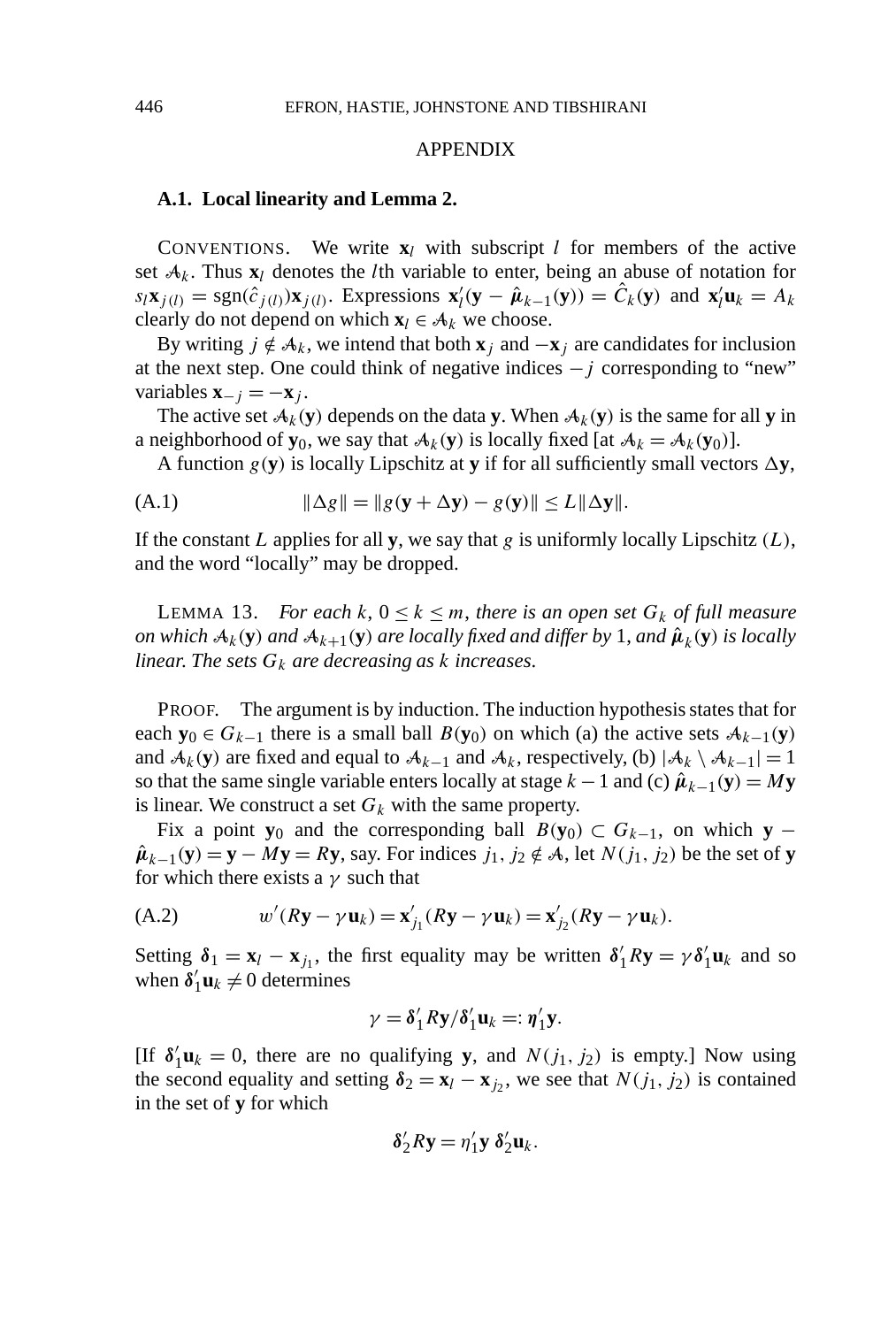In other words, setting  $\eta_2 = R' \delta_2 - (\delta'_2 \mathbf{u}_k) \eta_1$ , we have

$$
N(j_1, j_2) \subset \{ \mathbf{y} : \mathbf{\eta}_2' \mathbf{y} = 0 \}.
$$

If we define

$$
N(\mathbf{y}_0) = \bigcup \{ N(j_1, j_2) : j_1, j_2 \notin \mathcal{A}, j_1 \neq j_2 \},\
$$

it is evident that  $N(\mathbf{v}_0)$  is a finite union of hyperplanes and hence closed. For **y** ∈ *B*(**y**<sub>0</sub>) \ *N*(**y**<sub>0</sub>), a unique new variable joins the active set at step *k*. Near each such **y** the "joining" variable is locally the same and  $\gamma_k(y)u_k$  is locally linear.

We then define  $G_k$  ⊂  $G_{k-1}$  as the union of such sets  $B(y) \setminus N(y)$  over  $y \in G_{k-1}$ . Thus  $G_k$  is open and, on  $G_k$ ,  $A_{k+1}(\mathbf{y})$  is locally constant and  $\hat{\boldsymbol{\mu}}_k(\mathbf{y})$  is locally linear. Thus properties (a)–(c) hold for  $G_k$ .

The same argument works for the initial case  $k = 0$ : since  $\hat{\mu}_0 = 0$ , there is no circularity.

Finally, since the intersection of  $G_k$  with any compact set is covered by a finite number of  $B(y_i) \setminus N(y_i)$ , it is clear that  $G_k$  has full measure.  $\Box$ 

LEMMA 14. *Suppose that, for* **y** *near* **y**<sub>0</sub>,  $\hat{\mu}_{k-1}(\mathbf{y})$  *is continuous (resp. linear) and that*  $A_k(y) = A_k$ . *Suppose also that*, *at*  $y_0$ ,  $A_{k+1}(y_0) = A \cup \{k+1\}$ .

*Then for* **y** *near* **y**<sub>0</sub>,  $A_{k+1}(\mathbf{y}) = A_k \cup \{k+1\}$  *and*  $\hat{\gamma}_k(\mathbf{y})$  *and hence*  $\hat{\mu}_k(\mathbf{y})$  *are continuous* (*resp*. *linear*) *and uniformly Lipschitz*.

PROOF. Consider first the situation at **y**<sub>0</sub>, with  $\overrightarrow{C}_k$  and  $\widehat{C}_{kj}$  defined in (2.18) and (2.17), respectively. Since  $k + 1 \notin A_k$ , we have  $|\hat{C}_k(\mathbf{y}_0)| > \hat{c}_{k,k+1}(\mathbf{y}_0)$ , and  $\hat{\gamma}_k(\mathbf{y}_0) > 0$  satisfies

(A.3) 
$$
\hat{C}_k(\mathbf{y}_0) - \hat{\gamma}_k(\mathbf{y}_0) A_k \left\{ \begin{matrix} = \\ > \end{matrix} \right\} \hat{c}_{k,j}(\mathbf{y}_0) - \hat{\gamma}_k(\mathbf{y}_0) a_{k,j} \quad \text{as } \begin{cases} j = k+1 \\ j > k+1 \end{cases}.
$$

In particular, it must be that  $A_k \neq a_{k,k+1}$ , and hence

$$
\hat{\gamma}_k(\mathbf{y}_0) = \frac{\hat{C}_k(\mathbf{y}_0) - \hat{c}_{k,k+1}(\mathbf{y}_0)}{A_k - a_{k,k+1}} > 0.
$$

Call an index *j* admissible if  $j \notin A_k$  and  $a_{k,j} \neq A_k$ . For **y** near **y**<sub>0</sub>, this property is independent of  $\bf{y}$ . For admissible  $j$ , define

$$
R_{k,j}(\mathbf{y}) = \frac{\hat{C}_k(\mathbf{y}) - \hat{c}_{k,j}(\mathbf{y})}{A_k - a_{k,j}},
$$

which is continuous (resp. linear) near **y**<sub>0</sub> from the assumption on  $\hat{\mu}_{k-1}$ . By definition,

$$
\hat{\gamma}_k(\mathbf{y}) = \min_{j \in \mathcal{P}_k(\mathbf{y})} R_{k,j}(\mathbf{y}),
$$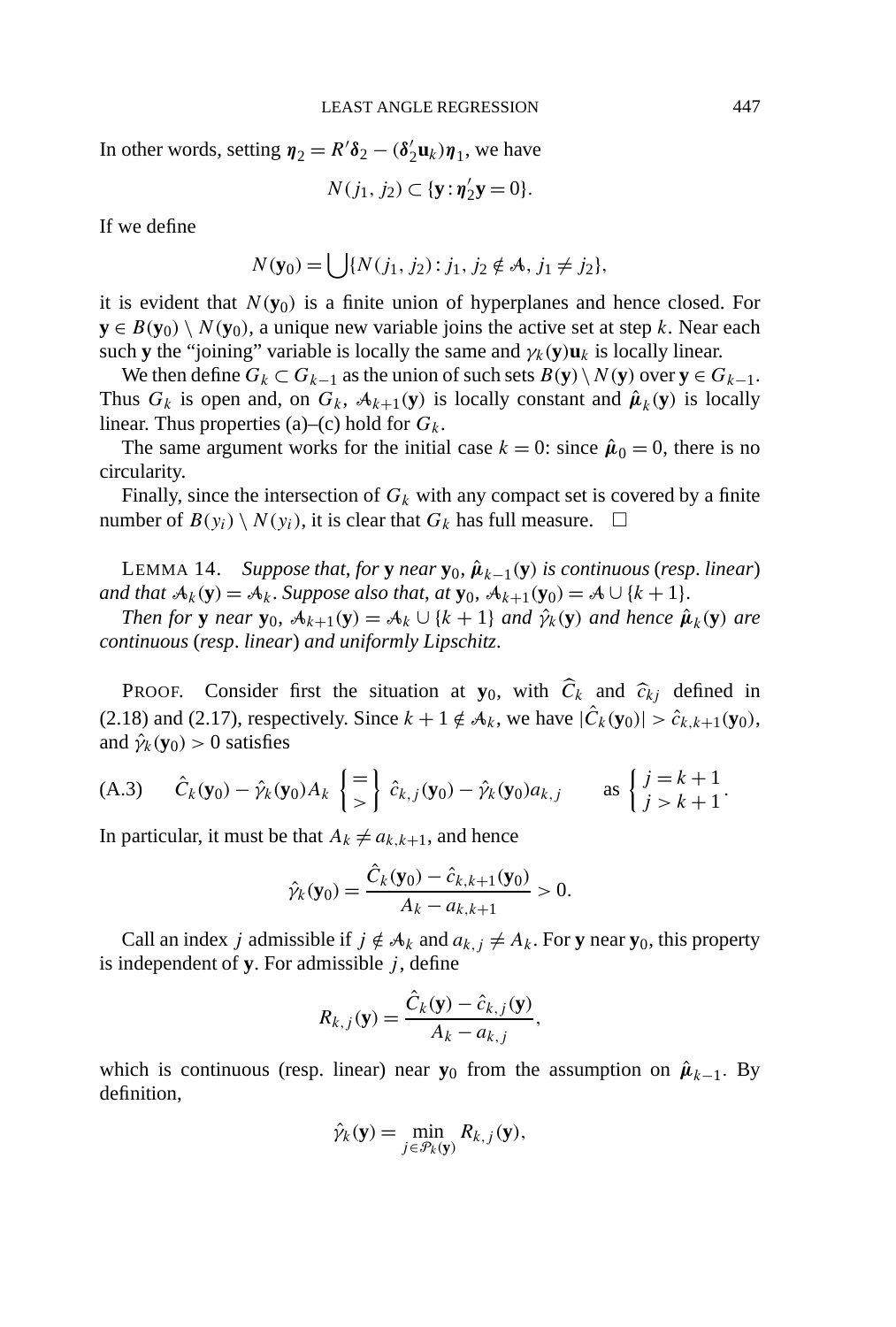where

$$
\mathcal{P}_k(\mathbf{y}) = \{ j \text{ admissible and } R_{k,j}(\mathbf{y}) > 0 \}.
$$

For admissible *j*,  $R_{k,j}(\mathbf{y}_0) \neq 0$ , and near  $\mathbf{y}_0$  the functions  $\mathbf{y} \to R_{k,j}(\mathbf{y})$  are continuous and of fixed sign. Thus, near  $\mathbf{y}_0$  the set  $\mathcal{P}_k(\mathbf{y})$  stays fixed at  $\mathcal{P}_k(\mathbf{y}_0)$ and (A.3) implies that

$$
R_{k,k+1}(\mathbf{y}) < R_{k,j}(\mathbf{y}), \qquad j > k+1, \, j \in \mathcal{P}_k(\mathbf{y}).
$$

Consequently, for **y** near **y**<sub>0</sub>, only variable  $k + 1$  joins the active set, and so  $\mathcal{A}_{k+1}(\mathbf{y}) = \mathcal{A}_k \cup \{k+1\}$ , and

(A.4) 
$$
\hat{\gamma}_k(\mathbf{y}) = R_{k,k+1}(\mathbf{y}) = \frac{(\mathbf{x}_l - \mathbf{x}_{k+1})'(\mathbf{y} - \hat{\boldsymbol{\mu}}_{k-1}(\mathbf{y}))}{(\mathbf{x}_l - \mathbf{x}_{k+1})' \mathbf{u}_k}.
$$

This representation shows that both  $\hat{\gamma}_k(\mathbf{y})$  and hence  $\hat{\mu}_k(\mathbf{y}) = \hat{\mu}_{k-1}(\mathbf{y}) + \hat{\gamma}_k(\mathbf{y})\mathbf{u}_k$ are continuous (resp. linear) near **y**0.

To show that  $\hat{\gamma}_k$  is locally Lipschitz at **y**, we set  $\delta = \mathbf{w} - \mathbf{x}_{k+1}$  and write, using notation from (A.1),

$$
\Delta \hat{\gamma}_k = \frac{\delta'(\Delta \mathbf{y} - \Delta \hat{\boldsymbol{\mu}}_{k-1})}{\delta' \mathbf{u}_k}.
$$

As **y** varies, there is a finite list of vectors  $(\mathbf{x}_l, \mathbf{x}_{k+1}, \mathbf{u}_k)$  that can occur in the denominator term  $\delta'$ **u**<sub>k</sub>, and since all such terms are positive [as observed below (A.3)], they have a uniform positive lower bound,  $a_{\text{min}}$  say. Since  $\|\delta\| \leq 2$ and  $\hat{\mu}_{k-1}$  is Lipschitz  $(L_{k-1})$  by assumption, we conclude that

$$
\frac{|\Delta \hat{\gamma}_k|}{\|\Delta \mathbf{y}\|} \le 2a_{\min}^{-1}(1 + L_{k-1}) =: L_k.
$$

### **A.2. Consequences of the positive cone condition.**

LEMMA 15. *Suppose that*  $|\mathcal{A}_+| = |\mathcal{A}| + 1$  *and that*  $X_{\mathcal{A}_+} = [X_{\mathcal{A}} \mathbf{x}_+]$  (where  $\mathbf{x}_{+} = s_j \mathbf{x}_j$  *for some*  $j \notin A$ ). Let  $P_A = X_A G_A^{-1} X'_A$  denote projection on span $(X_A)$ , *so that*  $a = \mathbf{x}'_+ P_A \mathbf{x}_+ < 1$ *. The* +-component of  $G_{A+}^{-1} \mathbf{1}_{A+}$  *is* 

(A.5) 
$$
(G_{\mathcal{A}+}^{-1}1_{\mathcal{A}+})_{+} = (1-a)^{-1} \left(1 - \frac{\mathbf{x}'_{+} \mathbf{u}_{\mathcal{A}}}{A_{\mathcal{A}}}\right).
$$

*Consequently*, *under the positive cone condition* (4.11),

$$
\mathbf{X}'_+ \mathbf{u}_A < A_A.
$$

PROOF. Write  $G_{A+}$  as a partitioned matrix

$$
G_{\mathcal{A}+} = \begin{pmatrix} X'X & X'\mathbf{x}_+ \\ \mathbf{x}'_+X & \mathbf{x}'_+\mathbf{x}_+ \end{pmatrix} = \begin{pmatrix} A & B \\ B' & D \end{pmatrix}.
$$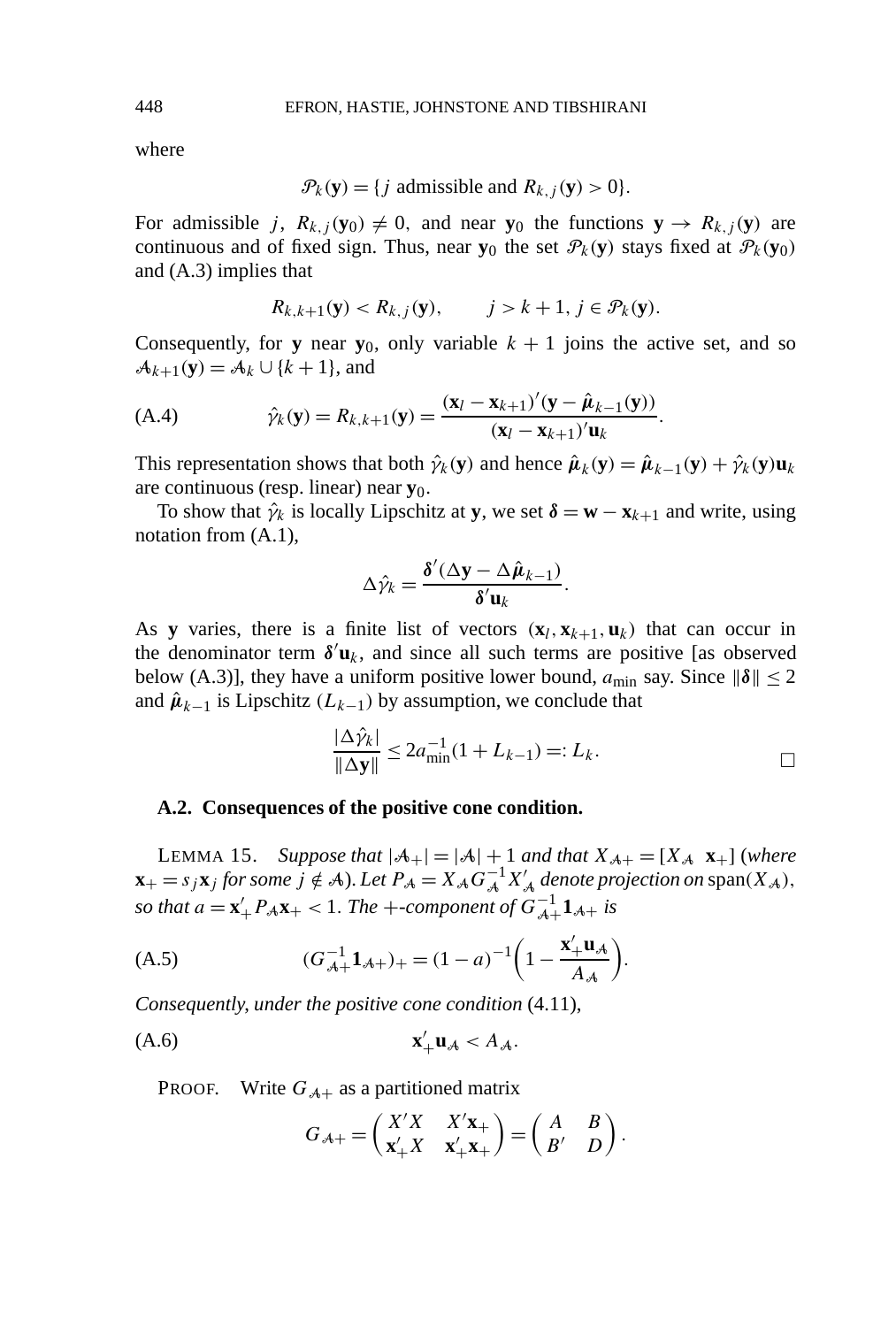Applying the formula for the inverse of a partitioned matrix [e.g., Rao (1973), page 33],

$$
(G_{\mathcal{A}+}^{-1}1_{\mathcal{A}+})_{+} = -E^{-1}F'1 + E^{-1},
$$

where

$$
E = D - B'A^{-1}B = 1 - \mathbf{x}'_+ P_A \mathbf{x}_+, F = A^{-1}B = G_A^{-1} X' \mathbf{x}_+,
$$

from which (A.5) follows. The positive cone condition implies that  $G_{\mathcal{A}+}^{-1} \mathbf{1}_{\mathcal{A}+} > 0$ , and so (A.6) is immediate.  $\square$ 

**A.3. Global continuity and Lemma 3.** We shall call **y**<sub>0</sub> a multiple point at step *k* if two or more variables enter at the same time. Lemma 14 shows that such points form a set of measure zero, but they can and do cause discontinuities in  $\hat{\mu}_{k+1}$  at  $y_0$  in general. We will see, however, that the positive cone condition prevents such discontinuities.

We confine our discussion to double points, hoping that these arguments will be sufficient to establish the same pattern of behavior at points of multiplicity 3 or higher. In addition, by renumbering, we shall suppose that indices  $k + 1$  and  $k + 2$  are those that are added at double point **y**<sub>0</sub>. Similarly, for convenience only, we assume that  $A_k(y)$  is constant near  $y_0$ . Our task then is to show that, for **y** near a double point  $\mathbf{y}_0$ , both  $\hat{\boldsymbol{\mu}}_k(\mathbf{y})$  and  $\hat{\boldsymbol{\mu}}_{k+1}(\mathbf{y})$  are continuous and uniformly locally Lipschitz.

LEMMA 16. Suppose that  $A_k(y) = A_k$  is constant near  $y_0$  and that  $A_{k+}(\mathbf{y}_0) = A_k \cup \{k+1, k+2\}$ . Then for **y** near **y**<sub>0</sub>,  $A_{k+}(\mathbf{y}) \setminus A_k$  can only be *one of three possibilities, namely*  $\{k+1\}$ ,  $\{k+2\}$  *or*  $\{k+1, k+2\}$ *. In all cases*  $\hat{\boldsymbol{\mu}}_k(\mathbf{y}) = \hat{\boldsymbol{\mu}}_{k-1}(\mathbf{y}) + \hat{\gamma}_k(\mathbf{y})\mathbf{u}_k$  as usual, and both  $\gamma_k(\mathbf{y})$  and  $\hat{\boldsymbol{\mu}}_k(\mathbf{y})$  are continuous *and locally Lipschitz*.

**PROOF.** We use notation and tools from the proof of Lemma 14. Since  $y_0$  is a double point and the positivity set  $\mathcal{P}_k(\mathbf{y}) = \mathcal{P}_k$  near  $\mathbf{y}_0$ , we have

$$
0 < R_{k,k+1}(\mathbf{y}_0) = R_{k,k+2}(\mathbf{y}_0) < R_{k,j}(\mathbf{y}_0) \quad \text{for } j \in \mathcal{P}_k \setminus \{k+1, k+2\}.
$$

Continuity of  $R_{k,j}$  implies that near  $y_0$  we still have

$$
0 < R_{k,k+1}(\mathbf{y}), R_{k,k+2}(\mathbf{y}) < \min\{R_{k,j}(\mathbf{y}); j \in \mathcal{P}_k \setminus \{k+1, k+2\}\}.
$$

Hence  $A_{k+} \setminus A_k$  must equal  $\{k+1\}$  or  $\{k+2\}$  or  $\{k+1, k+2\}$  according as  $R_{k,k+1}(\mathbf{y})$  is less than, greater than or equal to  $R_{k,k+2}(\mathbf{y})$ . The continuity of

$$
\hat{\gamma}_k(\mathbf{y}) = \min\{R_{k,k+1}(\mathbf{y}), R_{k,k+2}(\mathbf{y})\}
$$

is immediate, and the local Lipschitz property follows from the arguments of Lemma 14.  $\Box$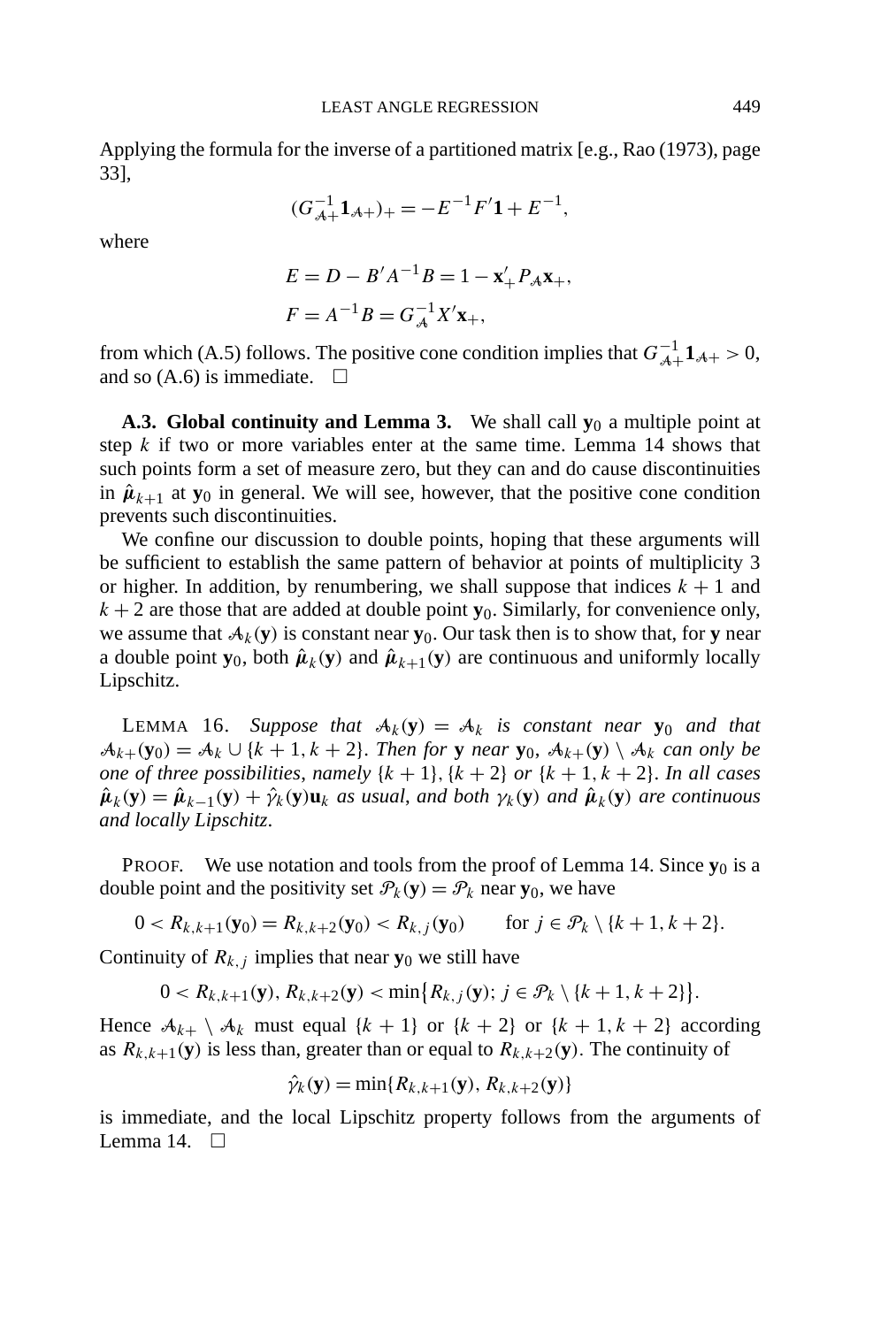LEMMA 17. *Assume the conditions of Lemma* 16 *and in addition that the positive cone condition* (4.11) *holds*. *Then*  $\hat{\mu}_{k+1}(\mathbf{y})$  *is continuous and locally Lipschitz near* **v**<sub>0</sub>*.* 

**PROOF.** Since  $y_0$  is a double point, property  $(A.3)$  holds, but now with equality when  $j = k + 1$  or  $k + 2$  and strict inequality otherwise. In other words, there exists  $\delta_0 > 0$  for which

$$
\hat{C}_{k+1}(\mathbf{y}_0) - \hat{c}_{k+1,j}(\mathbf{y}_0) \begin{cases} = 0, & \text{if } j = k+2, \\ \ge \delta_0, & \text{if } j > k+2. \end{cases}
$$

Consider a neighborhood  $B(y_0)$  of  $y_0$  and let  $N(y_0)$  be the set of double points in *B*(**y**<sub>0</sub>), that is, those for which  $A_{k+1}(\mathbf{y}) \setminus A_k = \{k+1, k+2\}$ . We establish the convention that at such double points  $\hat{\mu}_{k+1}(\mathbf{y}) = \hat{\mu}_k(\mathbf{y})$ ; at other points **y** in  $B(\mathbf{y}_0)$ ,  $\hat{\boldsymbol{\mu}}_{k+1}(\mathbf{y})$  is defined by  $\hat{\boldsymbol{\mu}}_k(\mathbf{y}) + \hat{\gamma}_{k+1}(\mathbf{y})\mathbf{u}_{k+1}$  as usual.

Now consider those **y** near **y**<sub>0</sub> for which  $A_{k+1}(\mathbf{y}) \setminus A_k = \{k+1\}$ , and so, from the previous lemma,  $A_{k+2}(\mathbf{y}) \setminus A_{k+1} = \{k+2\}$ . For such **y**, continuity and the local Lipschitz property for  $\hat{\mu}_k$  imply that

$$
\hat{C}_{k+1}(\mathbf{y}) - \hat{c}_{k+1,j}(\mathbf{y}) \begin{cases} = O(\|\mathbf{y} - \mathbf{y}_0\|), & \text{if } j = k+2, \\ > \delta_0/2, & \text{if } j > k+2. \end{cases}
$$

It is at this point that we use the positive cone condition (via Lemma 15) to guarantee that  $A_{k+1} > a_{k+1,k+2}$ . Also, since  $A_{k+1}(\mathbf{y}) \setminus A_k = \{k+1\}$ , we have

$$
\hat{C}_{k+1}(\mathbf{y}) > \hat{c}_{k+1,k+2}(\mathbf{y}).
$$

These two facts together show that  $k + 2 \in \mathcal{P}_{k+1}(\mathbf{y})$  and hence that

$$
\hat{\gamma}_{k+1}(\mathbf{y}) = \frac{\hat{C}_{k+1}(\mathbf{y}) - \hat{c}_{k+1,k+2}(\mathbf{y})}{A_{k+1} - a_{k+1,k+2}} = O(\|\mathbf{y} - \mathbf{y}_0\|)
$$

is continuous and locally Lipschitz. In particular, as **y** approaches  $N(y_0)$ , we have  $\hat{\gamma}_{k+1}(\mathbf{y}) \to 0.$   $\Box$ 

REMARK A.1. We say that a function  $g : \mathbb{R}^n \to \mathbb{R}$  is *almost differentiable* if it is absolutely continuous on almost all line segments parallel to the coordinate axes, and its partial derivatives (which consequently exist a.e.) are locally integrable. This definition of almost differentiability appears superficially to be weaker than that given by Stein, but it is in fact precisely the property used in his proof. Furthermore, this definition is equivalent to the standard definition of weak differentiability used in analysis.

PROOF OF LEMMA 3. We have shown explicitly that  $\hat{\mu}_k(y)$  is continuous and uniformly locally Lipschitz near single and double points. Similar arguments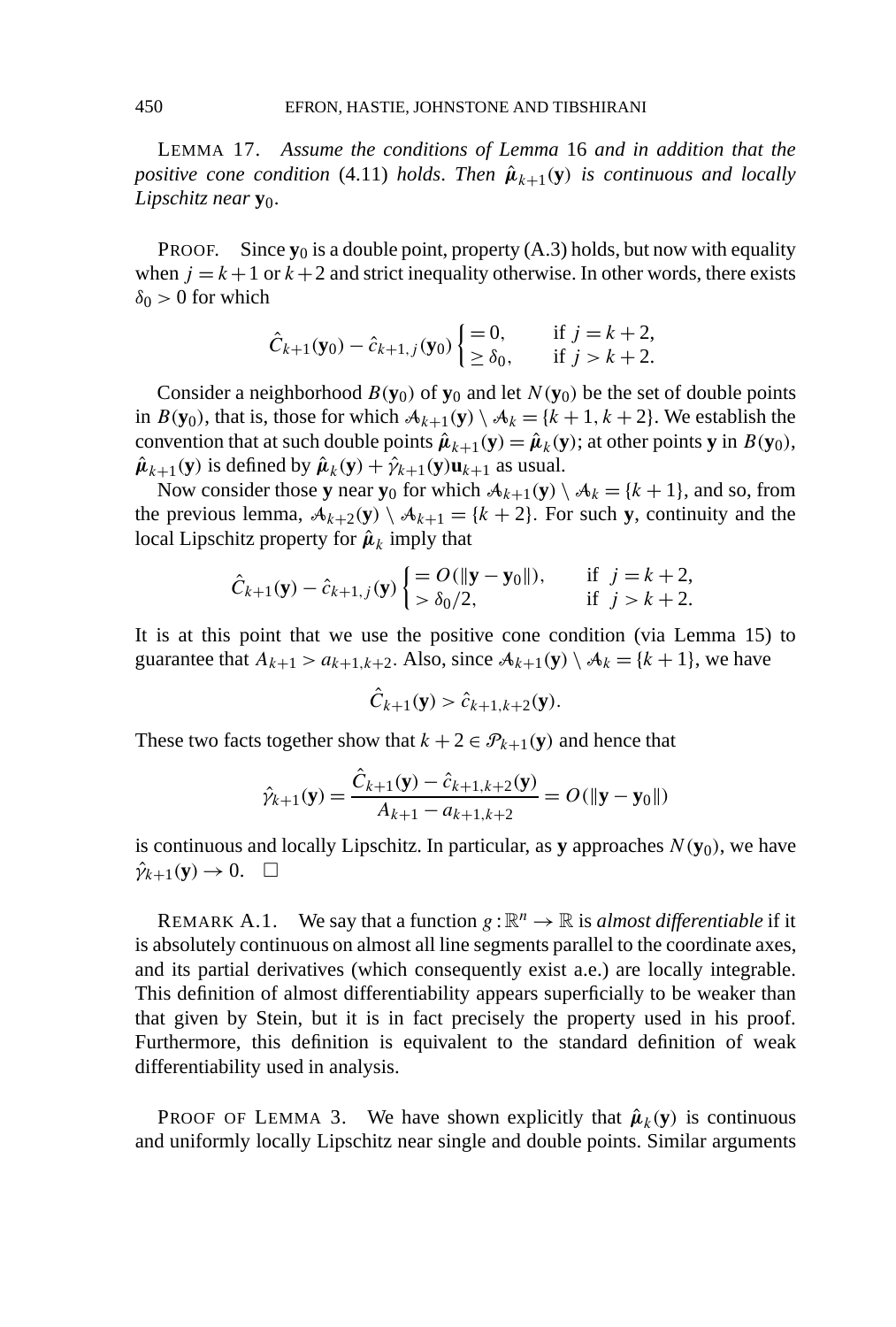extend the property to points of multiplicity 3 and higher, and so all points **y** are covered. Finally, absolute continuity of  $y \rightarrow \hat{\mu}_k(y)$  on line segments is a simple consequence of the uniform Lipschitz property, and so  $\hat{\mu}_k$  is almost differentiable.  $\Box$ 

**Acknowledgments.** The authors thank Jerome Friedman, Bogdan Popescu, Saharon Rosset and Ji Zhu for helpful discussions.

### REFERENCES

- BREIMAN, L., FRIEDMAN, J., OLSHEN, R. and STONE, C. (1984). *Classification and Regression Trees*. Wadsworth, Belmont, CA.
- EFRON, B. (1986). How biased is the apparent error rate of a prediction rule? *J. Amer. Statist. Assoc.* **81** 461–470.
- EFRON, B. and TIBSHIRANI, R. (1997). Improvements on cross-validation: The *.*632+ bootstrap method. *J. Amer. Statist. Assoc.* **92** 548–560.
- FREUND, Y. and SCHAPIRE, R. (1997). A decision-theoretic generalization of online learning and an application to boosting. *J. Comput. System Sci.* **55** 119–139.
- FRIEDMAN, J. (2001). Greedy function approximation: A gradient boosting machine. *Ann. Statist.* **29** 1189–1232.
- FRIEDMAN, J., HASTIE, T. and TIBSHIRANI, R. (2000). Additive logistic regression: A statistical view of boosting (with discussion). *Ann. Statist.* **28** 337–407.
- GOLUB, G. and VAN LOAN, C. (1983). *Matrix Computations*. Johns Hopkins Univ. Press, Baltimore, MD.
- HASTIE, T., TIBSHIRANI, R. and FRIEDMAN, J. (2001). *The Elements of Statistical Learning*: *Data Mining*, *Inference and Prediction*. Springer, New York.
- LAWSON, C. and HANSON, R. (1974). *Solving Least Squares Problems*. Prentice-Hall, Englewood Cliffs, NJ.
- MALLOWS, C. (1973). Some comments on *Cp*. *Technometrics* **15** 661–675.
- MEYER, M. and WOODROOFE, M. (2000). On the degrees of freedom in shape-restricted regression. *Ann. Statist.* **28** 1083–1104.
- OSBORNE, M., PRESNELL, B. and TURLACH, B. (2000a). A new approach to variable selection in least squares problems. *IMA J. Numer. Anal.* **20** 389–403.
- OSBORNE, M. R., PRESNELL, B. and TURLACH, B. (2000b). On the LASSO and its dual. *J. Comput. Graph. Statist.* **9** 319–337.
- RAO, C. R. (1973). *Linear Statistical Inference and Its Applications*, 2nd ed. Wiley, New York.
- STEIN, C. (1981). Estimation of the mean of a multivariate normal distribution. *Ann. Statist.* **9** 1135– 1151.
- TIBSHIRANI, R. (1996). Regression shrinkage and selection via the lasso. *J. Roy. Statist. Soc. Ser. B.* **58** 267–288.
- WEISBERG, S. (1980). *Applied Linear Regression*. Wiley, New York.
- YE, J. (1998). On measuring and correcting the effects of data mining and model selection. *J. Amer. Statist. Assoc.* **93** 120–131.

DEPARTMENT OF STATISTICS STANFORD UNIVERSITY SEQUOIA HALL STANFORD, CALIFORNIA 94305-4065 **IISA** E-MAIL: brad@stat.stanford.edu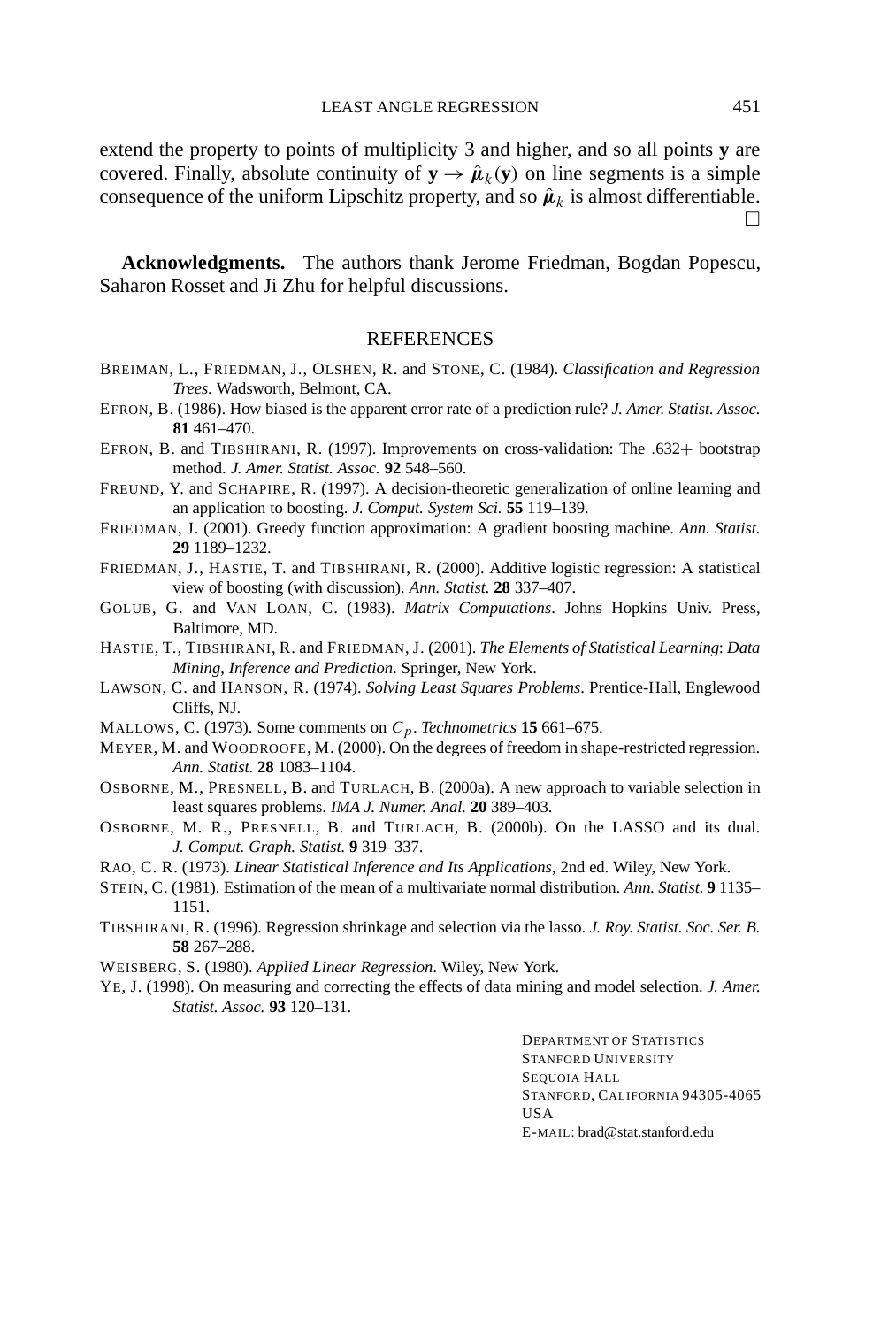### 452 DISCUSSION

## **DISCUSSION**

# BY HEMANT ISHWARAN

### *Cleveland Clinic Foundation*

Being able to reliably, and automatically, select variables in linear regression models is a notoriously difficult problem. This research attacks this question head on, introducing not only a computationally efficient algorithm and method, LARS (and its derivatives), but at the same time introducing comprehensive theory explaining the intricate details of the procedure as well as theory to guide its practical implementation. This is a fascinating paper and I commend the authors for this important work.

Automatic variable selection, the main theme of this paper, has many goals. So before embarking upon a discussion of the paper it is important to first sit down and clearly identify what the objectives are. The authors make it clear in their introduction that, while often the goal in variable selection is to select a "good" linear model, where goodness is measured in terms of prediction accuracy performance, it is also important at the same time to choose models which lean toward the parsimonious side. So here the goals are pretty clear: we want good prediction error performance but also simpler models. These are certainly reasonable objectives and quite justifiable in many scientific settings. At the same, however, one should recognize the difficulty of the task, as the two goals, low prediction error and smaller models, can be diametrically opposed. By this I mean that certainly from an oracle point of view it is true that minimizing prediction error will identify the true model, and thus, by going after prediction error (in a perfect world), we will also get smaller models by default. However, in practice, what happens is that small gains in prediction error often translate into larger models and less dimension reduction. So as procedures get better at reducing prediction error, they can also get worse at picking out variables accurately.

Unfortunately, I have some misgivings that LARS might be falling into this trap. Mostly my concern is fueled by the fact that Mallows'  $C_p$  is the criterion used for determining the optimal LARS model. The use of  $C_p$  often leads to overfitting, and this coupled with the fact that LARS is a forward optimization procedure, which is often found to be greedy, raises some potential flags. This, by the way, does not necessarily mean that LARS per se is overfitting, but rather that I think  $C_p$  may be an inappropriate model selection criterion for LARS. It is this point that will be the focus of my discussion. I will offer some evidence that  $C_p$  can sometimes be used effectively if *model uncertainty* is accounted for, thus pointing to ways for its more appropriate use within LARS. Mostly I will make my arguments by way of high-dimensional simulations. My focus on high dimensions is motivated in part by the increasing interest in such problems, but also because it is in such problems that performance breakdowns become magnified and are more easily identified.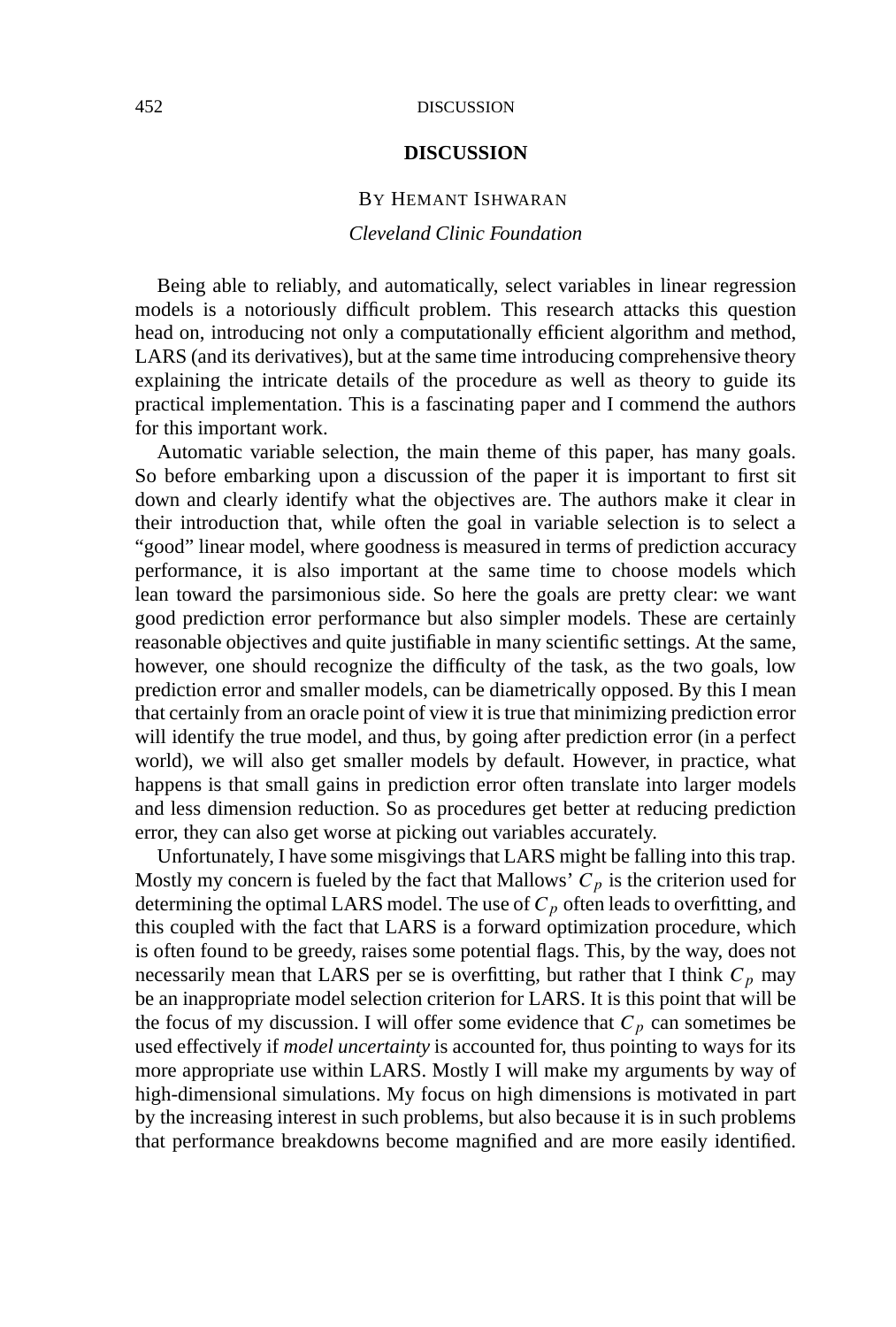Note that throughout my discussion I will talk only about LARS, but, given the connections outlined in the paper, the results should also naturally apply to the Lasso and Stagewise derivatives.

**1.** Is  $C_p$  the correct stopping rule for LARS? The  $C_p$  criterion was introduced by Mallows (1973) to be used with the OLS as an unbiased estimator for the model error. However, it is important to keep in mind that it was not intended to be used *when the model is selected by the data* as this can lead to selection bias and in some cases poor subset selection [Breiman (1992)]. Thus, choosing the model with lowest  $C_p$  value is only a heuristic technique with sometimes bad performance. Indeed, ultimately, this leads to an inconsistent procedure for the OLS [Shao (1993)]. Therefore, while I think it is reasonable to assume that the  $C_p$  formula (4.10) is correct [i.e., that it is reasonable to expect that  $df(\hat{\boldsymbol{\mu}}_k) \approx k$  under a wide variety of settings], there is really no reason to expect  $\mu_f$  ( $\mu_k$ )  $\sim \kappa$  under a wide variety of settings], there is really no reason to<br>that minimizing the  $C_p$  value will lead to an optimal procedure for LARS.

In fact, using  $C_p$  in a Forward Stagewise procedure of any kind seems to me to be a risky thing to do given that  $C_p$  often overfits and that Stagewise procedures are typically greedy. Figure 5 of the paper is introduced (partly) to dispel these types of concerns about LARS being greedy. The message there is that  $pe(\hat{\boldsymbol{\mu}})$ , a performance measurement related to prediction error, declines slowly from its maximum value for LARS compared to the quick drop seen with standard forward stepwise regression. Thus, LARS acts differently than wellknown greedy algorithms and so we should not be worried. However, I see the message quite differently. If the maximum proportion explained for LARS is roughly the same over a large range of steps, and hence models of different dimension, then this implies that there is not much to distinguish between higherand lower-dimensional models. Combine this with the use of  $C_p$  which could provide poor estimates for the prediction error due to selection bias and there is real concern for estimating models that are too large.

To study this issue, let me start by reanalyzing the diabetes data (which was the basis for generating Figure 5). In this analysis I will compare LARS to a Bayesian method developed in Ishwaran and Rao (2000), referred to as SVS (short for Stochastic Variable Selection). The SVS procedure is a hybrid of the spike-and-slab model approach pioneered by Mitchell and Beauchamp (1988) and later developed in George and McCulloch (1993). Details for SVS can be found in Ishwaran and Rao (2000, 2003). My reason for using SVS as a comparison procedure is that, like LARS, its coefficient estimates are derived via shrinkage. However, unlike LARS, these estimates are based on model averaging *in combination* with shrinkage. The use of model averaging is a way of accounting for model uncertainty, and my argument will be that models selected via  $C_p$  based on SVS coefficients will be more stable than those found using LARS thanks to the extra benefit of model averaging.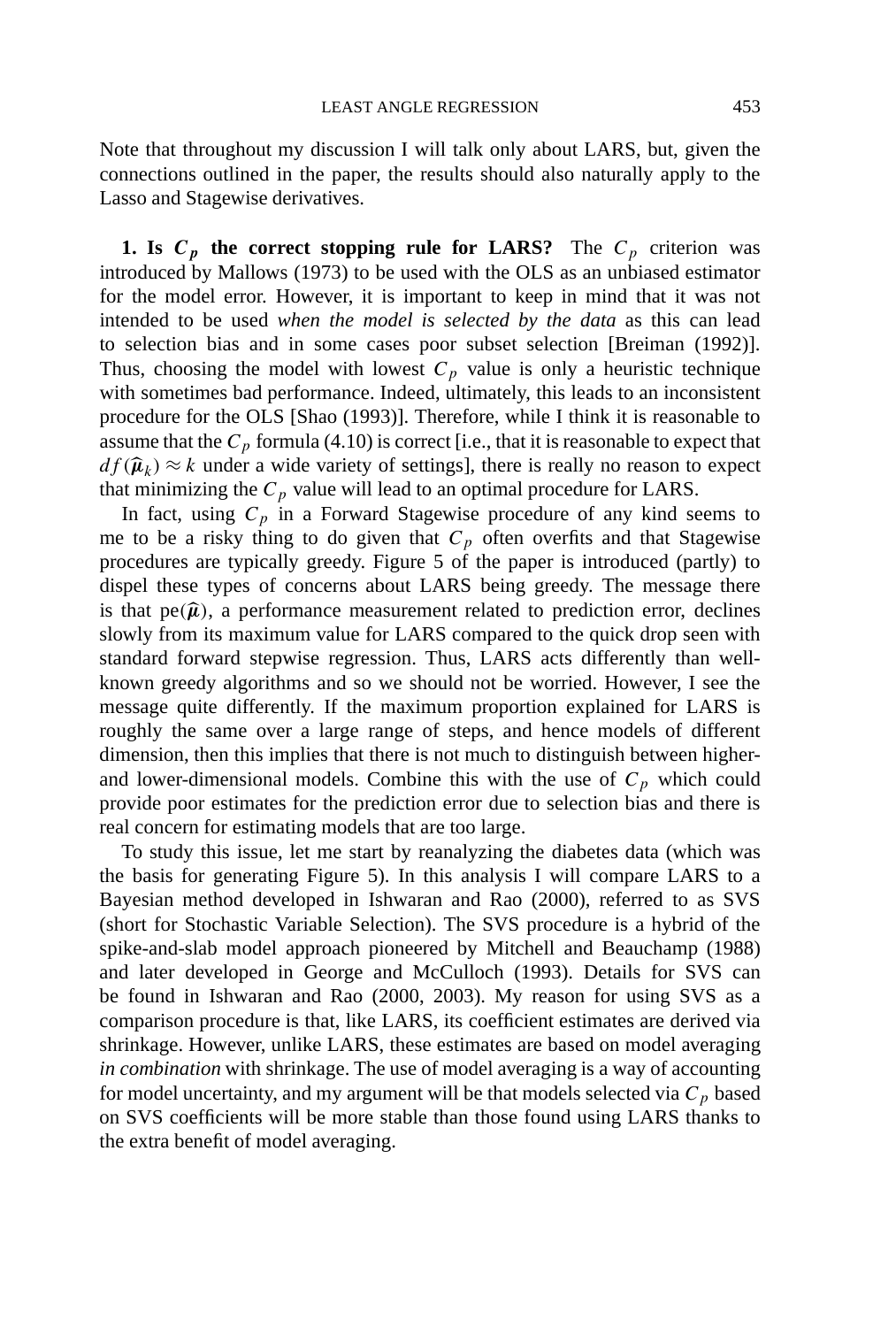

FIG. 1. *Cp values from main effects model for diabetes data*: *thick line is values from SVS*; *thin dashed line is from LARS*. *Covariates listed at the top of the graph are ordered by importance as measured by their absolute posterior mean*.

Figures 1 and 2 present the  $C_p$  values for the main effects model and the quadratic model from both procedures (the analysis for LARS was based on S-PLUS code kindly provided by Trevor Hastie). The  $C_p$  values for SVS were computed by (a) finding the posterior mean values for coefficients, (b) ranking covariates by the size of their absolute posterior mean coefficient values (with the top rank going to the largest absolute mean) and (c) computing the  $C_p$  value  $C_p(\widetilde{\mu}_k) = ||\mathbf{y} - \widetilde{\mu}_k||/\overline{\sigma}^2 - n + 2k$ , where  $\widetilde{\mu}_k$  is the OLS estimate based on the *k* top ranked covariates. All covariates were standardized. This technique of using  $C_p$ with SVS was discussed in Ishwaran and Rao (2000).

We immediately see some differences in the figures. In Figure 1, the final model selected by SVS had  $k = 6$  variables, while LARS had  $k = 7$  variables. More interesting, though, are the discrepancies for the quadratic model seen in Figure 2. Here the optimal SVS model had  $k = 8$  variables in contrast to the much higher  $k = 15$  variables found by LARS. The top eight variables from SVS (some of these can be read off the top of the plot) are bmi, ltg, map, hdl, sex, age.sex, bmi.map and glu.2. The last three variables are interaction effects and a squared main effects term. The top eight variables from LARS are bmi, ltg, map, hdl, bmi.map, age.sex, glu.2 and bmi.2. Although there is a reasonable overlap in variables, there is still enough of a discrepancy to be concerned. The different model sizes are also cause for concern. Another worrisome aspect for LARS seen in Figure 2 is that its  $C_p$ values remain bounded away from zero. This should be compared to the  $C_p$  values for SVS, which attain a near-zero mininum value, as we would hope for.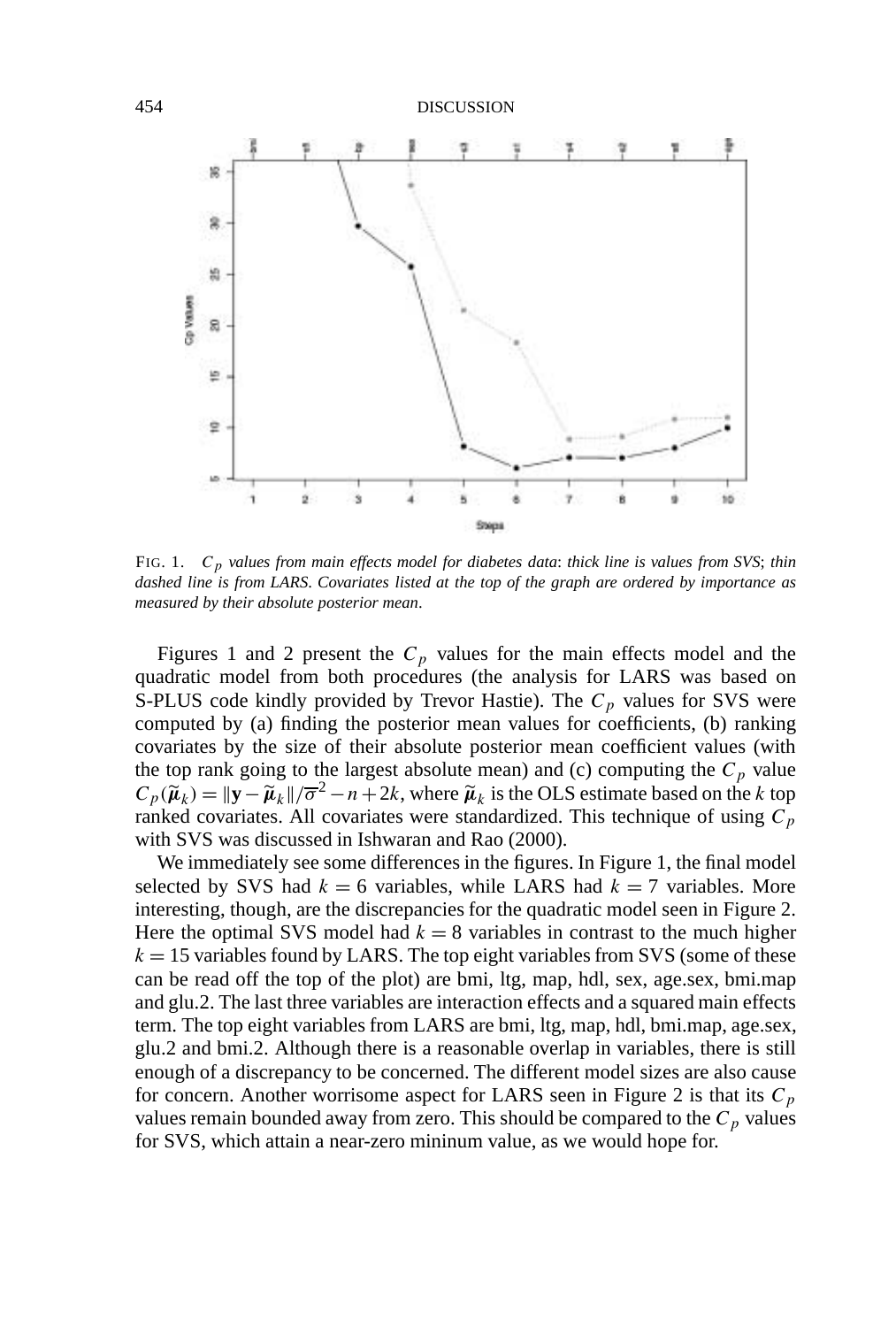

FIG. 2. *Cp values from quadratic model*: *best model from SVS is k* = 8 (*thick line*) *compared with k* = 15 *from LARS* (*thin dashed line*). *Note how the minimum value for SVS is nearly zero*.

**2. High-dimensional simulations.** Of course, since we do not know the true answer in the diabetes example, we cannot definitively assess if the LARS models are too large. Instead, it will be helpful to look at some simulations for a more systematic study. The simulations I used were designed following the recipe given in Breiman (1992). Data was simulated in all cases by using i.i.d. N*(*0*,* 1*)* variables for  $\varepsilon_i$ . Covariates  $x_i$ , for  $i = 1, \ldots, n$ , were generated independently from a multivariate normal distribution with zero mean and with covariance satisfying  $E(x_i, jx_i, k) = \rho^{|j-k|}$ . I considered two settings for  $\rho$ : (i)  $\rho = 0$  (uncorrelated); (ii)  $\rho = 0.90$  (correlated). In all simulations,  $n = 800$  and  $m = 400$ . Nonzero  $\beta_i$  coefficients were in 15 clusters of 7 adjacent variables centered at every 25th variable. For example, for the variables clustered around the 25th variable, the coefficient values were given by  $\beta_{25+j} = |h-j|^{1.25}$  for  $|j| < h$ , where  $h = 4$ . The other 14 clusters were defined similarly. All other coefficients were set to zero. This gave a total of 105 nonzero values and 295 zero values. Coefficient values were adjusted by multiplying by a common constant to make the theoretical  $R^2$  value equal to 0.75 [see Breiman (1992) for a discussion of this point]. Please note that, while the various parameters chosen for the simulations might appear specific, I also experimented with other simulations (not reported) by considering different configurations for the dimension  $m$ , sample size  $n$ , correlation  $\rho$  and the number of nonzero coefficients. What I found was consistent with the results presented here.

For each  $\rho$  correlation setting, simulations were repeated 100 times independently. Results are recorded in Table 1. There I have recorded what I call TotalMiss,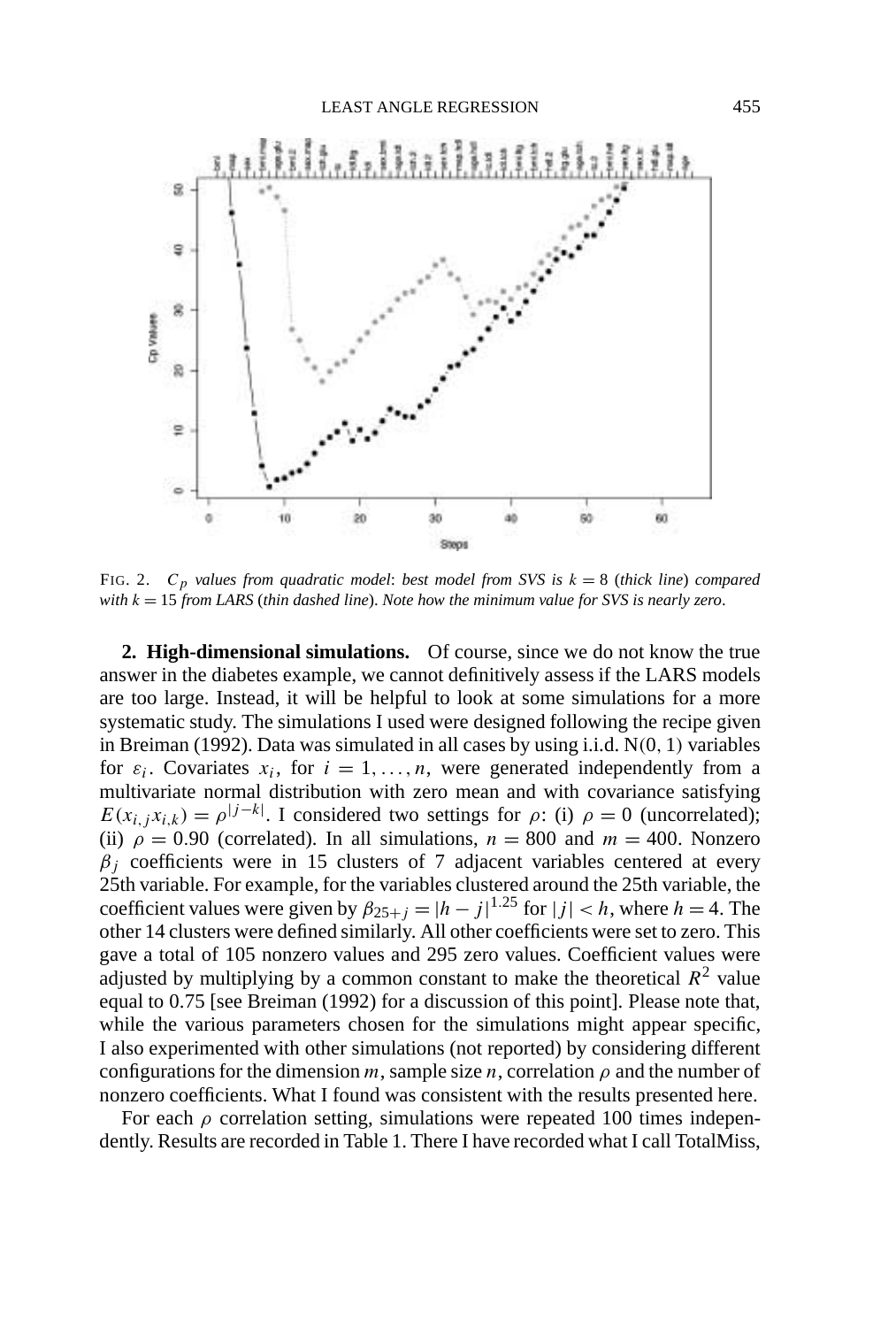#### 456 DISCUSSION

|             | $\rho = 0$ (uncorrelated X) |  |                                   |       |             | $\rho = 0.9$ (correlated X) |             |                               |                 |       |  |
|-------------|-----------------------------|--|-----------------------------------|-------|-------------|-----------------------------|-------------|-------------------------------|-----------------|-------|--|
|             | m                           |  | $pe(\hat{\mu})$ TotalMiss FDR FNR |       |             | m                           |             | $pe(\hat{\mu})$ TotalMiss FDR |                 | FNR   |  |
| LARS        | 210.69 0.907                |  | 126.63                            |       | 0.547 0.055 |                             | 99.51 0.962 | 75.77                         | 0.347 0.135     |       |  |
| svsCp       | 126.66 0.887                |  | 61.14                             |       | 0.323 0.072 |                             | 58.86 0.952 | 66.38                         | $0.153$ $0.164$ |       |  |
| svsBMA      | 400.00 0.918                |  | 295.00                            | 0.737 | 0.000       | 400.00                      | 0.966       | 295.00                        | 0.737           | 0.000 |  |
| <b>Step</b> | 135.53 0.876                |  | 70.35                             | 0.367 | 0.075       | 129.24                      | 0.884       | 137.10                        | 0.552 0.208     |       |  |

TABLE 1 *Breiman simulation:*  $m = 400$ ,  $n = 800$  *and* 105 *nonzero*  $\beta_i$ 

FDR and FNR. TotalMiss is the total number of misclassified variables, that is, the total number of falsely identified nonzero  $\beta_j$  coefficients and falsely identified zero coefficients; FDR and FNR are the false discovery and false nondiscovery rates defined as the false positive and false negative rates for those coefficients identified as nonzero and zero, respectively. The TotalMiss, FDR and FNR values reported are the averaged values from the 100 simulations. Also recorded in the table is  $\hat{m}$ , the average number of variables selected by a procedure, as well as the performance value pe $(\hat{\boldsymbol{\mu}})$  [cf. (3.17)], again averaged over the 100 simulations.

Table 1 records the results from various procedures. The entry "svsCp" refers to the *Cp*-based SVS method used earlier; "Step" is standard forward stepwise regression using the  $C_p$  criterion; "svsBMA" is the Bayesian model averaged estimator from SVS. My only reason for including svsBMA is to gauge the prediction error performance of the other procedures. Its variable selection performance is not of interest. Pure Bayesian model averaging leads to improved prediction, but because it does no dimension reduction at all it cannot be considered as a serious candidate for selecting variables.

The overall conclusions from Table 1 are summarized as follows:

- 1. The total number of misclassified coefficients and FDR values is high in the uncorrelated case for LARS and high in the correlated case for stepwise regression. Their estimated models are just too large. In comparison, svsCp does well in both cases. Overall it does the best in terms of selecting variables by maintaining low FDR and TotalMiss values. It also maintains good performance values.
- 2. LARS's performance values are good, second only to svsBMA. However, low prediction error does not necessarily imply good variable selection.

**3. LARS**  $C_p$  values in orthogonal models. Figure 3 shows the  $C_p$  values for LARS from the two sets of simulations. It is immediately apparent that the  $C_p$  curve in the uncorrelated case is too flat, leading to models which are too large. These simulations were designed to reflect an orthogonal design setting (at least asymptotically), so what is it about the orthogonal case that is adversely affecting LARS?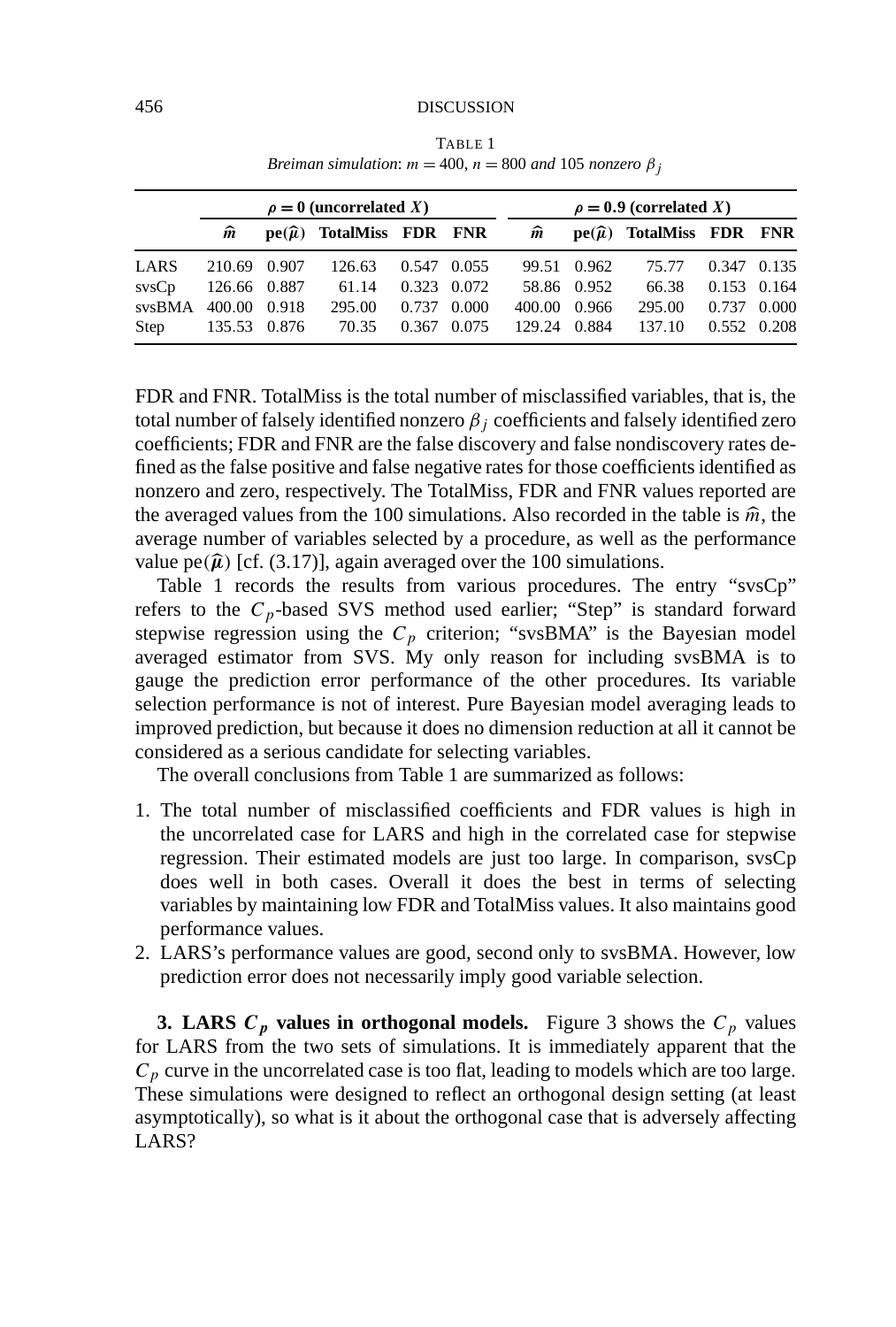

FIG. 3. *Cp values from simulations where ρ* = 0 (left) *and ρ* = 0*.*9 (right): *bottom curves are from SVS*; *top curves are from LARS. The lines seen on each curve are the mean*  $C_p$  *values based on* 100 *simulations*. *Note how the minimum value for SVS is near zero in both cases*. *Also superimposed on each curve are error bars representing mean values plus or minus one standard deviation*.

We can use Lemma 1 of the paper to gain some insight into this. For this argument I will assume that *m* is fixed (the lemma is stated for  $m = n$  but applies in general) and I will need to assume that  $X_{n\times m}$  is a random orthogonal matrix, chosen so that its rows are exchangeable. To produce such an *X*, choose *m* values  $\mathbf{e}_{i_1}, \ldots, \mathbf{e}_{i_m}$  without replacement from  $\{\mathbf{e}_1, \ldots, \mathbf{e}_n\}$ , where  $\mathbf{e}_j$  is defined as in Section 4.1, and set  $X = [\mathbf{e}_{i_1}, \dots, \mathbf{e}_{i_m}]$ . It is easy to see that this ensures row-exchangeability. Hence,  $\mu_1, \ldots, \mu_n$  are exchangeable and, therefore,  $Y_i$  =  $\mu_i + \varepsilon_i$  are exchangeable since  $\varepsilon_i$  are i.i.d. I will assume, as in (4.1), that  $\varepsilon_i$  are independent  $N(0, \sigma^2)$  variables.

For simplicity take  $\sigma^2 = \overline{\sigma}^2 = 1$ . Let  $V_j$ , for  $j = 0, ..., m - 1$ , denote the  $(j + 1)$ st largest value from the set of values  $\{ |Y_{i_1}|, \ldots, |Y_{i_m}|\}$ . Let  $k_0$  denote the true dimension, that is, the number of nonzero coordinates of the true  $\beta$ , and suppose that *k* is some dimension larger than  $k_0$  such that  $1 \leq k_0 < k \leq m \leq n$ . Notice that  $V_k \leq V_{k_0}$ , and thus, by Lemma 1 and (4.10),

$$
C_p(\widehat{\mu}_k) - C_p(\widehat{\mu}_{k_0}) = (V_k^2 - V_{k_0}^2) \sum_{j=1}^m \mathbb{1}\{|Y_{i_j}| > V_{k_0}\} + V_k^2 \sum_{j=1}^m \mathbb{1}\{V_k < |Y_{i_j}| \le V_{k_0}\}
$$

$$
- \sum_{j=1}^m Y_{i_j}^2 \mathbb{1}\{V_k < |Y_{i_j}| \le V_{k_0}\} + 2(k - k_0)
$$

$$
\le -\Delta_k B_k + 2(k - k_0),
$$

where  $\Delta_k = V_{k_0}^2 - V_k^2 \ge 0$  and  $B_k = \sum_{j=1}^m \mathbb{1}\{|Y_{i_j}| > V_{k_0}\}\$ . Observe that by exchangeability  $B_k$  is a Binomial $(m, k_0/m)$  random variable. It is a little messy to work out the distribution for  $\Delta_k$  explicitly. However, it is not hard to see that  $\Delta_k$  can be reasonably large with high probability. Now if  $k_0 > k - k_0$  and  $k_0$  is large, then  $B_k$ , which has a mean of  $k_0$ , will become the dominant term in  $\Delta_k B_k$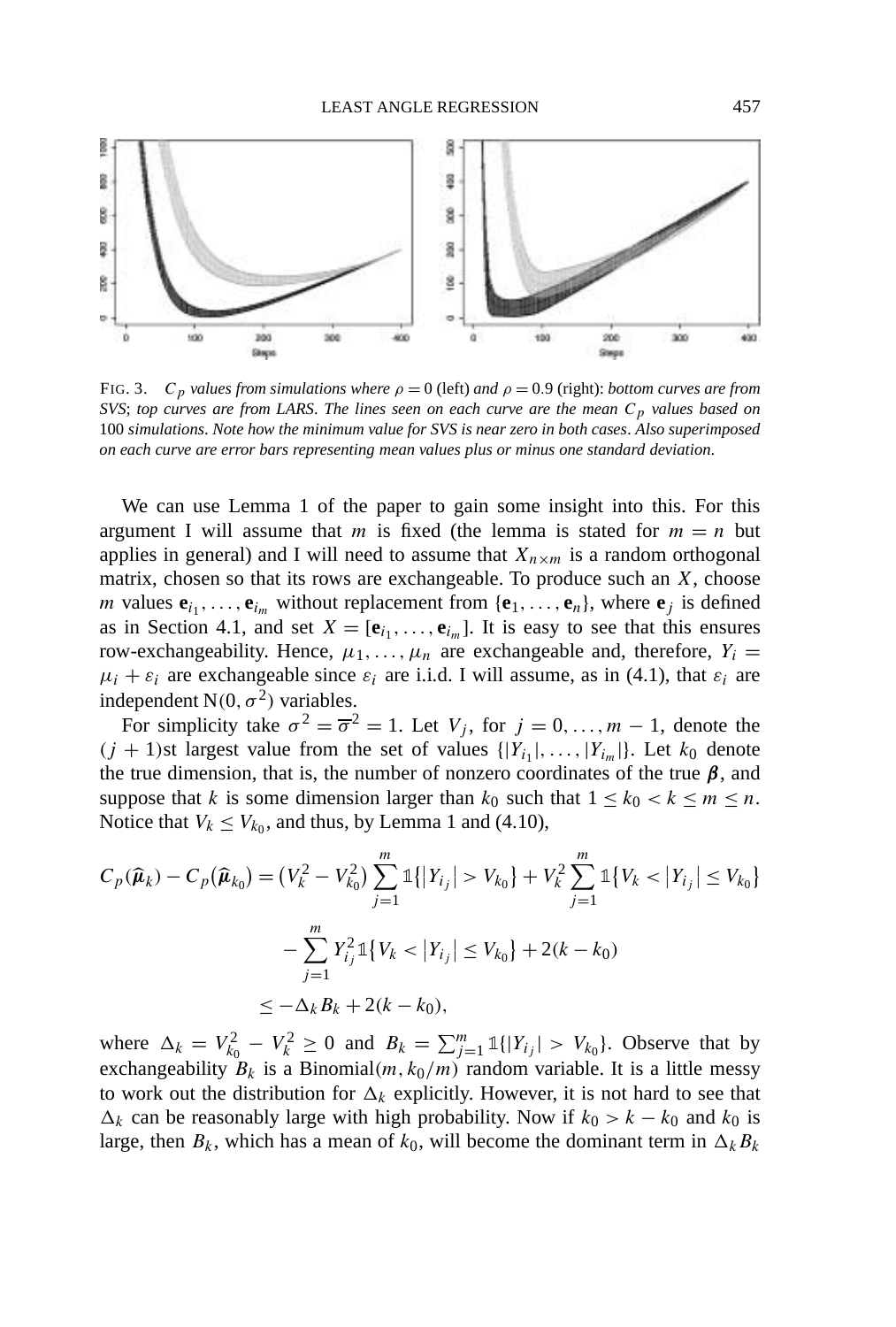### 458 DISCUSSION

and  $\Delta_k B_k$  will become larger than  $2(k - k_0)$  with high probability. This suggests, at least in this setting, that  $C_p$  will overfit if the dimension of the problem is high. In this case there will be too much improvement in the residual sums of squares when moving from  $k_0$  to  $k$  because of the nonvanishing difference between the squared order statistics  $V_{k_0}^2$  and  $V_k^2$ .

**4. Summary.** The use of  $C_p$  seems to encourage large models in LARS, especially in high-dimensional orthogonal problems, and can adversely affect variable selection performance. It can also be unreliable when used with stepwise regression. The use of  $C_p$  with SVS, however, seems better motivated due to the benefits of model averaging, which mitigates the selection bias effect. This suggests that  $C_p$  can be used effectively if model uncertainty is accounted for. This might be one remedy. Another remedy would be simply to use a different model selection criteria when using LARS.

#### **REFERENCES**

- BREIMAN, L. (1992). The little bootstrap and other methods for dimensionality selection in regression: *X*-fixed prediction error. *J. Amer. Statist. Assoc.* **87** 738–754.
- GEORGE, E. I. and MCCULLOCH, R. E. (1993). Variable selection via Gibbs sampling. *J. Amer. Statist. Assoc.* **88** 881–889.
- ISHWARAN, H. and RAO, J. S. (2000). Bayesian nonparametric MCMC for large variable selection problems. Unpublished manuscript.
- ISHWARAN, H. and RAO, J. S. (2003). Detecting differentially expressed genes in microarrays using Bayesian model selection. *J. Amer. Statist. Assoc.* **98** 438–455.
- MALLOWS, C. (1973). Some comments on *Cp*. *Technometrics* **15** 661–675.
- MITCHELL, T. J. and BEAUCHAMP, J. J. (1988). Bayesian variable selection in linear regression (with discussion). *J. Amer. Statist. Assoc.* **83** 1023–1036.
- SHAO, J. (1993). Linear model selection by cross-validation. *J. Amer. Statist. Assoc.* **88** 486–494.

DEPARTMENT OF BIOSTATISTICS/WB4 CLEVELAND CLINIC FOUNDATION 9500 EUCLID AVENUE CLEVELAND, OHIO 44195 USA E-MAIL: ishwaran@bio.ri.ccf.org

### **DISCUSSION**

# BY KEITH KNIGHT

### *University of Toronto*

First, I congratulate the authors for a truly stimulating paper. The paper resolves a number of important questions but, at the same time, raises many others. I would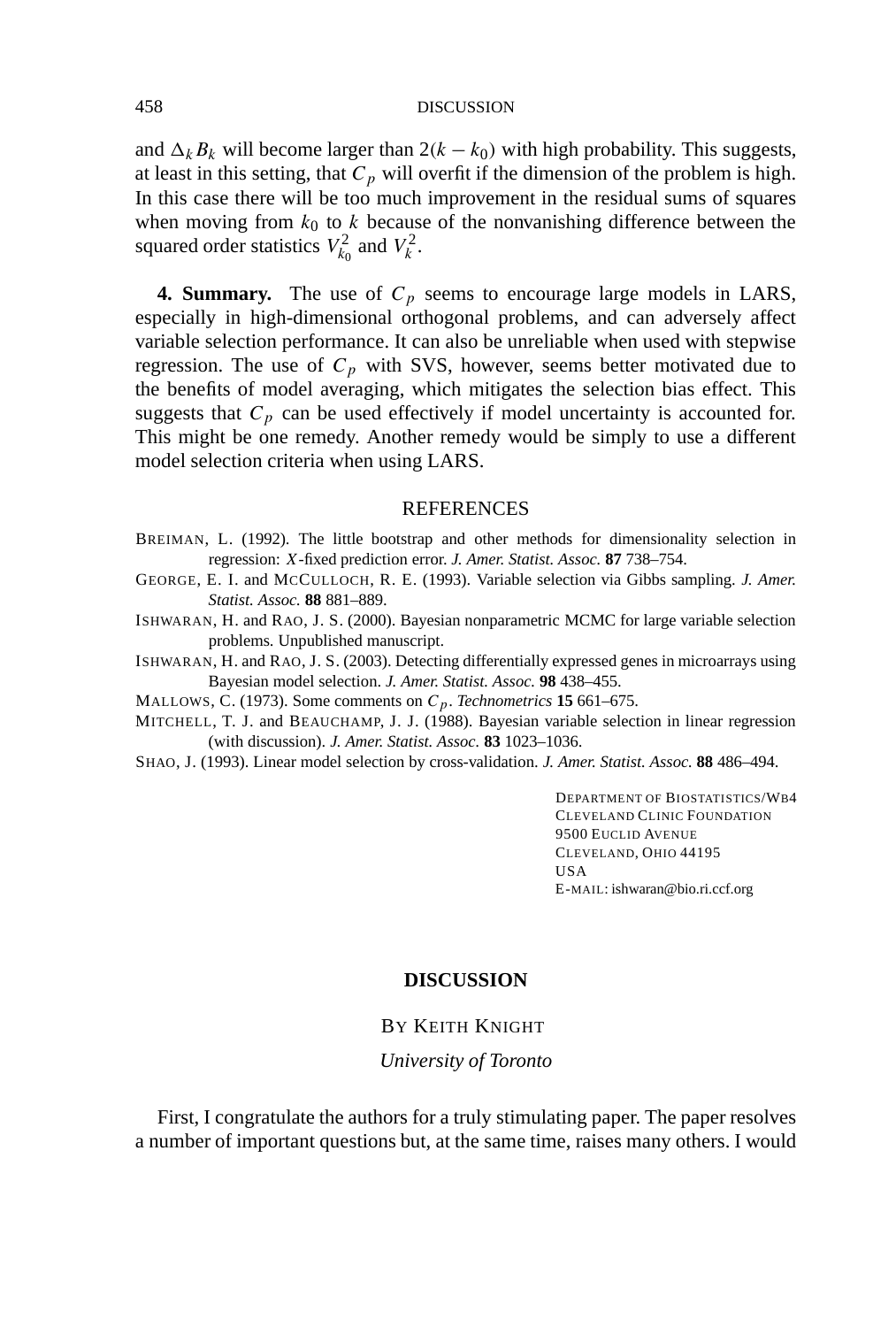like to focus my comments to two specific points.

**1.** The similarity of Stagewise and LARS fitting to the Lasso suggests that the estimates produced by Stagewise and LARS fitting may minimize an objective function that is similar to the appropriate Lasso objective function. It is not at all (at least to me) obvious how this might work though. I note, though, that the construction of such an objective function may be easier than it seems. For example, in the case of bagging [Breiman (1996)] or subagging [Bühlmann and Yu (2002)], an "implied" objective function can be constructed. Suppose that  $\hat{\theta}_1, \ldots, \hat{\theta}_m$  are estimates (e.g., computed from subsamples or bootstrap samples) that minimize, respectively, objective functions  $Z_1, \ldots, Z_m$  and define

$$
\widehat{\theta} = g(\widehat{\theta}_1, \ldots, \widehat{\theta}_m);
$$

then  $\theta$  minimizes the objective function

$$
Z(t) = \inf \{ Z_1(t_1) + \cdots + Z_m(t_m) : g(t_1, \ldots, t_m) = t \}.
$$

(Thanks to Gib Bassett for pointing this out to me.) A similar construction for stagewise fitting (or LARS in general) could facilitate the analysis of the statistical properties of the estimators obtained via these algorithms.

**2.** When I first started experimenting with the Lasso, I was impressed by its robustness to small changes in its tuning parameter relative to more classical stepwise subset selection methods such as Forward Selection and Backward Elimination. (This is well illustrated by Figure 5; at its best, Forward Selection is comparable to LARS, Stagewise and the Lasso but the performance of Forward Selection is highly dependent on the model size.) Upon reflection, I realized that there was a simple explanation for this robustness. Specifically, the strict convexity in  $\beta$  for each *t* in the Lasso objective function (1.5) together with the continuity (in the appropriate sense) in  $t$  of these objective functions implies that the Lasso solutions  $\beta(t)$  are continuous in *t*; this continuity breaks down for nonconvex objective functions. Of course, the same can be said of other penalized least squares estimates whose penalty is convex. What seems to make the Lasso special is (i) its ability to produce exact 0 estimates and (ii) the "fact" that its bias seems to be more controllable than it is for other methods (e.g., ridge regression, which naturally overshrinks large effects) in the sense that for a fixed tuning parameter the bias is bounded by a constant that depends on the design but not the true parameter values. At the same time, though, it is perhaps unfair to compare stepwise methods to the Lasso, LARS or Stagewise fitting since the space of models considered by the latter methods seems to be "nicer" than it is for the former and (perhaps more important) since the underlying motivation for using Forward Selection is typically not prediction. For example, bagged Forward Selection might perform as well as the other methods in many situations.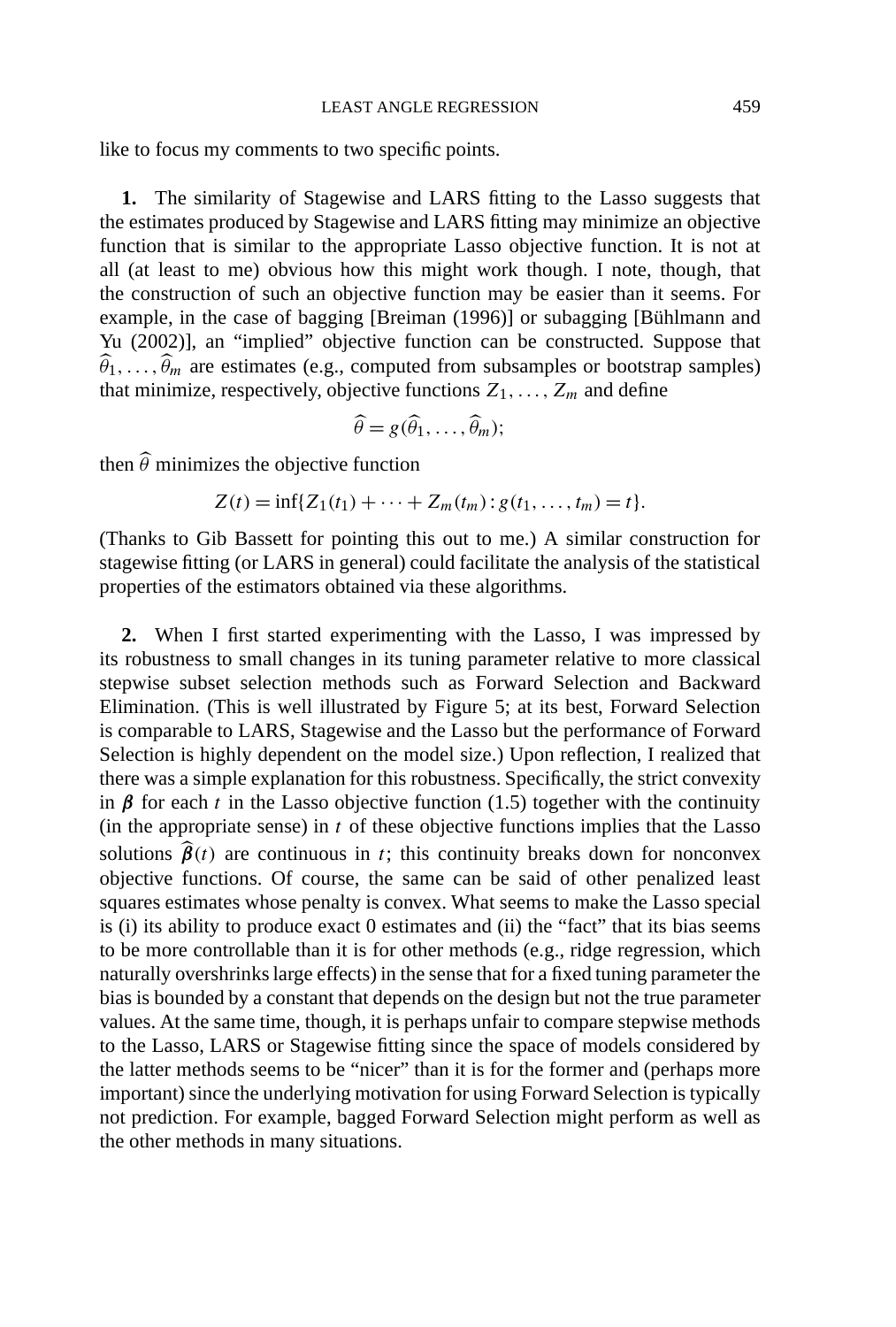#### 460 DISCUSSION

#### REFERENCES

BREIMAN, L. (1996). Bagging predictors. *Machine Learning* **24** 123–140. BÜHLMANN, P. and YU, B. (2002). Analyzing bagging. *Ann. Statist.* **30** 927–961.

> DEPARTMENT OF STATISTICS UNIVERSITY OF TORONTO 100 ST. GEORGE ST. TORONTO, ONTARIO M5S 3G3 CANADA E-MAIL: keith@utstat.toronto.edu

### **DISCUSSION**

### BY JEAN-MICHEL LOUBES AND PASCAL MASSART

*Université Paris-Sud*

The issue of model selection has drawn the attention of both applied and theoretical statisticians for a long time. Indeed, there has been an enormous range of contribution in model selection proposals, including work by Akaike (1973), Mallows (1973), Foster and George (1994), Birgé and Massart (2001a) and Abramovich, Benjamini, Donoho and Johnstone (2000). Over the last decade, modern computer-driven methods have been developed such as All Subsets, Forward Selection, Forward Stagewise or Lasso. Such methods are useful in the setting of the standard linear model, where we observe noisy data and wish to predict the response variable using only a few covariates, since they provide automatically linear models that fit the data. The procedure described in this paper is, on the one hand, numerically very efficient and, on the other hand, very general, since, with slight modifications, it enables us to recover the estimates given by the Lasso and Stagewise.

**1. Estimation procedure.** The "LARS" method is based on a recursive procedure selecting, at each step, the covariates having largest absolute correlation with the response *y*. In the case of an orthogonal design, the estimates can then be viewed as an *l* 1-penalized estimator. Consider the linear regression model where we observe *y* with some random noise  $\varepsilon$ , with orthogonal design assumptions:

$$
y = X\beta + \varepsilon.
$$

Using the soft-thresholding form of the estimator, we can write it, equivalently, as the minimum of an ordinary least squares and an  $l<sup>1</sup>$  penalty over the coefficients of the regression. As a matter of fact, at step  $k = 1, \ldots, m$ , the estimators  $\hat{\beta}^k =$  $X^{-1}\hat{\mu}^k$  are given by

$$
\hat{\mu}^k = \arg \min_{\mu \in \mathbb{R}^n} (||Y - \mu||_n^2 + 2\lambda_n^2(k)||\mu||_1).
$$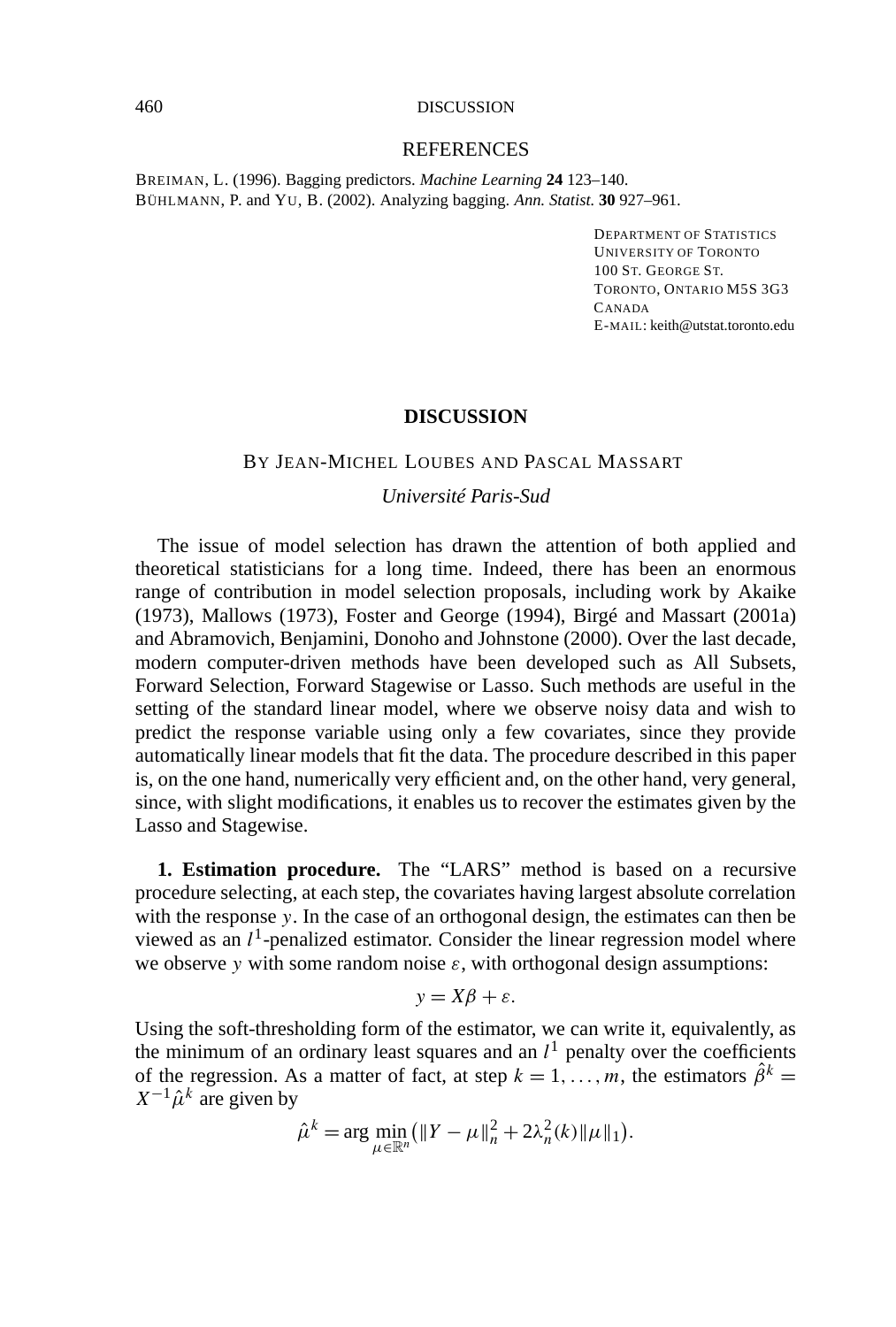There is a trade-off between the two terms, balanced by the smoothing decreasing sequence  $\lambda_n^2(k)$ . The more stress is laid on the penalty, the more parsimonious the representation will be. The choice of the  $l<sup>1</sup>$  penalty enables us to keep the largest coefficients, while the smallest ones shrink toward zero in a soft-thresholding scheme. This point of view is investigated in the Lasso algorithm as well as in studying the false discovery rate (FDR).

So, choosing these weights in an optimal way determines the form of the estimator as well as its asymptotic behavior. In the case of the algorithmic procedure, the suggested level is the  $(k + 1)$ -order statistic:

$$
\lambda_n^2(k) = |y|_{(k+1)}.
$$

As a result, it seems possible to study the asymptotic behavior of the LARS estimates under some conditions on the coefficients of  $\beta$ . For instance, if there exists a roughness parameter  $\rho \in [0, 2]$ , such that  $\sum_{j=1}^{m} |\beta_j|^{\rho} \leq M$ , metric entropy theory results lead to an upper bound for the mean square error  $\|\hat{\beta} - \beta\|^2$ . Here we refer to the results obtained in Loubes and van de Geer (2002). Consistency should be followed by the asymptotic distribution, as is done for the Lasso in Knight and Fu (2000).

The interest for such an investigation is double: first, it gives some insight into the properties of such estimators. Second, it suggests an approach for choosing the threshold  $\lambda_n^2$  which can justify the empirical cross-validation method, developed later in the paper. Moreover, the asymptotic distributions of the estimators are needed for inference.

Other choices of penalty and loss functions can also be considered. First, for  $\gamma \in (0, 1]$ , consider

$$
J_{\gamma}(\beta) = \sum_{j=1}^{m} (X\beta)^{\gamma}_{j}.
$$

If  $\gamma$  < 1, the penalty is not convex anymore, but there exist algorithms to solve the minimization problem. Constraints on the  $l^{\gamma}$  norm of the coefficients are equivalent to lacunarity assumptions and may make estimation of sparse signals easier, which is often the case for high-dimensional data for instance.

Moreover, replacing the quadratic loss function with an  $l<sup>1</sup>$  loss gives rise to a robust estimator, the penalized absolute deviation of the form

$$
\tilde{\mu}^k = \arg \min_{\mu \in \mathbb{R}^n} (||Y - \mu||_{n,1} + 2\lambda_n^2(k)||\mu||_1).
$$

Hence, it is possible to get rid of the problem of variance estimation for the model with these estimates whose asymptotic behavior can be derived from Loubes and van de Geer (2002), in the regression framework.

Finally, a penalty over both the number of coefficients and the smoothness of the coefficients can be used to study, from a theoretical point of view, the asymptotics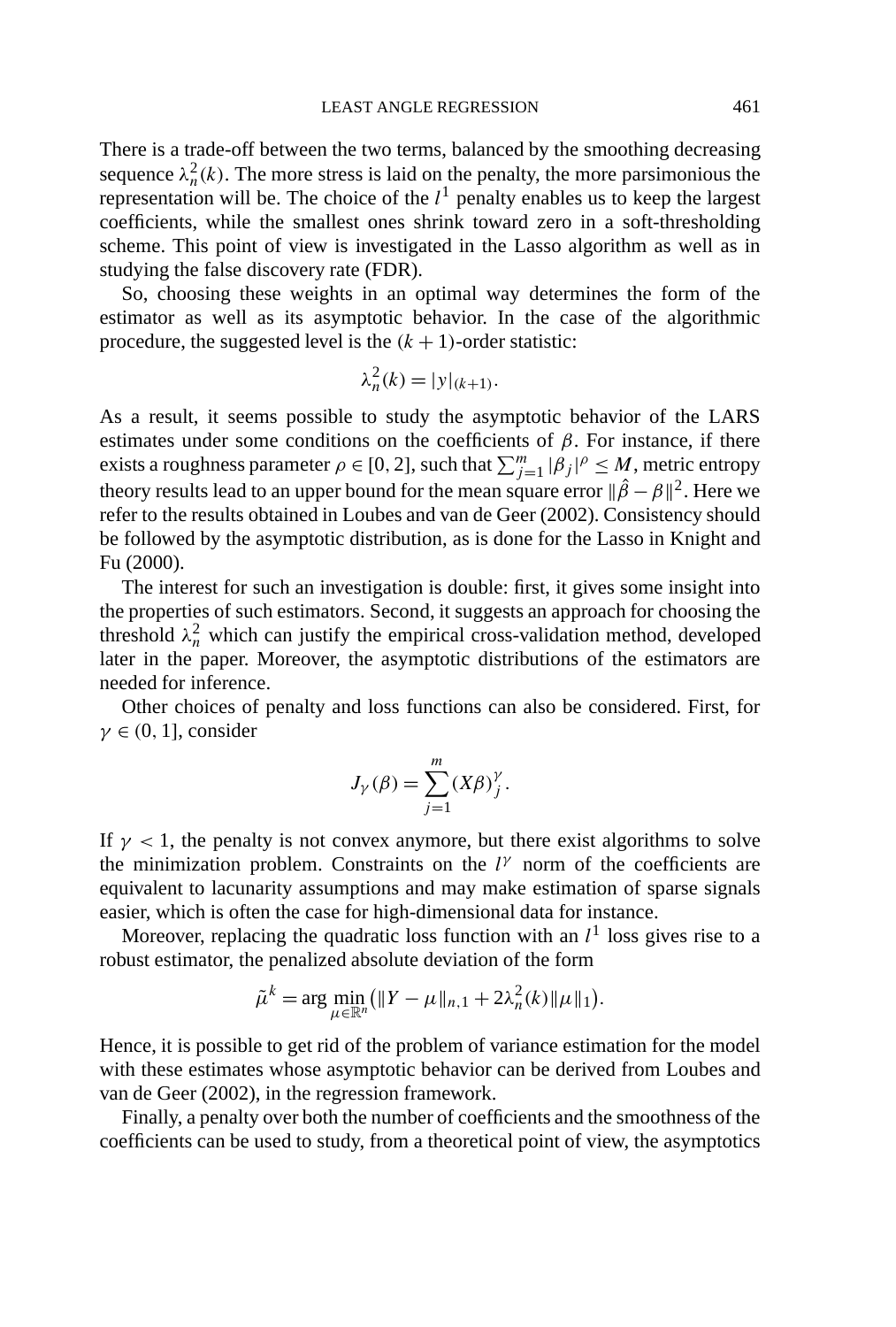### 462 DISCUSSION

of the estimate. Such a penalty is analogous to complexity penalties studied in van de Geer (2001):

$$
\mu^* = \arg \min_{\mu \in \mathbb{R}^n, k \in [1,m]} (\|Y - \mu\|_n^2 + 2\lambda_n^2(k)\|\mu\|_1 + \text{pen}(k)).
$$

**2. Mallows'**  $C_p$ . We now discuss the crucial issue of selecting the number  $k$ of influential variables. To make this discussion clear, let us first assume the variance  $\sigma^2$  of the regression errors to be known. Interestingly the penalized criterion which is proposed by the authors is exactly equivalent to Mallows'  $C_p$ when the design is orthogonal (this is indeed the meaning of their Theorem 3). More precisely, using the same notation as in the paper, let us focus on the following situation which illustrates what happens in the orthogonal case where LARS is equivalent to the Lasso. One observes some random vector  $y$  in  $\mathbb{R}^n$ , with expectation  $\mu$  and covariance matrix  $\sigma^2 I_n$ . The variable selection problem that we want to solve here is to determine which components of *y* are influential. According to Lemma 1, given *k*, the *k*th LARS estimate  $\hat{\mu}_k$  of  $\mu$  can be explicitly computed as a soft-thresholding estimator. Indeed, considering the order statistics of the absolute values of the data denoted by

$$
|y|_{(1)} \ge |y|_{(2)} \ge \cdots \ge |y|_{(n)}
$$

and defining the soft threshold function  $\eta(\cdot, t)$  with level  $t \ge 0$  as

$$
\eta(x,t) = x \mathbb{1}_{|x| > t} \left( 1 - \frac{t}{|x|} \right),\,
$$

one has

$$
\widehat{\mu}_{k,i} = \eta(y_{i,}|y|_{(k+1)}).
$$

To select  $k$ , the authors propose to minimize the  $C_p$  criterion

(1) 
$$
C_p(\hat{\mu}_k) = ||y - \hat{\mu}_k||^2 - n\sigma^2 + 2k\sigma^2.
$$

Our purpose is to analyze this proposal with the help of the results on penalized model selection criteria proved in Birgé and Massart (2001a, b). In these papers some oracle type inequalities are proved for selection procedures among some arbitrary collection of projection estimators on linear models when the regression errors are Gaussian. In particular one can apply them to the variable subset selection problem above, assuming the random vector *y* to be Gaussian. If one decides to penalize in the same way the subsets of variables with the same cardinality, then the penalized criteria studied in Birgé and Massart (2001a, b) take the form

(2) 
$$
C'_{p}(\widetilde{\mu}_{k}) = ||y - \widetilde{\mu}_{k}||^{2} - n\sigma^{2} + \text{pen}(k),
$$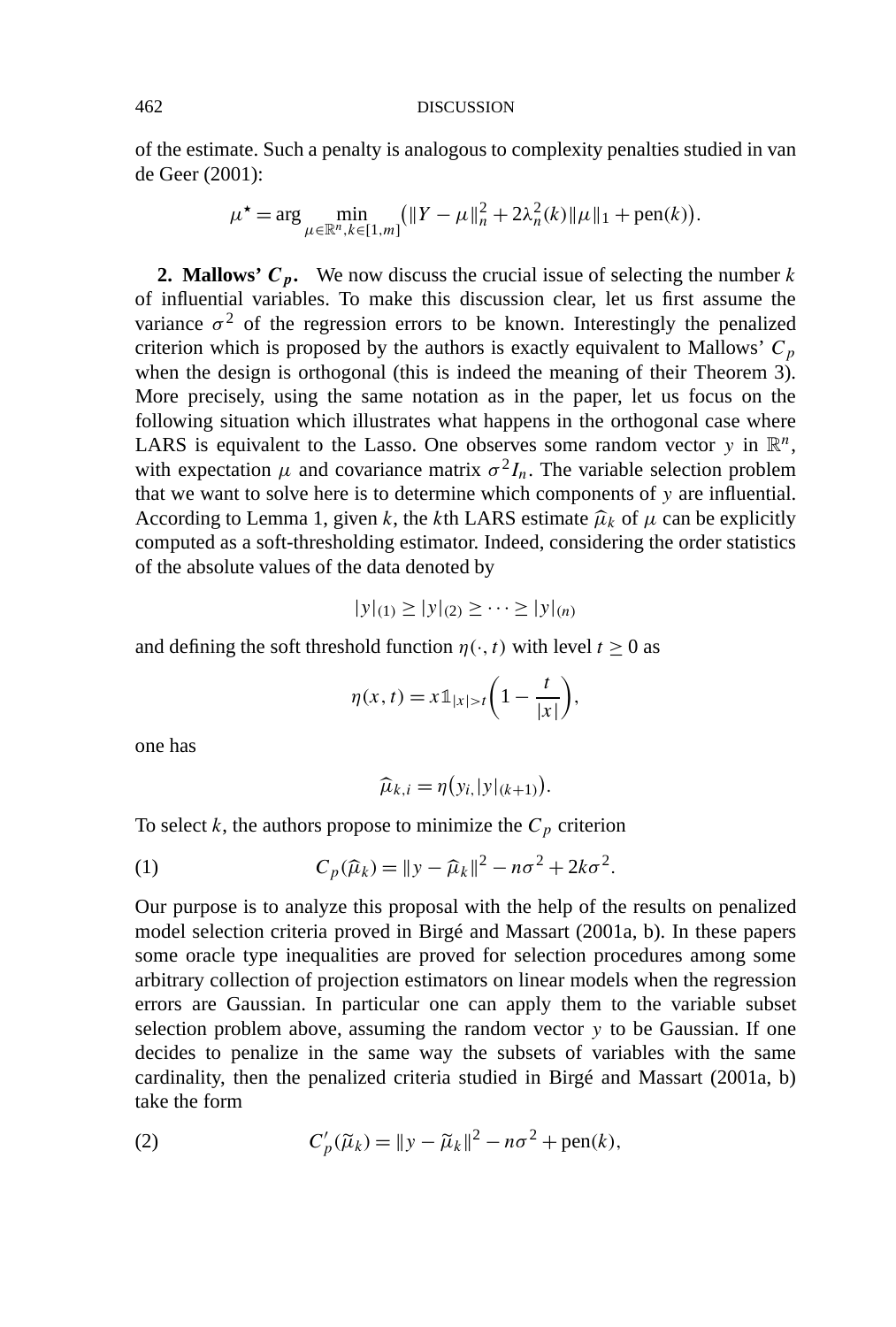$$
\widetilde{\mu}_{k,i} = \eta'(y_{i,}|y|_{(k+1)}),
$$

where

$$
\eta'(x,t) = x \mathbb{1}_{|x| > t}.
$$

The essence of the results proved by Birgé and Massart (2001a, b) in this case is the following. Their analysis covers penalties of the form

$$
pen(k) = 2k\sigma^2 C \left( \log \left( \frac{n}{k} \right) + C' \right)
$$

[note that the FDR penalty proposed in Abramovich, Benjamini, Donoho and Johnstone (2000) corresponds to the case  $C = 1$ . It is proved in Birgé and Massart (2001a) that if the penalty pen $(k)$  is heavy enough (i.e.,  $C > 1$  and  $C'$  is an adequate absolute constant), then the model selection procedure works in the sense that, up to a constant, the selected estimator  $\tilde{\mu}_{\tilde{k}}$  performs as well as the best estimator among the collection  $\{\tilde{\mu}_k, 1 \leq k \leq n\}$  in terms of quadratic risk. On the contrary, it is proved in Birgé and Massart (2001b) that if *C <* 1, then at least asymptotically, whatever *C* , the model selection does not work, in the sense that, even if  $\mu = 0$ , the procedure will systematically choose large values of *k*, leading to a suboptimal order for the quadratic risk of the selected estimator  $\tilde{\mu}_{\tilde{k}}$ . So, to summarize, some  $2k\sigma^2 \log(n/k)$  term should be present in the penalty, in order to make the model selection criterion (2) work. In particular, the choice  $pen(k) = 2k\sigma^2$  is not appropriate, which means that Mallows'  $C_p$  does not work in this context. At first glance, these results seem to indicate that some problems could occur with the use of the Mallows'  $C_p$  criterion (1). Fortunately, however, this is not at all the case because a very interesting phenomenon occurs, due to the soft-thresholding effect. As a matter of fact, if we compare the residual sums of squares of the soft threshold estimator  $\hat{\mu}_k$  and the hard threshold estimator  $\tilde{\mu}_k$ , we easily get

$$
\|y - \widehat{\mu}_k\|^2 - \|y - \widetilde{\mu}_k\|^2 = \sum_{i=1}^n |y|_{(k+1)}^2 \mathbb{1}_{|y_i| > |y|_{(k+1)}} = k|y|_{(k+1)}^2
$$

so that the "soft"  $C_p$  criterion (1) can be interpreted as a "hard" criterion (2) with random penalty

(3) 
$$
\text{pen}(k) = k|y|_{(k+1)}^2 + 2k\sigma^2.
$$

Of course this kind of penalty escapes *stricto sensu* to the analysis of Birgé and Massart (2001a, b) as described above since the penalty is not deterministic. However, it is quite easy to realize that, in this penalty,  $|y|^2_{(k+1)}$  plays the role of the apparently "missing" logarithmic factor  $2\sigma^2 \log(n/k)$ . Indeed, let us consider the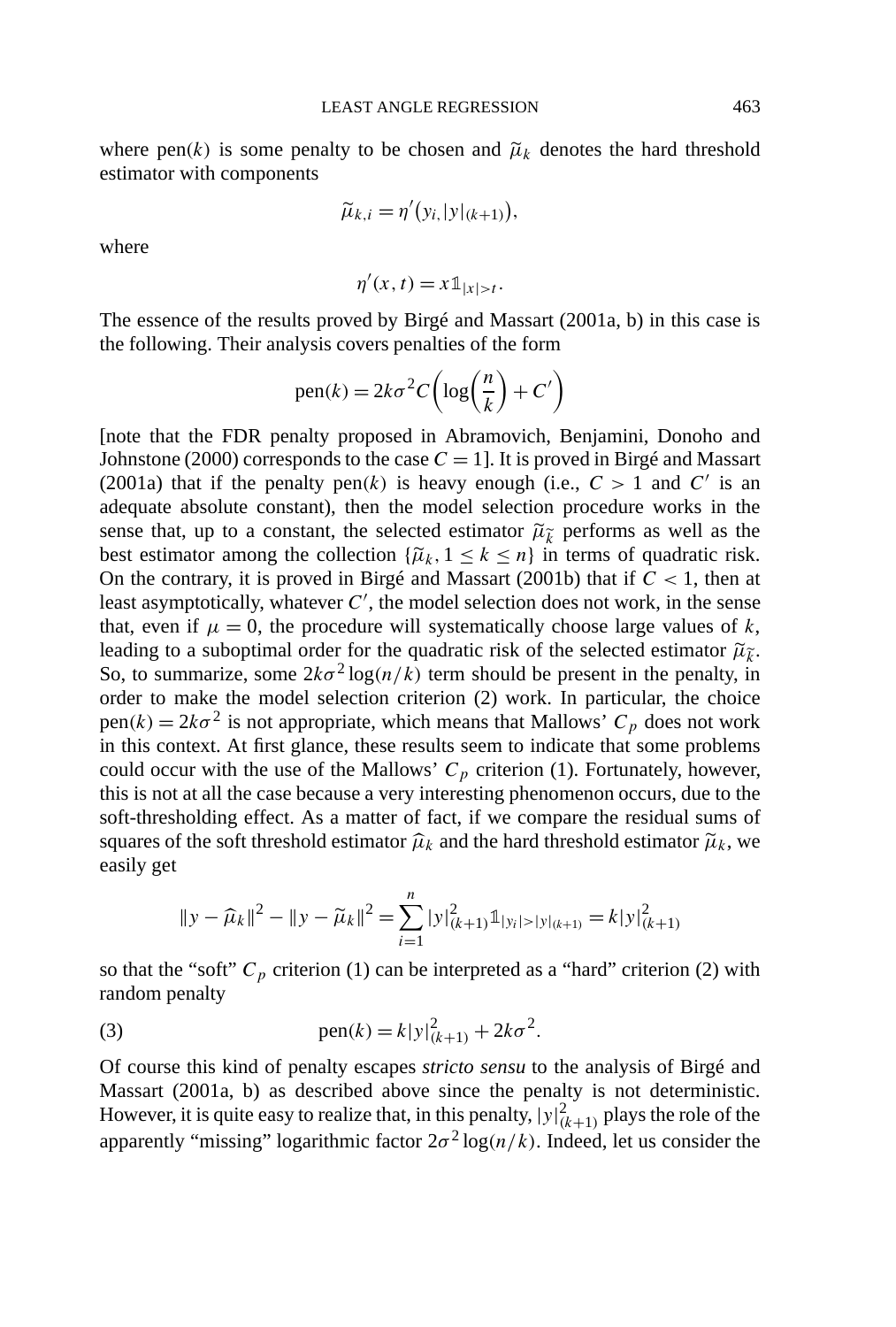pure noise situation where  $\mu = 0$  to keep the calculations as simple as possible. Then, if we consider the order statistics of a sample  $U_1, \ldots, U_n$  of the uniform distribution on [0*,* 1]

$$
U_{(1)} \leq U_{(2)} \leq \cdots \leq U_{(n)},
$$

taking care of the fact that these statistics are taken according to the usual increasing order while the order statistics on the data are taken according to the reverse order,  $\sigma^{-2}|y|_{(k+1)}^2$  has the same distribution as

$$
Q^{-1}(U_{(k+1)}),
$$

where *Q* denotes the tail function of the chi-square distribution with 1 degree of freedom. Now using the double approximations  $Q^{-1}(u) \sim 2 \log(|u|)$  as *u* goes to 0 and  $U_{(k+1)} \approx (k+1)/n$  (which at least means that, given *k*,  $nU_{(k+1)}$  tends to  $k + 1$  almost surely as *n* goes to infinity but can also be expressed with much more precise probability bounds) we derive that  $|y|_{(k+1)}^2 \approx 2\sigma^2 \log(n/(k+1))$ . The conclusion is that it is possible to interpret the "soft"  $C_p$  criterion (1) as a randomly penalized "hard" criterion (2). The random part of the penalty  $k|y|_{(k+1)}^2$  cleverly plays the role of the unavoidable logarithmic term  $2\sigma^2 k \log(n/k)$ , allowing the hope that the usual  $2k\sigma^2$  term will be heavy enough to make the selection procedure work as we believe it does. A very interesting feature of the penalty (3) is that its random part depends neither on the scale parameter  $\sigma^2$  nor on the tail of the errors. This means that one could think to adapt the data-driven strategy proposed in Birgé and Massart (2001b) to choose the penalty without knowing the scale parameter to this context, even if the errors are not Gaussian. This would lead to the following heuristics. For large values of *k*, one can expect the quantity  $-||y - \hat{\mu}_k||^2$  to behave as an affine function of *k* with slope  $\alpha(n)\sigma^2$ . If one is able to compute  $\alpha(n)$ , either theoretically or numerically (our guess is that it varies slowly with  $n$  and that it is close to 1.5), then one can just estimate the slope (for instance by making a regression of  $-||y - \hat{\mu}_k||^2$  with respect to *k* for large enough values of *k*) and plug the resulting estimate of  $\sigma^2$  into (1). Of course, some more efforts would be required to complete this analysis and provide rigorous oracle inequalities in the spirit of those given in Birgé and Massart (2001a, b) or Abramovich, Benjamini, Donoho and Johnstone (2000) and also some simulations to check whether our proposal to estimate  $\sigma^2$  is valid or not.

Our purpose here was just to mention some possible explorations starting from the present paper that we have found very stimulating. It seems to us that it solves practical questions of crucial interest and raises very interesting theoretical questions: consistency of LARS estimator; efficiency of Mallows'  $C_p$  in this context; use of random penalties in model selection for more general frameworks.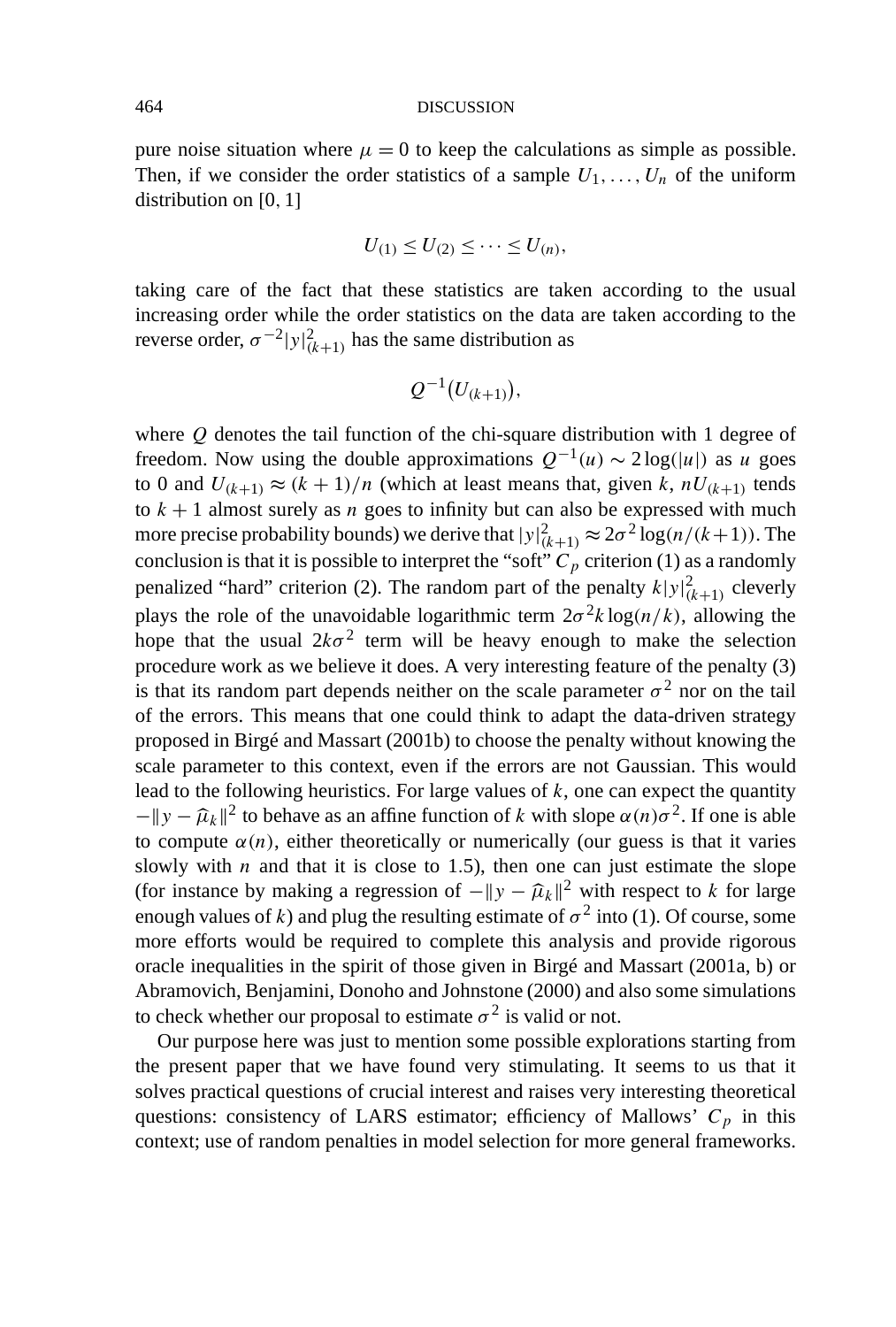# **REFERENCES**

| ABRAMOVICH, F., BENJAMINI, Y., DONOHO, D. and JOHNSTONE, I. (2000). Adapting to<br>unknown sparsity by controlling the false discovery rate. Technical Report 2000–19, Dept. |                                                        |
|------------------------------------------------------------------------------------------------------------------------------------------------------------------------------|--------------------------------------------------------|
| Statistics, Stanford Univ.                                                                                                                                                   |                                                        |
| AKAIKE, H. (1973). Maximum likelihood identification of Gaussian autoregressive moving average<br>models. <i>Biometrika</i> 60 255–265.                                      |                                                        |
| BIRGÉ, L. and MASSART, P. (2001a). Gaussian model selection. J. Eur. Math. Soc. 3 203–268.                                                                                   |                                                        |
| BIRGÉ, L. and MASSART, P. (2001b). A generalized $C_p$ criterion for Gaussian model selection.<br>Technical Report 647, Univ. Paris 6 & 7.                                   |                                                        |
| FOSTER, D. and GEORGE, E. (1994). The risk inflation criterion for multiple regression. Ann. Statist.<br>22 1947-1975.                                                       |                                                        |
| KNIGHT, K. and FU, B. (2000). Asymptotics for Lasso-type estimators. Ann. Statist. 28 1356–1378.                                                                             |                                                        |
| LOUBES, J.-M. and VAN DE GEER, S. (2002). Adaptive estimation with soft thresholding penalties.<br>Statist, Neerlandica 56 453-478.                                          |                                                        |
| MALLOWS, C. (1973). Some comments on $C_p$ . Technometrics 15 661–675.                                                                                                       |                                                        |
| VAN DE GEER, S. (2001). Least squares estimation with complexity penalties. Math. Methods Statist.                                                                           |                                                        |
| 10 355 - 374.                                                                                                                                                                |                                                        |
| <b>CNRS AND LABORATOIRE DE MATHÉMATIQUES</b><br><b>UMR 8628</b>                                                                                                              | LABORATOIRE DE MATHÉMATIQUES<br><b>UMR 8628</b>        |
| EQUIPE DE PROBABILITÉS, STATISTIQUE<br>ET MODÉLISATION                                                                                                                       | EQUIPE DE PROBABILITÉS, STATISTIQUE<br>ET MODÉLISATION |
| UNIVERSITÉ PARIS-SUD, BÂT. 425                                                                                                                                               | UNIVERSITÉ PARIS-SUD, BÂT. 425                         |
| 91405 ORDAY CEDEX                                                                                                                                                            | 91405 ORDAY CEDEX                                      |
| <b>FRANCE</b>                                                                                                                                                                | <b>FRANCE</b>                                          |
| E-MAIL: Jean-Michel.Loubes@math.u-psud.fr                                                                                                                                    | E-MAIL: Pascal.Massart@math.u-psud.fr                  |
|                                                                                                                                                                              |                                                        |

# **DISCUSSION**

## BY DAVID MADIGAN AND GREG RIDGEWAY

# *Rutgers University and Avaya Labs Research*, *and RAND*

Algorithms for simultaneous shrinkage and selection in regression and classification provide attractive solutions to knotty old statistical challenges. Nevertheless, as far as we can tell, Tibshirani's Lasso algorithm has had little impact on statistical practice. Two particular reasons for this may be the relative inefficiency of the original Lasso algorithm and the relative complexity of more recent Lasso algorithms [e.g., Osborne, Presnell and Turlach (2000)]. Efron, Hastie, Johnstone and Tibshirani have provided an efficient, simple algorithm for the Lasso as well as algorithms for stagewise regression and the new least angle regression. As such this paper is an important contribution to statistical computing.

**1. Predictive performance.** The authors say little about predictive performance issues. In our work, however, the relative out-of-sample predictive performance of LARS, Lasso and Forward Stagewise (and variants thereof ) takes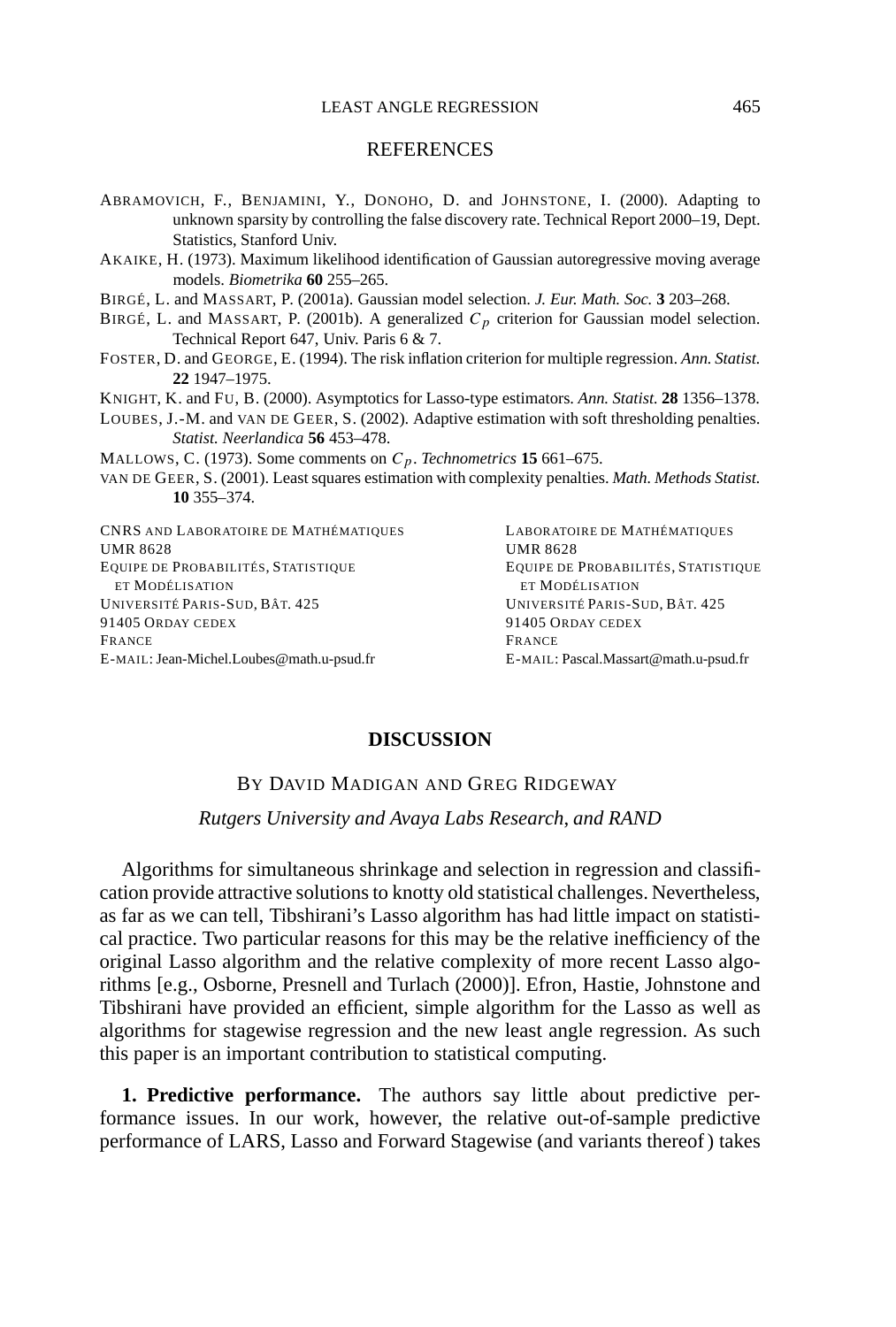|           | <b>Diabetes</b>        |       |                         | <b>Boston</b>          |       |                         | <b>Servo</b>           |       |
|-----------|------------------------|-------|-------------------------|------------------------|-------|-------------------------|------------------------|-------|
|           | $\mathbf{C}\mathbf{V}$ | $C_n$ |                         | $\mathbf{C}\mathbf{V}$ | $C_n$ |                         | $\mathbf{C}\mathbf{V}$ | $C_n$ |
| Stagewise | 3083                   | 3082  | Stagewise $25.7$ $25.8$ |                        |       | Stagewise $1.33$ $1.32$ |                        |       |
| LARS      | 3080                   | 3083  | LARS                    | 25.5                   | 25.4  | LARS                    | 1.33                   | 1.30  |
| Lasso     | 3083                   | 3082  | Lasso                   | 25.8                   | 25.7  | Lasso                   | 1.34                   | 1.31  |

| TABLE 1                                                                       |
|-------------------------------------------------------------------------------|
| Stagewise, LARS and Lasso mean square error predictive performance, comparing |
| cross-validation with $C_n$                                                   |

center stage. Interesting connections exist between boosting and stagewise algorithms so predictive comparisons with boosting are also of interest.

The authors present a simple  $C_p$  statistic for LARS. In practice, a crossvalidation (CV) type approach for selecting the degree of shrinkage, while computationally more expensive, may lead to better predictions. We considered this using the LARS software. Here we report results for the authors' diabetes data, the Boston housing data and the Servo data from the UCI Machine Learning Repository. Specifically, we held out 10% of the data and chose the shrinkage level using either  $C_p$  or nine-fold CV using 90% of the data. Then we estimated mean square error (MSE) on the 10% hold-out sample. Table 1 shows the results for main-effects models.

Table 1 exhibits two particular characteristics. First, as expected, Stagewise, LARS and Lasso perform similarly. Second,  $C_p$  performs as well as crossvalidation; if this holds up more generally, larger-scale applications will want to use  $C_p$  to select the degree of shrinkage.

Table 2 presents a reanalysis of the same three datasets but now considering

TABLE 2

*Predictive performance of competing methods*: *LM is a main-effects linear model with least squares fitting*; *LARS is least angle regression with main effects and CV shrinkage selection*; *LARS two-way Cp is least angle regression with main effects and all two-way interactions*, *shrinkage selection via Cp*; *GBM additive and GBM two-way use least squares boosting*, *the former using main effects only*, *the latter using main effects and all two-way interactions*; *MSE is mean square error on a* 10% *holdout sample*; *MAD is mean absolute deviation*

|                    | <b>Diabetes</b> |            |            | <b>Boston</b> | <b>Servo</b> |      |  |
|--------------------|-----------------|------------|------------|---------------|--------------|------|--|
|                    | <b>MSE</b>      | <b>MAD</b> | <b>MSE</b> | <b>MAD</b>    | <b>MSE</b>   | MAD  |  |
| LM                 | 3000            | 44.2       | 23.8       | 3.40          | 1.28         | 0.91 |  |
| LARS               | 3087            | 45.4       | 24.7       | 3.53          | 1.33         | 0.95 |  |
| LARS two-way $C_p$ | 3090            | 45.1       | 14.2       | 2.58          | 0.93         | 0.60 |  |
| GBM additive       | 3198            | 46.7       | 16.5       | 2.75          | 0.90         | 0.65 |  |
| GBM two-way        | 3185            | 46.8       | 14.1       | 2.52          | 0.80         | 0.60 |  |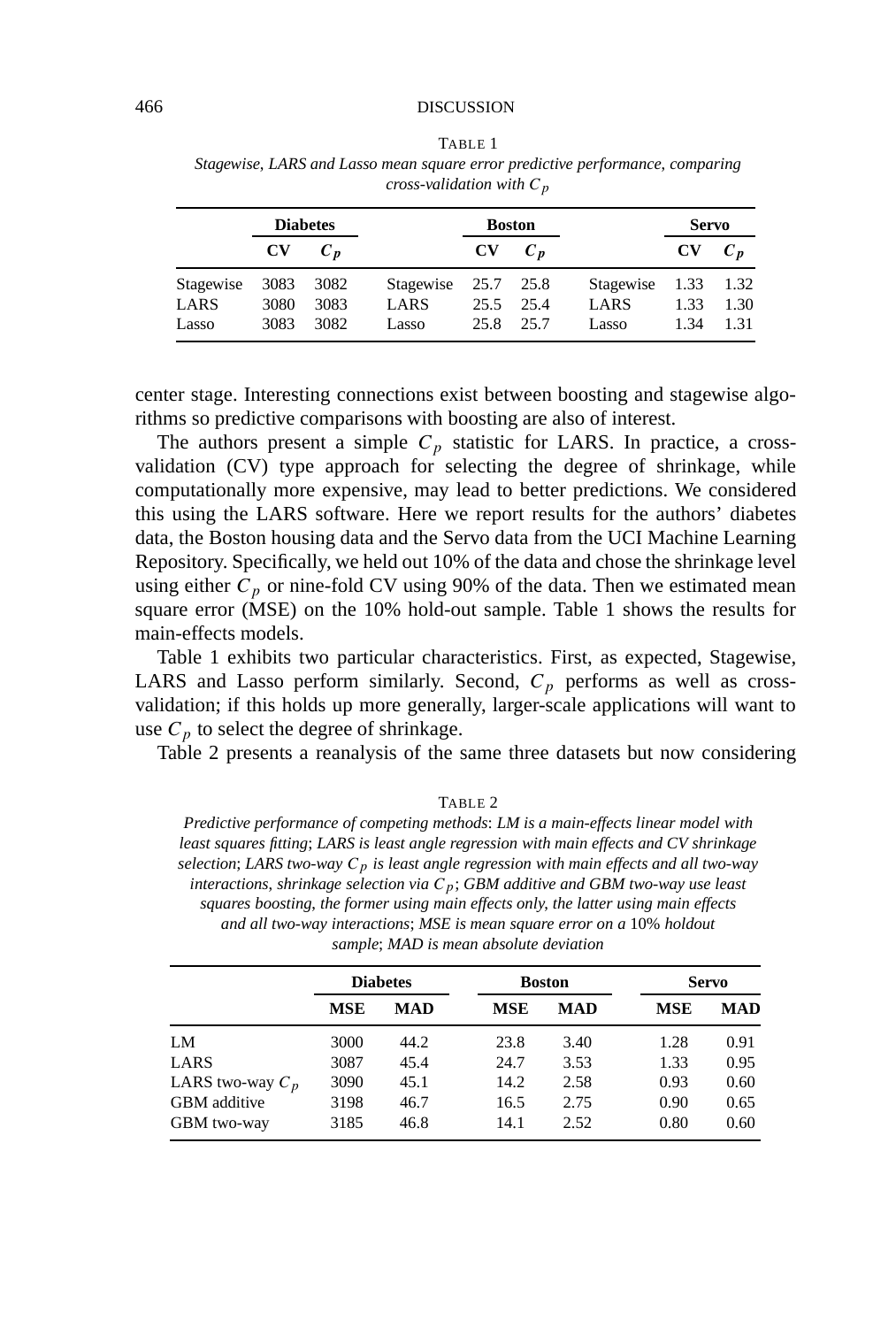five different models: least squares; LARS using cross-validation to select the coefficients; LARS using  $C_p$  to select the coefficients and allowing for twoway interactions; least squares boosting fitting only main effects; least squares boosting allowing for two-way interactions. Again we used the authors' LARS software and, for the boosting results, the gbm package in R [Ridgeway (2003)]. We evaluated all the models using the same cross-validation group assignments.

A plain linear model provides the best out-of-sample predictive performance for the diabetes dataset. By contrast, the Boston housing and Servo data exhibit more complex structure and models incorporating higher-order structure do a better job.

While no general conclusions can emerge from such a limited analysis, LARS seems to be competitive with these particular alternatives. We note, however, that for the Boston housing and Servo datasets Breiman (2001) reports substantially better predictive performance using random forests.

**2. Extensions to generalized linear models.** The minimal computational complexity of LARS derives largely from the squared error loss function. Applying LARS-type strategies to models with nonlinear loss functions will require some form of approximation. Here we consider LARS-type algorithms for logistic regression.

Consider the logistic log-likelihood for a regression function  $f(\mathbf{x})$  which will be linear in **x**:

(1) 
$$
\ell(f) = \sum_{i=1}^{N} y_i f(\mathbf{x}_i) - \log(1 + \exp(f(\mathbf{x}_i))).
$$

We can initialize  $f(\mathbf{x}) = \log(\bar{y}/(1 - \bar{y}))$ . For some  $\alpha$  we wish to find the covariate  $x_j$  that offers the greatest improvement in the logistic log-likelihood,  $\ell(f(\mathbf{x}) + \mathbf{x}_j^t \alpha)$ . To find this  $\mathbf{x}_j$  we can compute the directional derivative for each *j* and choose the maximum,

(2) 
$$
j^* = \arg \max_j \left| \frac{d}{d\alpha} \ell(f(\mathbf{x}) + \mathbf{x}_j^t \alpha) \right|_{\alpha=0}
$$

(3) 
$$
= \arg \max_{j} \left| \mathbf{x}_{j}^{t} \left( \mathbf{y} - \frac{1}{1 + \exp(-f(\mathbf{x}))} \right) \right|.
$$

Note that as with LARS this is the covariate that is most highly correlated with the residuals. The selected covariate is the first member of the active set, *A*. For *α* small enough (3) implies

(4) 
$$
(s_{j^*}\mathbf{x}_{j^*} - s_j\mathbf{x}_j)^t \left( y - \frac{1}{1 + \exp(-f(\mathbf{x}) - \mathbf{x}_{j^*}^t \alpha)} \right) \ge 0
$$

for all  $j \in A^C$ , where  $s_j$  indicates the sign of the correlation as in the LARS development. Choosing  $\alpha$  to have the largest magnitude while maintaining the constraint in (4) involves a nonlinear optimization. However, linearizing (4) yields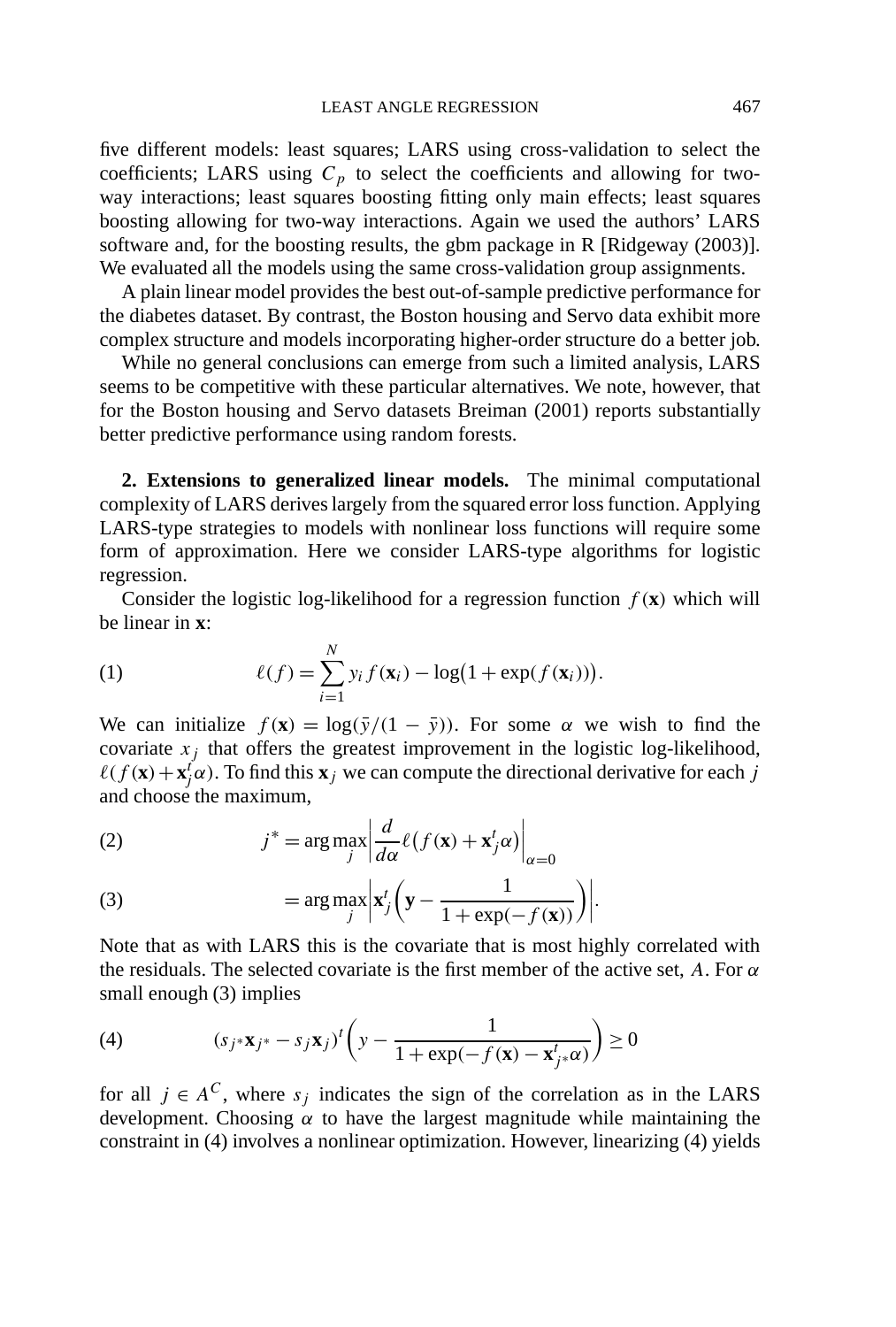a fairly simple approximate solution. If  $x_2$  is the variable with the second largest correlation with the residual, then

(5) 
$$
\hat{\alpha} = \frac{(s_j \cdot \mathbf{x}_{j^*} - s_2 \mathbf{x}_2)^t (y - p(\mathbf{x}))}{(s_j \cdot \mathbf{x}_{j^*} - s_2 \mathbf{x}_2)^t (p(\mathbf{x})(1 - p(\mathbf{x})) \mathbf{x}_{j^*})}.
$$

The algorithm may need to iterate (5) to obtain the exact optimal *α*ˆ. Similar logic yields an algorithm for the full solution.

We simulated  $N = 1000$  observations with 10 independent normal covariates **x**<sub>*i*</sub> ∼ *N*<sub>10</sub>(**0**, **I**) with outcomes *Y<sub>i</sub>* ∼ Bern(1/(1 + exp(−**x**<sup>*t*</sup><sub>*i*</sub>*β*))), where *β* ∼  $N_{10}(0, 1)$ . Figure 1 shows a comparison of the coefficient estimates using Forward Stagewise and the Least Angle method of estimating coefficients, the final estimates arriving at the MLE. While the paper presents LARS for squared error problems, the Least Angle approach seems applicable to a wider family of models. However, an out-of-sample evaluation of predictive performance is essential to assess the utility of such a modeling strategy.



FIG. 1. *Comparison of coefficient estimation for Forward Stagewise and Least Angle Logistic Regression*.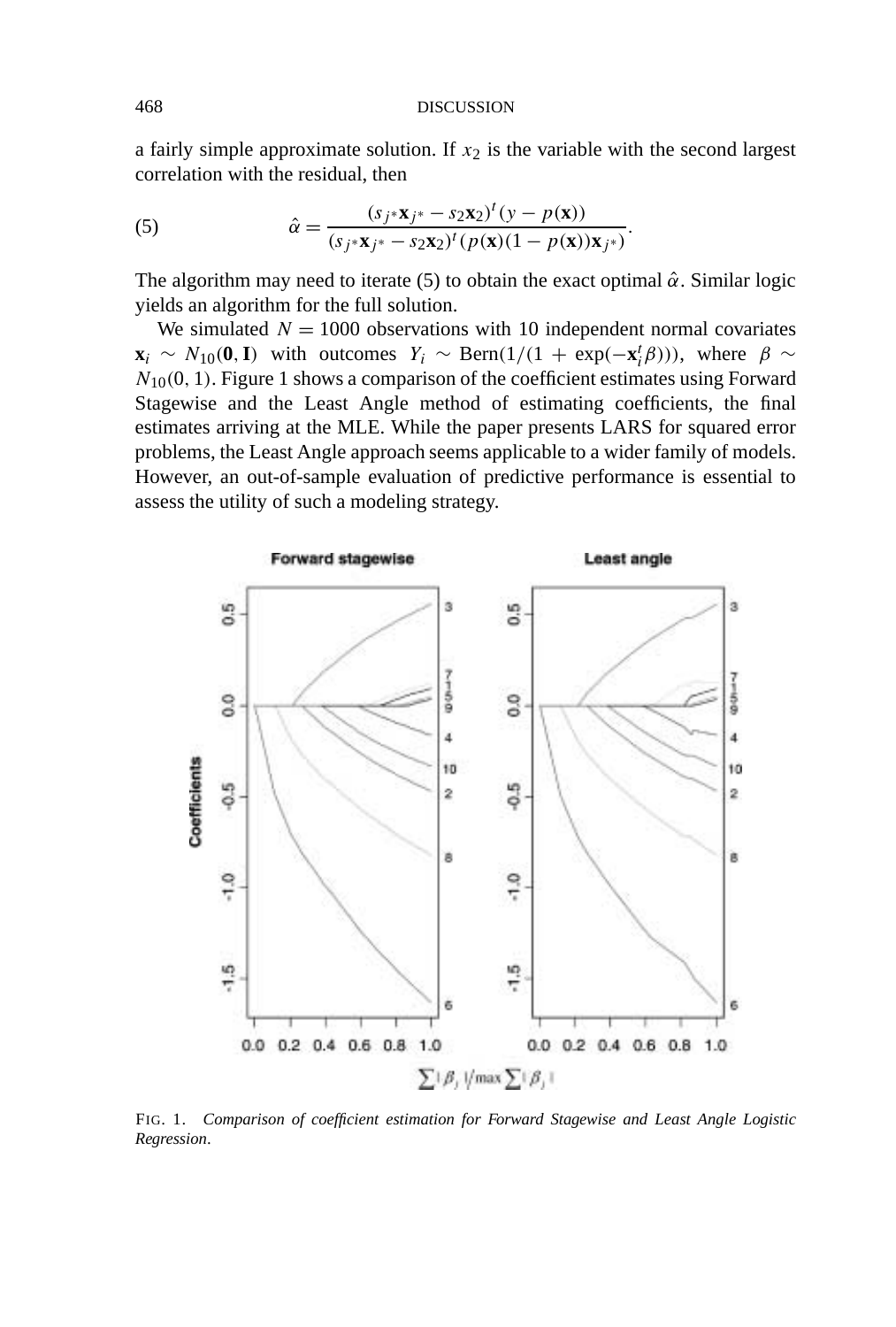Specifically for the Lasso, one alternative strategy for logistic regression is to use a quadratic approximation for the log-likelihood. Consider the Bayesian version of Lasso with hyperparameter  $\gamma$  (i.e., the penalized rather than constrained version of Lasso):

$$
\log f(\boldsymbol{\beta}|y_1,\ldots,y_n)
$$

$$
\propto \sum_{i=1}^{n} \log(y_i \Lambda(\mathbf{x}_i \boldsymbol{\beta}) + (1 - y_i)(1 - \Lambda(\mathbf{x}_i \boldsymbol{\beta}))) + d \log \left(\frac{\gamma^{1/2}}{2}\right) - \gamma^{1/2} \sum_{i=1}^{d} |\beta_i|
$$
  
 
$$
\approx \left(\sum_{i=1}^{n} a_i(\mathbf{x}_i \boldsymbol{\beta})^2 + b_i(\mathbf{x}_i \boldsymbol{\beta}) + c_i\right) + d \log \left(\frac{\gamma^{1/2}}{2}\right) - \gamma^{1/2} \sum_{i=1}^{d} |\beta_i|,
$$

where  $\Lambda$  denotes the logistic link, *d* is the dimension of  $\beta$  and  $a_i, b_i$  and  $c_i$  are Taylor coefficients. Fu's elegant coordinatewise "Shooting algorithm" [Fu (1998)], can optimize this target starting from either the least squares solution or from zero. In our experience the shooting algorithm converges rapidly.

### REFERENCES

- BREIMAN, L. (2001). Random forests. Available at ftp://ftp.stat.berkeley.edu/pub/users/breiman/ randomforest2001.pdf.
- FU, W. J. (1998). Penalized regressions: The Bridge versus the Lasso. *J. Comput. Graph. Statist.* **7** 397–416.
- OSBORNE, M. R., PRESNELL, B. and TURLACH, B. A. (2000). A new approach to variable selection in least squares problems. *IMA J. Numer. Anal.* **20** 389–403.
- RIDGEWAY, G. (2003). GBM 0.7-2 package manual. Available at http://cran.r-project.org/doc/ packages/gbm.pdf.

AVAYA LABS RESEARCH AND DEPARTMENT OF STATISTICS RUTGERS UNIVERSITY PISCATAWAY, NEW JERSEY 08855 USA E-MAIL: madigan@stat.rutgers.edu

RAND STATISTICS GROUP SANTA MONICA, CALIFORNIA 90407-2138 USA E-MAIL: gregr@rand.org

### **DISCUSSION**

## BY SAHARON ROSSET AND JI ZHU

### *IBM T. J. Watson Research Center and Stanford University*

**1. Introduction.** We congratulate the authors on their excellent work. The paper combines elegant theory and useful practical results in an intriguing manner. The LAR–Lasso–boosting relationship opens the door for new insights on existing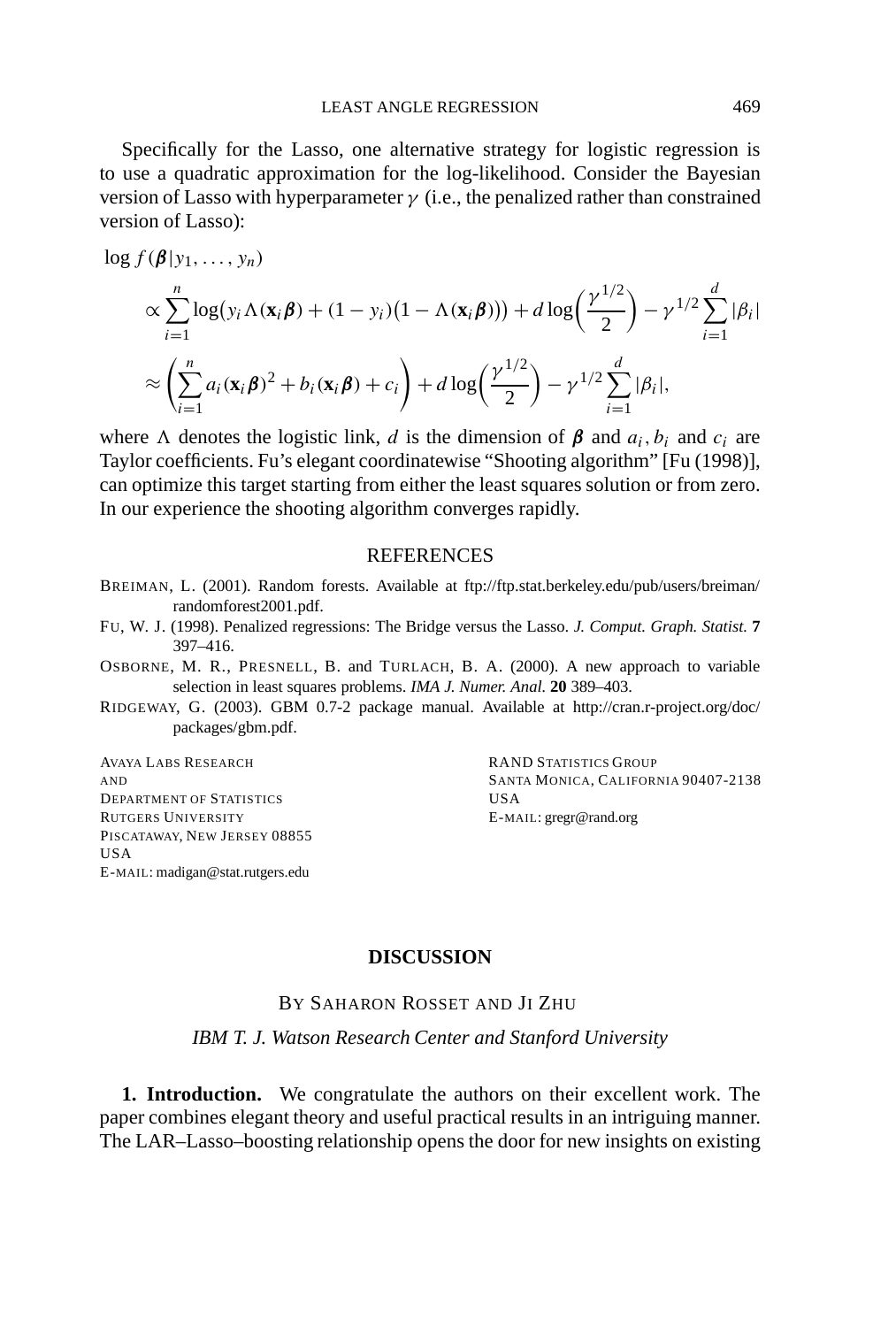### 470 DISCUSSION

methods' underlying statistical mechanisms and for the development of new and promising methodology. Two issues in particular have captured our attention, as their implications go beyond the squared error loss case presented in this paper, into wider statistical domains: robust fitting, classification, machine learning and more. We concentrate our discussion on these two results and their extensions.

**2. Piecewise linear regularized solution paths.** The first issue is the piecewise linear solution paths to regularized optimization problems. As the discussion paper shows, the path of optimal solutions to the "Lasso" regularized optimization problem

(1) 
$$
\hat{\beta}(\lambda) = \arg\min_{\beta} \|y - X\beta\|_2^2 + \lambda \|\beta\|_1
$$

is piecewise linear as a function of  $\lambda$ ; that is, there exist  $\infty > \lambda_0 > \lambda_1 > \cdots >$  $\lambda_m = 0$  such that  $\forall \lambda \geq 0$ , with  $\lambda_k \geq \lambda \geq \lambda_{k+1}$ , we have

$$
\hat{\beta}(\lambda) = \hat{\beta}(\lambda_k) - (\lambda - \lambda_k)\gamma_k.
$$

In the discussion paper's terms,  $\gamma_k$  is the "LAR" direction for the *k*th step of the LAR–Lasso algorithm.

This property allows the LAR–Lasso algorithm to generate the whole path of Lasso solutions,  $\hat{\beta}(\lambda)$ , for "practically" the cost of one least squares calculation on the data (this is exactly the case for LAR but not for LAR–Lasso, which may be significantly more computationally intensive on some data sets). The important practical consequence is that it is not necessary to select the regularization parameter  $\lambda$  in advance, and it is now computationally feasible to optimize it based on cross-validation (or approximate  $C_p$ , as presented in the discussion paper).

The question we ask is: what makes the solution paths piecewise linear? Is it the use of squared error loss? Or the Lasso penalty? The answer is that both play an important role. However, the family of (loss, penalty) pairs which facilitates piecewise linear solution paths turns out to contain many other interesting and useful optimization problems.

We now briefly review our results, presented in detail in Rosset and Zhu (2004). Consider the general regularized optimization problem

(2) 
$$
\hat{\beta}(\lambda) = \arg\min_{\beta} \sum_{i} L(y_i, \mathbf{x}_i^t \beta) + \lambda J(\beta),
$$

where we only assume that the loss *L* and the penalty *J* are both convex functions of  $\beta$  for any sample  $\{x_i^t, y_i\}_{i=1}^n$ . For our discussion, the data sample is assumed fixed, and so we will use the notation  $L(\beta)$ , where the dependence on the data is implicit.

Notice that piecewise linearity is equivalent to requiring that

$$
\frac{\partial \hat{\beta}(\lambda)}{\partial \lambda} \in \mathcal{R}^p
$$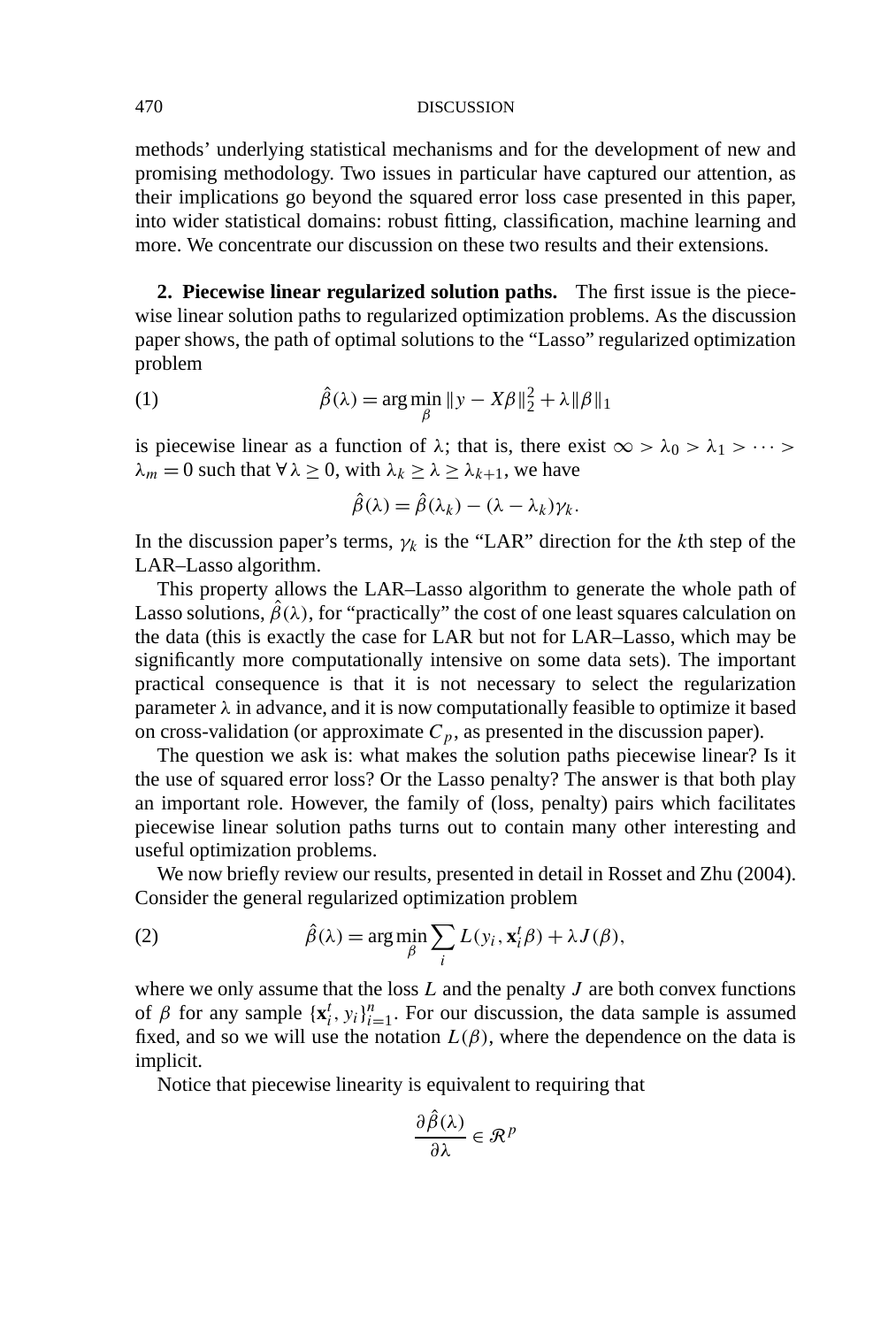is piecewise constant as a function of  $\lambda$ . If  $L$ ,  $J$  are twice differentiable functions of *β*, then it is easy to derive that

(3) 
$$
\frac{\partial \hat{\beta}(\lambda)}{\partial \lambda} = -(\nabla^2 L(\hat{\beta}(\lambda)) + \lambda \nabla^2 J(\hat{\beta}(\lambda)))^{-1} \nabla J(\hat{\beta}(\lambda)).
$$

With a little more work we extend this result to "almost twice differentiable" loss and penalty functions (i.e., twice differentiable everywhere except at a finite number of points), which leads us to the following *sufficient conditions for piecewise linear*  $\hat{\beta}(\lambda)$ :

- 1.  $\nabla^2 L(\hat{\beta}(\lambda))$  is piecewise constant as a function of  $\lambda$ . This condition is met if *L* is a piecewise-quadratic function of *β*. This class includes the squared error loss of the Lasso, but also absolute loss and combinations of the two, such as Huber's loss.
- 2.  $\nabla J(\hat{\beta}(\lambda))$  is piecewise constant as a function of  $\lambda$ . This condition is met if *J* is a piecewise-linear function of  $\beta$ . This class includes the  $l_1$  penalty of the Lasso, but also the  $l_{\infty}$  norm penalty.

2.1. *Examples.* Our first example is the "Huberized" Lasso; that is, we use the loss

(4) 
$$
L(y, \mathbf{x}\beta) = \begin{cases} (y - \mathbf{x}^t \beta)^2, & \text{if } |y - \mathbf{x}^t \beta| \le \delta, \\ \delta^2 + 2\delta(|y - \mathbf{x}\beta| - \delta), & \text{otherwise,} \end{cases}
$$

with the Lasso penalty. This loss is more robust than squared error loss against outliers and long-tailed residual distributions, while still allowing us to calculate the whole path of regularized solutions efficiently.

To illustrate the importance of robustness in addition to regularization, consider the following simple simulated example: take  $n = 100$  observations and  $p = 80$ predictors, where all  $x_{ij}$  are i.i.d.  $N(0, 1)$  and the true model is

$$
(5) \t y_i = 10 \cdot x_{i1} + \varepsilon_i,
$$

(6) 
$$
\varepsilon_i \stackrel{\text{i.i.d.}}{\sim} 0.9 \cdot N(0, 1) + 0.1 \cdot N(0, 100).
$$

So the normality of residuals, implicitly assumed by using squared error loss, is violated.

Figure 1 shows the optimal coefficient paths  $\hat{\beta}(\lambda)$  for the Lasso (right) and "Huberized" Lasso, using  $\delta = 1$  (left). We observe that the Lasso fails in identifying the correct model  $E(Y|x) = 10x_1$  while the robust loss identifies it almost exactly, *if we choose the appropriate regularization parameter*.

As a second example, consider a classification scenario where the loss we use depends on the margin  $y\mathbf{x}^t\beta$  rather than on the residual. In particular, consider the 1-*norm* support vector machine regularized optimization problem, popular in the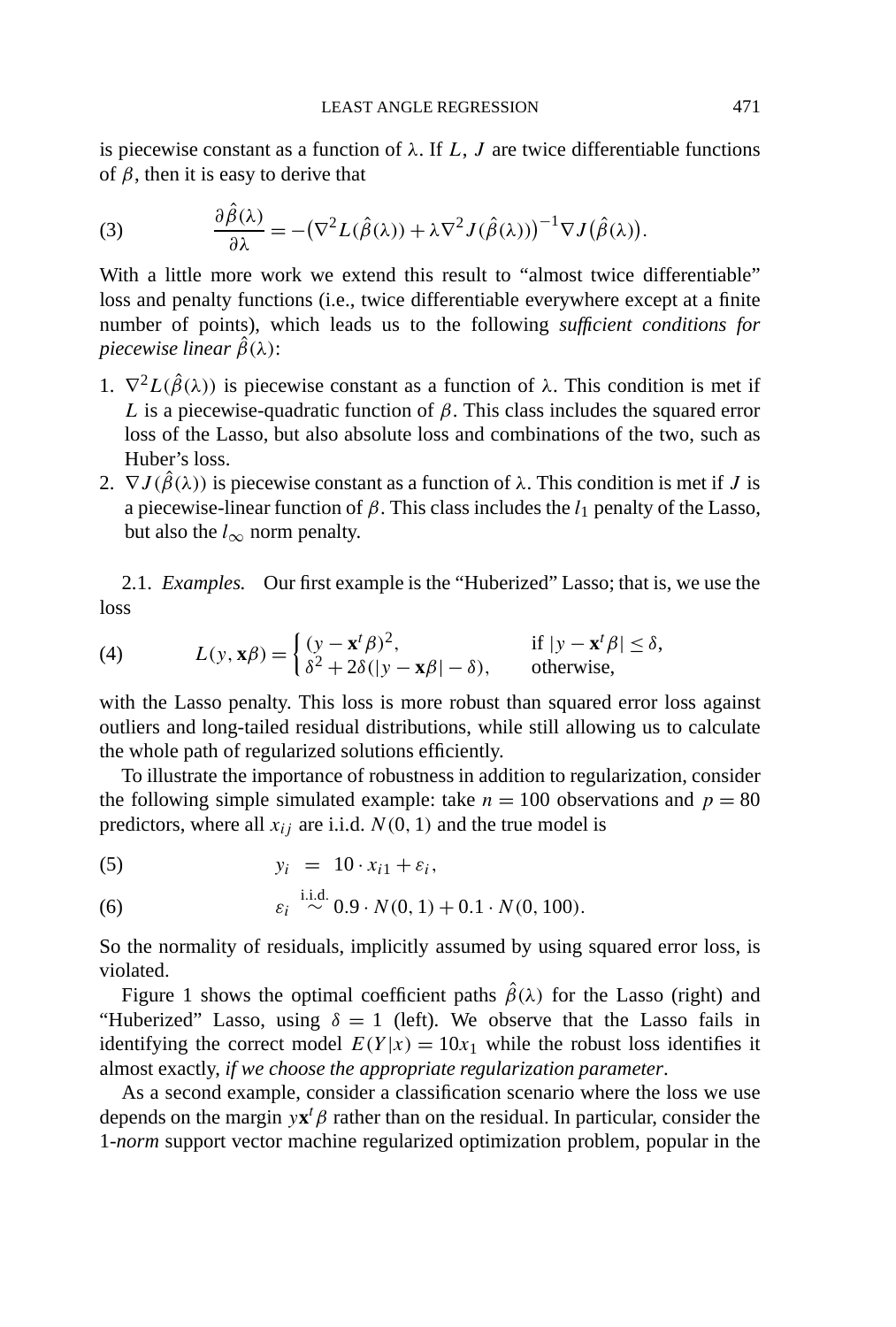

FIG. 1. *Coefficient paths for Huberized Lasso* (left) *and Lasso* (right) *for data example*: *β*ˆ 1*(λ) is the full line; the true model is*  $E(Y|x) = 10x_1$ .

machine learning community. It consists of minimizing the "hinge loss" with a Lasso penalty:

(7) 
$$
L(y, \mathbf{x}^t \beta) = \begin{cases} (1 - y\mathbf{x}^t \beta), & \text{if } y\mathbf{x}^t \beta \le 1, \\ 0, & \text{otherwise.} \end{cases}
$$

This problem obeys our conditions for piecewise linearity, and so we can generate all regularized solutions for this fitting problem efficiently. This is particularly advantageous in high-dimensional machine learning problems, where regularization is critical, and it is usually not clear in advance what a good regularization parameter would be. A detailed discussion of the computational and methodological aspects of this example appears in Zhu, Rosset, Hastie, and Tibshirani (2004).

**3. Relationship between "boosting" algorithms and** *l***1-regularized fitting.** The discussion paper establishes the close relationship between *ε*-stagewise linear regression and the Lasso. Figure 1 in that paper illustrates the near-equivalence in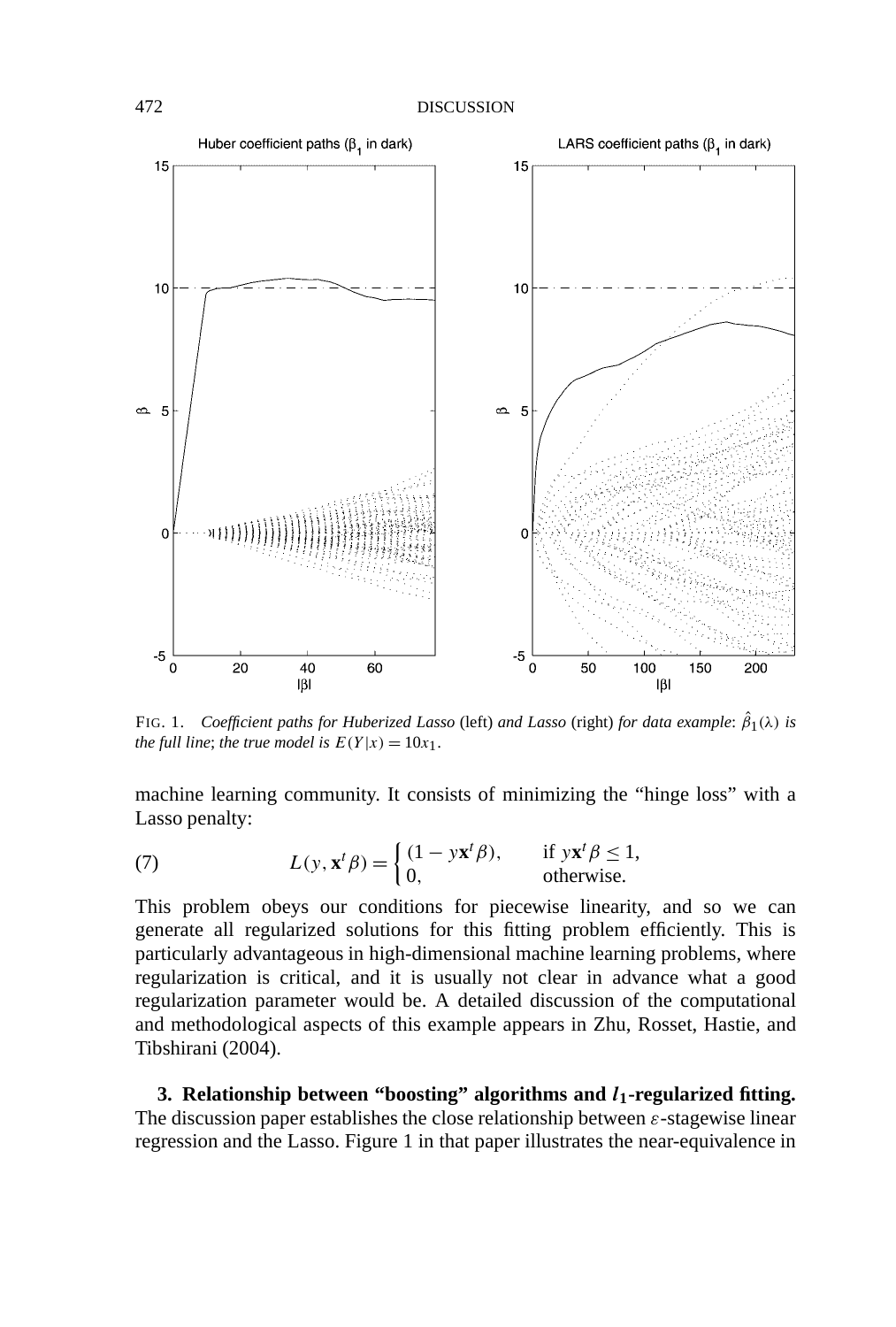the solution paths generated by the two methods, and Theorem 2 formally states a related result. It should be noted, however, that their theorem falls short of proving the global relation between the methods, which the examples suggest.

In Rosset, Zhu and Hastie (2003) we demonstrate that this relation between the path of *l*<sub>1</sub>-regularized optimal solutions [which we have denoted above by  $\hat{\beta}(\lambda)$ ] and the path of "generalized" *ε*-stagewise (AKA boosting) solutions extends beyond squared error loss and in fact applies to any convex differentiable loss.

More concretely, consider the following generic gradient-based "*ε*-boosting" algorithm [we follow Friedman (2001) and Mason, Baxter, Bartlett and Frean (2000) in this view of boosting], which iteratively builds the solution path  $\beta^{(t)}$ :

ALGORITHM 1 (Generic gradient-based boosting algorithm).

- 1. Set  $\beta^{(0)} = 0$ .
- 2. For  $t = 1 : T$ ,

(a) Let 
$$
j_t = \arg \max_j |\frac{\partial \sum_i L(y_i, \mathbf{x}_i' \beta^{(t-1)})}{\partial \beta_j^{(t-1)}}|
$$
.  
\n(b) Set  $\beta_{j_t}^{(t)} = \beta_{j_t}^{(t-1)} - \varepsilon \operatorname{sign}(\frac{\partial \sum_i L(y_i, \mathbf{x}_i' \beta^{(t-1)})}{\partial \beta_{j_t}^{(t-1)}})$  and  $\beta_k^{(t)} = \beta_k^{(t-1)}, k \neq j_t$ .

This is a coordinate descent algorithm, which reduces to forward stagewise, as defined in the discussion paper, if we take the loss to be squared error loss:  $L(y_i, \mathbf{x}_i^t \beta^{(t-1)}) = (y_i - \mathbf{x}_i^t \beta^{(t-1)})^2$ . If we take the loss to be the exponential loss,

$$
L(y_i, \mathbf{x}_i^t \boldsymbol{\beta}^{(t-1)}) = \exp(-y_i \mathbf{x}_i^t \boldsymbol{\beta}^{(t-1)}),
$$

we get a variant of AdaBoost [Freund and Schapire (1997)]—the original and most famous boosting algorithm.

Figure 2 illustrates the equivalence between Algorithm 1 and the optimal solution path for a simple logistic regression example, using five variables from the "spam" dataset. We can see that there is a perfect equivalence between the regularized solution path (left) and the "boosting" solution path (right).

In Rosset, Zhu and Hastie (2003) we formally state this equivalence, with the required conditions, as a conjecture. We also generalize the weaker result, proven by the discussion paper for the case of squared error loss, to any convex differentiable loss.

This result is interesting in the boosting context because it facilitates a view of boosting as approximate and implicit regularized optimization. The situations in which boosting is employed in practice are ones where explicitly solving regularized optimization problems is not practical (usually very high-dimensional predictor spaces). The approximate regularized optimization view which emerges from our results allows us to better understand boosting and its great empirical success [Breiman (1999)]. It also allows us to derive approximate convergence results for boosting.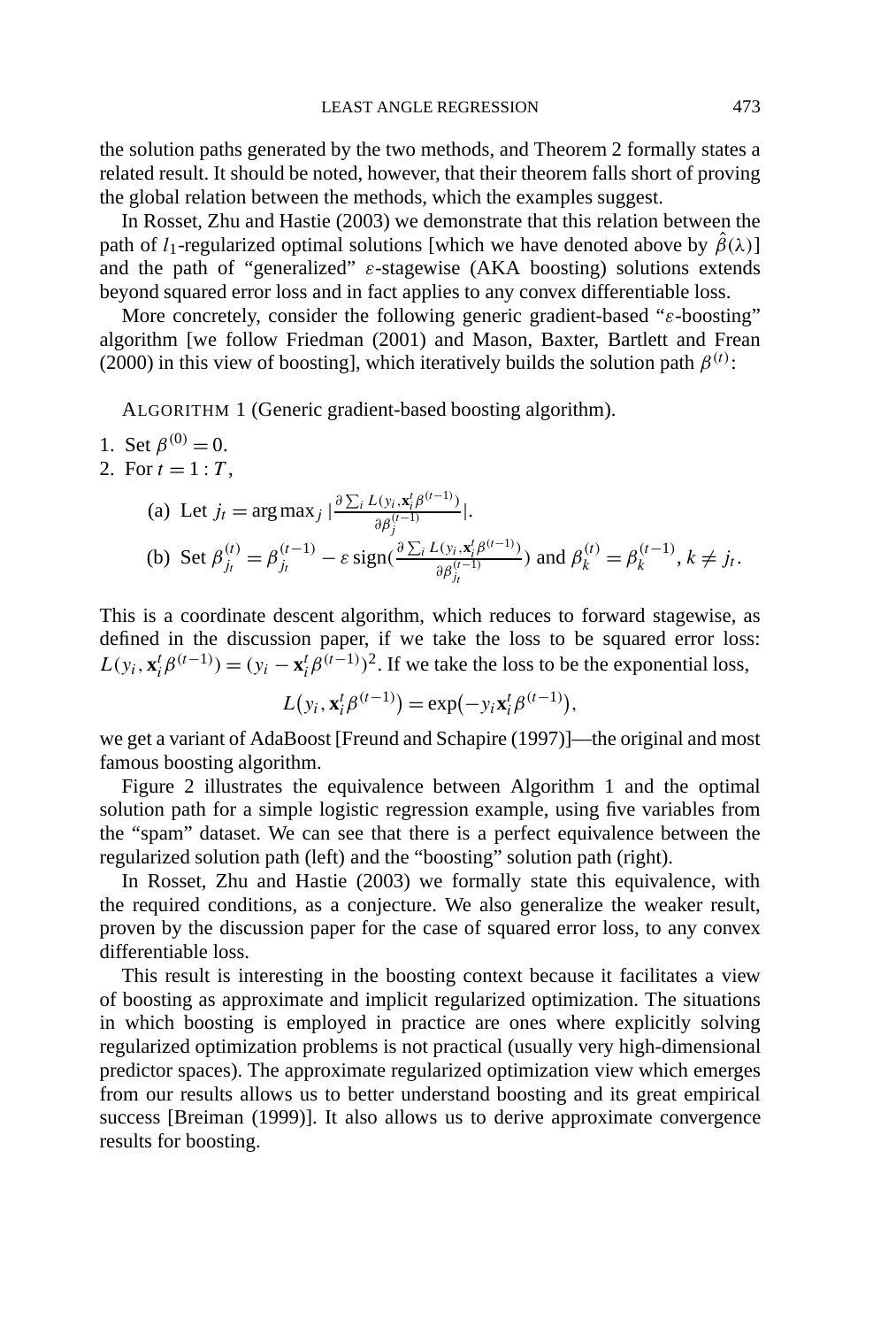

FIG. 2. *Exact coefficient paths* (left) *for l*1*-constrained logistic regression and boosting coefficient paths* (right) *with binomial log-likelihood loss on five variables from the* "*spam*" *dataset*. *The boosting path was generated using*  $\varepsilon = 0.003$  *and* 7000 *iterations*.

**4. Conclusion.** The computational and theoretical results of the discussion paper shed new light on variable selection and regularization methods for linear regression. However, we believe that variants of these results are useful and applicable beyond that domain. We hope that the two extensions that we have presented convey this message successfully.

**Acknowledgment.** We thank Giles Hooker for useful comments.

### **REFERENCES**

BREIMAN, L. (1999). Prediction games and arcing algorithms. *Neural Computation* **11** 1493–1517. FREUND, Y. and SCHAPIRE, R. E. (1997). A decision-theoretic generalization of on-line learning and an application to boosting. *J. Comput. System Sci.* **55** 119–139.

FRIEDMAN, J. H. (2001). Greedy function approximation: A gradient boosting machine. *Ann. Statist.* **29** 1189–1232.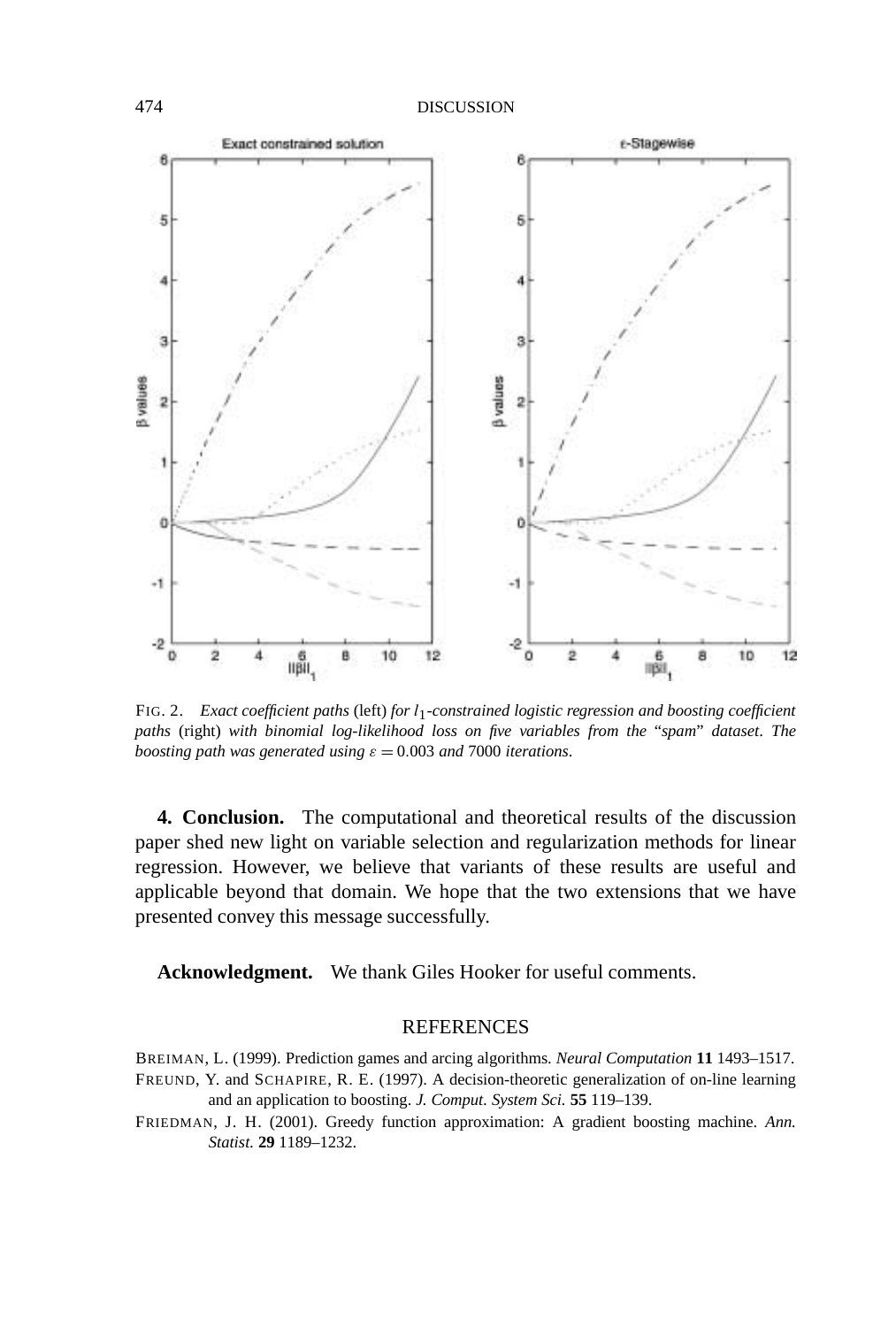LEAST ANGLE REGRESSION 475

MASON, L., BAXTER, J., BARTLETT, P. and FREAN, M. (2000). Boosting algorithms as gradient descent. In *Advances in Neural Information Processing Systems* **12** 512–518. MIT Press, Cambridge, MA.

ROSSET, S. and ZHU, J. (2004). Piecewise linear regularized solution paths. *Advances in Neural Information Processing Systems* **16**. To appear.

- ROSSET, S., ZHU, J. and HASTIE, T. (2003). Boosting as a regularized path to a maximum margin classifier. Technical report, Dept. Statistics, Stanford Univ.
- ZHU, J., ROSSET, S., HASTIE, T. and TIBSHIRANI, R. (2004). 1-norm support vector machines. *Neural Information Processing Systems* **16**. To appear.

IBM T. J. WATSON RESEARCH CENTER P.O. BOX 218 YORKTOWN HEIGHTS, NEW YORK 10598 USA E-MAIL: srosset@us.ibm.com

DEPARTMENT OF STATISTICS UNIVERSITY OF MICHIGAN 550 EAST UNIVERSITY ANN ARBOR, MICHIGAN 48109-1092 USA E-MAIL: jizhu@umich.edu

### **DISCUSSION**

# BY ROBERT A. STINE

## *University of Pennsylvania*

I have enjoyed reading the work of each of these authors over the years, so it is a real pleasure to have this opportunity to contribute to the discussion of this collaboration. The geometry of LARS furnishes an elegant bridge between the Lasso and Stagewise regression, methods that I would not have suspected to be so related. Toward my own interests, LARS offers a rather different way to construct a regression model by gradually blending predictors rather than using a predictor all at once. I feel that the problem of "automatic feature generation" (proposing predictors to consider in a model) is a current challenge in building regression models that can compete with those from computer science, and LARS suggests a new approach to this task. In the examples of Efron, Hastie, Johnstone and Tibshirani (EHJT) (particularly that summarized in their Figure 5), LARS produces models with smaller predictive error than the old workhorse, stepwise regression. Furthermore, as an added bonus, the code supplied by the authors runs faster for me than the step routine for stepwise regression supplied with *R*, the generic version of S-PLUS that I use.

My discussion focuses on the use of  $C_p$  to choose the number of predictors. The bootstrap simulations in EHJT show that LARS reaches higher levels of "proportion explained" than stepwise regression. Furthermore, the goodness-offit obtained by LARS remains high over a wide range of models, in sharp contrast to the narrow peak produced by stepwise selection. Because the cost of overfitting with LARS appears less severe than with stepwise, LARS would seem to have a clear advantage in this respect. Even if we do overfit, the fit of LARS degrades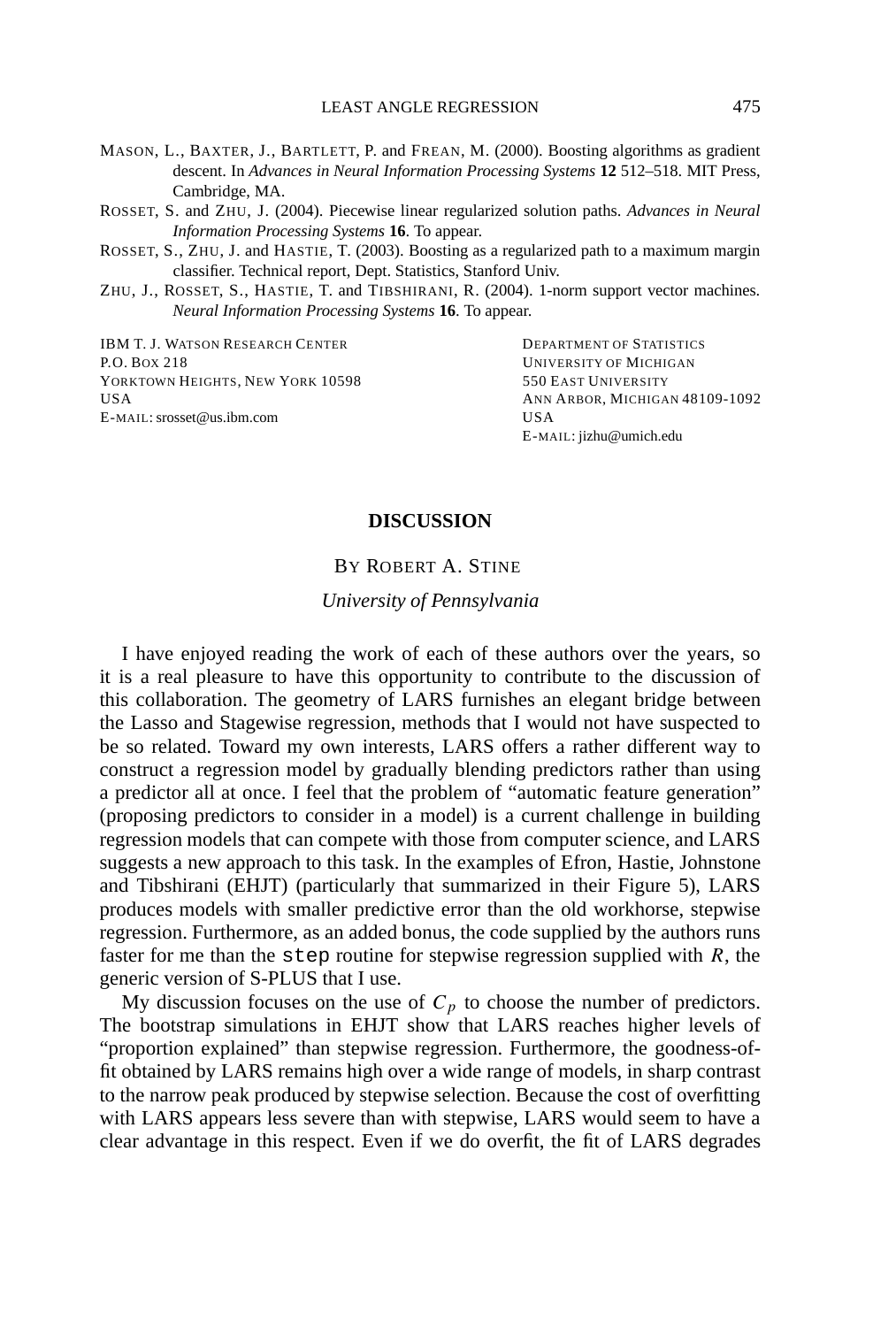only slightly. The issue becomes learning how much LARS overfits, particularly in situations with many potential predictors (*m* as large as or larger than *n*).

To investigate the model-selection aspects of LARS further, I compared LARS to stepwise regression using a "reversed" five-fold cross-validation. The crossvalidation is reversed in the sense that I estimate the models on one fold (88 observations) and then predict the other four. This division with more set aside for validation than used in estimation offers a better comparison of models. For example, Shao (1993) shows that one needs to let the proportion used for validation grow large in order to get cross validation to find the right model. This reversed design also adds a further benefit of making the variable selection harder. The quadratic model fitted to the diabetes data in EHJT selects from  $m = 64$  predictors using a sample of  $n = 442$  cases, or about 7 cases per predictor. Reversed crossvalidation is closer to a typical data-mining problem. With only one fold of 88 observations to train the model, observation noise obscures subtle predictors. Also, only a few degrees of freedom remain to estimate the error variance  $\overline{\sigma}^2$ that appears in  $C_p$  [equation (4.5)]. Because I also wanted to see what happens when  $m > n$ , I repeated the cross-validation with 5 additional possible predictors added to the 10 in the diabetes data. These 5 spurious predictors were simulated i.i.d. Gaussian noise; one can think of them as extraneous predictors that one might encounter when working with an energetic, creative colleague who suggests many ideas to explore. With these 15 base predictors, the search must consider  $m = 15 + {15 \choose 2} + 14 = 134$  possible predictors.

Here are a few details of the cross-validation. To obtain the stepwise results, I ran forward stepwise using the hard threshold 2 log*m*, which is also known as the risk inflation criterion (RIC) [Donoho and Johnstone (1994) and Foster and George (1994)]. One begins with the most significant predictor. If the squared *t*-statistic for this predictor, say  $t_{(1)}^2$ , is less than the threshold  $2 \log m$ , then the search stops, leaving us with the "null" model that consists of just an intercept. If instead  $t_{(1)}^2 \ge 2 \log m$ , the associated predictor, say  $X_{(1)}$ , joins the model and the search moves on to the next predictor. The second predictor  $X_{(2)}$  joins the model if  $t_{(2)}^2 \ge 2 \log m$ ; otherwise the search stops with the one-predictor model. The search continues until reaching a predictor whose *t*-statistic fails this test,  $t^2_{(q+1)} < 2 \log m$ , leaving a model with *q* predictors. To obtain the results for LARS, I picked the order of the fit by minimizing  $C_p$ . Unlike the forward, sequential stepwise search, LARS globally searches a collection of models up to some large size, seeking the model which has the smallest  $C_p$ . I set the maximum model size to 50 (for  $m = 64$ ) or 64 (for  $m = 134$ ). In either case, the model is chosen from the collection of linear and quadratic effects in the 10 or 15 basic predictors. Neither search enforces the principle of marginality; an interaction can join the model without adding main effects.

I repeated the five-fold cross validation 20 times, each time randomly partitioning the 442 cases into 5 folds. This produces 100 stepwise and LARS fits. For each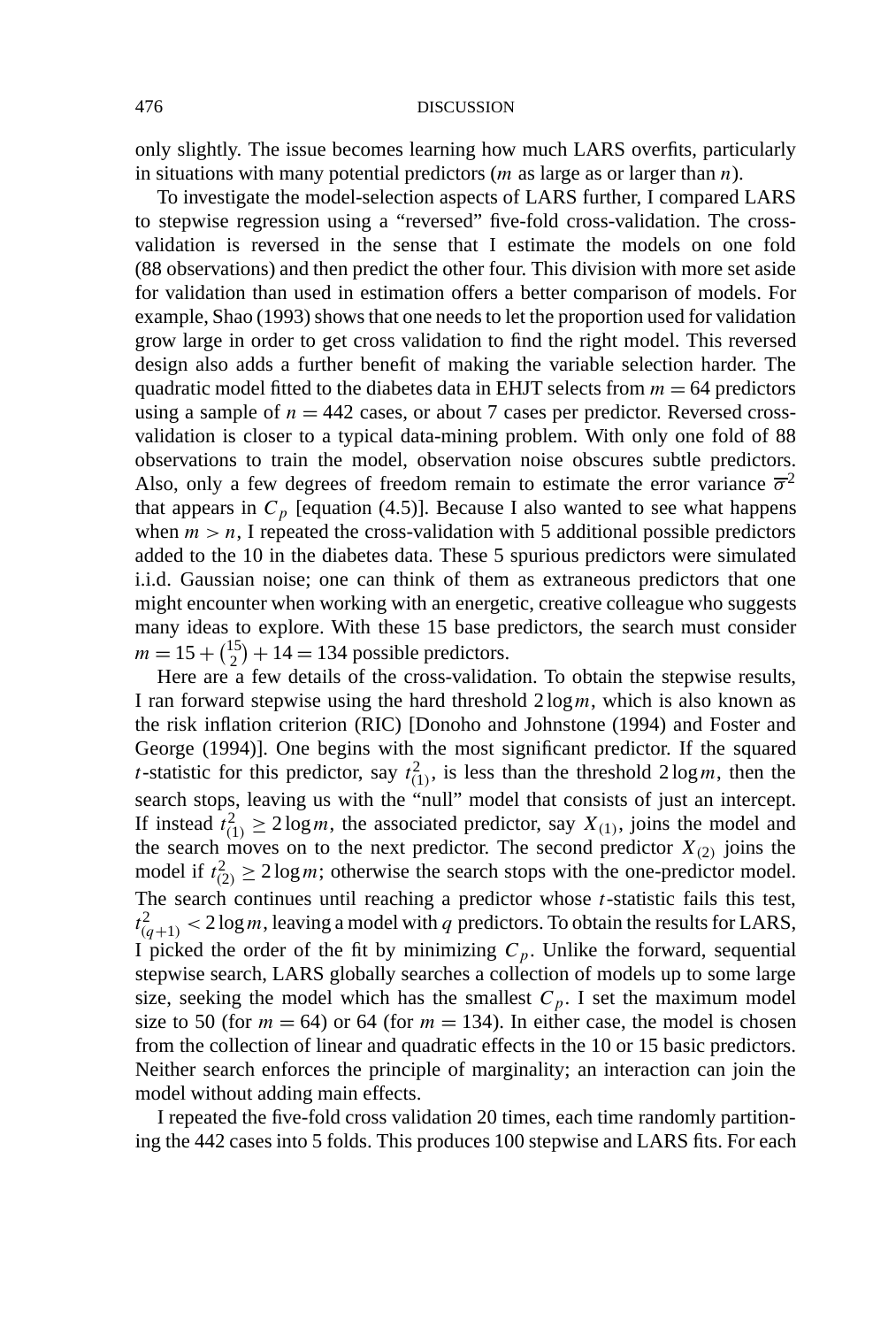

FIG. 1. *Five-fold cross-validation of the prediction error and size of stepwise regression and LARS when fitting models to a collection of* 64 (left) *or* 134 *predictors* (right). *LARS fits chosen by Cp overfit and have larger RMSE than stepwise*; *with Cp replaced by the alternative criterion Sp defined in* (3), *the LARS fits become more parsimonious with smaller RMSE*. *The random splitting into estimation and validation samples was repeated* 20 *times*, *for a total of* 100 *stepwise and LARS fits*.

of these, I computed the square root of the out-of-sample mean square error (MSE) when the model fit on one fold was used to predict the held-back  $354$  [ $= 4(88) + 2$ ] observations. I also saved the size *q* for each fit.

Figure 1 summarizes the results of the cross-validation. The comparison boxplots on the left compare the square root of the MSE (top) and selected model order (bottom) of stepwise to LARS when picking from  $m = 64$  candidate predictors; those on the right summarize what happens with  $m = 134$ . When choosing from among 64 predictors, the median size of a LARS model identified by  $C_p$  is 39. The median stepwise model has but 2 predictors. (I will describe the  $S_p$  criterion further below.) The effects of overfitting on the prediction error of LARS are clear: LARS has higher RMSE than stepwise. The median RMSE for stepwise is near 62. For LARS, the median RMSE is larger, about 78. Although the predictive accuracy of LARS declines more slowly than that of stepwise when it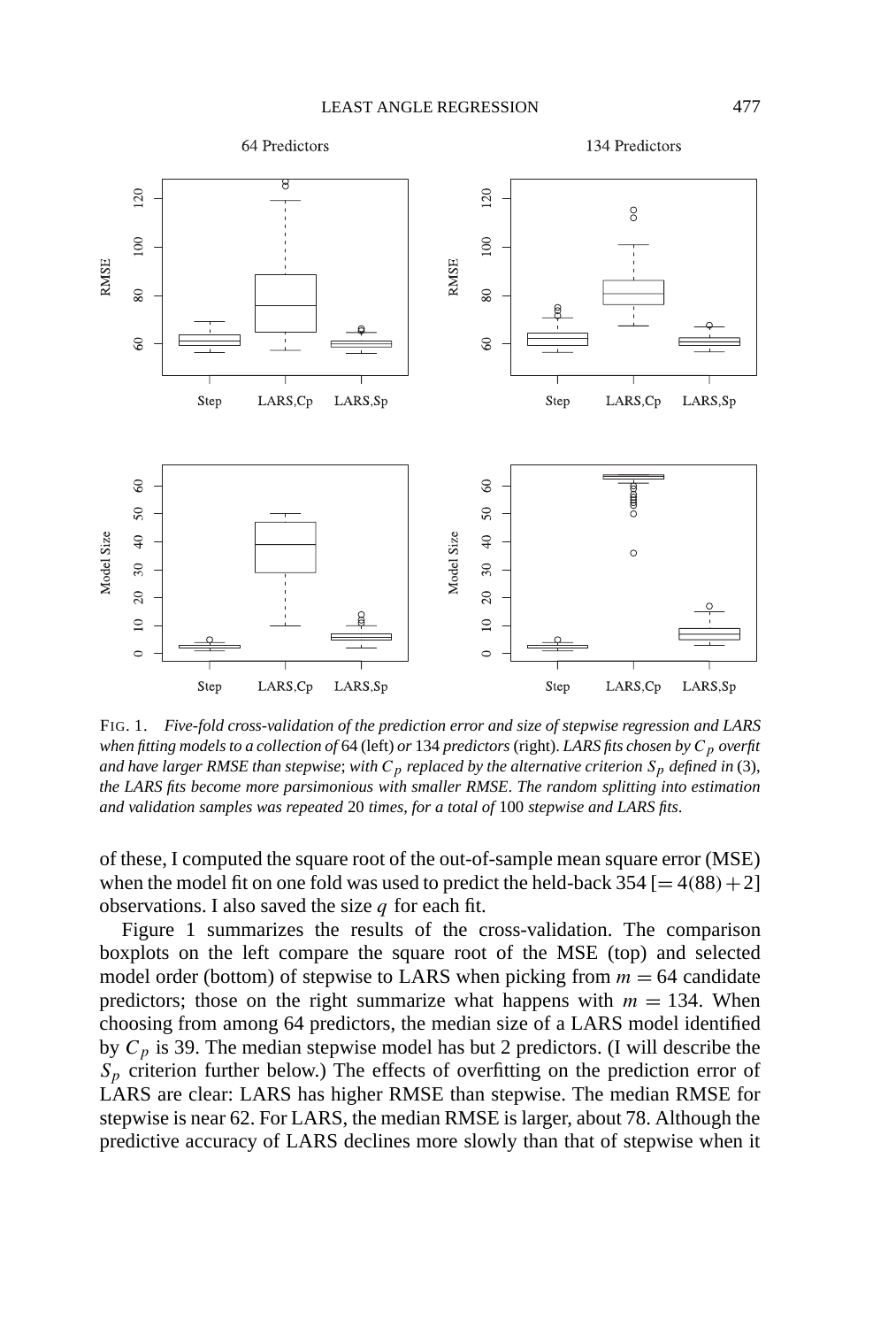overfits (imagine the fit of stepwise with 39 predictors), LARS overfits by enough in this case that it predicts worse than the far more parsimonious stepwise models. With more predictors ( $m = 134$ ), the boxplots on the right of Figure 1 show that  $C_p$  tends to pick the largest possible model—here a model with 64 predictors.

Why does LARS overfit? As usual with variable selection in regression, it is simpler to try to understand when thinking about the utopian orthogonal regression with known  $\sigma^2$ . Assume, as in Lemma 1 of EHJT, that the predictors  $X_j$  are the columns of an identity matrix,  $X_j = e_j = (0, \ldots, 0, 1_j, 0, \ldots, 0)$ . Assume also that we know  $\sigma^2 = 1$  and use it in place of the troublesome  $\overline{\sigma}^2$  in  $C_p$ , so that for this discussion

$$
(1) \tC_p = \text{RSS}(p) - n + 2p.
$$

To define  $RSS(p)$  in this context, denote the ordered values of the response as

$$
Y_{(1)}^2 > Y_{(2)}^2 > \cdots > Y_{(n)}^2.
$$

The soft thresholding summarized in Lemma 1 of EHJT implies that the residual sum-of-squares of LARS with *q* predictors is

$$
RSS(q) = (q+1)Y_{(q+1)}^{2} + \sum_{j=q+2}^{n} Y_{(j)}^{2}.
$$

Consequently, the drop in  $C_p$  when going from the model with  $q$  to the model with  $q + 1$  predictors is

$$
C_q - C_{q+1} = (q+1)d_q - 2,
$$

with

$$
d_q = Y^2_{(q+1)} - Y^2_{(q+2)};
$$

 $C_p$  adds  $X_{q+1}$  to the model if  $C_q - C_{q+1} > 0$ .

This use of  $C_p$  works well for the orthogonal "null" model, but overfits when the model includes much signal. Figure 2 shows a graph of the mean and standard deviation of  $RSS(q) - RSS(0) + 2q$  for an orthogonal model with  $n = m = 100$ and  $Y_i \stackrel{\text{i.i.d.}}{\sim} N(0, 1)$ . I subtracted RSS(0) rather than *n* to reduce the variation in the simulation. Figure 3 gives a rather different impression. The simulation is identical except that the data have some signal. Now,  $EY_i = 3$  for  $i = 1, \ldots, 5$ . The remaining 95 observations are  $N(0, 1)$ . The "true" model has only 5 nonzero components, but the minimal expected  $C_p$  falls near 20.

This stylized example suggests an explanation for the overfitting—as well as motivates a way to avoid some of it. Consider the change in RSS for a null model when adding the sixth predictor. For this step,  $RSS(5) - RSS(6) = 6(Y_{(6)}^2 - Y_{(7)}^2)$ . Even though we multiply the difference between the squares by 6, adjacent order statistics become closer when removed from the extremes, and  $C_p$  tends to increase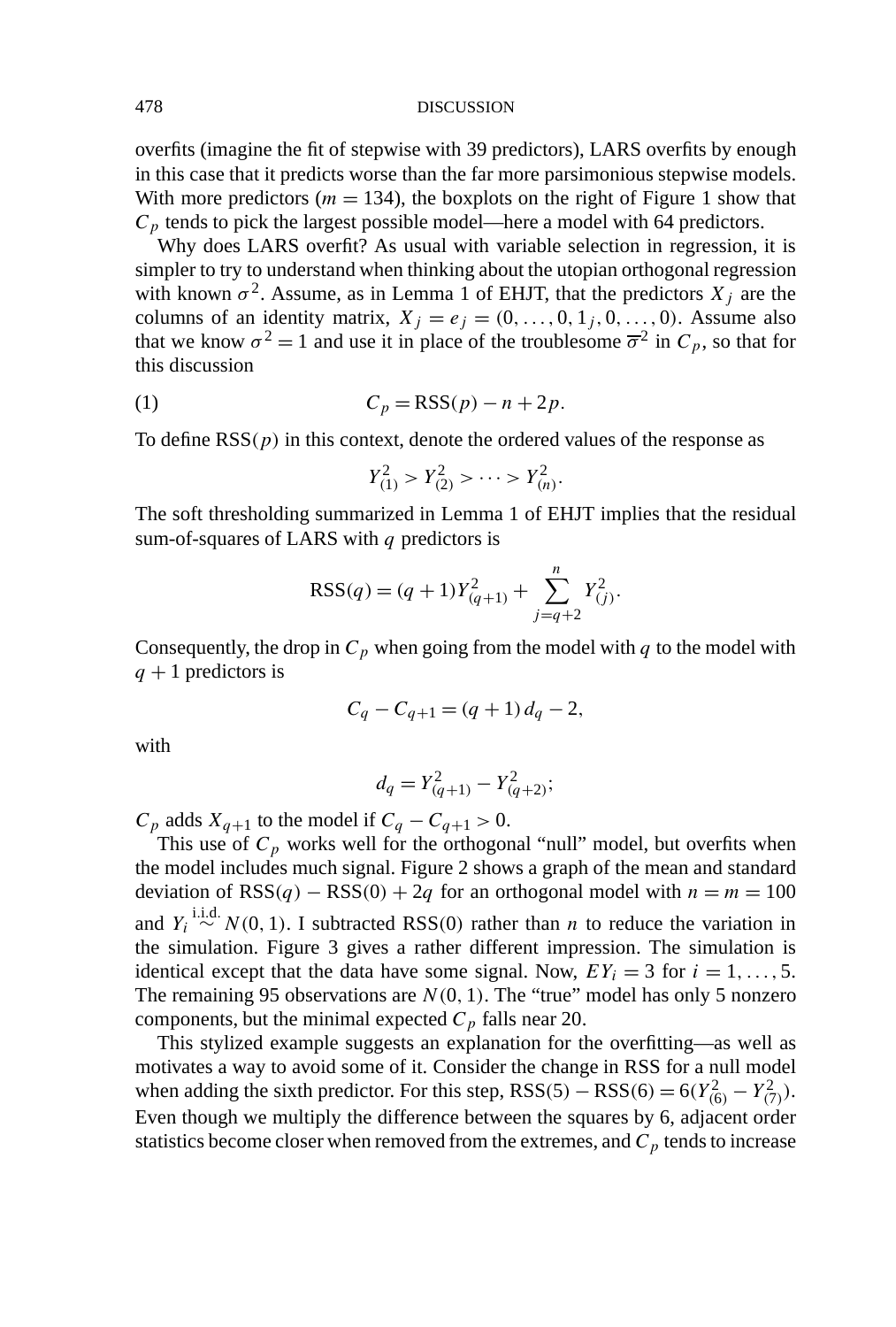

FIG. 2. *A simulation of Cp for LARS applied to orthogonal*, *normal data with no signal correctly identifies the null model*. *These results are from a simulation with* 1000 *replications*, *each consisting of a sample of* 100 *i*.*i*.*d*. *standard normal observations*. *Error bars indicate* ±1 *standard deviation*.

as shown in Figure 2. The situation changes when signal is present. First, the five observations with mean 3 are likely to be the first five ordered observations. So, their spacing is likely to be larger because their order is determined by a sample of five normals;  $C_p$  adds these. When reaching the noise, the difference  $Y_{(6)}^2 - Y_{(7)}^2$ now behaves like the difference between the *first two* squared order statistics in an



FIG. 3. *A simulation of Cp for LARS applied to orthogonal*, *normal data with signal present overfits*. *Results are from a simulation with* 1000 *replications*, *each consisting of* 5 *observations with mean* 3 *combined with a sample of* 95 *i*.*i*.*d*. *standard normal observations*. *Error bars indicate* ±1 *standard deviation*.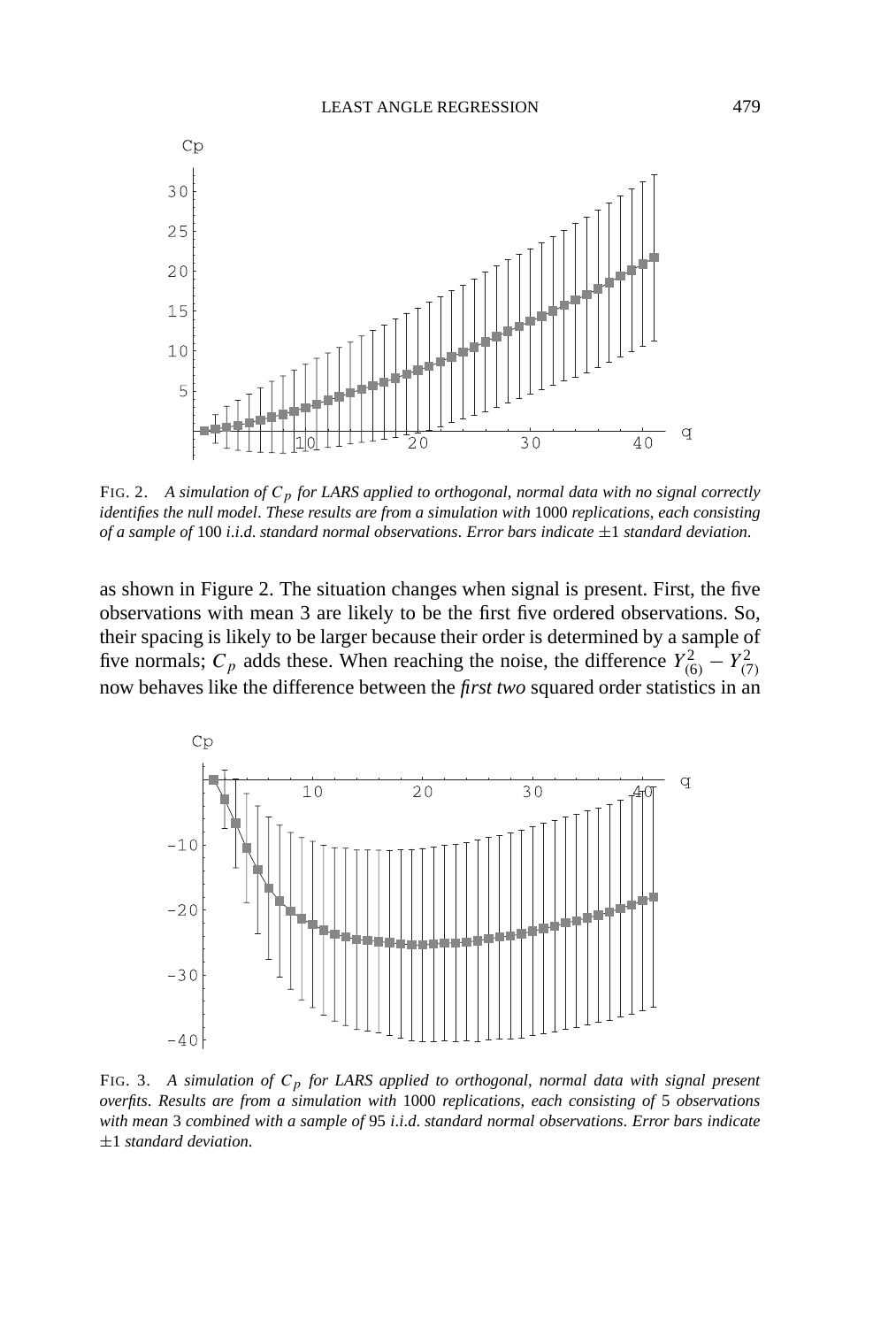i.i.d. sample of 95 standard normals. Consequently, this comparison involves the gap between the most extreme order statistics rather than those from within the sample, and as a result  $C_p$  drops to indicate a larger model.

This explanation of the overfitting suggests a simple alternative to  $C_p$  that leads to smaller LARS models. The idea is to compare the decreasing residual sum of squares RSS*(q)* to what is expected under a model that has fitted some signal *and* some noise. Since overfitting seems to have relatively benign effects on LARS, one does not want to take the hard-thresholding approach; my colleague Dean Foster suggested that the criterion might do better by assuming that some of the predictors already in the model are really noise. The criterion  $S_p$  suggested here adopts this notion. The form of  $S_p$  relies on approximations for normal order statistics commonly used in variable selection, particularly adaptive methods [Benjamini and Hochberg (1995) and Foster and Stine (1996)]. These approximate the size of the *j*th normal order statistic in a sample of *n* with  $\sqrt{2 \log(n/j)}$ . To motivate the form of the  $S_p$  criterion, I return to the orthogonal situation and consider what happens when deciding whether to increase the size of the model from  $q$  to  $q + 1$ predictors. If I know that *k* of the already included *q* predictors represent signal and the rest of the predictors are noise, then  $d_q = Y^2_{(q+1)} - Y^2_{(q+2)}$  is about

(2) 
$$
2\log\frac{m-k}{q+1-k} - 2\log\frac{m-k}{q+2-k}.
$$

Since I do not know k, I will just set  $k = q/2$  (i.e., assume that half of those already in the model are noise) and approximate  $d_q$  as

$$
\delta(q) = 2\log\frac{q/2+2}{q/2+1}.
$$

[Define  $\delta(0) = 2 \log 2$  and  $\delta(1) = 2 \log 3/2$ .] This approximation suggests choosing the model that minimizes

(3) 
$$
S_q = \text{RSS}(q) + \hat{\sigma}^2 \sum_{j=1}^q j\delta(j),
$$

where  $\hat{\sigma}^2$  represents an "honest" estimate of  $\sigma^2$  that avoids selection bias. The  $S_p$  criterion, like  $C_p$ , penalizes the residual sum-of-squares, but uses a different penalty.

The results for LARS with this criterion define the third set of boxplots in Figure 1. To avoid selection bias in the estimate of  $\sigma^2$ , I used a two-step procedure. First, fit a forward stepwise regression using hard thresholding. Second, use the estimated error variance from this stepwise fit as  $\hat{\sigma}^2$  in  $S_p$  and proceed with LARS. Because hard thresholding avoids overfitting in the stepwise regression, the resulting estimator  $\hat{\sigma}^2$  is probably conservative—but this is just what is needed when modeling data with an excess of possible predictors. If the variance estimate from the largest LARS model is used instead, the  $S_p$  criterion also overfits (though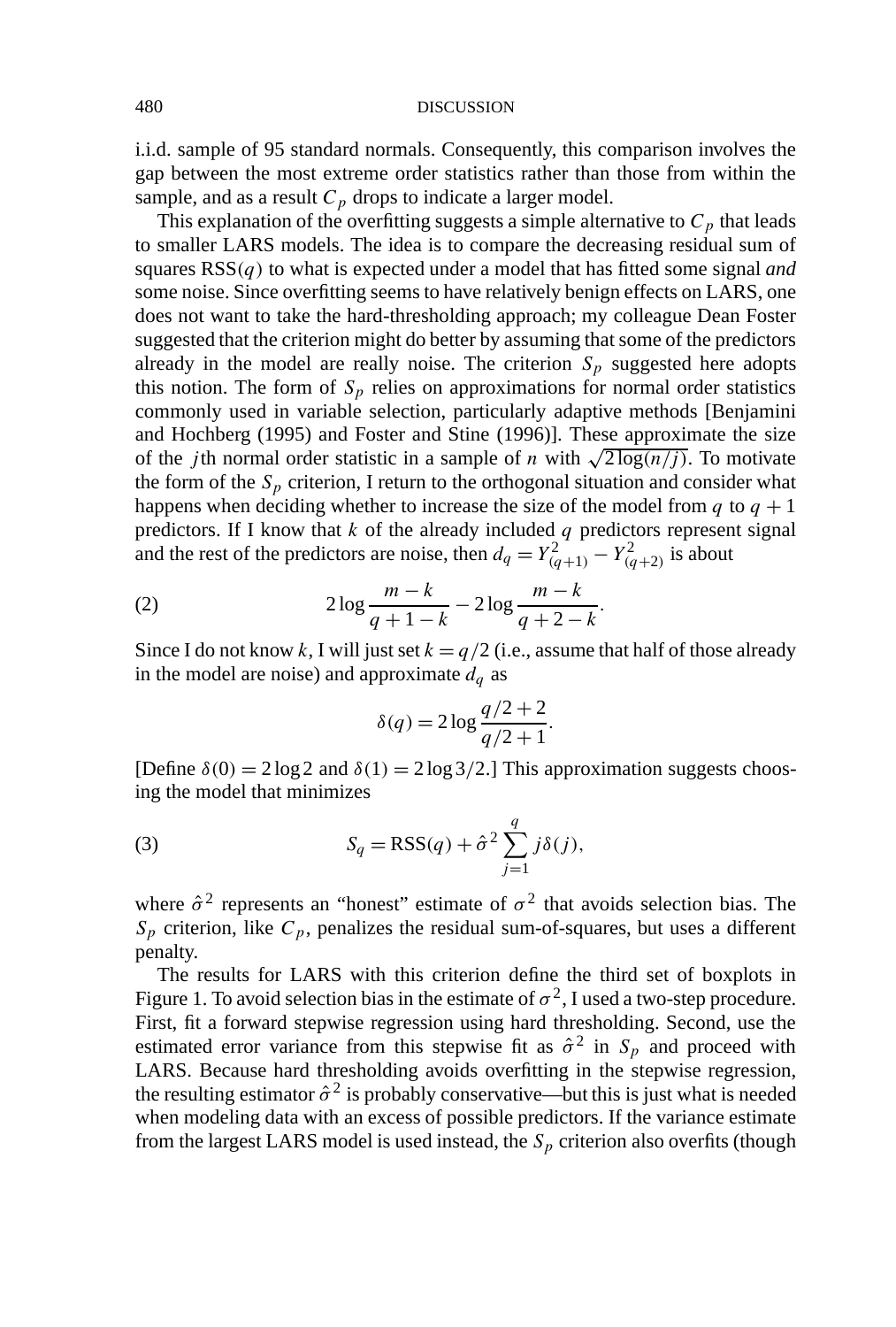not so much as  $C_p$ ). Returning to Figure 1, the combination of LARS with  $S_p$ obtains the smallest typical MSE with both *m* = 64 and 134 predictors. In either case, LARS includes more predictors than the parsimonious stepwise fits obtained by hard thresholding.

These results lead to more questions. What are the risk properties of the LARS predictor chosen by  $C_p$  or  $S_p$ ? How is it that the number of possible predictors *m* does not appear in either criterion? This definition of  $S_p$  simply supposes half of the included predictors are noise; why half? What is a better way to set *k* in (2)? Finally, that the combination of LARS with either  $C_p$  or  $S_p$  has less MSE than stepwise when predicting diabetes is hardly convincing that such a pairing would do well in other applications. Statistics would be well served by having a repository of test problems comparable to those held at UC Irvine for judging machine learning algorithms [Blake and Merz (1998)].

#### REFERENCES

- BENJAMINI, Y. and HOCHBERG, Y. (1995). Controlling the false discovery rate: A practical and powerful approach to multiple testing. *J. Roy. Statist. Soc. Ser. B* **57** 289–300.
- BLAKE, C. and MERZ, C. (1998). UCI repository of machine learning databases. Technical report, School Information and Computer Science, Univ. California, Irvine. Available at www.ics.uci.edu/˜mlearn/MLRepository.html.
- DONOHO, D. L. and JOHNSTONE, I. M. (1994). Ideal spatial adaptation by wavelet shrinkage. *Biometrika* **81** 425–455.
- FOSTER, D. P. and GEORGE, E. I. (1994). The risk inflation criterion for multiple regression. *Ann. Statist.* **22** 1947–1975.
- FOSTER, D. P. and STINE, R. A. (1996). Variable selection via information theory. Technical Report Discussion Paper 1180, Center for Mathematical Studies in Economics and Management Science, Northwestern Univ.
- SHAO, J. (1993). Linear model selection by cross-validation. *J. Amer. Statist. Assoc.* **88** 486–494.

DEPARTMENT OF STATISTICS THE WHARTON SCHOOL UNIVERSITY OF PENNSYLVANIA PHILADELPHIA, PENNSYLVANIA 19104-6340 USA E-MAIL: stine@wharton.upenn.edu

## **DISCUSSION**

# BY BERWIN A. TURLACH

### *University of Western Australia*

I would like to begin by congratulating the authors (referred to below as EHJT) for their interesting paper in which they propose a new variable selection method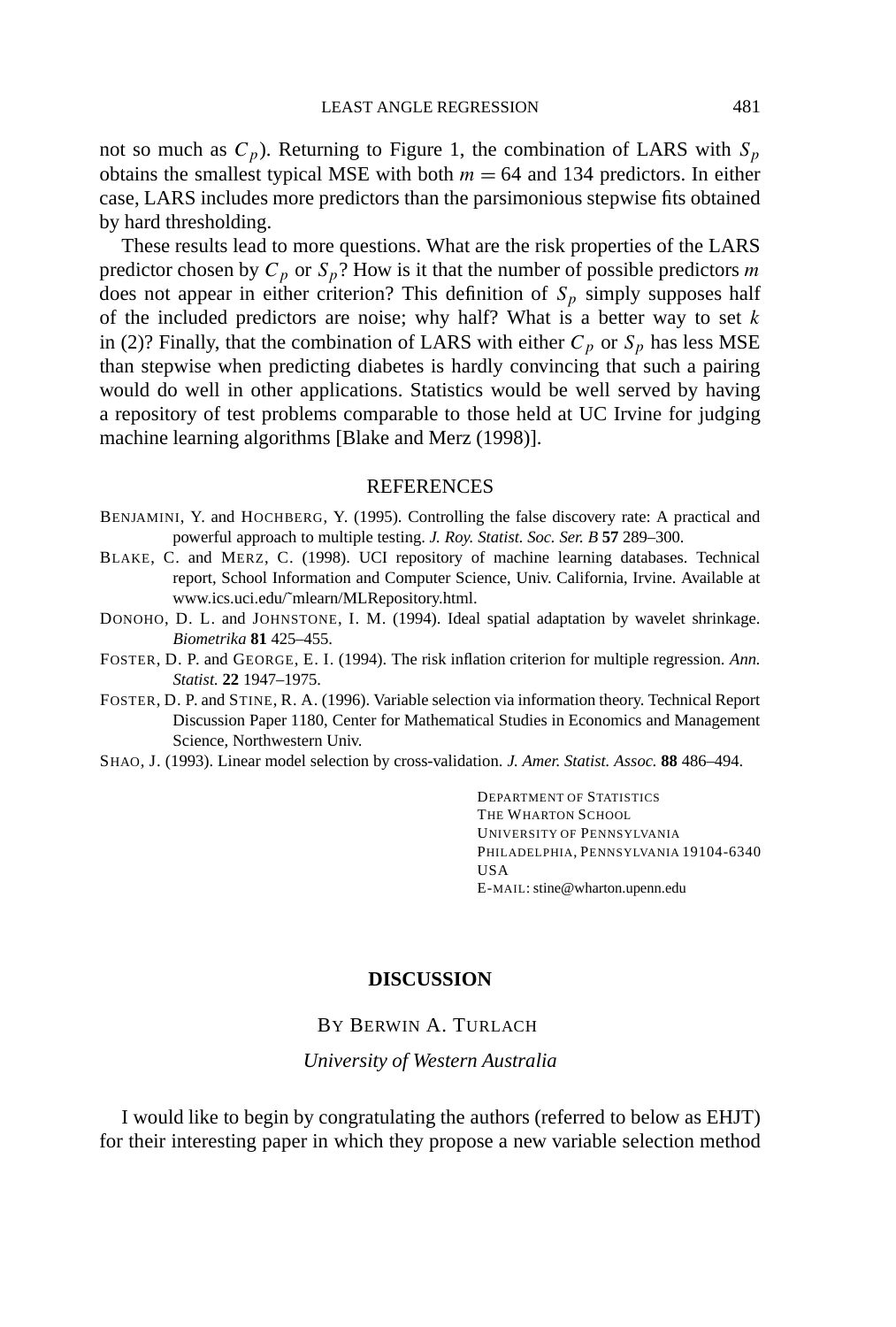(LARS) for building linear models and show how their new method relates to other methods that have been proposed recently. I found the paper to be very stimulating and found the additional insight that it provides about the Lasso technique to be of particular interest.

My comments center around the question of how we can select linear models that conform with the marginality principle [Nelder (1977, 1994) and McCullagh and Nelder (1989)]; that is, the response surface is invariant under scaling and translation of the explanatory variables in the model. Recently one of my interests was to explore whether the Lasso technique or the nonnegative garrote [Breiman (1995)] could be modified such that it incorporates the marginality principle. However, it does not seem to be a trivial matter to change the criteria that these techniques minimize in such a way that the marginality principle is incorporated in a satisfactory manner.

On the other hand, it seems to be straightforward to modify the LARS technique to incorporate this principle. In their paper, EHJT address this issue somewhat in passing when they suggest toward the end of Section 3 that one first fit main effects only and interactions in a second step to control the order in which variables are allowed to enter the model. However, such a two-step procedure may have a somewhat less than optimal behavior as the following, admittedly artificial, example shows.

Assume we have a vector of explanatory variables  $X = (X_1, X_2, \ldots, X_{10})$ where the components are independent of each other and  $X_i$ ,  $i = 1, \ldots, 10$ , follows a uniform distribution on [0*,* 1]. Take as model

(1) 
$$
Y = (X_1 - 0.5)^2 + X_2 + X_3 + X_4 + X_5 + \varepsilon,
$$

where *ε* has mean zero, has standard deviation 0.05 and is independent of *X*.

It is not difficult to verify that in this model  $X_1$  and  $Y$  are uncorrelated. Moreover, since the  $X_i$ 's are independent,  $X_1$  is also uncorrelated with any residual vector coming from a linear model formed only by explanatory variables selected from  $\{X_2, \ldots, X_{10}\}.$ 

Thus, if one fits a main effects only model, one would expect that the LARS algorithm has problems identifying that  $X_1$  should be part of the model. That this is indeed the case is shown in Figure 1. The picture presents the result of the LARS analysis for a typical data set generated from model (1); the sample size was  $n = 500$ . Note that, unlike Figure 3 in EHJT, Figure 1 (and similar figures below) has been produced using the standardized explanatory variables and no back-transformation to the original scale was done.

For this realization, the variables are selected in the sequence  $X_2$ ,  $X_5$ ,  $X_4$ ,  $X_3$ ,  $X_6$ ,  $X_{10}$ ,  $X_7$ ,  $X_8$ ,  $X_9$  and, finally,  $X_1$ . Thus, as expected, the LARS algorithm has problems identifying *X*<sup>1</sup> as part of the model. To further verify this, 1000 different data sets, each of size  $n = 500$ , were simulated from model (1) and a LARS analysis performed on each of them. For each of the 10 explanatory variables the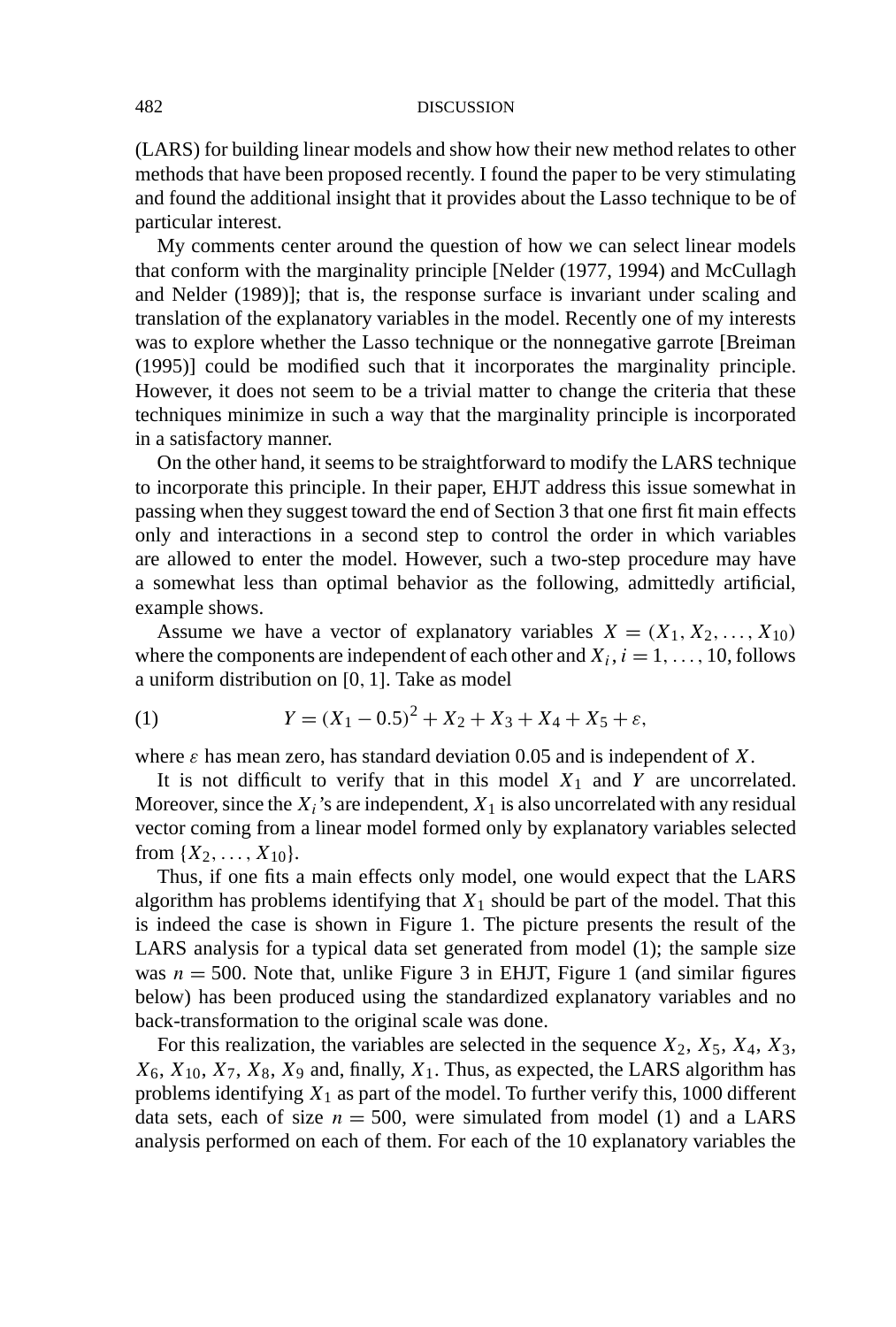

FIG. 1. *LARS analysis of simulated data with main terms only*: (left) *estimates of regression*  $coefficients \hat{\beta}_j, j = 1,..., 10, plotted versus \sum |\hat{\beta}_j|;$  (right) *absolute current correlations as functions of LARS step*.

step at which it was selected to enter the model was recorded. Figure 2 shows for each of the variables the (percentage) histogram of these data.

It is clear that the LARS algorithm has no problems identifying that  $X_2, \ldots, X_5$ should be in the model. These variables are all selected in the first four steps and, not surprisingly given the model, with more or less equal probability at any of these



FIG. 2. *Percentage histogram of step at which each variable is selected based on* 1000 *replications*: *results shown for LARS analysis using main terms only*.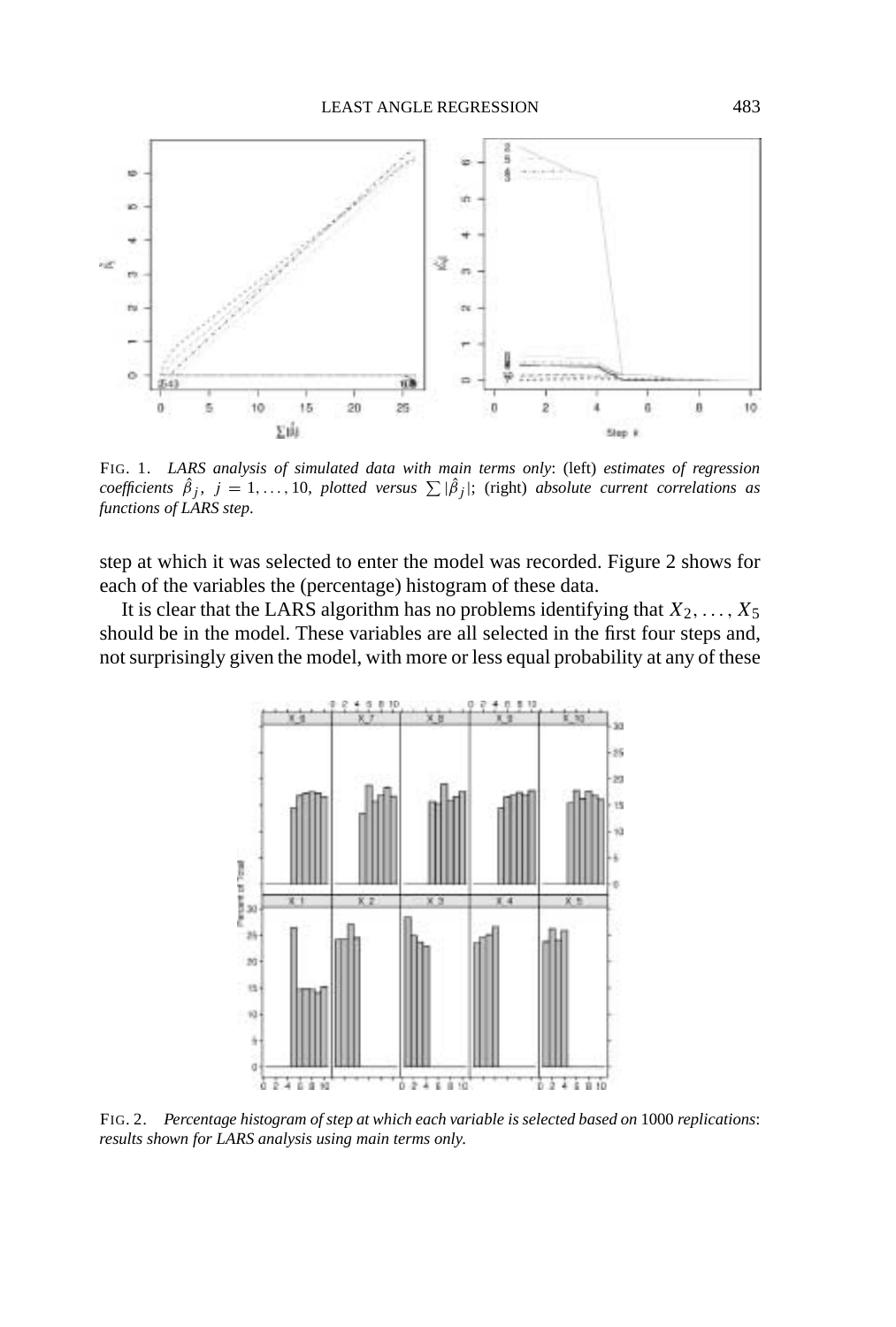

FIG. 3. *LARS analysis of simulated data with main terms and interaction terms*: (left) *estimates of regression coefficients*  $\hat{\beta}_j$ ,  $j = 1, ..., 65$ , *plotted versus*  $\sum |\hat{\beta}_j|$ ; (right) *absolute current correlations as functions of LARS step*.

steps. *X*<sup>1</sup> has a chance of approximately 25% of being selected as the fifth variable, otherwise it may enter the model at step 6, 7, 8, 9 or 10 (each with probability roughly 15%). Finally, each of the variables  $X_6$  to  $X_{10}$  seems to be selected with equal probability anywhere between step 5 and step 10.

This example shows that a main effects first LARS analysis followed by a check for interaction terms would not work in such cases. In most cases the LARS analysis would miss  $X_1$  as fifth variable and even in the cases where it was selected at step 5 it would probably be deemed to be unimportant and excluded from further analysis.

How does LARS perform if one uses from the beginning all 10 main effects and all 55 interaction terms? Figure 3 shows the LARS analysis for the same data used to produce Figure 1 but this time the design matrix was augmented to contain all main effects and all interactions. The order in which the variables enter the model is  $X_{2:5} = X_2 \times X_5$ ,  $X_{2:4}$ ,  $X_{3:4}$ ,  $X_{2:3}$ ,  $X_{3:5}$ ,  $X_{4:5}$ ,  $X_{5:5} = X_5^2$ ,  $X_4$ ,  $X_3$ ,  $X_2$ ,  $X_5$ ,  $X_{4:4}$ ,  $X_{1:1}$ ,  $X_{1:6}$ ,  $X_{1:9}$ ,  $X_1$ , ... In this example the last of the six terms that are actually in model (1) was selected by the LARS algorithm in step 16.

Using the same 1000 samples of size  $n = 500$  as above and performing a LARS analysis on them using a design matrix with all main and interaction terms shows a surprising result. Again, for each replication the step at which a variable was selected into the model by LARS was recorded and Figure 4 shows for each variable histograms for these data. To avoid cluttering, the histograms in Figure 4 were truncated to [1*,* 20]; the complete histograms are shown on the left in Figure 7.

The most striking feature of these histograms is that the six interaction terms  $X_{i:j}, i, j \in \{2, 3, 4, 5\}, i < j$ , were always selected first. In no replication was any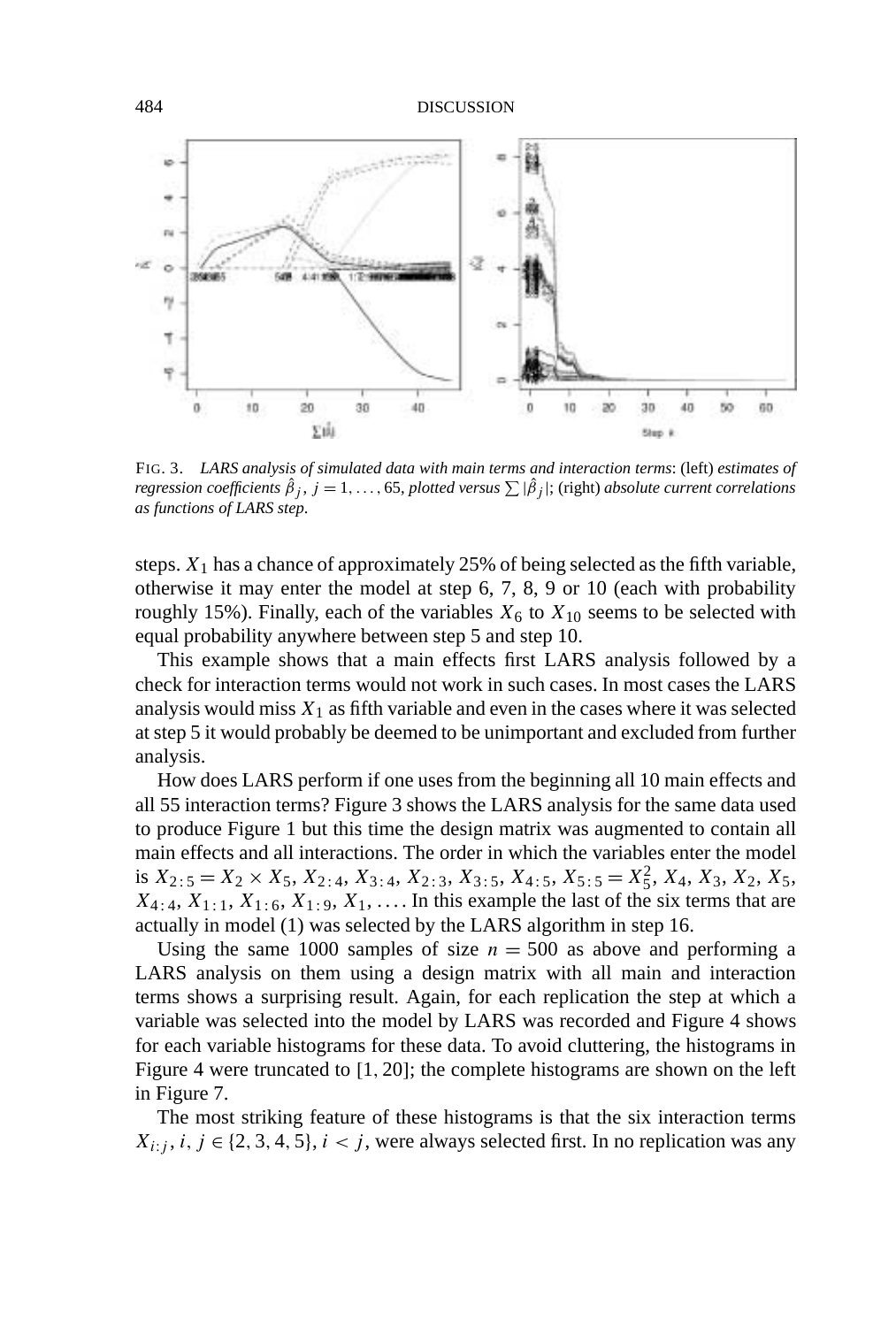

FIG. 4. *Percentage histogram of step at which each variable is selected based on* 1000 *replications*: *results shown for variables selected in the first* 20 *steps of a LARS analysis using main and interaction terms*.

of these terms selected after step 6 and no other variable was ever selected in the first six steps. That one of these terms is selected as the first term is not surprising as these variables have the highest correlation with the response variable *Y* . It can be shown that the covariance of these interaction terms with  $Y$  is by a factor  $\sqrt{12/7} \approx 1.3$  larger than the covariance between  $X_i$  and Y for  $i = 2, \ldots, 5$ . But that these six interaction terms dominate the early variable selection steps in such a manner came as a bit as a surprise.

After selecting these six interaction terms, the LARS algorithm then seems to select mostly  $X_2$ ,  $X_3$ ,  $X_4$  and  $X_5$ , followed soon by  $X_{1:1}$  and  $X_1$ . However, especially the latter one seems to be selected rather late and other terms may be selected earlier. Other remarkable features in Figure 4 are the peaks in histograms of  $X_{i:i}$  for  $i = 2, 3, 4, 5$ ; each of these terms seems to have a fair chance of being selected before the corresponding main term and before  $X_{1:1}$  and  $X_1$ .

One of the problems seems to be the large number of interaction terms that the LARS algorithm selects without putting the corresponding main terms into the model too. This behavior violates the marginality principle. Also, for this model, one would expect that ensuring that for each higher-order term the corresponding lower-order terms are in the model too would alleviate the problem that the six interaction terms  $X_{i}: j, i, j \in \{2, 3, 4, 5\}, i < j$ , are always selected first.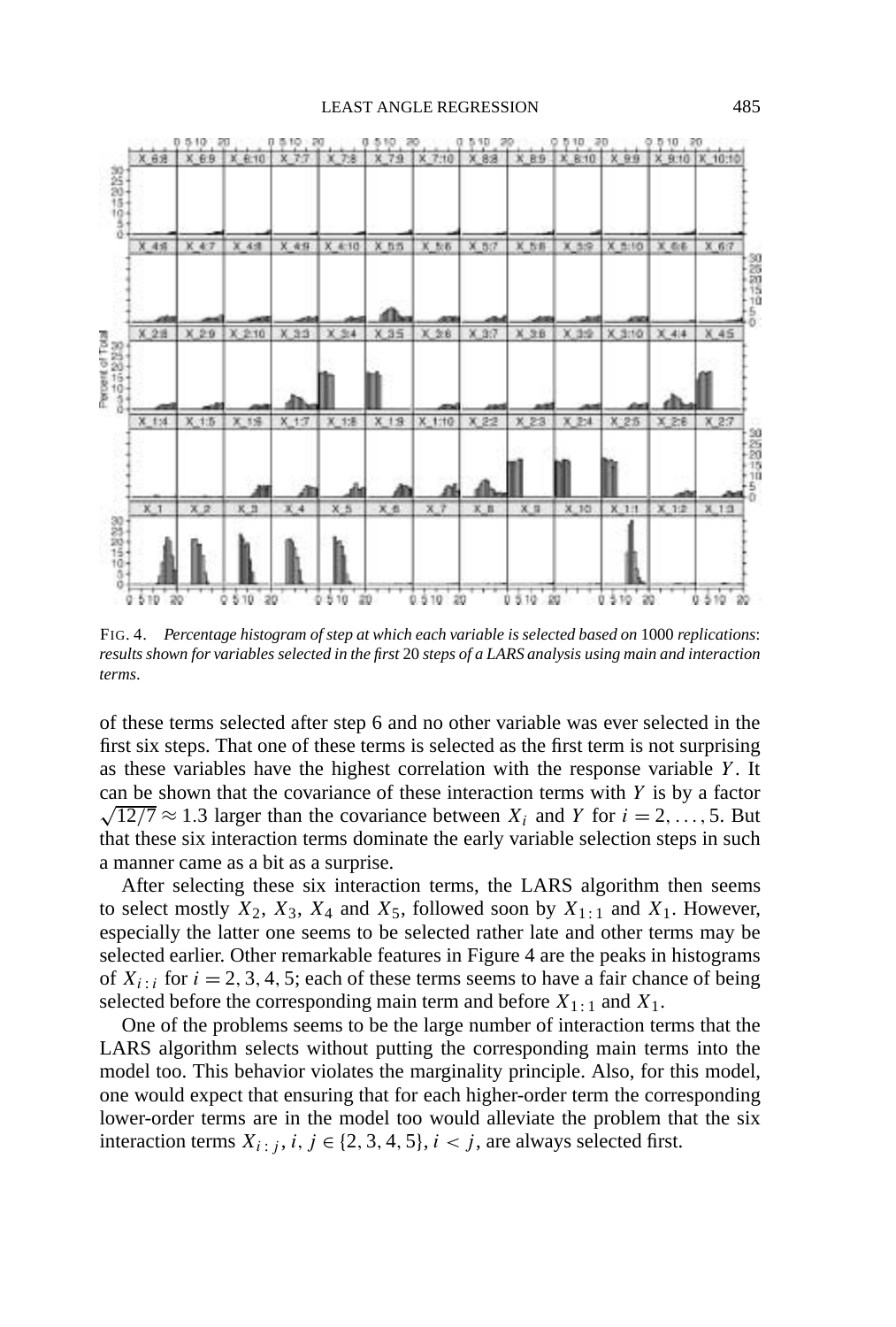I give an alternative description of the LARS algorithm first before I show how it can be modified to incorporate the marginality principle. This description is based on the discussion in EHJT and shown in Algorithm 1.

ALGORITHM 1 (An alternative description of the LARS algorithm).

1. Set  $\hat{\mu}_0 = 0$  and  $k = 0$ .

- 2. **repeat**
- 3. Calculate  $\hat{\mathbf{c}} = X'(\mathbf{y} \hat{\boldsymbol{\mu}}_k)$  and set  $\hat{C} = \max_j \{|\hat{c}_j|\}.$
- 4. Let  $A = \{j : |\hat{c}_j| = \hat{C}\}.$
- 5. Set  $X_A = (\cdots x_j \cdots)_{j \in A}$  for calculating  $\bar{\mathbf{y}}_{k+1} = (X'_A X_A)^{-1} X'_A \mathbf{y}$  and  $\mathbf{a} =$  $X'_{A}(\bar{y}_{k+1} - \hat{\mu}_{k}).$
- 6. Set

$$
\hat{\boldsymbol{\mu}}_{k+1} = \hat{\boldsymbol{\mu}}_k + \hat{\gamma}(\bar{\mathbf{y}}_{k+1} - \hat{\boldsymbol{\mu}}_k),
$$

where, if  $A^c \neq \emptyset$ ,

$$
\hat{\gamma} = \min_{j \in A^c} \left\{ \frac{\hat{C} - \hat{c}_j}{\hat{C} - a_j}, \frac{\hat{C} + \hat{c}_j}{\hat{C} + a_j} \right\},\
$$

otherwise set  $\hat{\gamma} = 1$ .

7.  $k \leftarrow k + 1$ .

8. **until**  $A^c = \emptyset$ .

We start with an estimated response  $\hat{\mu}_0 = 0$  and then iterate until all variables have been selected. In each iteration, we first determine (up to a constant factor) the correlation between all variables and the current residual vector. All variables whose absolute correlation with the residual vector equals the maximal achievable absolute correlation are chosen to be in the model and we calculate the least squares regression response, say  $\bar{y}_{k+1}$ , using these variables. Then we move from our current estimated response  $\hat{\mu}_k$  toward  $\bar{y}_{k+1}$  until a new variable would enter the model.

Using this description of the LARS algorithm, it seems obvious how to modify the algorithm such that it respects the marginality principle. Assume that for each column *i* of the design matrix we set  $d_{ij} = 1$  if column *j* should be in the model whenever column *i* is in the model and zero otherwise; here  $j \neq i$  takes values in {1*,...,m*}, where *m* is the number of columns of the design matrix. For example, abusing this notation slightly, for model (1) we might set  $d_{1,1,1} = 1$  and all other  $d_{1:1,j} = 0$ ; or  $d_{1:2,1} = 1$ ,  $d_{1:2,2} = 1$  and all other  $d_{1:2,j}$  equal to zero.

Having defined such a dependency structure between the columns of the design matrix, the obvious modification of the LARS algorithm is that when adding, say, column *i* to the selected columns one also adds all those columns for which  $d_{ij} = 1$ . This modification is described in Algorithm 2.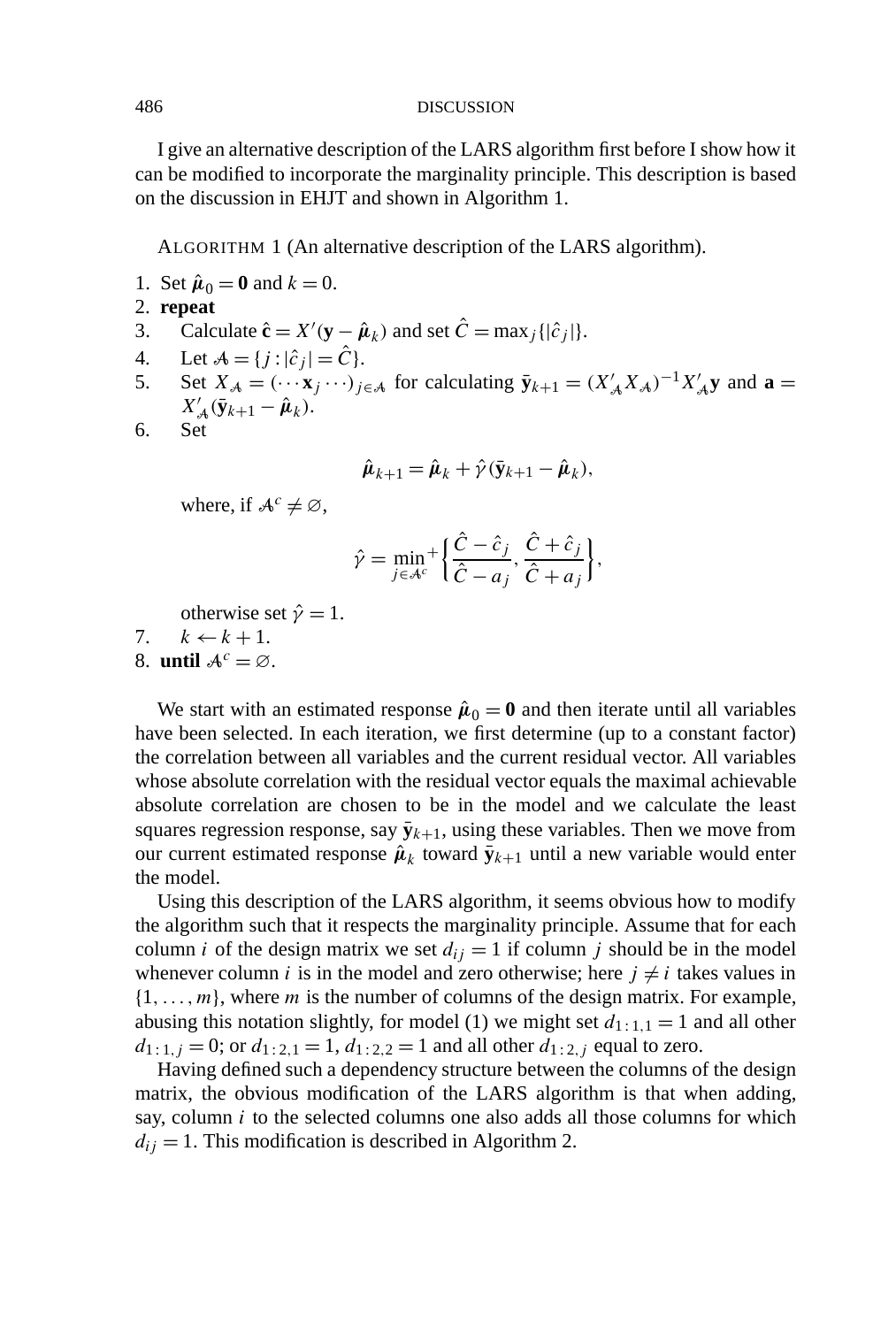ALGORITHM 2 (The modified LARS algorithm).

- 1. Set  $\hat{\mu}_0 = 0$  and  $k = 0$ .
- 2. **repeat**
- 3. Calculate  $\hat{\mathbf{c}} = X'(\mathbf{y} \hat{\boldsymbol{\mu}}_k)$  and set  $\hat{C} = \max_j \{|\hat{c}_j|\}.$
- 4. Let  $A_0 = \{j : |\hat{c}_j| = \hat{C}\}, A_1 = \{j : d_{ij} \neq 0, i \in A_0\}$  and  $A = A_0 \cup A_1$ .
- 5. Set  $X_A = (\cdots x_j \cdots)_{j \in A}$  for calculating  $\bar{y}_{k+1} = (X'_A X_A)^{-1} X'_A y$  and  $a =$  $X'_{A}(\bar{\mathbf{y}}_{k+1} - \hat{\boldsymbol{\mu}}_{k}).$
- 6. Set

$$
\hat{\boldsymbol{\mu}}_{k+1} = \hat{\boldsymbol{\mu}}_k + \hat{\boldsymbol{\gamma}} (\bar{\mathbf{y}}_{k+1} - \hat{\boldsymbol{\mu}}_k),
$$

where, if  $A^c \neq \emptyset$ ,

$$
\hat{\gamma} = \min_{j \in \mathcal{A}^c} \left\{ \frac{\hat{C} - \hat{c}_j}{\hat{C} - a_j}, \frac{\hat{C} + \hat{c}_j}{\hat{C} + a_j} \right\},\
$$

otherwise set  $\hat{\gamma} = 1$ .

- 7.  $k \leftarrow k + 1$ .
- 8. **until**  $A^c = \emptyset$ .

Note that compared with the original Algorithm 1 only the fourth line changes. Furthermore, for all  $i \in A$  it is obvious that for  $0 \le \gamma \le 1$  we have

$$
|\hat{c}_i(\gamma)| = (1 - \gamma)|\hat{c}_i|,
$$

where  $\hat{\mathbf{c}}(\gamma) = X'(\mathbf{y} - \hat{\boldsymbol{\mu}}(\gamma))$  and  $\hat{\boldsymbol{\mu}}(\gamma) = \hat{\boldsymbol{\mu}}_k + \gamma(\bar{\mathbf{y}}_{k+1} - \hat{\boldsymbol{\mu}}_k)$ .

Note that, by definition, the value of  $|\hat{c}_i|$  is the same for all  $j \in A_0$ . Hence, the functions (2) for those variables are identical, namely  $(1 - \gamma)\hat{C}$ , and for all  $j \in \mathcal{A}_1$ the corresponding functions  $|\hat{c}_j(\gamma)|$  will intersect  $(1-\gamma)\hat{C}$  at  $\gamma = 1$ . This explains why in line 6 we only have to check for the first intersection between  $(1 - \gamma)\hat{C}$ and  $|\hat{c}_i(\gamma)|$  for  $j \in \mathcal{A}^c$ .

It also follows from (2) that, for all  $j \in A_0$ , we have

$$
\mathbf{x}'_j(\bar{\mathbf{y}}_{k+1} - \hat{\boldsymbol{\mu}}_k) = \text{sign}(\hat{c}_j)\hat{C}.
$$

Thus, for those variables that are in  $A_0$  we move in line 6 of the modified algorithm in a direction that has a similar geometric interpretation as the direction along which we move in the original LARS algorithm. Namely that for each  $j \in A_0$  the angle between the direction in which we move and  $sign(\hat{c}_i) \mathbf{x}_i$  is the same and this angle is less than 90◦.

Figure 5 shows the result of the modified LARS analysis for the same data used above. Putting variables that enter the model simultaneously into brackets, the order in which the variables enter the model is  $(X_2, S, X_2, X_5)$ ,  $(X_3, A, X_3)$  $X_4$ ),  $X_2$ :5,  $X_2$ :3,  $(X_{1:1}, X_1)$ , ... That is, the modified LARS algorithm selects in this case in five steps a model with 10 terms, 6 of which are the terms that are indeed in model (1).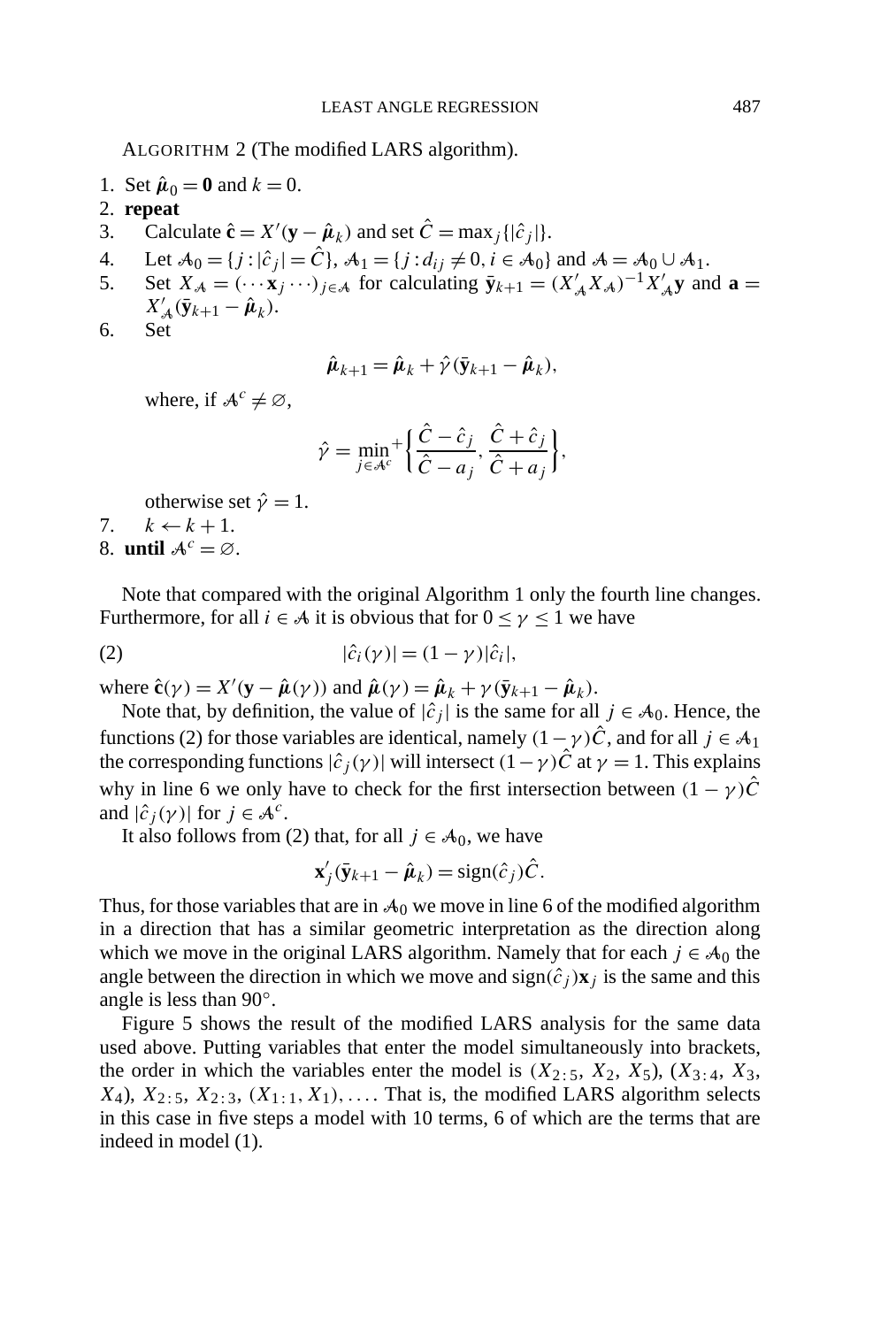

FIG. 5. *Modified LARS analysis of simulated data with main terms and interaction terms*: (left)  $e$ stimates of regression coefficients  $\hat{\beta}_j$ ,  $j=1,\ldots,65,$  plotted versus  $\sum |\hat{\beta}_j|$ ; (right) absolute current *correlations as functions of*  $k = #A^c$ .

Using the same 1000 samples of size  $n = 500$  as above and performing a modified LARS analysis on them using a design matrix with all main and interaction terms also shows markedly improved results. Again, for each replication the step at which a variable was selected into the model was recorded and Figure 6 shows for each variable histograms for these data. To avoid cluttering, the histograms in Figure 6 were truncated to [1*,* 20]; the complete histograms are shown on the right in Figure 7.

From Figure 6 it can be seen that now the variables  $X_2$ ,  $X_3$ ,  $X_4$  and  $X_5$ are all selected within the first three iterations of the modified LARS algorithm. Also  $X_{1:1}$  and  $X_1$  are picked up consistently and early. Compared with Figure 4 there are marked differences in the distribution of when the variable is selected for the interaction terms  $X_{i:j}$ ,  $i, j \in \{2, 3, 4, 5\}$ ,  $i \leq j$ , and the main terms  $X_i$ ,  $i = 6, \ldots, 10$ . The latter can be explained by the fact that the algorithm now enforces the marginality principle. Thus, it seems that this modification does improve the performance of the LARS algorithm for model (1). Hopefully it would do so also for other models.

In conclusion, I offer two further remarks and a question. First, note that the modified LARS algorithm may also be used to incorporate factor variables with more than two levels. In such a situation, I would suggest that indicator variables for *all* levels are included in the initial design matrix; but this would be done mainly to easily calculate all the correlations. The dependencies  $d_{ij}$  would be set up such that if one indicator variable is selected, then all enter the model. However, to avoid redundancies one would only put all but one of these columns into the matrix  $X_{\mathcal{A}}$ . This would also avoid that  $X_A$  would eventually become singular if more than one explanatory variable is a factor variable.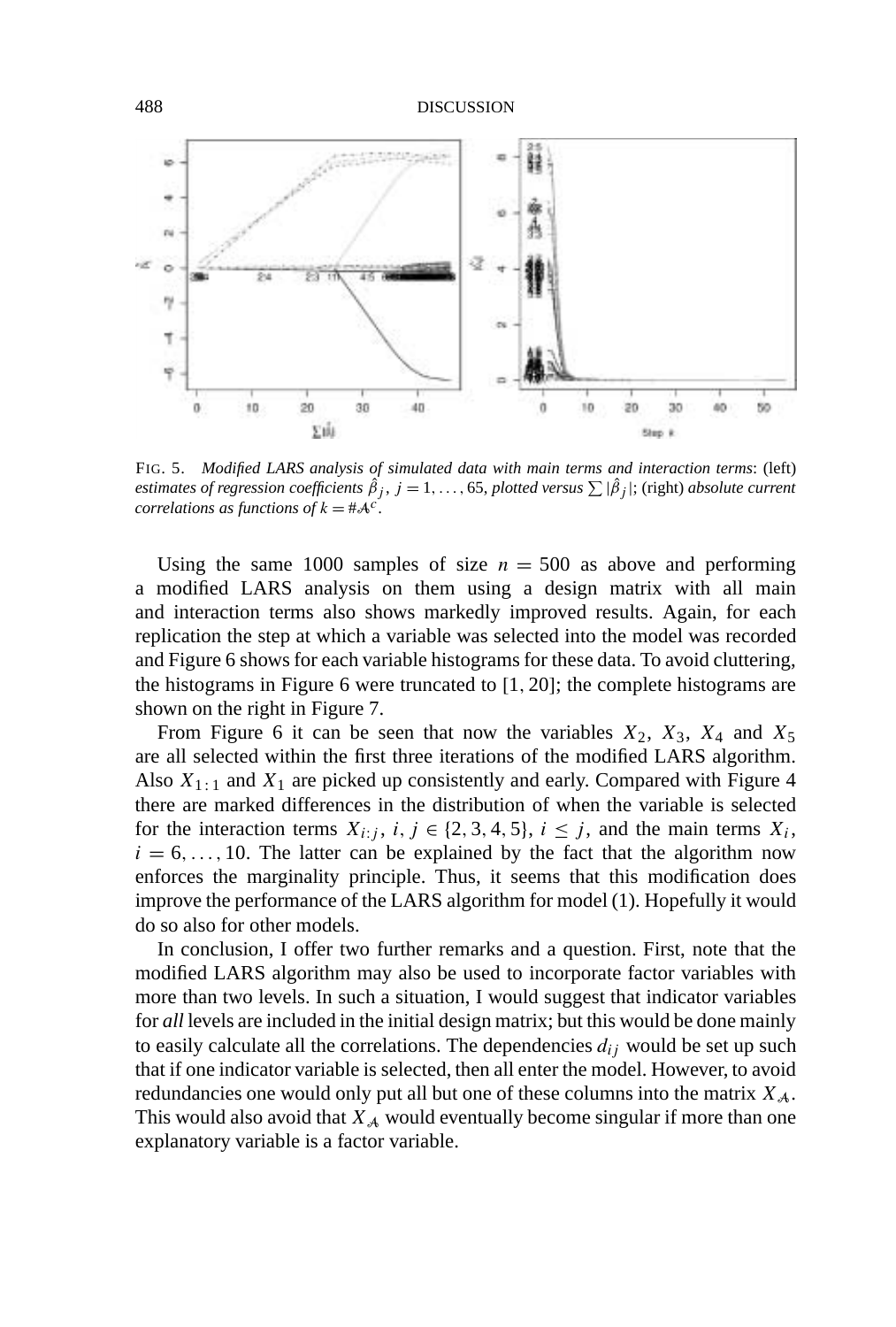

FIG. 6. *Percentage histogram of step at which each variable is selected based on* 1000 *replications*: *results shown for variables selected in the first* 20 *steps of a modified LARS analysis using main and interaction terms*.

Second, given the insight between the LARS algorithm and the Lasso algorithm described by EHJT, namely the sign constraint (3.1), it now seems also possible to modify the Lasso algorithm to incorporate the marginality principle by incorporating the sign constraint into Algorithm 2. However, whenever a variable



FIG. 7. *Percentage histogram of step at which each variable is selected based on* 1000 *replications*: (left) *LARS analysis*; (right) *modified LARS analysis*.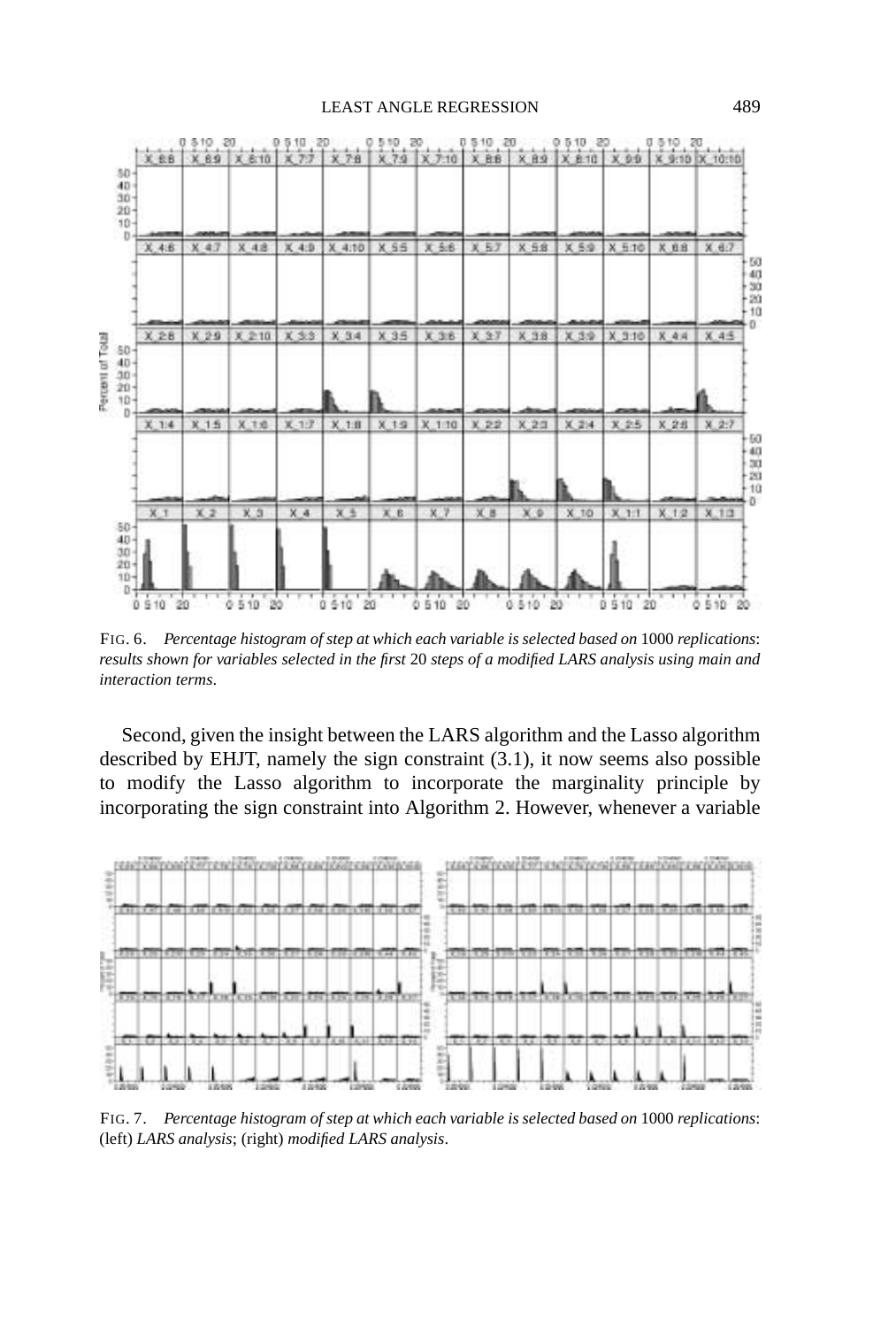### 490 DISCUSSION

would be dropped from the set  $A_0$  due to violating the sign constraint there might also be variables dropped from  $A_1$ . For the latter variables these might introduce discontinuities in the traces of the corresponding parameter estimates, a feature that does not seem to be desirable. Perhaps a better modification of the Lasso algorithm that incorporates the marginality principle can still be found?

Finally, the behavior of the LARS algorithm for model (1) when all main terms and interaction terms are used surprised me a bit. This behavior seems to raise a fundamental question, namely, although we try to build a linear model and, as we teach our students, correlation "measures the direction and strength of the linear relationship between two quantitative variables" [Moore and McCabe (1999)], one has to wonder whether selecting variables using correlation as a criterion is a sound principle? Or should we modify the algorithms to use another criterion?

## **REFERENCES**

- BREIMAN, L. (1995). Better subset regression using the nonnegative garrote. *Technometrics* **37** 373–384.
- MCCULLAGH, P. and NELDER, J. A. (1989). *Generalized Linear Models*, 2nd ed. Chapman and Hall, London.
- MOORE, D. S. and MCCABE, G. P. (1999). *Introduction to the Practice of Statistics*, 3rd ed. Freeman, New York.
- NELDER, J. A. (1977). A reformulation of linear models (with discussion). *J. Roy. Statist. Soc. Ser. A* **140** 48–76.

NELDER, J. A. (1994). The statistics of linear models: Back to basics. *Statist. Comput.* **4** 221–234.

SCHOOL OF MATHEMATICS AND STATISTICS UNIVERSITY OF WESTERN AUSTRALIA 35 STIRLING HIGHWAY CRAWLEY WA 6009 AUSTRALIA E-MAIL: berwin@maths.uwa.edu.au

#### **DISCUSSION**

## BY SANFORD WEISBERG<sup>1</sup>

*University of Minnesota*

Most of this article concerns the uses of LARS and the two related methods in the age-old, "somewhat notorious," problem of "[a]utomatic model-building algorithms*...*" for linear regression. In the following, I will confine my comments to this notorious problem and to the use of LARS and its relatives to solve it.

<sup>&</sup>lt;sup>1</sup>Supported by NSF Grant DMS-01-03983.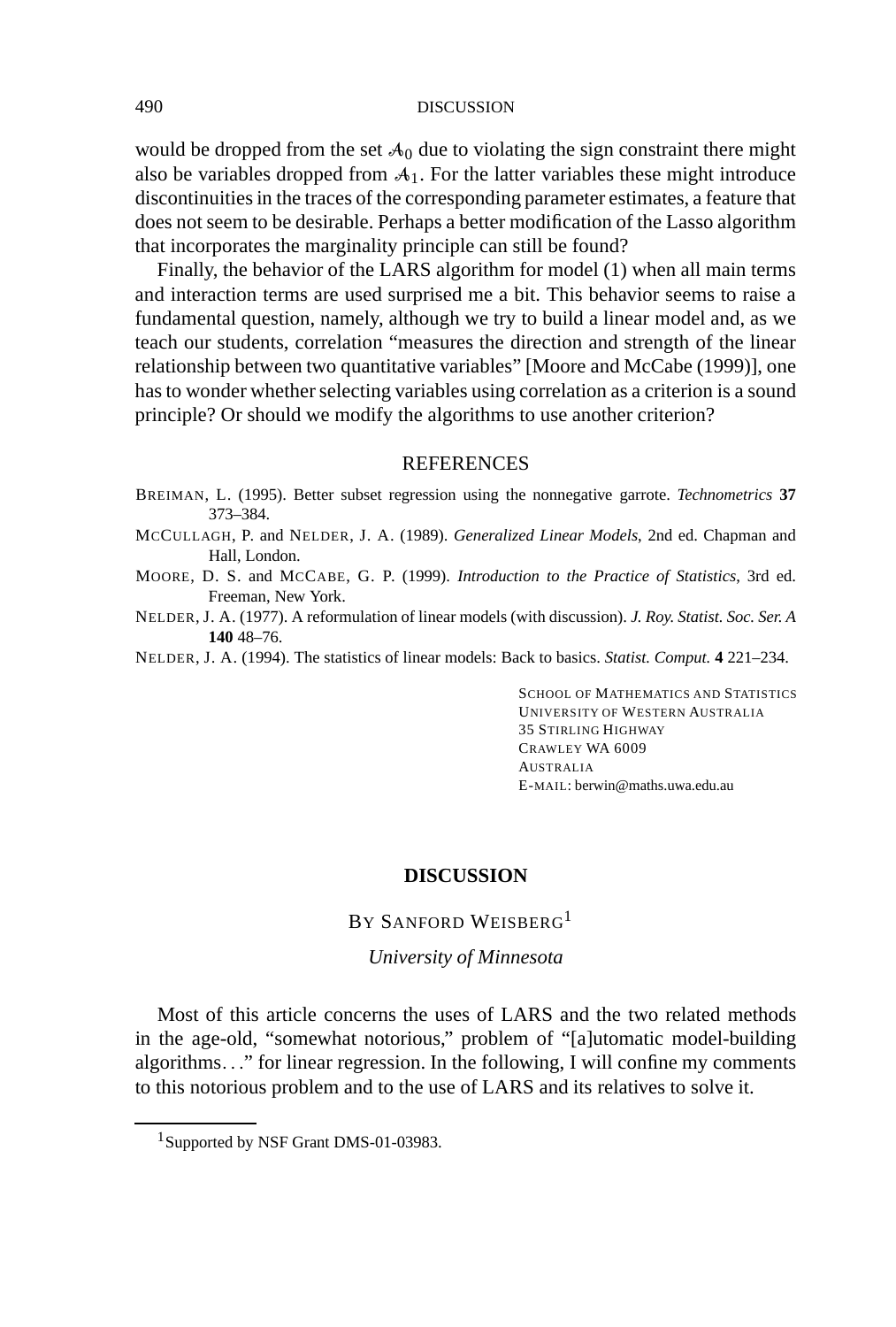**1. The implicit assumption.** Suppose the response is *y*, and we collect the *m* predictors into a vector *x*, the realized data into an  $n \times m$  matrix *X* and the response is the *n*-vector  $Y$ . If  $P$  is the projection onto the column space of  $(1, X)$ , then LARS, like ordinary least squares  $(OLS)$ , assumes that, for the purposes of model building, *Y* can be replaced by  $\hat{Y} = PY$  without loss of information. In large samples, this is equivalent to the assumption that the conditional distributions  $F(y|x)$  can be written as

(1) 
$$
F(y|x) = F(y|x' \beta)
$$

for some unknown vector *β*. Efron, Hastie, Johnstone and Tibshirani use this assumption in the definition of the LARS algorithm and in estimating residual variance by  $\hat{\sigma}^2 = ||(I - P)Y||^2 / (n - m - 1)$ . For LARS to be reasonable, we need to have some assurance that this particular assumption holds or that it is relatively benign. If this assumption is not benign, then LARS like OLS is unlikely to produce useful results.

A more general alternative to (1) is

$$
(2) \tF(y|x) = F(y|x'B),
$$

where *B* is an  $m \times d$  rank *d* matrix. The smallest value of *d* for which (2) holds is called the structural dimension of the regression problem [Cook (1998)]. An obvious precursor to fitting linear regression is deciding on the structural dimension, not proceeding as if  $d = 1$ . For the diabetes data used in the article, the R package dr [Weisberg (2002)] can be used to estimate *d* using any of several methods, including sliced inverse regression [Li (1991)]. For these data, fitting these methods suggests that (1) is appropriate.

Expanding  $x$  to include functionally related terms is another way to provide a large enough model that (1) holds. Efron, Hastie, Johnstone and Tibshirani illustrate this in the diabetes example in which they expand the 10 predictors to 65 including all quadratics and interactions. This alternative does not include (2) as a special case, as it includes a few models of various dimensions, and this seems to be much more complex than (2).

Another consequence of assumption (1) is the reliance of LARS, and of OLS, on correlations. The correlation measures the degree of linear association between two variables particularly for normally distributed or at least elliptically contoured variables. This requires not only linearity in the conditional distributions of *y* given subsets of the predictors, but also linearity in the conditional distributions of  $a'x$  given  $b'x$  for all  $a$  and  $b$  [see, e.g., Cook and Weisberg (1999a)]. When the variables are not linearly related, bizarre results can follow; see Cook and Weisberg (1999b) for examples. Any method that replaces *Y* by *P Y* cannot be sensitive to nonlinearity in the conditional distributions.

Methods based on *P Y* alone may be strongly influenced by outliers and high leverage cases. As a simple example of this, consider the formula for  $C_p$  given by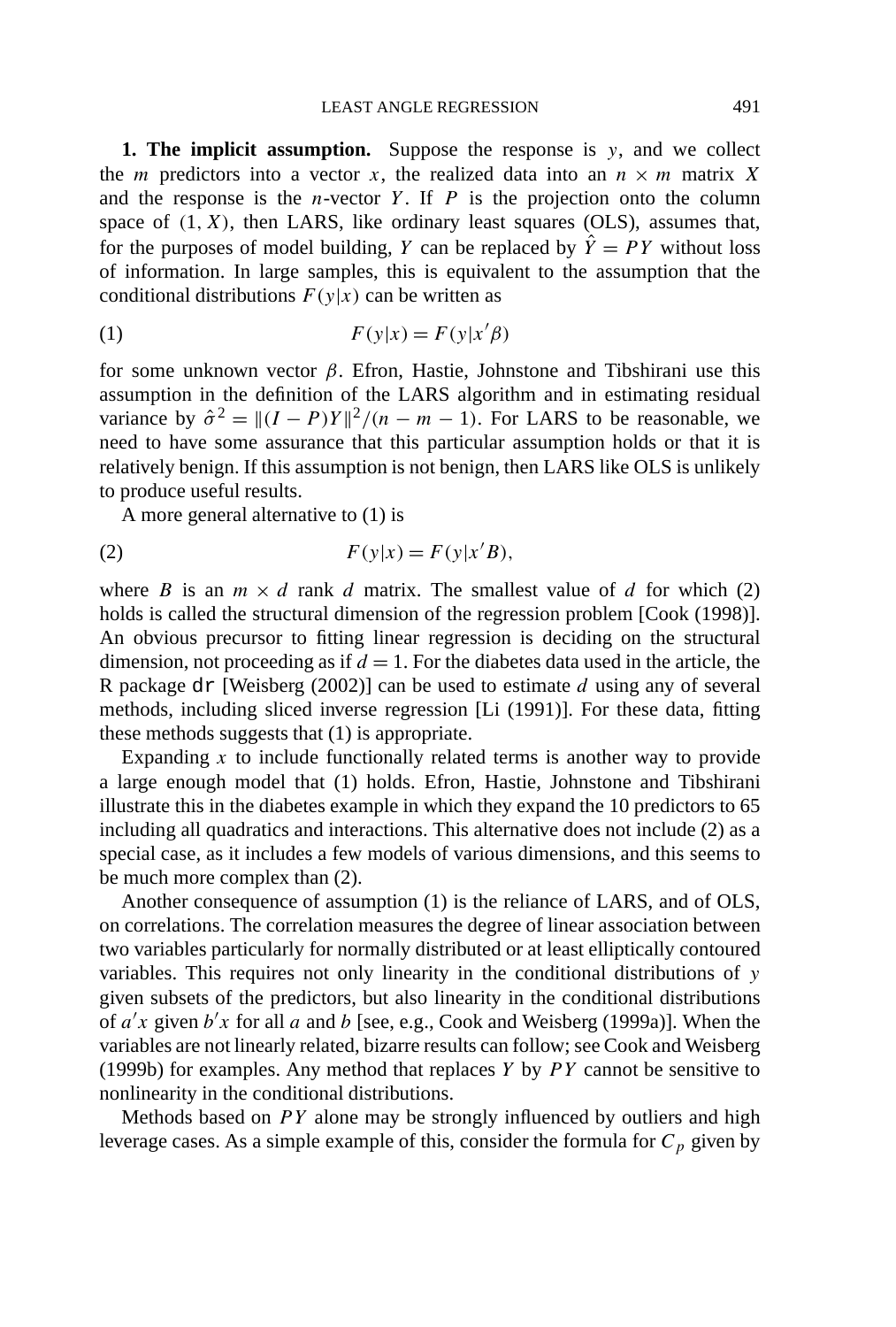Efron, Hastie, Johnstone and Tibshirani:

(3) 
$$
C_p(\hat{\mu}) = \frac{\|Y - \hat{\mu}\|^2}{\sigma^2} - n + 2 \sum_{i=1}^n \frac{\text{cov}(\hat{\mu}_i, y_i)}{\sigma^2}.
$$

Estimating  $\sigma^2$  by  $\hat{\sigma}^2 = ||(I - P)Y||^2 / (n - m - 1)$ , and adapting Weisberg (1981), (3) can be rewritten as a sum of *n* terms, the *i*th term given by

$$
C_{pi}(\hat{\mu}) = \frac{(\hat{y}_i - \hat{\mu}_i)^2}{\hat{\sigma}^2} + \frac{\text{cov}(\hat{\mu}_i, y_i)}{\hat{\sigma}^2} - \left(\frac{h_i - \text{cov}(\hat{\mu}_i, y_i)}{\hat{\sigma}^2}\right),
$$

where  $\hat{y}_i$  is the *i*th element of *PY* and  $h_i$  is the *i*th leverage, a diagonal element of *P* . From the simulation reported in the article, a reasonable approximation to the covariance term is  $\hat{\sigma}^2 u_i$ , where  $u_i$  is the *i*th diagonal of the projection matrix on the columns of  $(1, X)$  with nonzero coefficients at the current step of the algorithm. We then get

$$
C_{pi}(\hat{\mu}) = \frac{(\hat{y}_i - \hat{\mu}_i)^2}{\hat{\sigma}^2} + u_i - (h_i - u_i),
$$

which is the same as the formula given in Weisberg (1981) for OLS except that  $\hat{\mu}_i$  is computed from LARS rather than from a projection. The point here is that the value of  $C_{pi}(\hat{\mu})$  depends on the agreement between  $\hat{\mu}_i$  and  $\hat{y}_i$ , on the leverage in the subset model and on the difference in the leverage between the full and subset models. Neither of these latter two terms has much to do with the problem of interest, which is the study of the conditional distribution of *y* given *x*, but they are determined by the predictors only.

**2. Selecting variables.** Suppose that we can write  $x = (x_a, x_u)$  for some decomposition of *x* into two pieces, in which  $x_a$  represents the "active" predictors and  $x_u$  the unimportant or inactive predictors. The variable selection problem is to find the smallest possible  $x_a$  so that

$$
(4) \tF(y|x) = F(y|x_a)
$$

thereby identifying the active predictors. Standard subset selection methods attack this problem by first assuming that (1) holds, and then fitting models with different choices for  $x_a$ , possibly all possible choices or a particular subset of them, and then using some sort of inferential method or criterion to decide if (4) holds, or more precisely if

$$
F(y|x) = F(y|\gamma'x_a)
$$

holds for some *γ* . Efron, Hastie, Johnstone and Tibshirani criticize the standard methods as being too greedy: once we put a variable, say,  $x^* \in x_a$ , then any predictor that is highly correlated with *x*<sup>∗</sup> will never be included. LARS, on the other hand, permits highly correlated predictors to be used.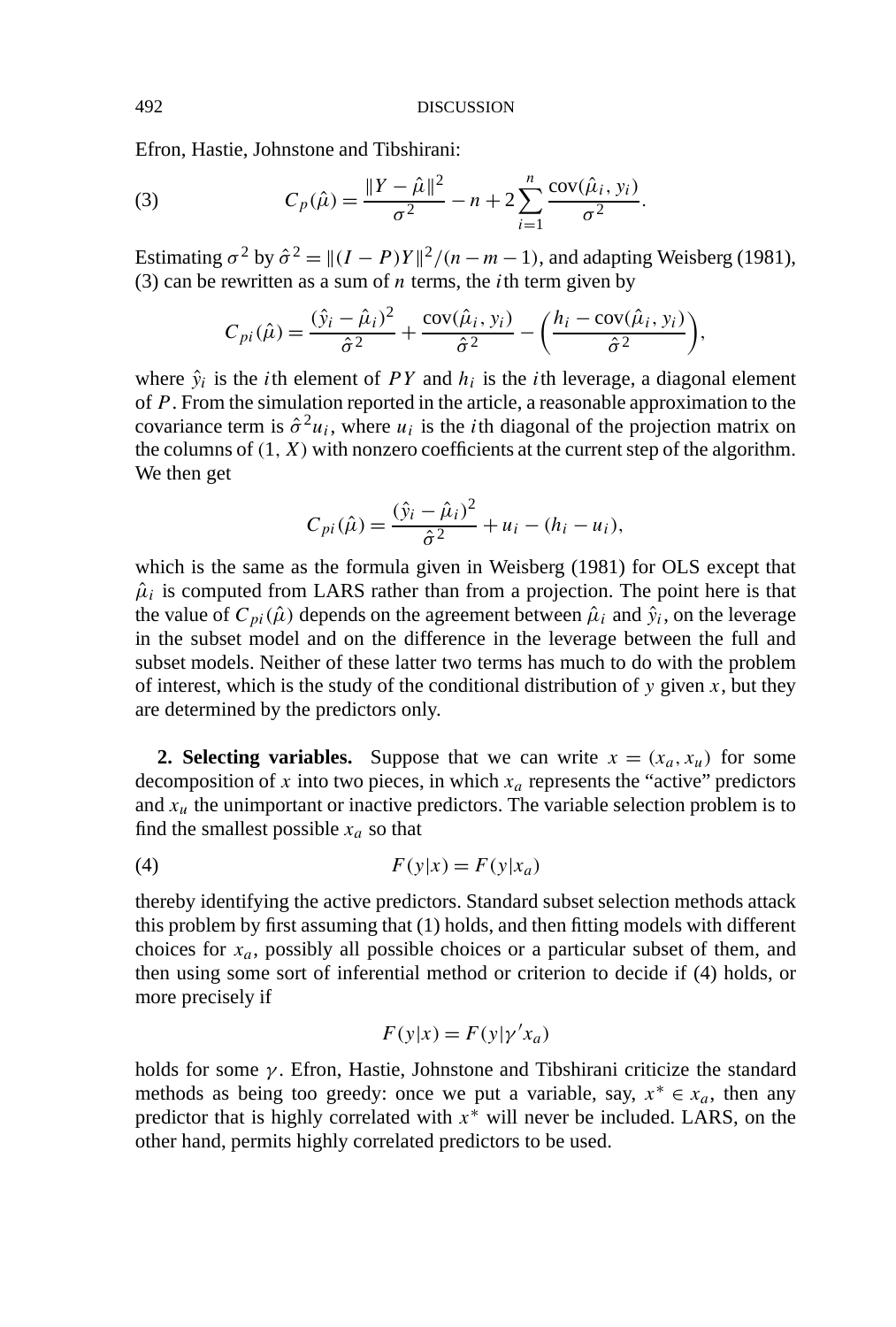LARS or any other methods based on correlations cannot be much better at finding  $x_a$  than are the standard methods. As a simple example of what can go wrong, I modified the diabetes data in the article by adding nine new predictors, created by multiplying each of the original predictors excluding the sex indicator by 2.2, and then rounding to the nearest integer. These rounded predictors are clearly less relevant than are the original predictors, since they are the original predictors with noise added by the rounding. We would hope that none of these would be among the active predictors.

Using the S-PLUS functions kindly provided by Efron, Hastie, Johnstone and Tibshirani, the LARS procedure applied to the original data selects a sevenpredictor model, including, in order, BMI, S5, BP, S3, SEX, S6 and S1. LARS applied to the data augmented with the nine inferior predictors selects an eightpredictor model, including, in order, BMI, S5, rBP, rS3, BP, SEX, S6 and S1, where the prefix "r" indicates a rounded variable rather than the variable itself. LARS not only selects two of the inferior rounded variables, but it selects both BP and its rounded version rBP, effectively claiming that the rounding is informative with respect to the response.

Inclusion and exclusion of elements in  $x_a$  depends on the marginal distribution of *x* as much as on the conditional distribution of  $y|x$ . For example, suppose that the diabetes data were a random sample from a population. The variables S3 and S4 have a large sample correlation, and LARS selects one of them, S3, as an active variable. Suppose a therapy were available that could modify S4 without changing the value of S3, so in the future S3 and S4 would be nearly uncorrelated. Although this would arguably not change the distribution of  $y|x$ , it would certainly change the marginal distribution of *x*, and this could easily change the set of active predictors selected by LARS or any other method that starts with correlations.

A characteristic that LARS shares with the usual methodology for subset selection is that the results are invariant under rescaling of any individual predictor, but not invariant under reparameterization of functionally related predictors. In the article, the authors create more predictors by first rescaling predictors to have zero mean and common standard deviation, and then adding all possible crossproducts and quadratics to the existing predictors. For this expanded definition of the predictors, LARS selects a 15 variable model, including 6 main-effects, 6 two-factor interactions and 3 quadratics. If we add quadratics and interactions first and then rescale, LARS picks an 8 variable model with 2 main-effects, 6 twofactor interactions, and only 3 variables in common with the model selected by scaling first. If we define the quadratics and interactions to be orthogonal to the main-effects, we again get a different result. The lack of invariance with regard to definition of functionally related predictors can be partly solved by considering the functionally related variables simultaneously rather than sequentially. This seems to be self-defeating, at least for the purpose of subset selection.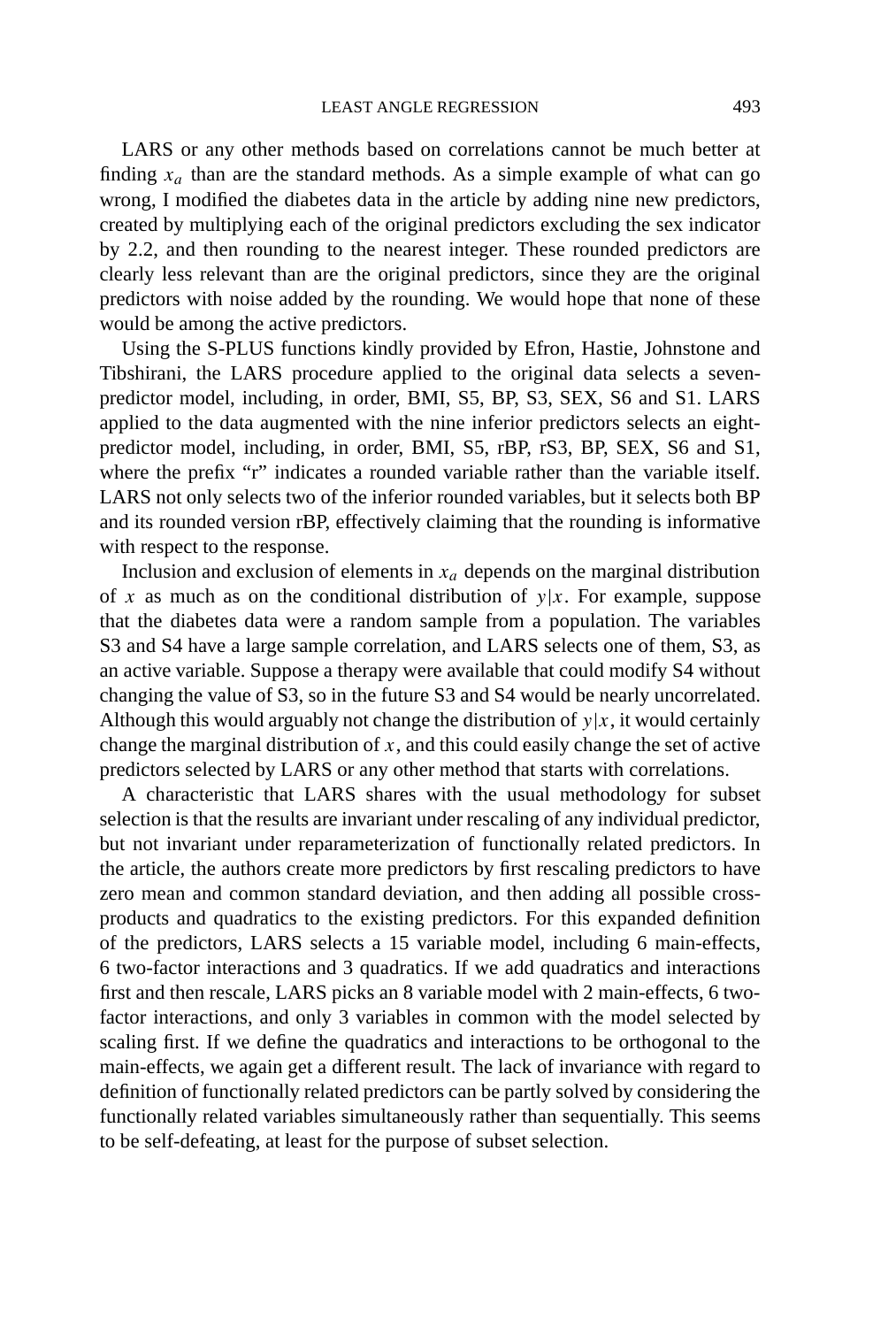#### 494 REJOINDER

**3. Summary.** Long-standing problems often gain notoriety because solution of them is of wide interest and at the same time illusive. Automatic model building in linear regression is one such problem. My main point is that neither LARS nor, as near as I can tell, any other *automatic* method has any hope of solving this problem because automatic procedures by their very nature do not consider the context of the problem at hand. I cannot see any solution to this problem that is divorced from context. Most of the ideas in this discussion are not new, but I think they bear repeating when trying to understand LARS methodology in the context of linear regression. Similar comments can be found in Efron (2001) and elsewhere.

## **REFERENCES**

- COOK, R. D. (1998). *Regression Graphics*. Wiley, New York.
- COOK, R. D. and WEISBERG, S. (1999a). *Applied Regression Including Computing and Graphics.* Wiley, New York.
- COOK, R. D. and WEISBERG, S. (1999b). Graphs in statistical analysis: Is the medium the message? *Amer. Statist.* **53** 29–37.
- EFRON, B. (2001). Discussion of "Statistical modeling: The two cultures," by L. Breiman. *Statist. Sci.* **16** 218–219.
- LI, K. C. (1991). Sliced inverse regression for dimension reduction (with discussion). *J. Amer. Statist. Assoc.* **86** 316–342.
- WEISBERG, S. (1981). A statistic for allocating  $C_p$  to individual cases. *Technometrics* 23 27–31.
- WEISBERG, S. (2002). Dimension reduction regression in R. *J. Statistical Software* **7**. (On-line journal available at www.jstatsoft.org. The software is available from cran.r-project.org.)

SCHOOL OF STATISTICS UNIVERSITY OF MINNESOTA 1994 BUFORD AVENUE ST. PAUL, MINNESOTA 55108 **IISA** E-MAIL: sandy@stat.umn.edu

## **REJOINDER**

## BY BRADLEY EFRON, TREVOR HASTIE, IAIN JOHNSTONE AND ROBERT TIBSHIRANI

The original goal of this project was to explain the striking similarities between models produced by the Lasso and Forward Stagewise algorithms, as exemplified by Figure 1. LARS, the Least Angle Regression algorithm, provided the explanation and proved attractive in its own right, its simple structure permitting theoretical insight into all three methods. In what follows "LAR" will refer to the basic, unmodified form of Least Angle Regression developed in Section 2, while "LARS" is the more general version giving LAR, Lasso, Forward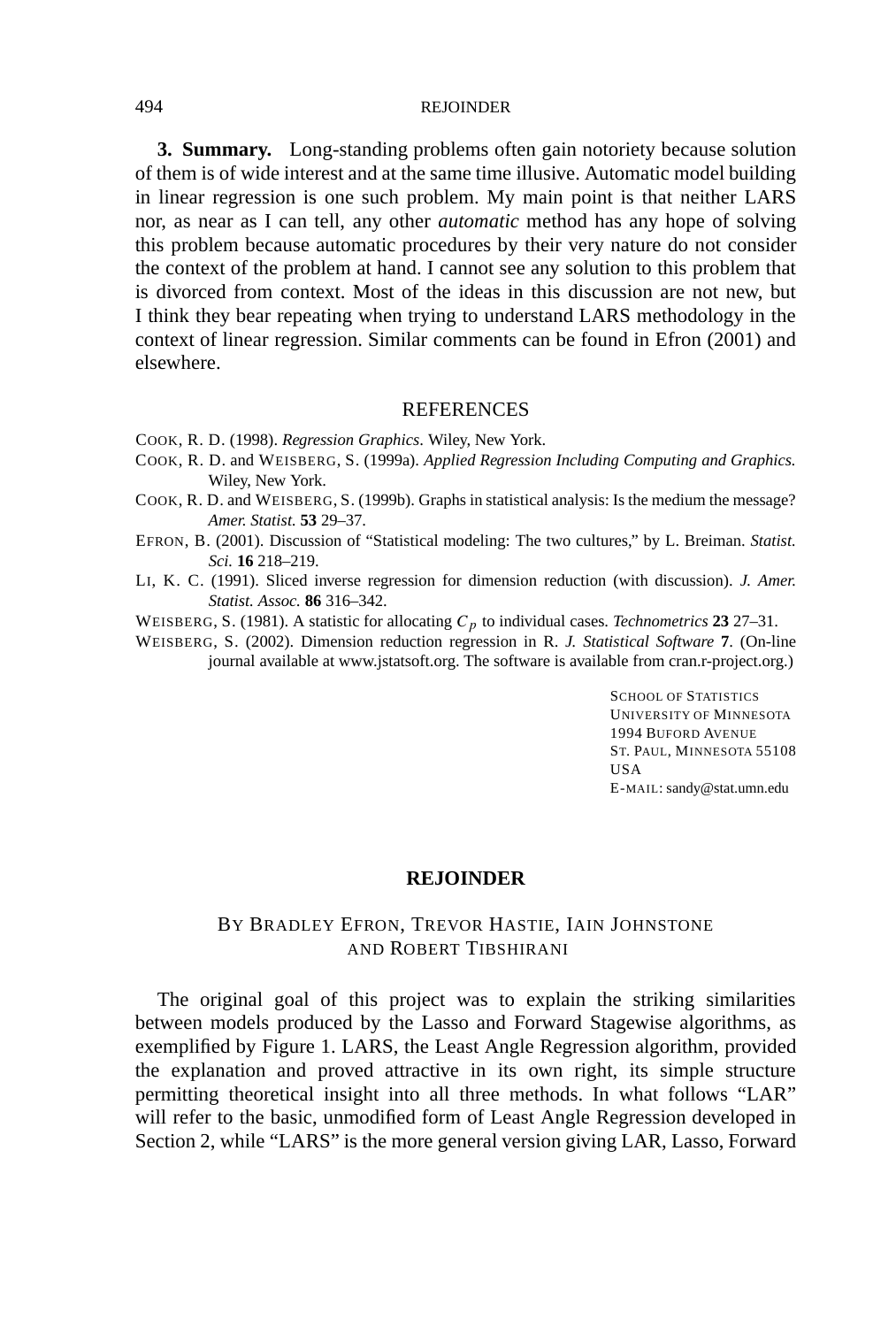Stagewise and other variants as in Section 3.4. Here is a summary of the principal properties developed in the paper:

- 1. LAR builds a regression model in piecewise linear forward steps, accruing explanatory variables one at a time; each step is taken along the equiangular direction between the current set of explanators. The step size is less greedy than classical forward stepwise regression, smoothly blending in new variables rather than adding them discontinuously.
- 2. Simple modifications of the LAR procedure produce all Lasso and Forward Stagewise solutions, allowing their efficient computation and showing that these methods also follow piecewise linear equiangular paths. The Forward Stagewise connection suggests that LARS-type methods may also be useful in more general "boosting" applications.
- 3. The LARS algorithm is computationally efficient; calculating the full set of LARS models requires the same order of computation as ordinary least squares.
- 4. A *k*-step LAR fit uses approximately *k* degrees of freedom, in the sense of added prediction error (4.5). This approximation is exact in the case of orthogonal predictors and is generally quite accurate. It permits  $C_p$ -type stopping rules that do not require auxiliary bootstrap or cross-validation computations.
- 5. For orthogonal designs, LARS models amount to a succession of soft thresholding estimates, (4.17).

All of this is rather technical in nature, showing how one might efficiently carry out a program of automatic model-building ("machine learning"). Such programs seem increasingly necessary in a scientific world awash in huge data sets having hundreds or even thousands of available explanatory variables.

What this paper, strikingly, does not do is justify any of the three algorithms as providing *good* estimators in some decision-theoretic sense. A few hints appear, as in the simulation study of Section 3.3, but mainly we are relying on recent literature to say that LARS methods are at least reasonable algorithms and that it is worthwhile understanding their properties. Model selection, the great underdeveloped region of classical statistics, deserves careful theoretical examination but that does not happen here. We are not as pessimistic as Sandy Weisberg about the potential of automatic model selection, but agree that it requires critical examination as well as (over) enthusiastic algorithm building.

The LARS algorithm in any of its forms produces a one-dimensional path of prediction vectors going from the origin to the full least-squares solution. (Figures 1 and 3 display the paths for the diabetes data.) In the LAR case we can label the predictors  $\widehat{\boldsymbol{\mu}}(k)$ , where  $k$  is identified with both the number of steps and the degrees predictions  $\mu(x)$ , where  $\kappa$  is defining while both the number of steps and the degrees of freedom. What the figures do not show is when to stop the model-building process and report  $\hat{\mu}$  back to the investigator. The examples in our paper rather process and report  $\mu$  back to the investigator. The examples in our paper rattice formula.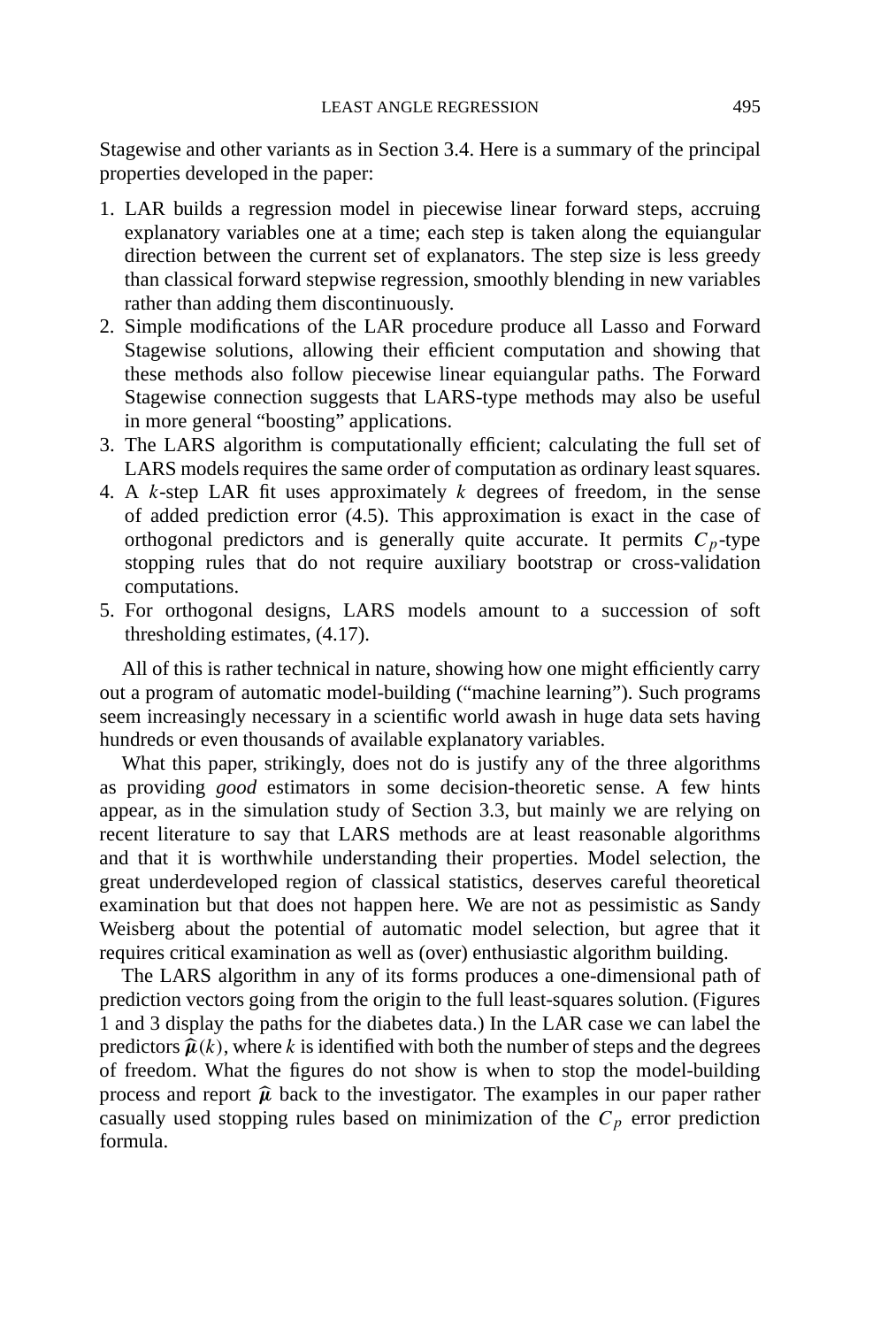#### 496 REJOINDER

Robert Stine and Hemant Ishwaran raise some reasonable doubts about *Cp* minimization as an effective stopping rule. For any one value of  $k$ ,  $C_p$  is an unbiased estimator of prediction error, so in a crude sense  $C_p$  minimization is trying to be an unbiased estimator of the optimal stopping point  $k_{opt}$ . As such it is bound to overestimate  $k_{opt}$  in a large percentage of the cases, perhaps near 100% if  $k_{\text{opt}}$  is near zero.

We can try to improve  $C_p$  by increasing the *df* multiplier "2" in (4.5). Suppose we change 2 to some value *mult*. In standard normal-theory model building situations, for instance choosing between linear, quadratic, cubic, *...*regression models, the *mult* rule will prefer model  $k + 1$  to model  $k$  if the relevant *t*-statistic exceeds  $\sqrt{mult}$  in absolute value (here we are assuming  $\sigma^2$  known); *mult* = 2 amounts to using a rejection rule with  $\alpha = 16\%$ . Stine's interesting  $S_p$  method chooses *mult* closer to 4,  $\alpha = 5\%$ .

This works fine for Stine's examples, where  $k_{opt}$  is indeed close to zero. We tried it on the simulation example of Section 3.3. Increasing *mult* from 2 to 4 decreased the average selected step size from 31 to 15.5, but with a small increase in actual squared estimation error. Perhaps this can be taken as support for Ishwaran's point that since LARS estimates have a broad plateau of good behavior, one can often get by with much smaller models than suggested by  $C_p$  minimization. Of course no one example is conclusive in an area as multifaceted as model selection, and perhaps no 50 examples either. A more powerful theory of model selection is sorely needed, but until it comes along we will have to make do with simulations, examples and bits and pieces of theory of the type presented here.

Bayesian analysis of prediction problems tends to favor *much* bigger choices of *mult*. In particular the Bayesian information criterion (BIC) uses *mult* = log(sample size). This choice has favorable consistency properties, selecting the correct model with probability 1 as the sample size goes to infinity. However, it can easily select too-small models in nonasymptotic situations.

Jean-Michel Loubes and Pascal Massart provide two interpretations using penalized estimation criteria in the orthogonal regression setting. The first uses the link between soft thresholding and  $\ell_1$  penalties to motivate entropy methods for asymptotic analysis. The second is a striking perspective on the use of  $C_p$ with LARS. Their analysis suggests that our usual intuition about  $C_p$ , derived from selecting among projection estimates of different ranks, may be misleading in studying a nonlinear method like LARS that combines thresholding and shrinkage. They rewrite the LARS- $C_p$  expression (4.5) in terms of a penalized criterion for selecting among orthogonal projections. Viewed in this unusual way (for the estimator to be used is *not* a projection!), they argue that *mult* in fact behaves like  $log(n/k)$  rather than 2 (in the case of a *k*-dimensional projection). It is indeed remarkable that this same model-dependent value of *mult*, which has emerged in several recent studies [Foster and Stine (1997), George and Foster (2000), Abramovich, Benjamini, Donoho and Johnstone (2000) and Birgé and Massart (2001)], should also appear as relevant for the analysis of LARS. We look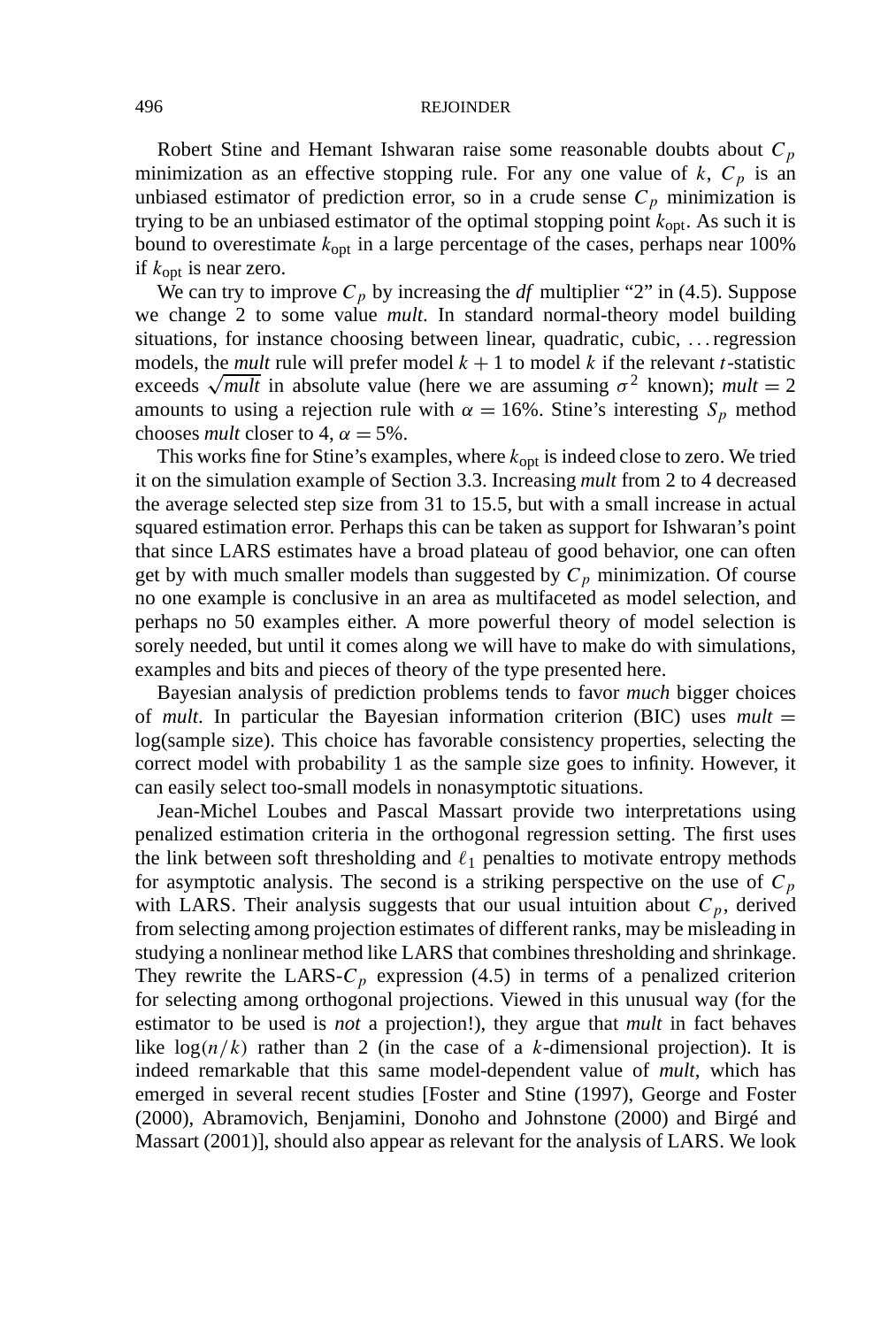forward to the further extension of the Birgé–Massart approach to handling these nondeterministic penalties.

Cross-validation is a nearly unbiased estimator of prediction error and as such will perform similarly to  $C_p$  (with  $mult = 2$ ). The differences between the two methods concern generality, efficiency and computational ease. Cross-validation, and nonparametric bootstrap methods such as the 632+ rule, can be applied to almost any prediction problem.  $C_p$  is more specialized, but when it does apply it gives more efficient estimates of prediction error [Efron (2004)] at almost no computational cost. It applies here to LAR, at least when  $m < n$ , as in David Madigan and Greg Ridgeway's example.

We agree with Madigan and Ridgeway that our new LARS algorithm may provide a boost for the Lasso, making it more useful and attractive for data analysts. Their suggested extension of LARS to generalized linear models is interesting. In logistic regression, the *L*1-constrained solution is not piecewise linear and hence the pathwise optimization is more difficult. Madigan and Ridgeway also compare LAR and Lasso to least squares boosting for prediction accuracy on three real examples, with no one method prevailing.

Saharon Rosset and Ji Zhu characterize a class of problems for which the coefficient paths, like those in this paper, are piecewise linear. This is a useful advance, as demonstrated with their robust version of the Lasso, and the  $\ell_1$ -regularized Support Vector Machine. The former addresses some of the robustness concerns of Weisberg. They also report on their work that strengthens the connections between  $\varepsilon$ -boosting and  $\ell_1$ -regularized function fitting.

Berwin Turlach's example with uniform predictors surprised us as well. It turns out that 10-fold cross-validation selects the model with  $|\beta_1| \approx 45$  in his Figure 3 (left panel), and by then the correct variables are active and the interactions have died down. However, the same problem with 10 times the noise variance does not recover in a similar way. For this example, if the  $X_j$  are uniform on  $[-\frac{1}{2}, \frac{1}{2}]$  rather than [0, 1], the problem goes away, strongly suggesting that proper centering of predictors (in this case the interactions, since the original variables are automatically centered by the algorithm) is important for LARS.

Turlach also suggests an interesting proposal for enforcing marginality, the hierarchical relationship between the main effects and interactions. In his notation, marginality says that  $\beta_{i:j}$  can be nonzero only if  $\beta_i$  and  $\beta_j$  are nonzero. An alternative approach, more in the "continuous spirit" of the Lasso, would be to include constraints

$$
|\beta_{i\cdot j}| \leq \min\{|\beta_i|, |\beta_j|\}.
$$

This implies marginality but is stronger. These constraints are linear and, according to Rosset and Zhu above, a LARS-type algorithm should be available for its estimation. Leblanc and Tibshirani (1998) used constraints like these for shrinking classification and regression trees.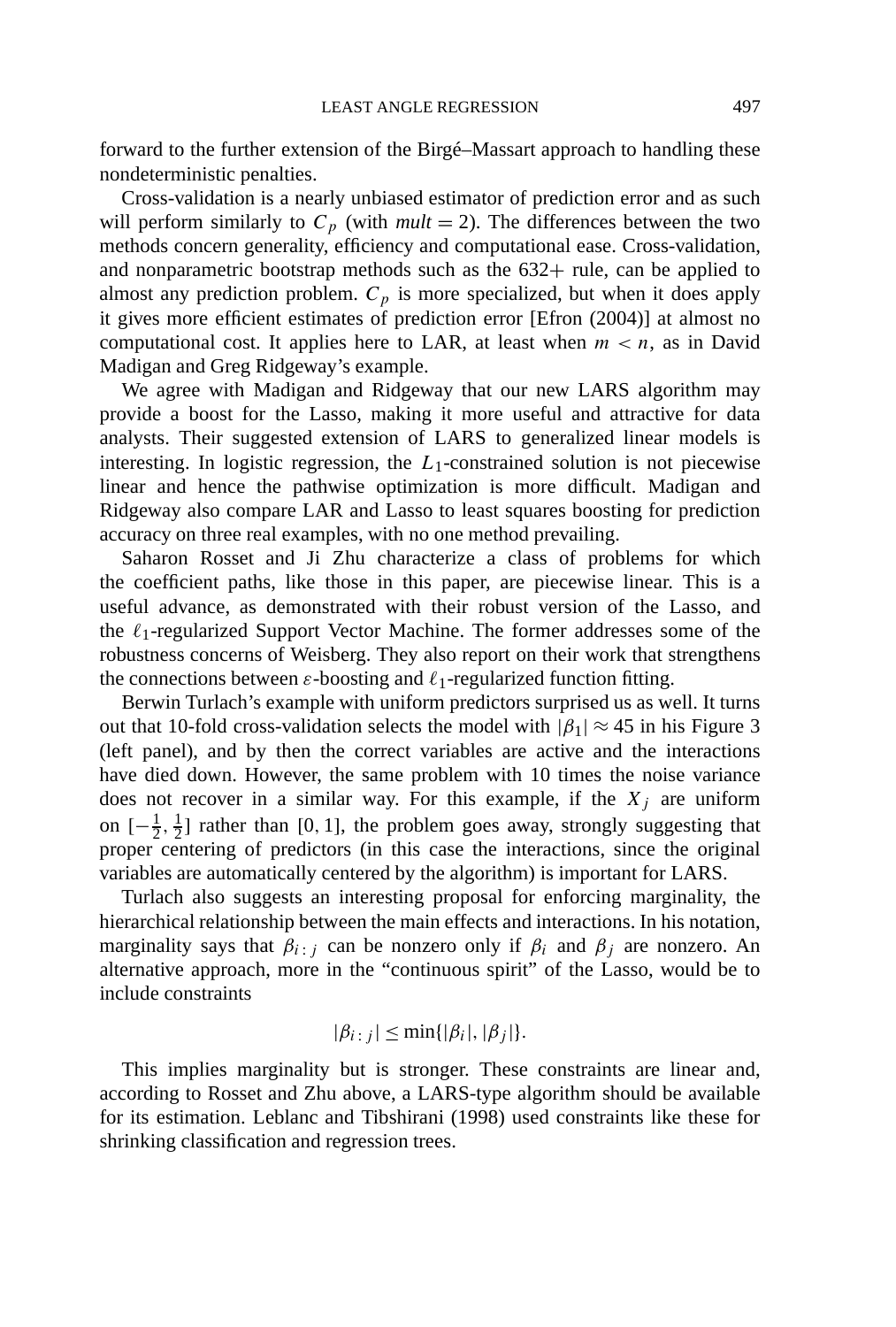#### 498 REJOINDER

As Turlach suggests, there are various ways to restate the LAR algorithm, including the following nonalgebraic purely statistical statement in terms of repeated fitting of the residual vector **r**:

- 1. Start with **r** = **y** and  $\widehat{\beta}_j = 0 \ \forall j$ .
- 2. Find the predictor  $\mathbf{x}_i$  most correlated with **r**.
- 3. Increase  $\beta_j$  in the direction of the sign of corr $(\mathbf{r}, \mathbf{x}_j)$  until some other competitor  $\mathbf{x}_k$  has as much correlation with the current residual as does  $\mathbf{x}_i$ .
- 4. Update **r**, and move  $(\beta_j, \beta_k)$  in the joint least squares direction for the regression of **r** on  $(\mathbf{x}_i, \mathbf{x}_k)$  until some other competitor  $\mathbf{x}_\ell$  has as much correlation with the current residual.
- 5. Continue in this way until all predictors have been entered. Stop when corr $(\mathbf{r}, \mathbf{x}_i) = 0 \ \forall j$ , that is, the OLS solution.

Traditional forward stagewise would have completed the least-squares step at each stage; here it would go only a fraction of the way, until the next competitor joins in.

Keith Knight asks whether Forward Stagewise and LAR have implicit criteria that they are optimizing. In unpublished work with Trevor Hastie, Jonathan Taylor and Guenther Walther, we have made progress on that question. It can be shown that the Forward Stagewise procedure does a sequential minimization of the residual sum of squares, subject to

$$
\sum_{j} \left| \int_0^t \beta'_j(s) \, ds \right| \leq t.
$$

This quantity is the total  $L_1$  arc-length of the coefficient curve  $\beta(t)$ . If each component  $\beta_i(t)$  is monotone nondecreasing or nonincreasing, then  $L_1$  arc-length equals the  $L_1$ -norm  $\sum_j |\beta_j|$ . Otherwise, they are different and  $L_1$  arc-length discourages sign changes in the derivative. That is why the Forward Stagewise solutions tend to have long flat plateaus. We are less sure of the criterion for LAR, but currently believe that it uses a constraint of the form  $\sum_j |\int_0^k \beta_j(s) ds| \leq A$ .

Sandy Weisberg, as a ranking expert on the careful analysis of regression problems, has legitimate grounds for distrusting automatic methods. Only foolhardy statisticians dare to ignore a problem's context. (For instance it helps to know that diabetes progression behaves differently after menopause, implying strong age–sex interactions.) Nevertheless even for a "small" problem like the diabetes investigation there is a limit to how much context the investigator can provide. After that one is drawn to the use of automatic methods, even if the "automatic" part is not encapsulated in a single computer package.

In actual practice, or at least in good actual practice, there is a cycle of activity between the investigator, the statistician and the computer. For a multivariable prediction problem like the diabetes example, LARS-type programs are a good first step toward a solution, but hopefully not the last step. The statistician examines the output critically, as did several of our commentators, discussing the results with